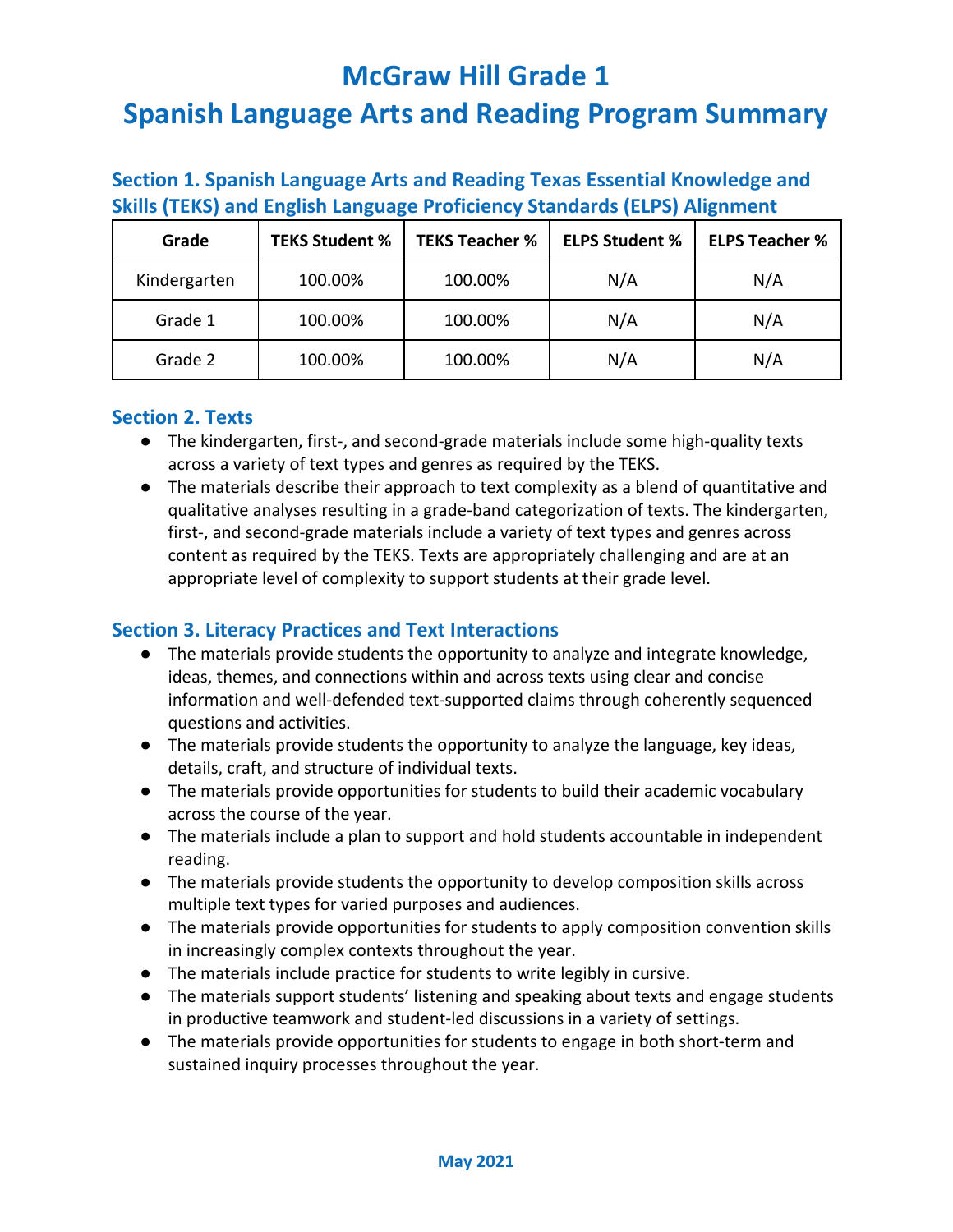## **Spanish Language Arts and Reading Program Summary**

● The materials contain interconnected tasks that build student knowledge and provide opportunities for increased independence. These tasks are supported by spiraling and scaffolded practice.

#### **Section 4. Developing and Sustaining Foundational Literacy Skills**

- Materials provide explicit instruction in print concepts and opportunities for student practice (K-1 only).
- Materials provide explicit instruction in phonological skills and opportunities for student daily practice (e.g., rhyming, syllabication, blending, segmenting, manipulation) (K-1 only).
- Materials provide explicit systematic instruction in phonetic knowledge and opportunities for students to practice both in and out of context.
- Materials provide frequent opportunities for students to practice and develop fluency while reading a wide variety of grade-level texts at the appropriate rate with accuracy and prosody (Grades 1-2 only).

#### **Section 5. Progress Monitoring**

- The materials include developmentally appropriate diagnostic tools and guidance for teachers, students, and administrators to monitor progress.
- The materials include guidance for teachers and administrators to analyze and respond to data from diagnostic tools.
- The materials include frequent, embedded opportunities for monitoring progress.

#### **Section 6. Supports for All Learners**

- The materials include guidance, scaffolds, supports, and extensions that maximize student learning potential.
- The materials provide a variety of instructional methods that appeal to a variety of learning interests and needs.
- The materials do not include supports for English Learners (EL) to meet grade-level learning expectations.

#### **Section 7. Implementation**

- The materials include year-long plans with practice and review opportunities that support instruction.
- The materials include implementation support for teachers and administrators. The implementation includes guidance to meet variability in programmatic design and scheduling considerations.
- The materials provide guidance on fostering connections between home and school.

#### **Section 8. Bilingual Program Model Considerations**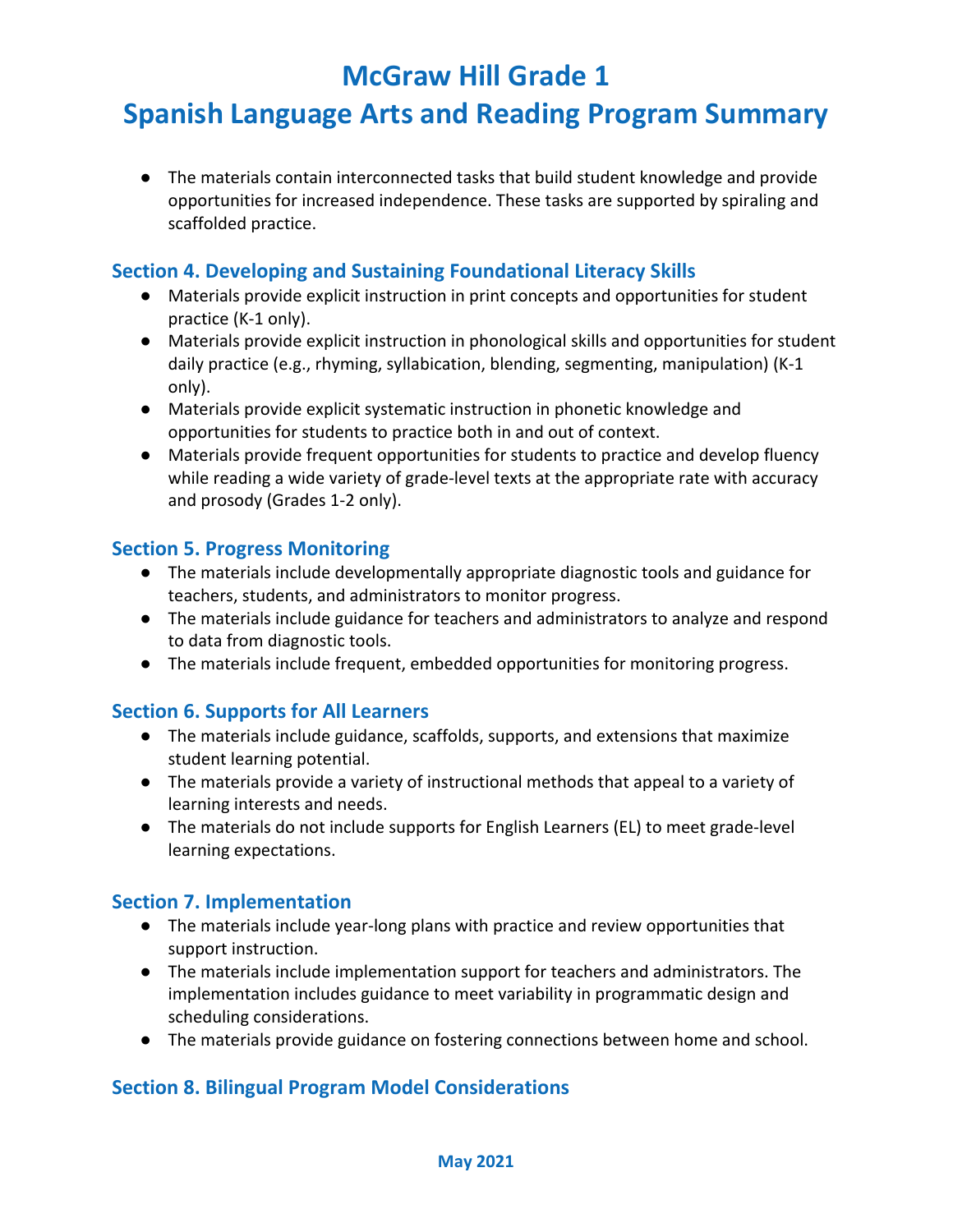## **Spanish Language Arts and Reading Program Summary**

- The materials provide clear guidance specific to bilingual program models.
- The materials support teachers in understanding the connection between content presented in each language and provide guidance on how to help students understand this connection.
- The materials in Spanish are authentic and culturally relevant.

#### **Section 9. Additional Information**

● The publisher submitted the technology, cost, professional learning, and additional language support worksheets.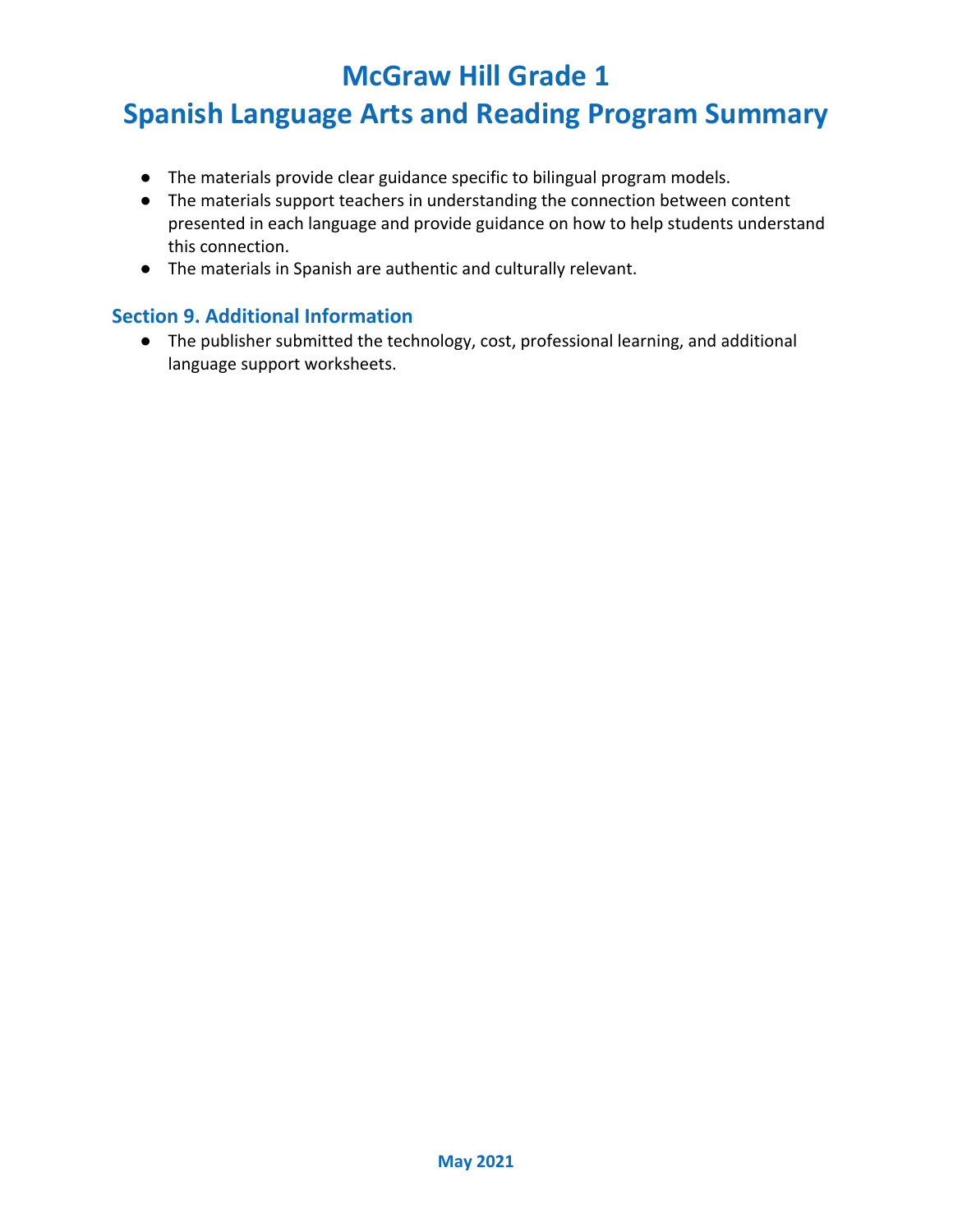## **Spanish Language Arts and Reading Program Summary**

#### **Indicator 2.1**

Materials include high-quality texts for SLAR instruction and cover a range of student interests.

- The texts are well-crafted and are of publishable quality, representing the quality of content, language, and writing that is produced by experts in various disciplines.
- Texts include content that is engaging to K-1-2 students.
- Materials include increasingly complex traditional, contemporary, classical, and multicultural diverse texts.

#### **Partially Meets 2/4**

The materials provide some texts that are well crafted and of publishable quality. Texts represent the quality of content, language, and writing that is produced by experts in various disciplines; texts include content that is engaging to K-1-2 students. Materials provide some support of increasingly complex traditional, contemporary, classical, and multicultural diverse texts, but this support is limited.

Evidence includes but is not limited to:

Rich vocabulary and language appropriate to the discipline are present in the materials. Leveled readers and decodable books provide language scaffolds and differentiation based on reading levels. For example, Unit 2 provides short expository texts with different Lexile levels. The materials also scaffold learning, challenging students more as the year progresses. Shared reading stories in the first units include high-frequency words as vocabulary and short sentences; the middle and end units include longer stories that require deeper understanding of complex vocabulary.

Texts engage with the disciplines of social studies and science, guiding students to expand their knowledge. For instance, Unit 2 includes "El ayni del Imperio Inca." Students learn about the Ayni and their community. In Unit 3, materials incorporate the discipline of science in "Rica papa." Students extend their knowledge of how food grows and complete a science activity on page 16. Students complete a chart and sort a list of food into "se planta" and "no se planta." Unit 4 also includes the read-aloud "La hormiga y la Paloma." Students learn about animal bodies and their functions. The teacher guides and asks comprehension questions.

Students' reading and writing books open in PDF format and are found in each unit under the "Resources" tab. Materials include a variety of literacy resources: "Libros electrónicos," "Libros por nivel," "Lecturas adicionales para el estudiante," and "Multimedia," among others. For example, "Mi libro de lectura y escritura Unit 3" provides informational texts that are well crafted and rich in content. Stories include literary and informational text as well as fiction and nonfiction; the content, language, and writing is of quality. In Unit 3, the shared reading "Arriba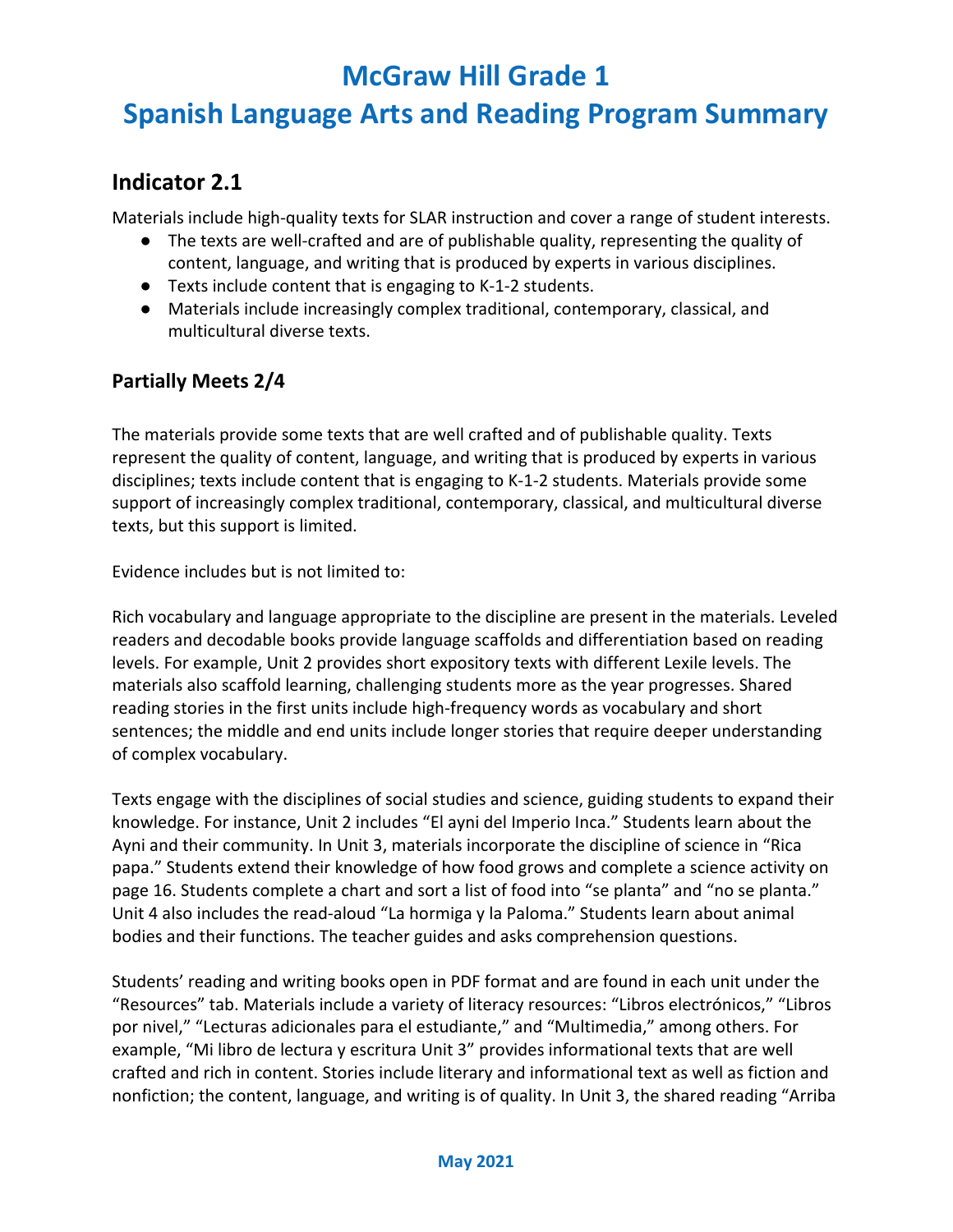# **Spanish Language Arts and Reading Program Summary**

Ramona" allows students to read in pairs, look for evidence in the text, and retell the story. The materials also offer guidance for students to use graphic organizers to retell the beginning, middle, and end of the story.

In Libros electrónicos, students' reading and writing books are in an interactive form. Students listen to the story and write responses. Leveled readers are differentiated by reading level and color-coded for easy access: "Approaching level," orange; "On level," green; "Beyond level," blue. Each unit also provides an "Antología de literatura" with fiction and nonfiction literature. For example, the Antología de literatura for Units 4–6 includes the folktale "La hormiga y la paloma," the nonfiction text "Murciélagos, murciélagos y mas murciélagos," and the persuasive text "Salvemos a las abejas."

The Multimedia resource tab provides a variety of interactive stories and songs with content that engages and appeals to first grade students. Fiction and nonfiction stories include "Animales del desierto," "Animales que trabajan juntos," "Arriba en el cielo," "Características de los animales," "Celebraciones en Estados Unidos," "Escuelas del mundo," "Juegos del pasado," "El conejo miedoso," "El hijo del elefante," "Juan y las habichuelas mágicas," "La gallinita roja," "La tortuga y la liebre," and "Los tres cerditos." Songs include "El tren," "En mi jardín," "Juan Pirulero," and "Bate, bate." Though a majority of songs and stories are available at the kindergarten level, first grade also has access to them.

Some of the texts allow for students to identify with them. In Unit 3, Mi libro de lectura y escritura includes stories that have characters of different races, ages, and genders. For example, the play *Familia de hortelanos* shows a generational family tree and the passion shared from one generation to the other. "La vida en casa" compares families and life in the past and present. Students see pictures of how life was a long time ago and compare this to life at present. Different races, genders, and ages are represented in the pictures.

Electronic books for read-alouds are interactive and support students' cultural backgrounds. The "Super libro" *Amigos por todas partes* by Miela Ford includes children from different countries, races, genders, and ages playing with friends. In *El vecindario de Quinito,* a boy shares his family members' different professions ("carpintera, enfermera, relojero, muralista, maestra de baile, dentista, etc."). In the interactive story "Escuelas del mundo," students learn, listen, and see pictures about students going to school in other countries. Illustrations are culturally rich; however, there is no evidence of reference to people with disabilities in the texts.

Within the material, there is some evidence of traditional, contemporary, and multicultural diverse texts. Under "Super libros de literatura," texts include *Amigos por todas parte*s, *Abuelita llena de vida, La historia de Martin Luther King, Jr., Paula en Nueva York, Nuestra casa,*  and *Chumba la cachumba.*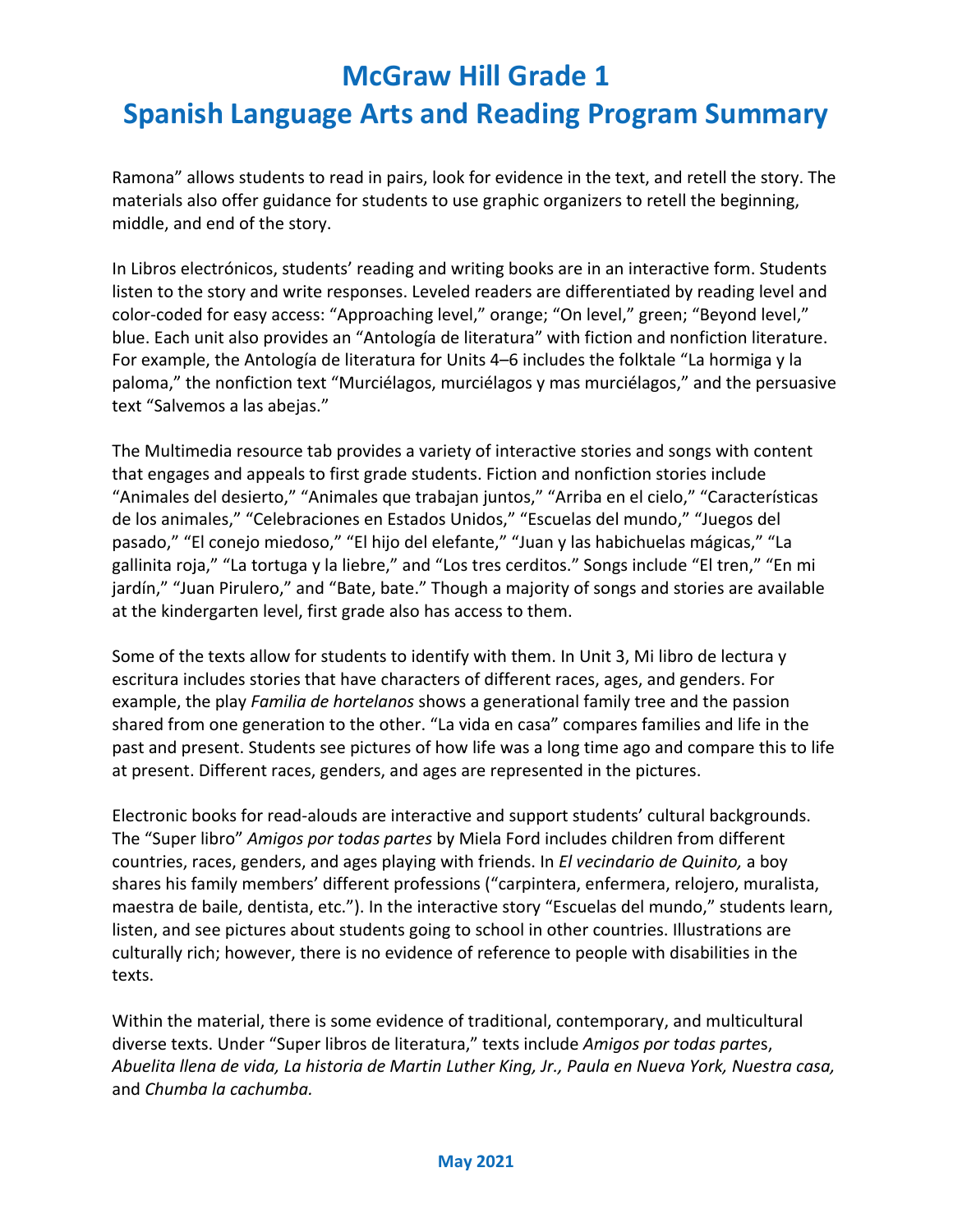No example of classical literature is evident.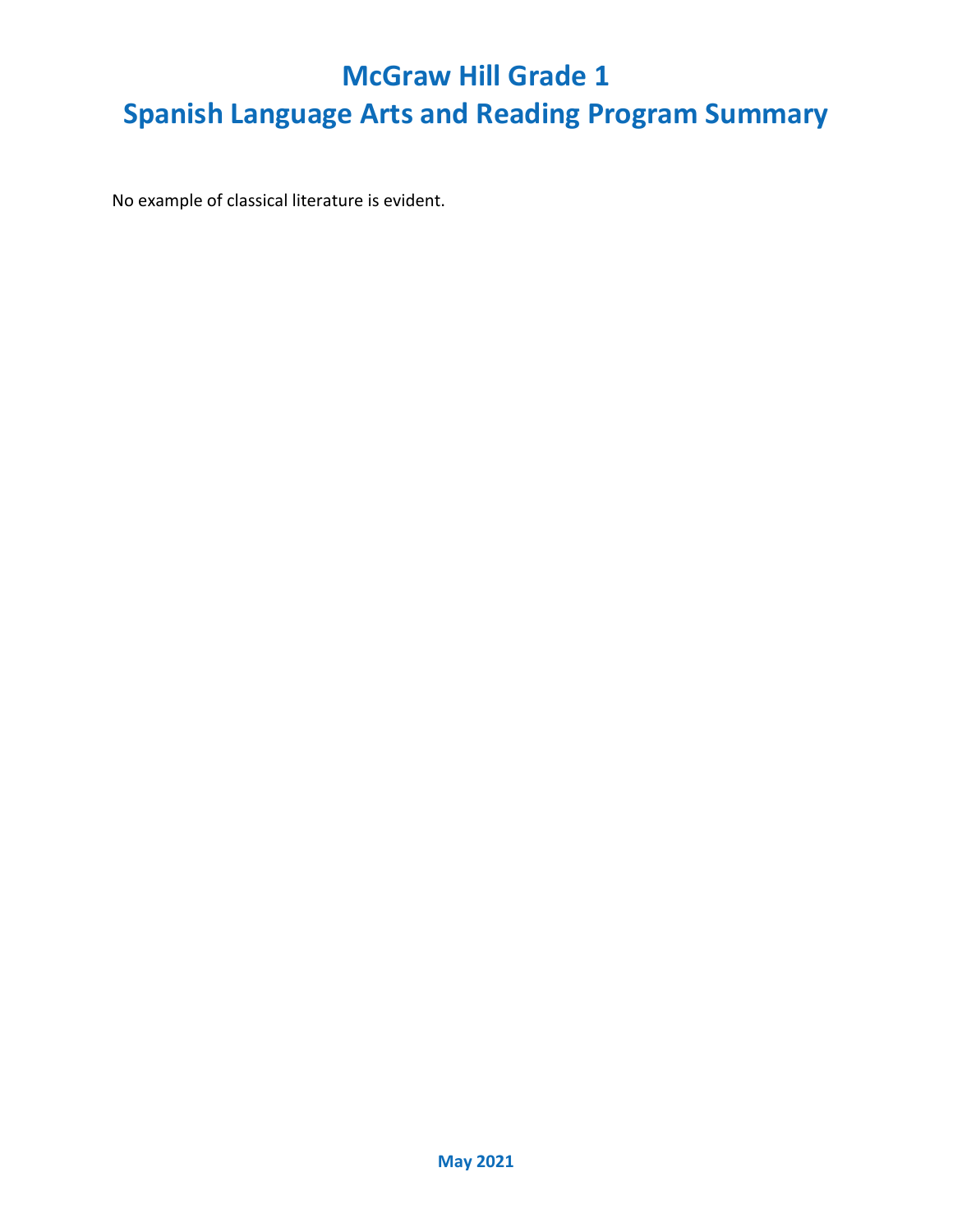## **Spanish Language Arts and Reading Program Summary**

#### **Indicator 2.2**

Materials include a variety of text types and genres across content that meet the requirements of the SLAR TEKS for each grade level.

- Materials include opportunities for students to recognize characteristics and structures of literary and informational texts.
- Materials include opportunities for students to recognize characteristics of persuasive texts, (e.g., stating what the author is trying to persuade the reader to think or do and distinguishing fact from opinion).
- Materials include informational and persuasive texts that are connected to science and social studies topics in the TEKS for grades K-2.
- Materials include opportunities for students to analyze the use of print and graphic features of a variety of texts.
- Materials include opportunities for students to recognize characteristics of multimodal and digital texts.

#### **Meets 4/4**

The materials include a variety of text types and genres across content that meet the requirements of the SLAR TEKS for each grade level. The platform provides opportunities for students to recognize the characteristics and structures of literary, informational, and persuasive texts. Science and social studies topics are connected within informational and persuasive texts. Additional materials allow students to analyze the use of print and graphic features as well as recognize characteristics of multimodal and digital texts.

Evidence includes but is not limited to:

The "Literature Anthology" found in every unit provides students with a variety of texts that allow for opportunities to compare and grasp the differences between informational, narrative, expository, poetry, and other texts. The texts address description, comparing and contrasting, and some sequence structures.

The materials include content-rich text that demonstrates the use of characters, cause and effect, setting, plot (problem/solution), and theme. In Unit 1, the text *La vaca estudiosa* by Maria Elena Walsh introduces text visualization. The realistic fiction text *Mimo va a la escuela* and the nonfiction text "Las reglas de la escuela" allow students to compare texts and support making connections. Materials provide teacher guidance and include the use of headings, bold words, sidebars, pictures, captions, and labeled diagrams. Texts include *Amigos por todas partes* by Miela Ford, *La historia de Martin Luther King Jr.* by Ray Moore, *De dónde vienen los alimentos* by Shelley Rotner and Gary Goss, "Cómo crecen las plantas," "Del caballo al avión," *El dedo de Edu* by Mara Mahia*,* and *En la laguna* by Nancy Finton. The leveled readers for students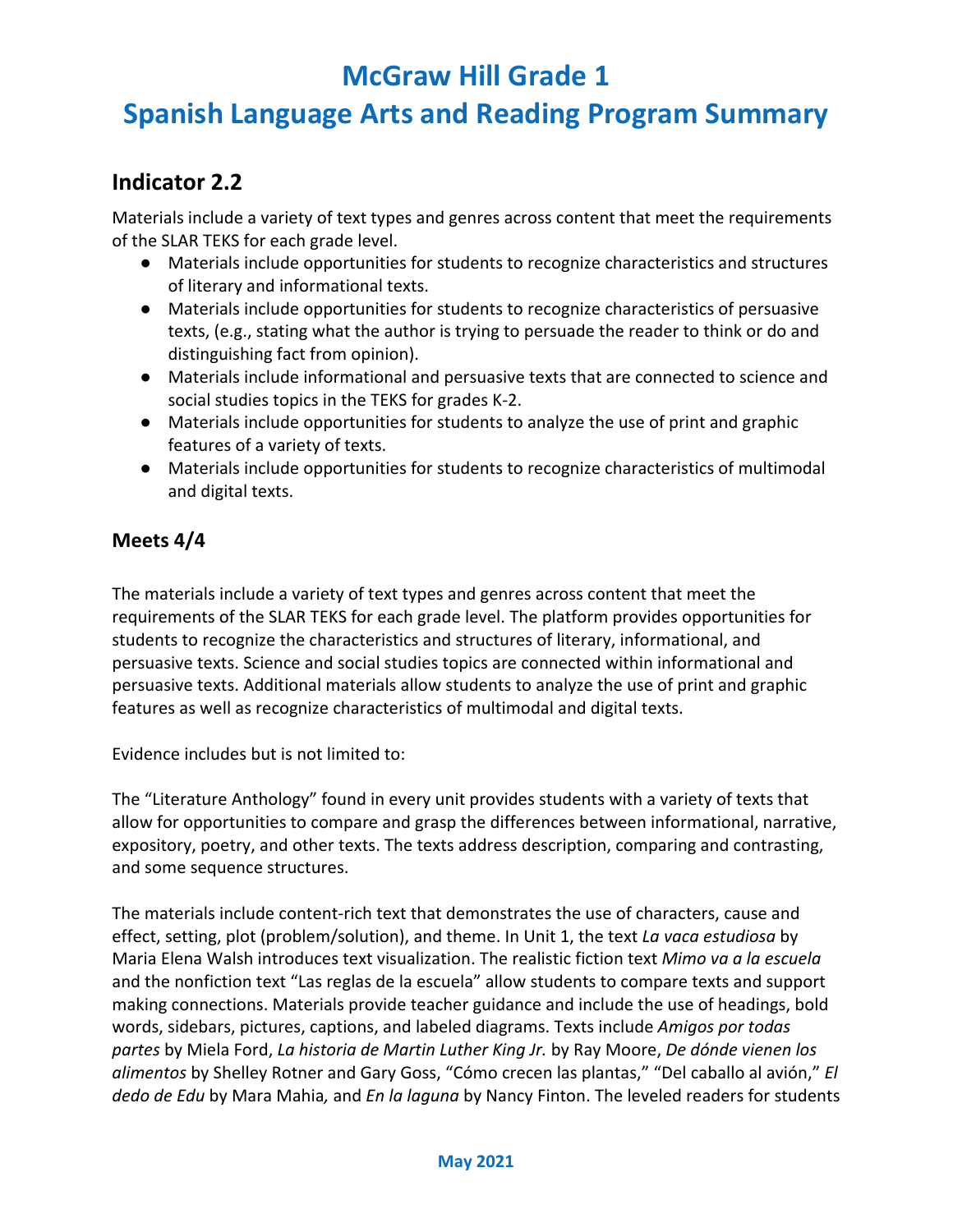on and above level are *Ballenas por aquí, ballenas por allá*, *Como entrenar a un perro*, *El día del trabajo,* and *El martín pescador.*

Each unit allows the teacher to assign texts, such as "Big Books" and Lexile readers, digitally to students through Google Classroom. In Unit 3, the folktale "Las tres abejas y el girasol" can be read by students or assigned as an audio story; it includes highlighting and underlining features. The text "Como crecen las plantas" features a diagram showing how seeds are located in fruit and provides new vocabulary words that are bolded and highlighted. The "Antología de literatura" in Units 4 through 6 also incorporates headings and bolded words, such as in "Días de lluvia." The text "Todo es posible con ganas" features sidebars and labeled diagrams. The *Time for Kids* magazine incorporates a glossary. Text activities facilitate instruction on the characteristics and structures of literary and informational texts.

In Unit 5, the informational text *Antes y ahora* includes real photographs, yellow highlighted vocabulary words, and a retelling activity at the end of the story. The text "Animales al acecho" reveals a common theme and sequence. *El nuevo hogar de la familia Zorro* allows students to read at their own pace and manipulate text using electronic highlighters. In addition, the informational texts allow students to make the connection to the science TEKS "Identify and compare parts of plants." Scientific context, vocabulary, and illustrations are evident in the following texts: "La Luna," "Forma y figura, hasta en la basura," "Historia de un inventor de robots," "Como se hace un barco," and "Aqui y alla." The text "Como crecen las plantas" teaches students how a plant grows and provides a diagram showing the parts of the plant. "Super libro" *La planta misteriosa* allows students to also learn about planting seeds.

In Unit 6 the materials include persuasive texts connected to science. The lesson uses the text "Seamos voluntarios" to provide students the opportunity to recognize characteristics of persuasive text. During the lesson students are asked to identify details in the text and words by which the author tries to convince readers. Students discuss what "the author is trying to convince readers to do...". The teacher guides students to identify key words by pointing to a sentence in the text and asking "¿Qué palabras usa el autor para ayudarnos a entender la importancia de ser voluntarios?"

Multimodal and digital texts include a variety of fiction and nonfiction stories, folktales, fables, nursery rhymes. The "Multimedia" resources include the following texts: "Animales del desierto," "Animales que trabajan juntos," "Arriba en el cielo," "Características de los animales," "Celebraciones en Estados Unidos," "Escuelas del mundo," "Juegos del pasado," "El conejo miedoso," "El hijo del elefante," "Juan y las habichuelas mágicas," "La gallinita roja," "La tortuga y la liebre," and "Los tres cerditos."

Through interactive stories, songs, and read-alouds, students identify with texts. Texts include "El patito feo," "La gallinita roja," "La tortuga y la liebre," "El rey de los vientos," "Figuras por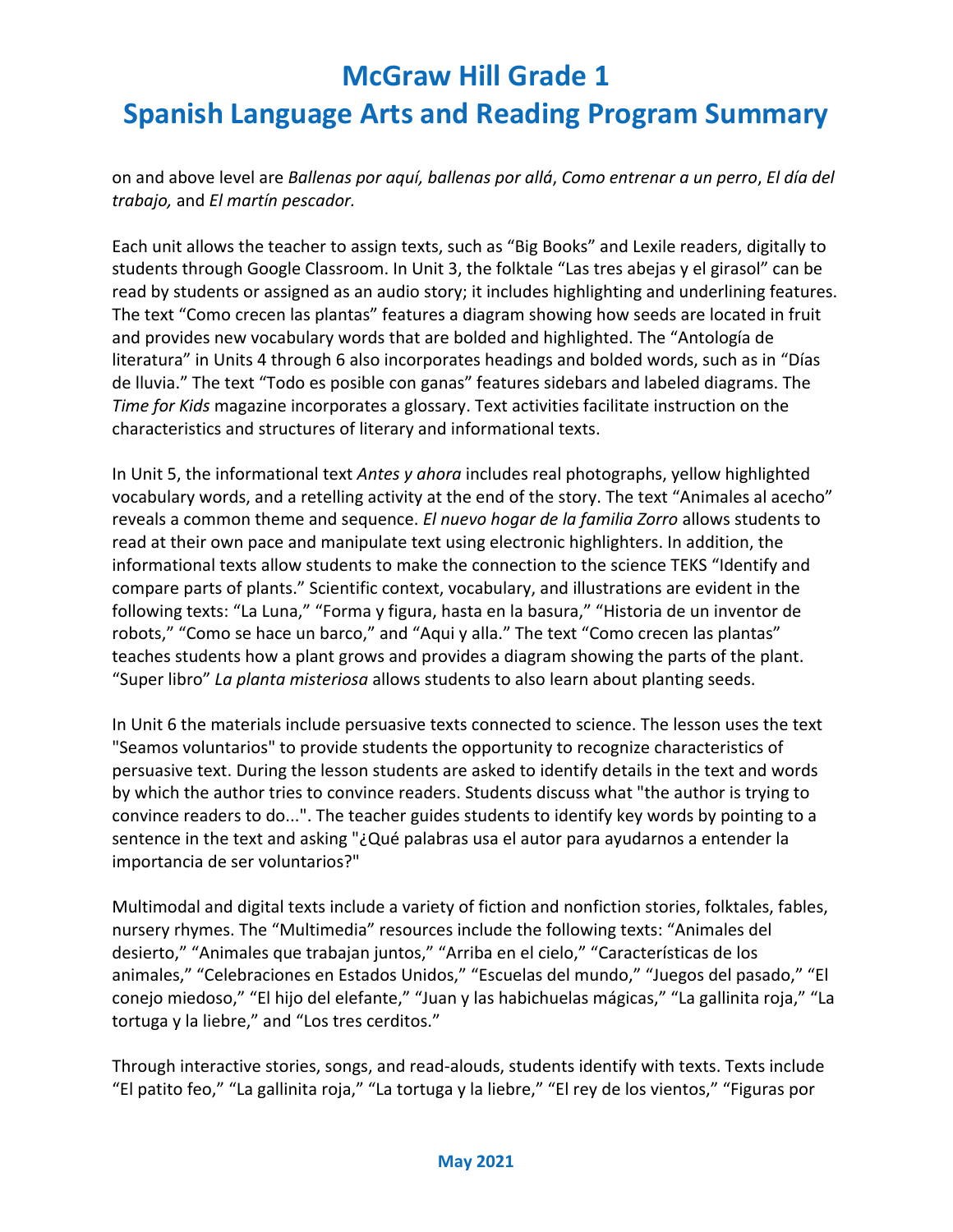# **Spanish Language Arts and Reading Program Summary**

todos lados," and "Mis Estados Unidos." Songs include "El tren," "En mi jardín," "Juan Pirulero," and "Bate, bate." Texts incorporate an assortment of print and graphic features that support students in analyzing concepts. The text *¡En movimiento!* uses large print to show readers the most important idea on the page. "Big Books" provide detailed prompts for modeling concepts of print. In Units 5 and 6, the "My Book of Reading and Writing" section includes teacher activities to support scavenger hunts for text and graphic features. The text *¡A ordenar!*  includes photographs/illustrations and captions; it allows for a picture walk and search. *Time for Kids* allows students to explore online features.

Materials include texts that connect to social studies topics and historical figures. Examples of informational texts include *Amigos por todas partes* by Miela Ford; *De dónde vienen los alimentos* by Shelley Rotner and Gary Goss; and *La historia de Martin Luther King Jr.* by Ray Moore. Texts also include "Todo es posible con ganas," which presents the life of Jaime Esclante; and "Los cuentos de Pura," which tells the story of Pura Belpre. Unit 6 provides material that emphasizes festivals and celebrations. For example, "Gracias por la cosecha" discusses festivals and celebrations in the United States, while the supplementary reading "Feliz cumpleaños Estados Unidos" contains historical information on the United States.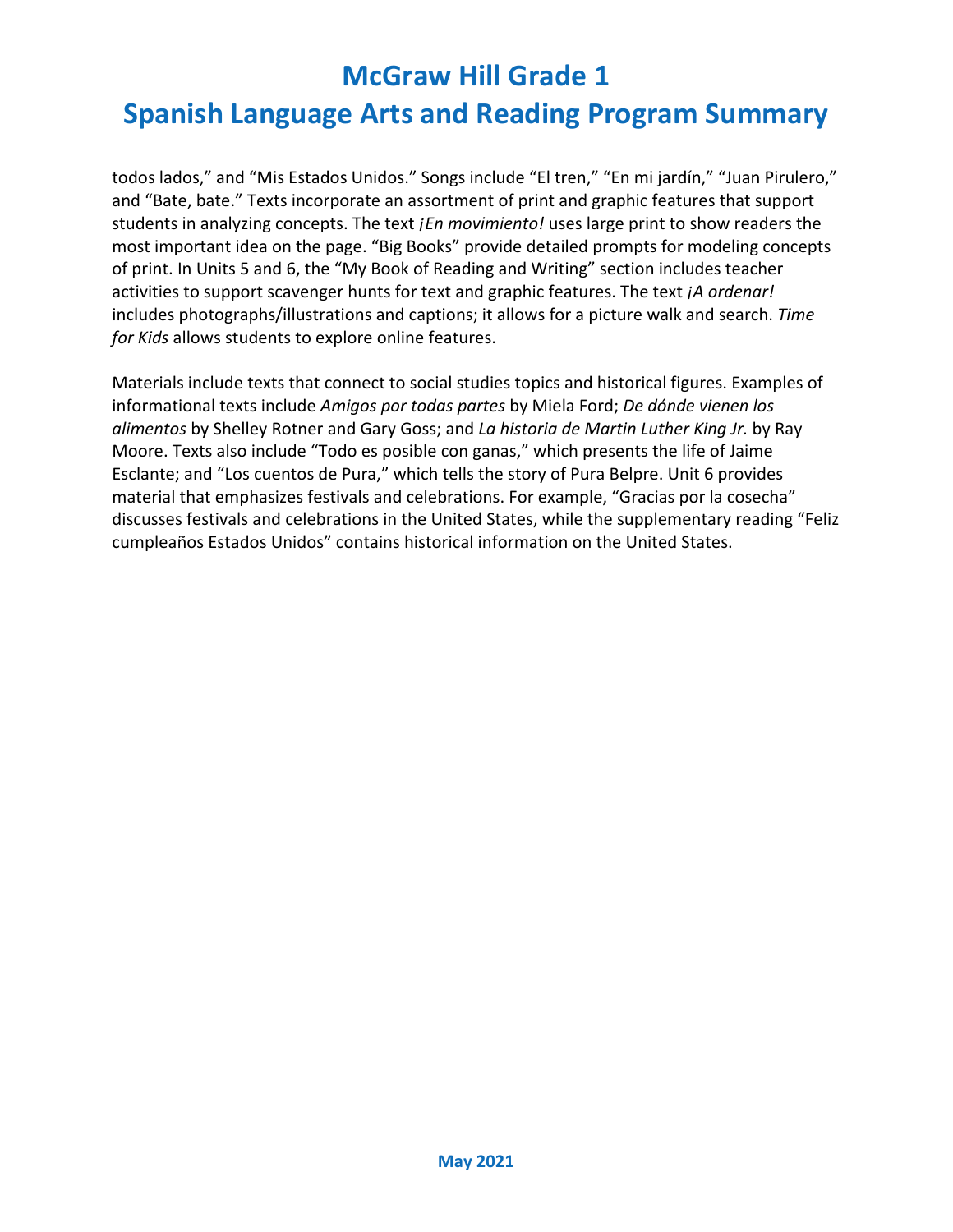## **Spanish Language Arts and Reading Program Summary**

#### **Indicator 2.3**

Texts, including read-aloud texts in K-2 and shared reading in Grade 2, are appropriately challenging, and are at an appropriate level of complexity to support students at their grade level.

- Texts and the series of texts connected to them, including read-aloud and shared reading texts, are accompanied by a text complexity analysis provided by the publisher.
- Texts are at the appropriate quantitative levels and qualitative features for the grade level.
- Read-aloud and shared reading texts are above the complexity level of what students can read independently.

#### **Meets 4/4**

The materials include a variety of texts that are appropriately challenging, incorporate appropriate levels of complexity, and support students at their grade level. Texts and series of texts are connected and include read-alouds and shared readings. The publisher also provides a text complexity analysis. Texts are at the appropriate quantitative levels and have appropriate qualitative features for the grade level. Read-aloud and shared reading texts are above the complexity level of what students can read independently.

Evidence includes but is not limited to:

Materials include texts, series of texts connected to them, read-alouds, and shared reading. They provide text complexity analyses and resources for teachers. For example, there is a "Text Complexity" study by Dr. Timothy Shanahan and different videos with teacher guidance in the following areas: genre, organization, purpose, and sentence structure in informational texts as well as organization, prior knowledge, and specific vocabulary in literature.

The "Instructional Routines Handbook" includes routines, research-based strategies, and tips for teachers; these support close reading, interactive read-alouds, shared reading, small group reading, guided reading, independent reading, and fluency. Materials provide analyses and support that are useful for lesson planning. For example, the video "Purpose in Informational Text" offers step-by-step teacher guidance on how to help students access complex informational text by focusing attention on the author's purpose. The video suggests students should first consider the genre, then focus on the information conveyed. After this, students identify the author's point of view and how it influences meaning and complexity. Next, the teacher draws students' attention to subtitles and topic sentences at the beginning of each paragraph. Students look at the language and identify if the author wants to persuade or inform the reader. Lastly, the video suggests to read the text ahead of time in order to identify the author's purpose and to use "Access Complex Text" (ACT) prompts in the "Teacher's Edition."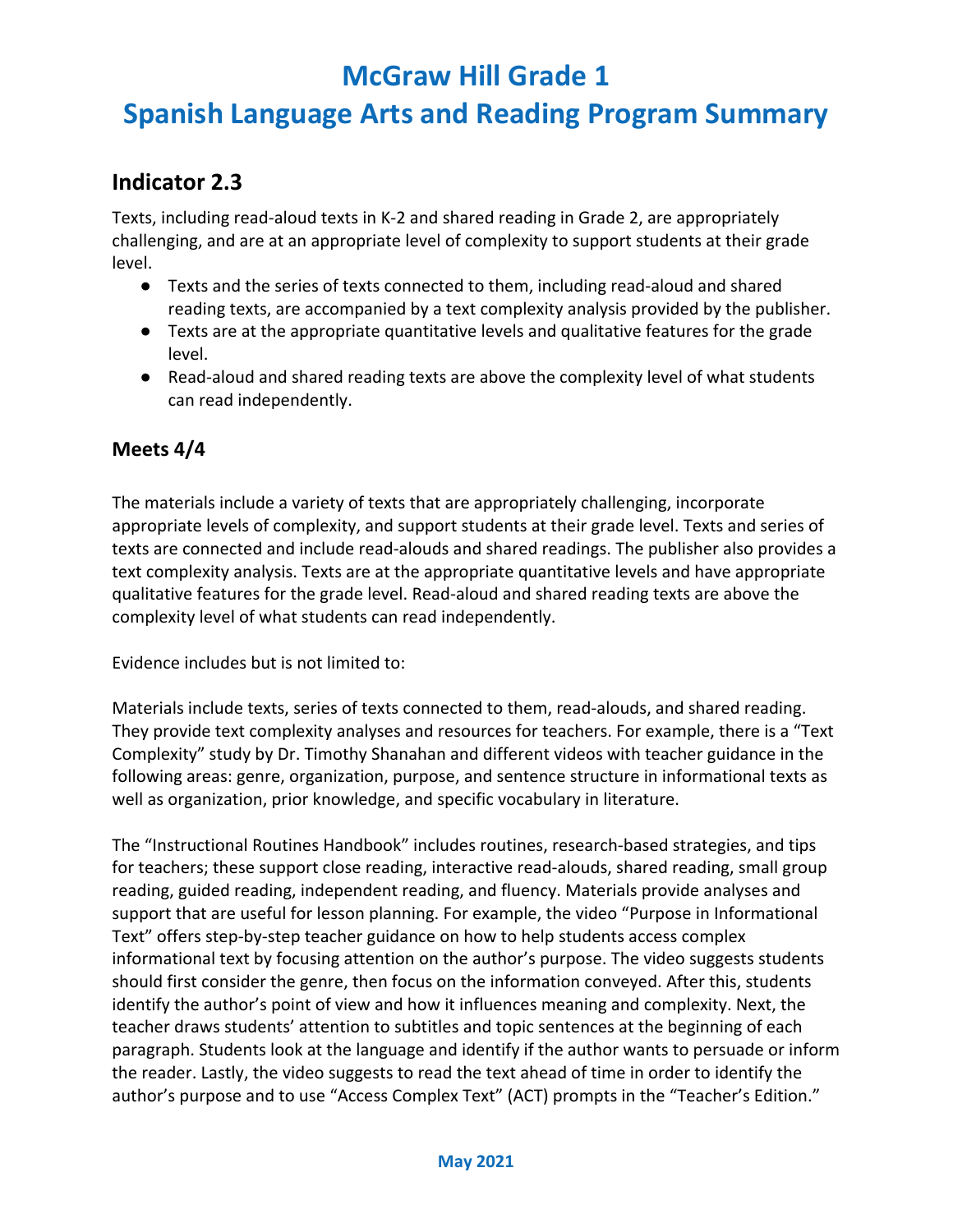## **Spanish Language Arts and Reading Program Summary**

The materials present texts that are grade-level appropriate based on their quantitative levels and qualitative features. Materials identify the Lexile level of read-aloud texts, shared readings, and leveled readers, which is appropriate to the grade level. For example, the Unit 1 shared reading text "Mi escuela" has a Lexile level of 70L. In Unit 2, the fantasy genre text *Paula en Nueva York* has a Lexile level of 800L. The shared reading fantasy genre text "La casa esta lista" has a Lexile level 390L; it contains simple sentences with high-frequency words and high-quality pictures.

Each unit includes "Mi libro de lectura y escritura," which provides guidance on the following: what topics and skills to cover, how much time to devote, what sequence to teach, how to introduce texts, and series of questions*.* Unit 3 includes the shared reading text "La vida en casa," which has a Lexile level of 430L. The materials explain the purpose of the text and how the teacher can guide students in making a connection to the lesson of the week. Students read the text and learn about life in the past. Then, they describe how life today is different from how it was in the past.

As the year progresses, students master each reading level, and the texts grow in Lexile level complexity. All leveled readers provide the Lexile level as "Approaching," "On Level," or "Beyond Level" and are grade-level appropriate. Materials include read-aloud and shared reading texts that are above the complexity level of what students can read independently. Texts challenge and scaffold student learning as the year progresses. For example, in Unit 3, "Reader's Theater" texts include *Hortelanos de flores*, which contains 133 words that are easily decoded. *Las fresas de Anahí* includes more dialogue and has longer sentences. *La vida de un árbol* provides more dialogue and has 439 words.

The shared readings in Unit 4 include ideas and support for differentiating instruction and lesson extension. For example, the informational text "Peces en equipo" guides the teacher to introduce the topic and ask the "Essential Question" "How do animals help each other?" The text "Animals Together" directs the teacher to discuss the theme in the text and to create a class "Essential Question Chart." Students think about and discuss ways that animals work together or help each other. The teacher scaffolds instruction by incorporating a video to support Essential Questions. At the end of the week, students work in pairs to compare all the texts they read. Students make a foldable and record notes with a partner. Students compare what they see in the photograph with the animals they learned about.

Materials include few rationales explaining the educational purpose and grade-level placement of the texts. For the Unit 5 text *Caos en el Ropero*, materials indicate that it contains 481 words, is GR K, Benchmark 20, and Lexile 370. They also provide an explanation about why the text is used; for instance, this complex text allows students to make inferences and connections as well as practice the high-frequency words *bien, ciudad, iguales, palabra y pues.* Materials also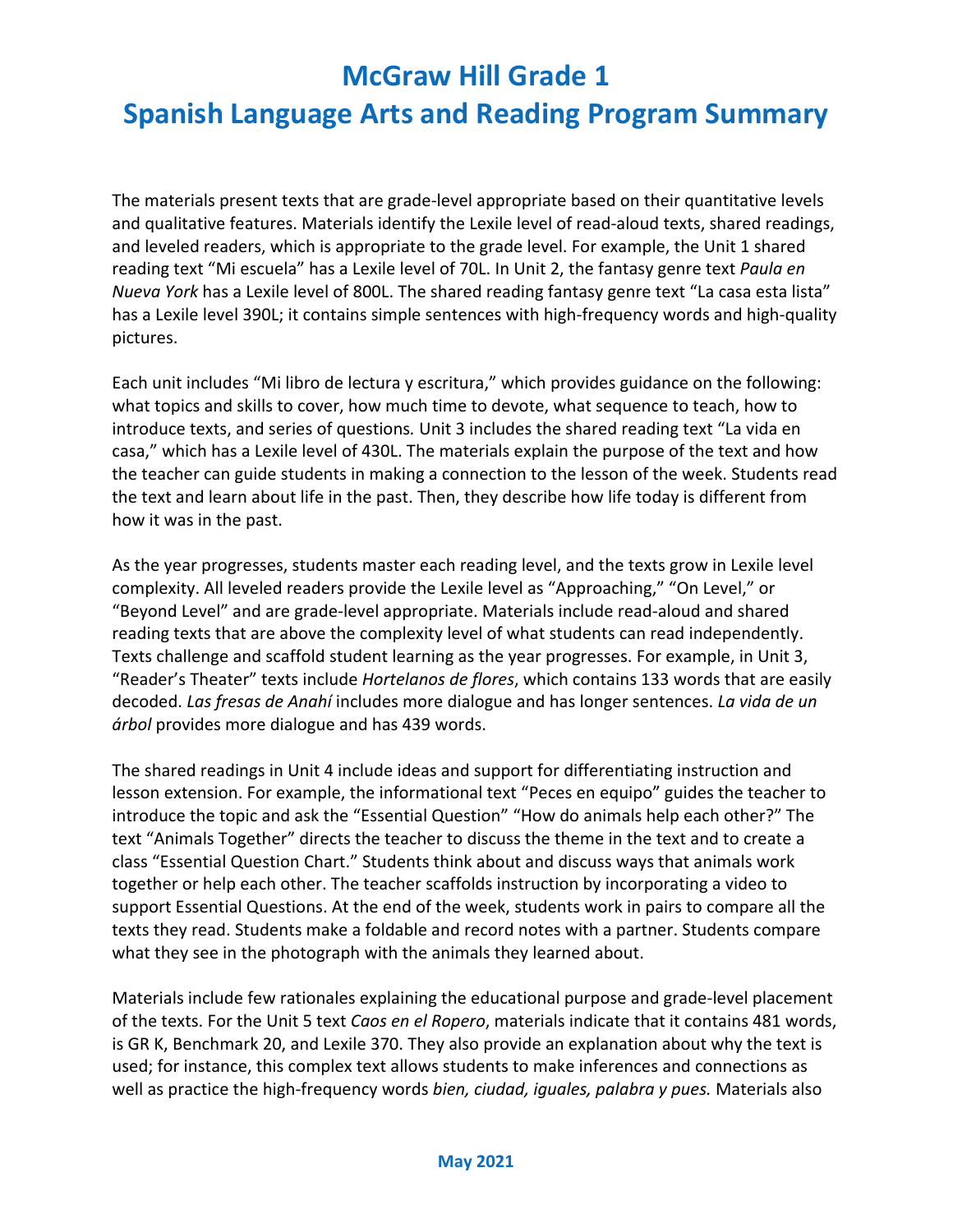offer enrichment opportunities and include three leveled short stories: *El vuelo de Jairo* (GR Fantasy, Lexile 290L, Approaching); *Juguemos a las escondidas* (GR Fantasy, Lexile 320L, On Level); and *El nuevo hogar de la familia Zorro* (GR Fantasy, Lexile 380L, Beyond Level). Resources also include complex text, vocabulary, content, and subject matter. For example, in the same unit, under "Biblioteca de la clase," the text *El sapito Martín quiere contar las estrellas* integrates forms of figurative language such as "el cuello se me hace nudo."

Unit 6 references quantitative measures. For instance, in the component "Comprobar el progreso en la instrucción de grupos pequeños," materials guide teachers to support different small groups. Read-aloud and shared reading texts also challenge the readers and provide a close reading routine that includes depth of knowledge (DOK) levels of instruction. Texts are mostly nonfiction; the material is complex and includes structured paragraphs that allow students to understand the genre and author's purpose and make connections. Materials also provide ACT prompts to guide the teacher on how to support the students in accessing complex text. For example, in the text "Mucha gente nos ayuda," students identify key ideas and details and take notes as they read. Students also retell and make connections. The text "Abecedario escolar," found under Biblioteca de la clase, "Texto complejo adicional," provides an extension. Activities include teacher support on how to attract student attention and build on students' background knowledge. Students read the text and make a poster of a game or sport that they like.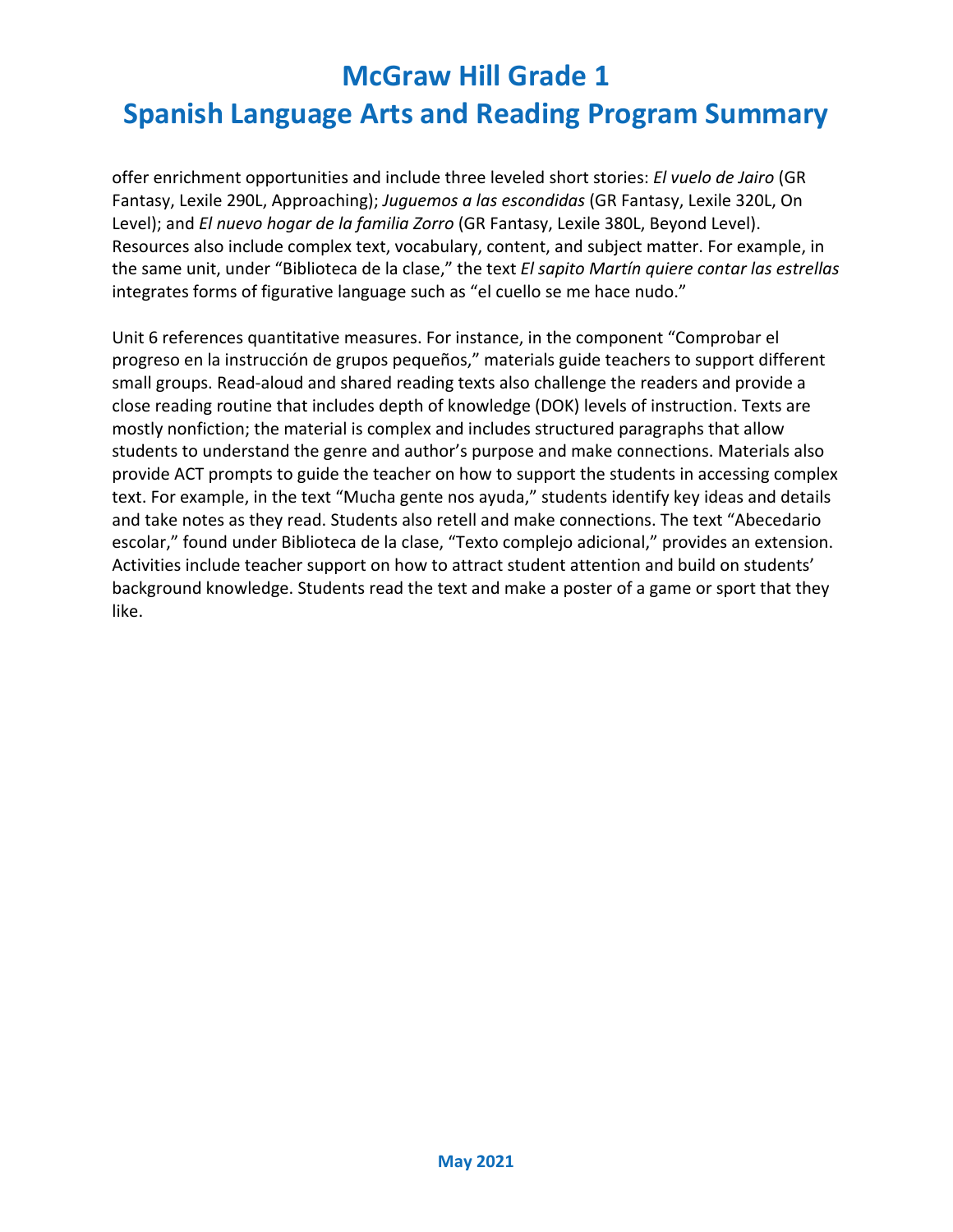## **Spanish Language Arts and Reading Program Summary**

#### **Indicator 3.A.1**

Materials contain questions and tasks that support students in synthesizing knowledge and ideas to deepen understanding and identify and explain topics and themes.

- Most questions and tasks build conceptual knowledge, are text-dependent, and prompt students to synthesize new information.
- Most formal and informal assignments and activities focus on texts students are reading/listening to and require close attention to the meaning and inferences as students demonstrate comprehension.
- Questions and activities grow students' understanding of topics and literacy skills over the course of each unit.
- Materials provide opportunities for students to evaluate and discuss information from multiple places within a text.
- Materials make connections to personal experiences, ideas in other texts, and society.

#### **Meets 4/4**

The materials incorporate a variety of questions and tasks that support students in synthesizing knowledge and ideas to deepen understanding and identify and explain topics and themes. Questions and tasks build conceptual knowledge, are text-dependent, and prompt students to synthesize new information. Various formal and informal assignments focus on texts students are reading or listening to and require close attention to the meaning and inferences as students demonstrate comprehension. Questions and activities grow and support students' understanding of topics and literacy skills. Students have several opportunities to evaluate and discuss information from multiple places within a text as well as make connections to personal experiences, ideas in other texts, and society.

Evidence includes but is not limited to:

The materials include questions that are well-crafted, lead to new insights, generate discussion, and promote comprehensive exploration. For example, Unit 1's supplementary reading "Las mascotas necesitan" includes questions and tasks that build conceptual knowledge, are textdependent, and prompt students to synthesize new information. In addition, formal and informal assignments and activities require students to read texts carefully. The text *¡En movimiento!* integrates a series of questions to which students respond in "Hacer y responder preguntas."

In Unit 2, questions and activities support students' understanding of topics and literacy skills. For example, the focus of this unit is on community. The text "Paseo por la comunidad" includes the "Essential Questions" "¿Qué edificios conoces?" and "¿De qué están hechos?" In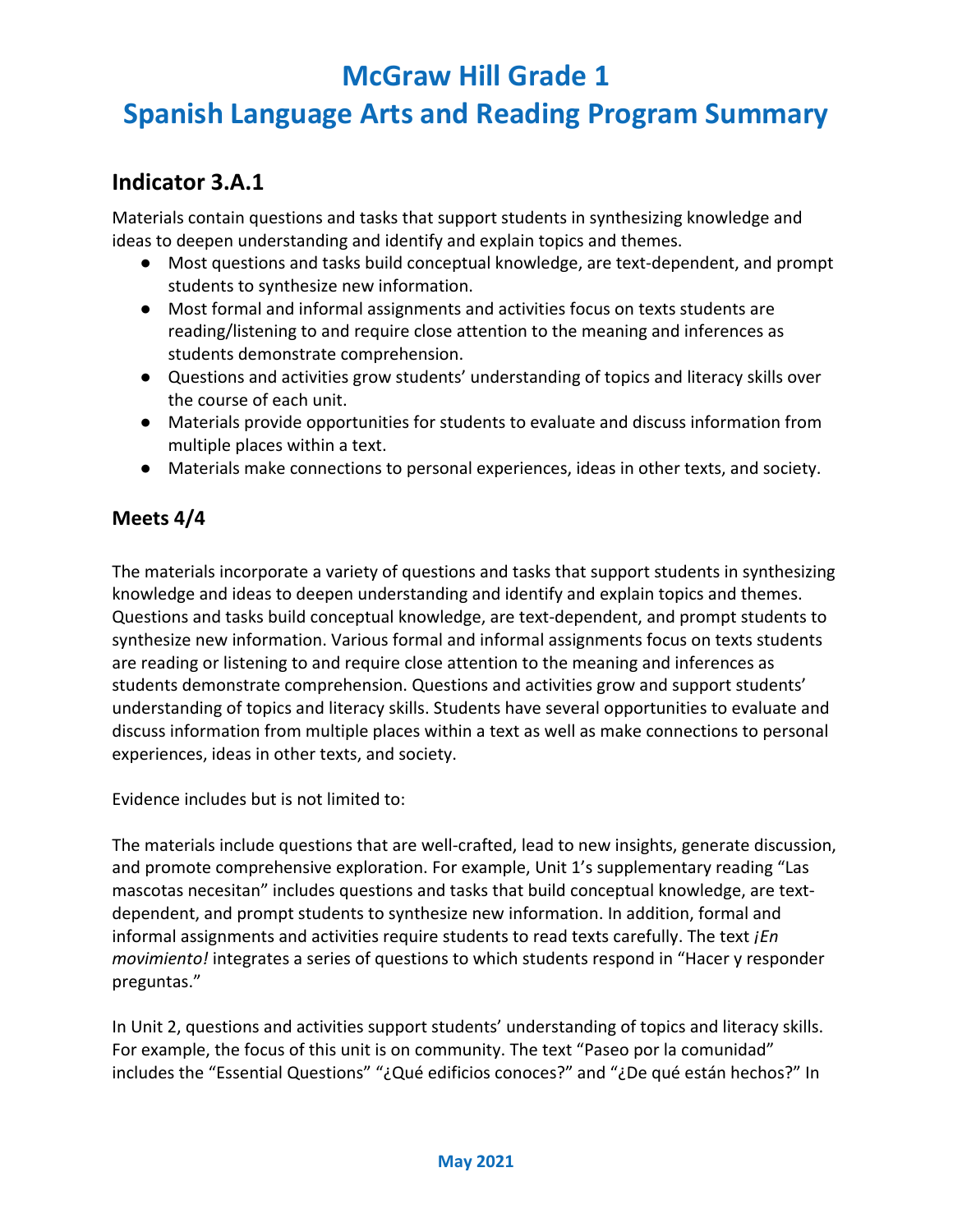addition, the shared reading "La vida en el bosque" offers a series of activities for students to complete independently or in pairs.

In Unit 3, questions and tasks require students to read carefully to classify items, summarize information, and draw inferences to demonstrate comprehension of informational and nonfiction texts. For example, students reread "La vida en casa" and complete activity in their "Mi libro de lectura y escritura" for guided practice. The text *La planta misteriosa* also includes support for prompting students to synthesize new information. Materials include guidance for using the "Close Reading Routine," Essential Questions, making predictions, using text features, and think-alouds. Materials provide teachers with specific questions to ask for each page and allow students to examine complex elements of texts and integrate knowledge and ideas. Teachers can also use "Access Complex Text" (ACT) with the same text if the story is too difficult to understand. The "Big Book" in this unit also serves as support for modeling concepts of print.

In Unit 4, questions and tasks strategically sequence students' knowledge acquisition and analysis and support their understanding of topics and literacy skills. The text "La hormiga y la paloma" incorporates a variety of Close Reading Routines to support identifying key ideas and details, taking notes, retelling; teachers can also use ACT prompts. Questions support scaffolding; students recall information from the story and progressively transition to higherorder-thinking questions. Questions include "How do animals' bodies help them?" and "What do you predict will happen in this story?" Students also complete an online "Sequence of Events Graphic Organizer" as they listen to the story. Tasks require readers to produce evidence from texts to support their claim, which includes discussing the text with partners, rereading the story, and making predictions.

Materials in Unit 4 also allow students to share personal experiences and ideas and to make connections to society. For example, the text "Los animales y el invierno" allows students to listen, explore, think critically, and write. Open-ended questions such as "In what ways are things alike? How are they different?" challenge students and require readers to produce evidence from texts to support their claim. The texts "Buen provecho... janimales al acecho!" and "¡A comer!" encourage readers to compare the texts. Materials guide teachers to ask specific questions that allow students to share their own experiences. Additionally, materials provide opportunities for students to evaluate and discuss information from multiple places, as several texts integrate science components. For example, students read, listen, and write about how animals survive in nature using the texts "Los animales y el invierno" "¡A comer!" "Buen provecho... janimales al acecho!" and "La hormiga."

In Unit 5, teachers scaffold students' learning by previewing the text and illustrations and making predictions. Teachers ask the following questions: "What is being sorted, based on what you see in the illustrations?" and "How do you predict that these animals can be sorted?" In addition, a variety of texts incorporate components of math, science, and social studies. For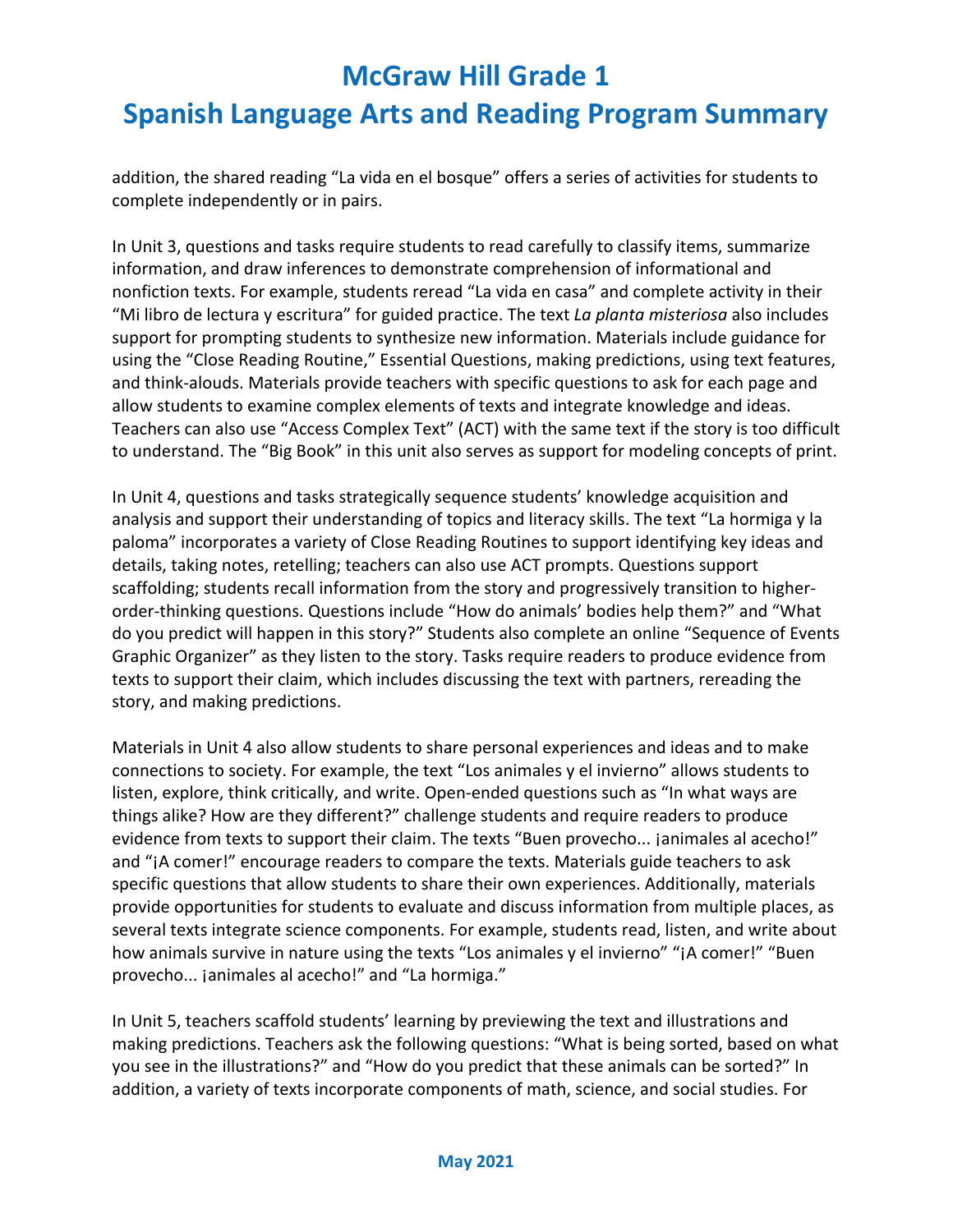# **Spanish Language Arts and Reading Program Summary**

example, the text "Forma y figura, hasta en la basura" integrates math and provides support for students to use text evidence. Teacher questions include "What does *ojo* mean in this sentence?" "What is this tool called?" and "What could she be looking at with this tool?" Student activities include working with partners, speaking in complete sentences, completing a graphic organizer, and making connections. In another text, students read and learn about the sky and Moon phases and then draw a picture and label to express what they read. In "Historia de un inventor de robots" and "Thomas Edison inventor," students read about inventions, inventors, and technology. Students use text evidence to answer the Essential Question and learn how technology changes the world.

In Unit 6, students pay close attention to texts and look for evidence. After reading "Todo es posible con ganas," students write a response to the prompt "How did Jaime persuade the students to like math?" Students reread and look at illustrations and details in order to find text evidence. With the text "El cascabel del gato," students make connections and recall details of the story. Students work in partners to discuss and respond to the following questions: "Do you think the mice came up with a good solution to their problem?" "When have you had a good solution to a problem?" "Do you think the mice could have done a better job of working together?" and "Can you think of a time when you had to work together at school?"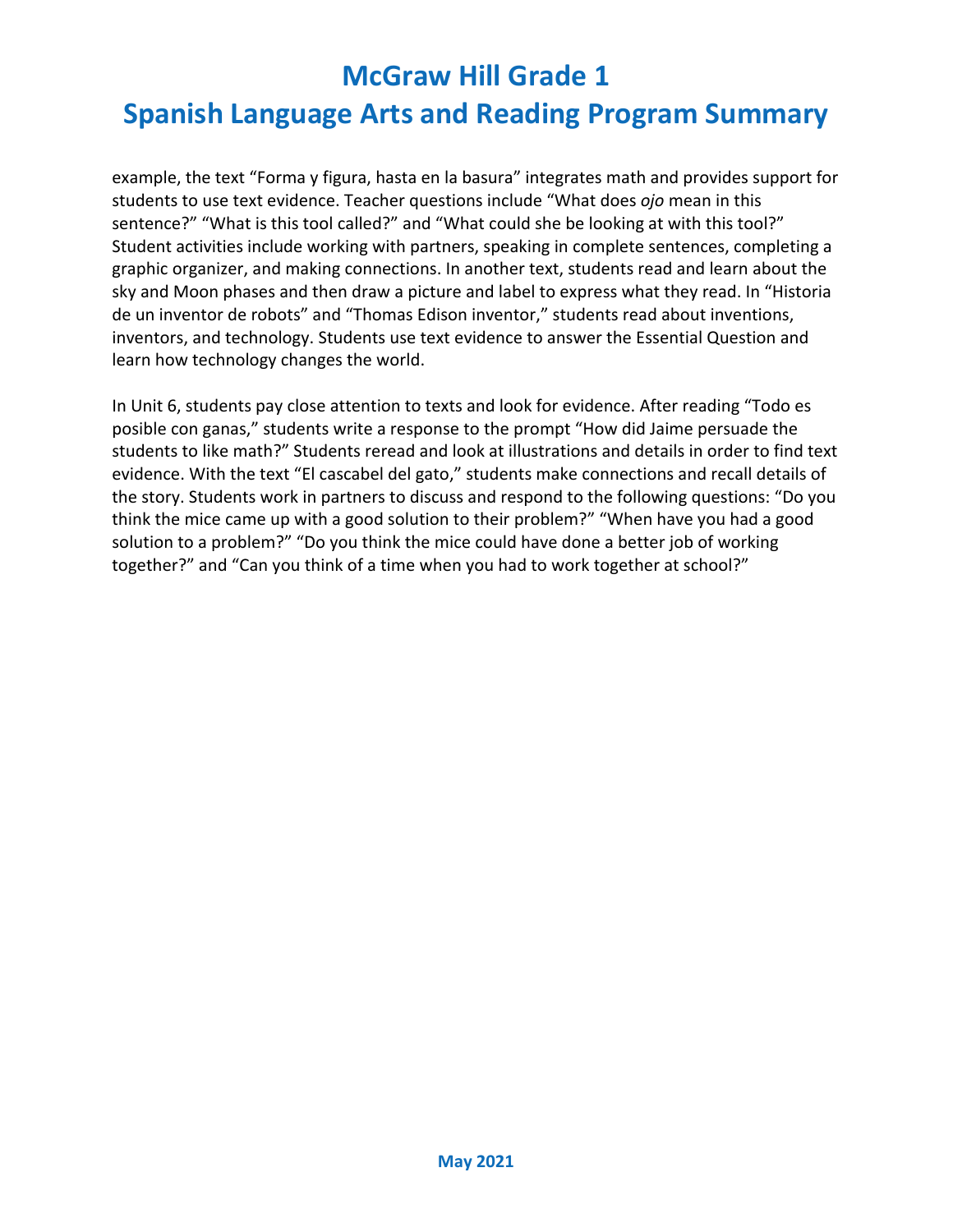## **Spanish Language Arts and Reading Program Summary**

#### **Indicator 3.A.2**

Materials contain questions and tasks that require students to evaluate the language, key ideas, details, craft, and structure of individual texts.

- Questions and tasks support students' analysis of the literary/textual elements of texts by asking students to
	- analyze, make inferences, and draw conclusions about the author's purpose in cultural, historical, and contemporary contexts and provide evidence from the text to support their understanding;
	- compare and contrast the stated or implied purposes of different authors' writing on the same topic;
	- analyze the author's choices and how they influence and communicate meaning (in single and across a variety of texts);
	- make and correct or confirm predictions using text features, characteristics of genre, and structures with and without adult assistance; and
	- study the language within texts to support their understanding.

#### **Meets 4/4**

The materials contain a variety of questions and tasks that require students to evaluate the language, key ideas, details, craft, and structure of individual texts. The materials include questions and tasks to support students' analysis of the literary/textual elements of texts. Students analyze, make inferences, and draw conclusions about the author's purpose in cultural, historical, contemporary contexts and provide evidence from the text to support their understanding. The materials provide students the opportunity to compare and contrast the stated or implied purposes of different authors' writing on the same topic, analyze the author's choices, and how they influence and communicate meaning. Additionally, materials prompt students to make, correct, or confirm predictions using text features, characteristics of the genre, and structures with and without adult assistance; students study the language within texts to support their understanding.

Evidence includes but is not limited to:

In Unit 1, questions and tasks support students' analysis of literary and textual elements. For example, the realistic fiction text "Mi escuela" is read aloud during a shared reading in a whole group setting. In this lesson, students analyze, make inferences, and draw conclusions from the text. To support students' inferencing and understanding of text, teachers ask, "¿Qué crees que ven en el camino?" and "Piensa en tu escuela, ¿se parece a esta?" The texts *Mimo va a la escuela* and "Las reglas de la escuela" include material for students to compare and contrast similar topics by different authors.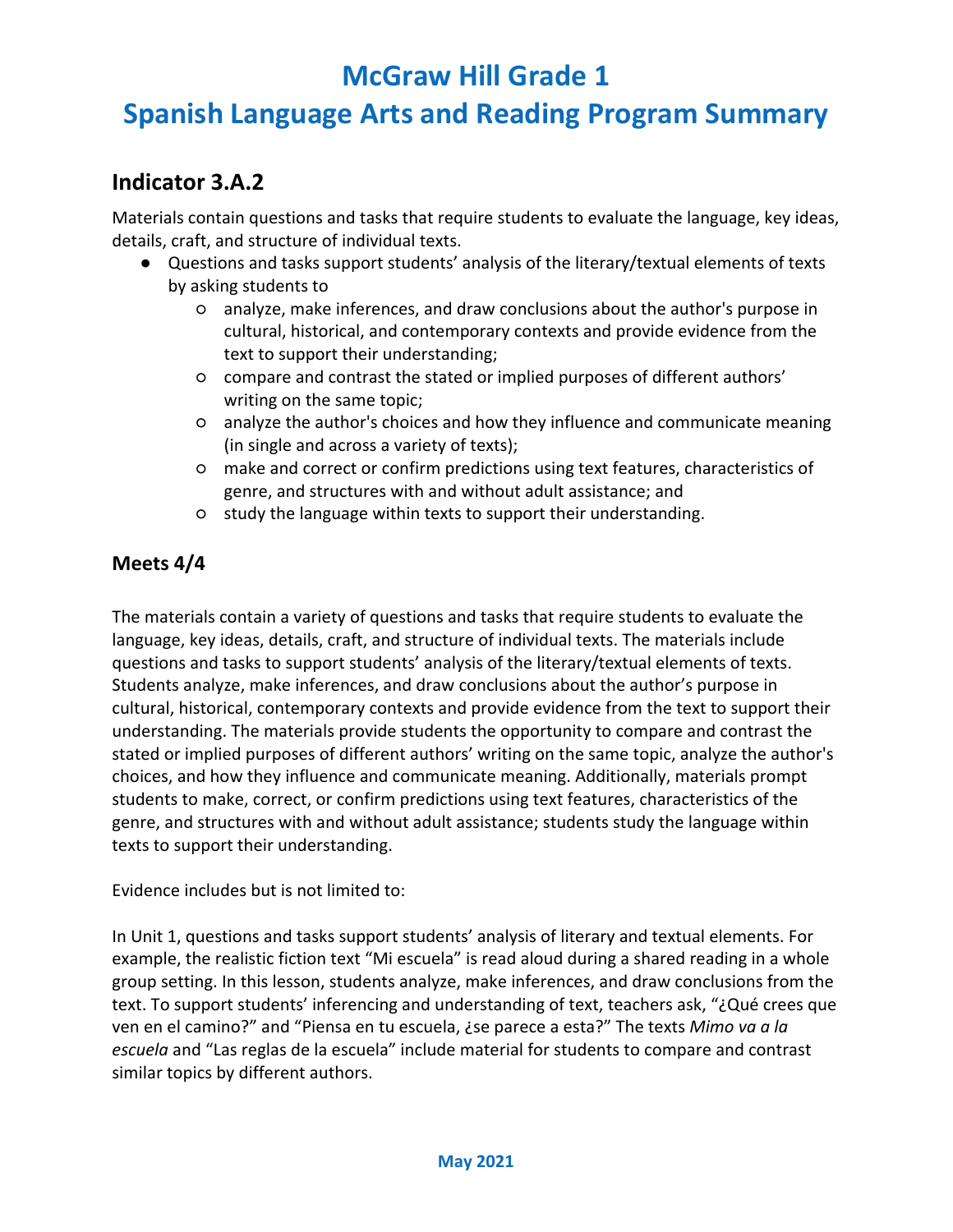# **Spanish Language Arts and Reading Program Summary**

In Unit 2, the teacher reads aloud *La historia de Martin Luther King Jr.* during shared reading in a whole group setting. Students analyze, make inferences, and draw conclusions about the author's purpose in a historical context. For example, teachers check for understanding with questions such as "¿De qué forma el autor y la ilustradora cambian la imagen que podríamos tener de él antes de leer el libro?" and "¿Por qué creen que el autor eligió algunas palabras y las hizo más grandes y de un color diferente al de las demás?" The teacher also reads "Paseo por la comunidad," and students make, correct, and confirm predictions. In this shared reading lesson, students use text features, characteristics of the genre, and text structures with and without adult assistance. Teachers ask, "¿Qué trabajos crees que hacen las personas en esta comunidad?" and "¿Existen los mismos trabajos en su comunidad?" in order for students to make predictions and share answers.

In Unit 3, questions and tasks require readers to read carefully to identify and support the author's purpose. For example, during a shared reading lesson, the teacher reads aloud the text "¿De dónde viene el desayuno?" in a whole group setting. This text embeds several examples of text and graphic features. In Spanish, teachers ask, "Why do you think the authors put some words in a different color and size?" and "Why do you think that the authors included the '¿Lo sabías?' features in this text?" This requires students to reread and cite evidence and helps them understand key details in the text. Questions also ensure students' comprehension of the text and support a focus on academic vocabulary and sentence structures.

Questions and tasks foster textual analysis, are meaningful in class discussions, and require students to explicitly refer back to the text. For example, in Unit 4, students read the text "Un Tesoro" and study characteristics of the genre and practice comprehension skills. Questions include "Could these things happen in real life?" "What else has happened in the story that tells us it is a fantasy?" "Who are the characters in this story?" "What is the setting where the characters are?" Students analyze the author's craft and make inferences with questions such as "How does the author show you how the insects feel when they see the treasure for the first time?" and "How does the author use the illustrations to help you understand what the characters feel?"

In Unit 5, questions ask students to study language and meaning within texts. The questions help ensure students' comprehension of the text; questions also help students focus on academic vocabulary and sentence structures. For example, the text "Forma y figura, hasta en la basura" provides support for analyzing words (e.g., *ojo*). The teacher guides students to understand the "illustrator's craft" by observing the pictures and how the illustrator communicates. After reading, the teacher asks, "Which shape does Demetrio discover?" and "What does the text tell us about that shape?" to support students' conclusions about the author's purpose.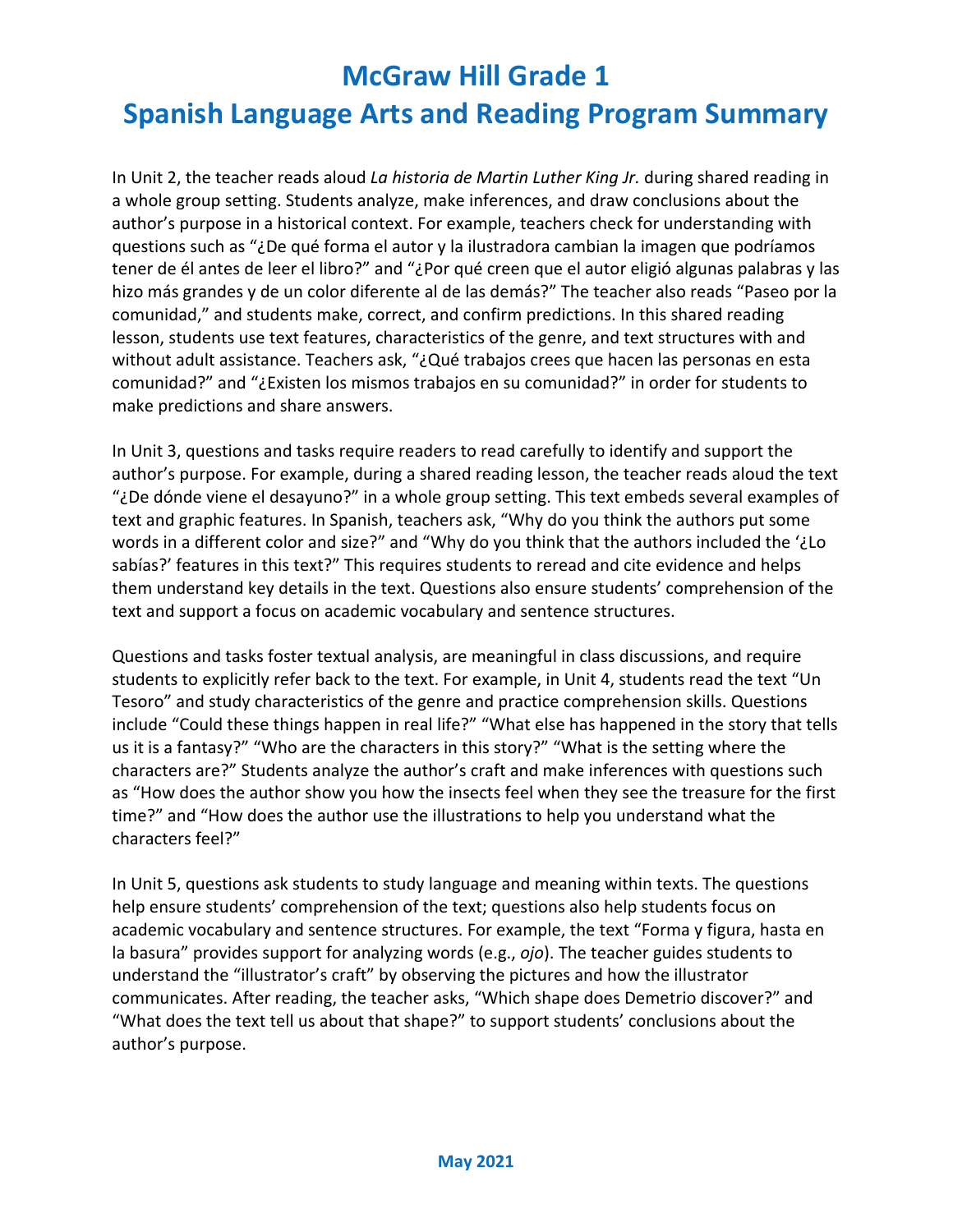## **Spanish Language Arts and Reading Program Summary**

#### **Indicator 3.A.3**

Materials include a cohesive, year-long plan for students to interact with and build key academic vocabulary in and across texts.

- Materials include a year-long plan for building academic vocabulary, including ways to apply words in appropriate contexts.
- Materials include scaffolds and supports for teachers to differentiate vocabulary development for all learners.

#### **Meets 4/4**

The materials include a cohesive, year-long plan for students to interact with and build academic vocabulary in and across texts. Materials contain a variety of ways to apply words in appropriate contexts. Additionally, the materials include scaffolds and supports for teachers to differentiate vocabulary development for all learners.

Evidence includes but is not limited to:

The materials introduce vocabulary through various means and provide similar routines for each unit. To introduce concepts and vocabulary words for texts, the teacher uses "Oral Vocabulary Words" throughout all units and follows the "Define/Example/Ask" routines found on the print or digital "Visual Vocabulary Cards." These serve as tools and assist students in a year-long plan to build academic vocabulary.

In Unit 2, the teacher introduces topics and builds academic vocabulary. The teacher uses the "Oral Vocabulary Cards" daily as visuals to pre-teach vocabulary and support word meanings. For example, during a vocabulary lesson in a whole group setting, to introduce *afortunadamente*, *equipamiento*, and *sorprendente*, the teacher uses the Define/Example/Ask routine and prompts students to use the words as they discuss community jobs. Materials also include a variety of tasks and routines that differentiate oral vocabulary. Students use and build word walls when using new vocabulary and high-frequency words. For instance, in Week 4, during a differentiated small group lesson, the teacher reviews new or previously learned words and discusses which words should be removed or added back. The teacher uses visual cards to explain the meaning of the word, and students record words on their word wall. To assess students' comprehension of words, the teacher asks students to use words in a sentence, write the words, or complete a spelling post-test in the "Practice Book." In this unit, there are no "Tier 2" words, word lists in different contexts, or evidence that the students can use the words all year long.

Unit 3 provides teacher guidance for selecting words to teach as well as opportunities for students to actively use words in various contexts. Each unit includes word lists (e.g., "High-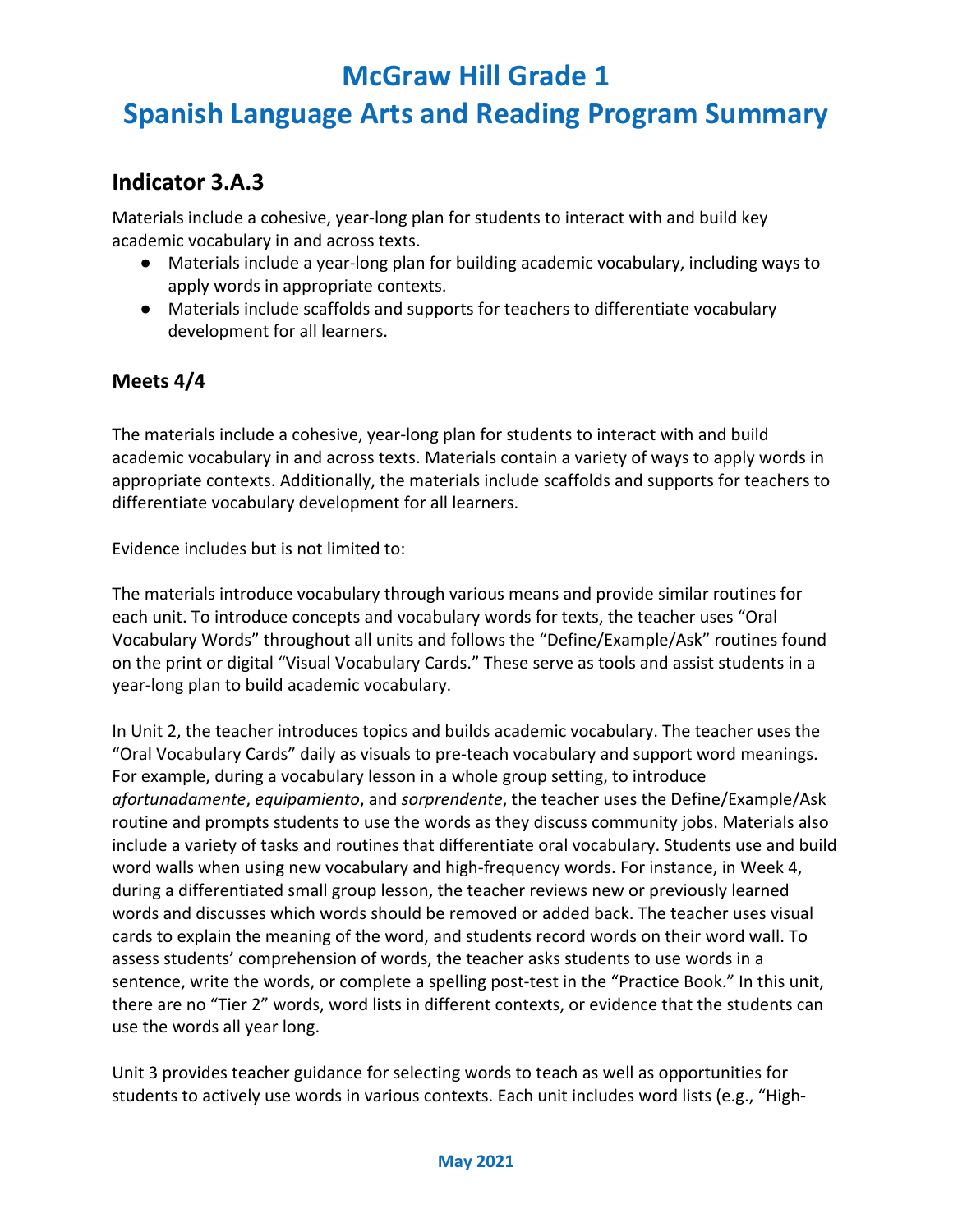## **Spanish Language Arts and Reading Program Summary**

Frequency Words," "Vocabulary Words," "Differentiated Spelling Words"), which contain Tier 2 words. The materials do not show evidence or guidance in supporting cross-content vocabulary throughout the year. Resources offer students specific definitions and include a glossary. Materials introduce vocabulary through a variety of strategies and tasks. For example, to scaffold and introduce words, the teacher uses Visual Vocabulary Cards and displays and models how to spell and read for students. Through weekly games, repetitive activities, and rich routines, students are accountable and have opportunities to practice frequently used words. For instance, to support vocabulary development, teachers review the meaning of words, and students use words in sentences. Students then work in partners and act out words. Materials also offer opportunities to assess and determine students' comprehension of vocabulary. For example, evaluations consist of multiple-choice and fill-in-the-blank questions or series of questions from the unit for each week. Students can also draw pictures or write sentences to demonstrate comprehension.

In Unit 5, scaffolds and supports allow teachers to differentiate vocabulary development for all learners. Oral Vocabulary Cards support teaching word meanings and include examples that relate to texts and other contexts. For instance, the teacher uses the Define/Example/Ask routine to introduce *crujido* and *intensidad* and prompts students to respond using the words as they discuss sounds. Materials also guide teachers to establish rich routines, activities, and games that hold all students accountable. Resources offer support to introduce target words and integrate opportunities for reviewing words and their meanings. For example, to assist in oral language development, the text "Puentes por todas partes" includes a variety of questions such as "¿Por qué el Golden Gate está pintado de un color chillón?" and ¿Por qué el puente Rolling Bridge de Londres es muy original?" Additionally, lessons and texts support crosscontent vocabulary development and allow students to read, write, and listen to stories about sounds. For example, to introduce the diaeresis *güe* and *güi*, the teacher uses the Read/Spell/Write routine. Students practice reading and writing words and use their "Practice Book" or an online activity for additional support.

Unit 6 includes a variety of platforms to introduce vocabulary words: "Photo Cards," "Word-Building Cards," "High-Frequency Word Cards," Visual Vocabulary Cards, and online "Spelling Cards." Students have opportunities to learn, practice, apply, and transfer words into familiar and new contexts. For instance, to reinforce vocabulary, the teacher uses Visual Vocabulary Cards to review new and previously learned words. Students work with the teacher to generate sentences. Next, students work with partners and use the following sentence stems to orally create sentences: "Vamos a conocer el...donde nació mi papá." "Es...que mi mamá cocine." Resources also contain a variety of forms, tasks, and assessments to determine whether students are learning and comprehending the vocabulary. For example, to assess students' ability to spell words with *pr* and *gr*, the teacher uses the "Spelling Dictation" routine.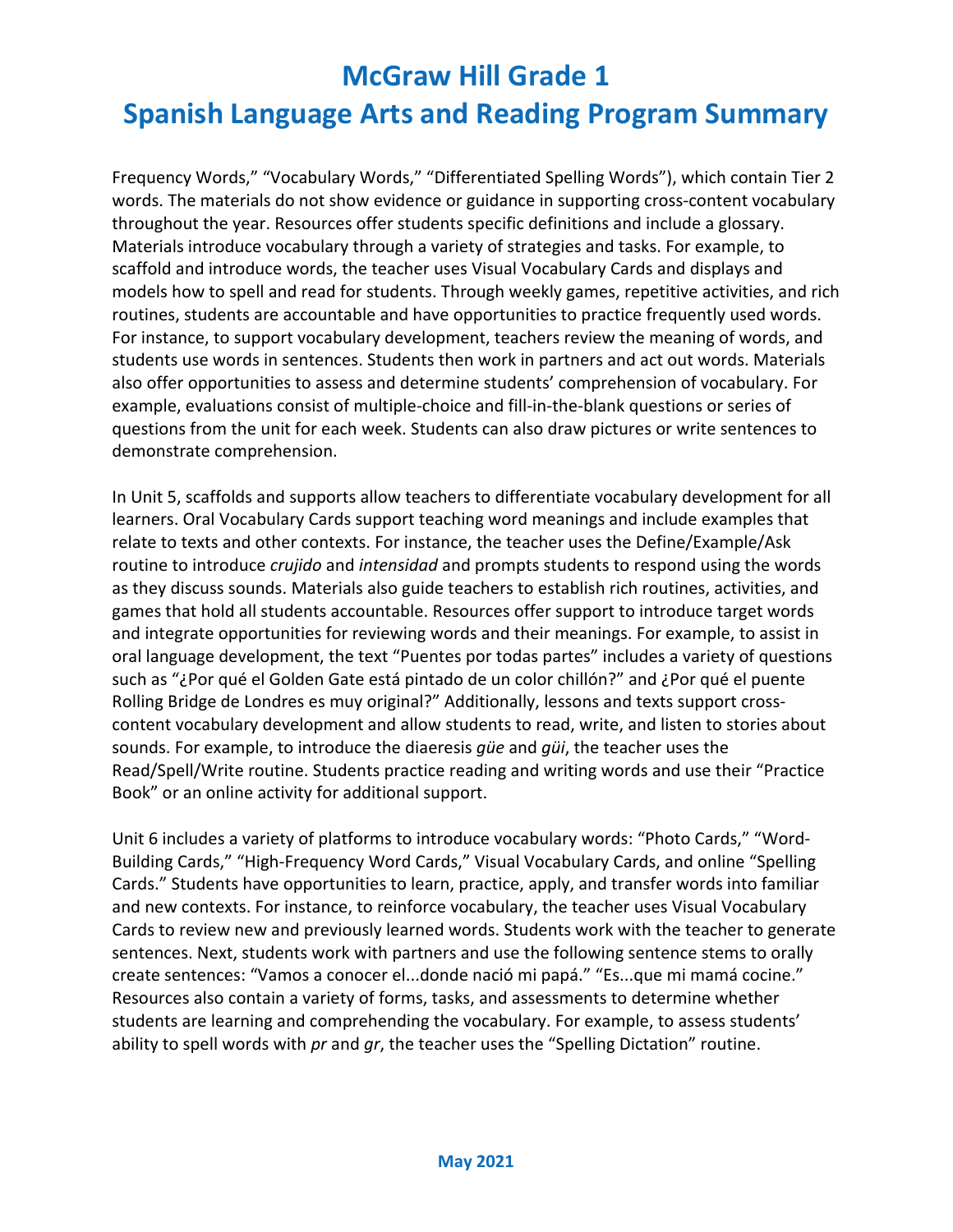## **Spanish Language Arts and Reading Program Summary**

#### **Indicator 3.A.4**

Materials include a clearly defined plan to support and hold students accountable as they engage in self-sustained reading.

- Procedures and/or protocols, along with adequate support for teachers, are provided to foster independent reading.
- Materials provide a plan for students to self-select texts and read independently for a sustained period of time, including planning and accountability for achieving independent reading goals.

#### **Meets 1/1**

The materials include plans to support and hold students accountable as they engage in selfsustained reading. Procedures and protocols, along with adequate support for teachers, foster independent reading. Additionally, materials offer plans for students to self-select texts and read independently for a sustained time. There is limited planning and accountability for achieving independent reading goals.

Evidence includes but is not limited to:

Materials in Unit 2 foster students' engagement in self-sustained reading. The "Instructional Routines Handbook" suggests specific routines for teachers to follow to incorporate independent reading in the classroom. There are routines and guidance regarding students selecting books, reading during independent reading time, and using reading skills and strategies. To implement independent reading, the teacher designates specific class time to read. Students choose a fantasy text from the classroom library, "Leveled Readers Library," or elsewhere. The teacher prompts students to set a purpose for reading and encourages students to read for 10–15 minutes. Students read, and the teacher reminds students to find key details in the text and illustrations and to visualize. Materials also provide teacher support on how to group students, support guided reading groups, confer with individual students, use the "Five Finger Rule" chart, and incorporate "book talks." Additionally, the "Teacher's Resource Book" includes printable reading response pages, which students use to respond to their independent reading.

In Unit 3, materials offer a variety of genres and stories that capture students' attention and encourage lifelong reading habits. Topics and themes include "Cambios con el paso del tiempo" and "¿Cómo la gente ayuda a su comunidad?" Texts extend students' interest in these topics; they include nonfiction texts (*Cómo pasan los minutos* and *Comer con cariño*); realistic fiction (*El vivero de Helena*); and fantasy (*La jirafa* and *Una vieja contenta*). Materials also provide a list of approved books and allow opportunities for students to self-select texts to read. They promote reading at home for a minimum of 15 minutes. For example, "Mis lecturas Self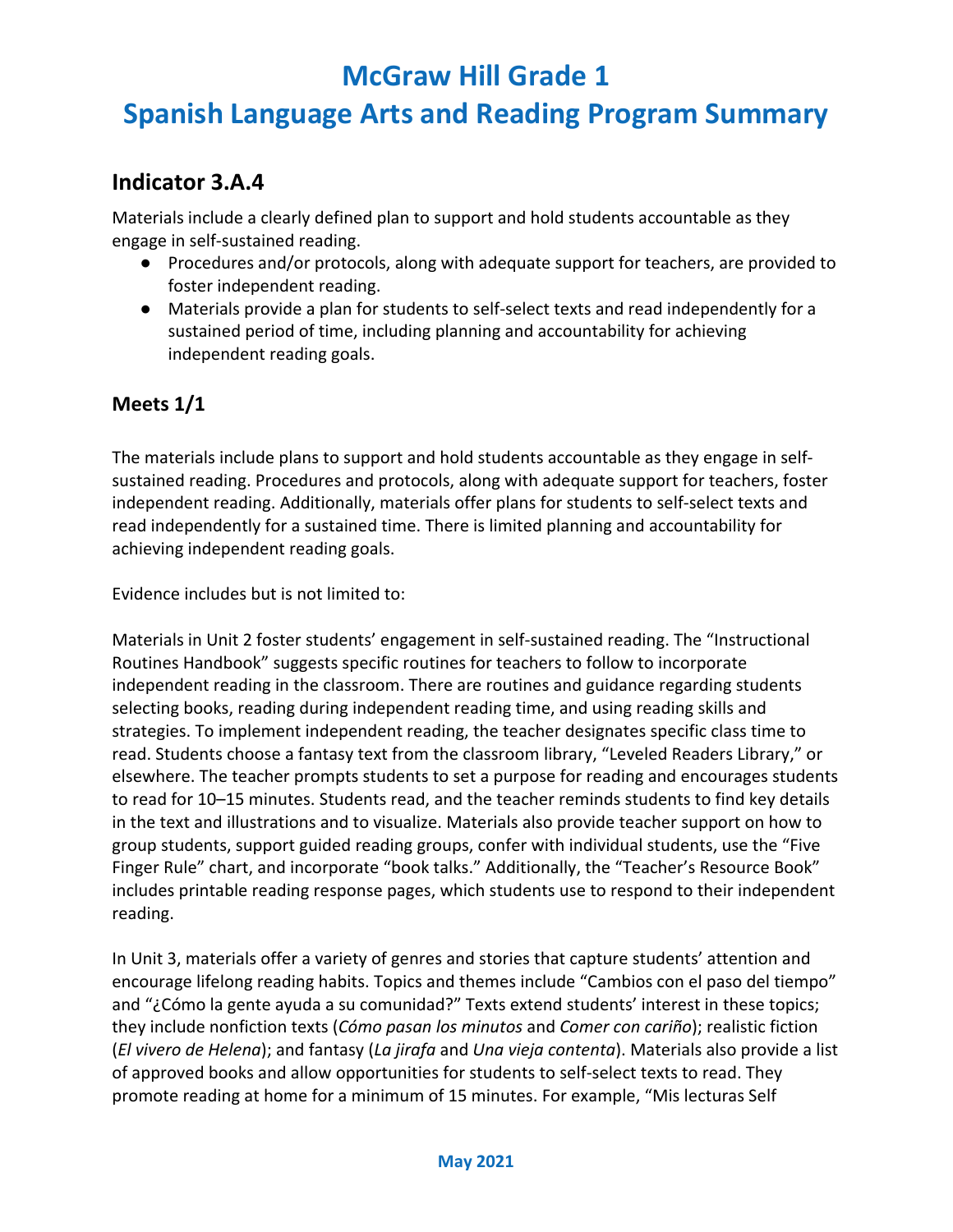Selected" guides the teacher to ask students to choose texts from the classroom library, Leveled Readers Library, or elsewhere.

The "Mis lecturas Self Selected" section of Unit 4 guides teachers to ask students to choose texts from the classroom library, Leveled Readers Library, or elsewhere. The "Tarjeta cuéntalo otra vez" contains a series of books and suggests activities for students to respond to after reading. The cards also offer teacher guidance to promote reading in the classroom and at home for 15–20 minutes.

The materials in Unit 5 foster and engage students in independent reading and include schoolto-home resources. There are letters to families describing the focus of the week, strategies to practice at home, and learning goals; they suggest reading at home for a minimum of 15 to 20 minutes. Materials also contain support for students to self-select texts and read independently for a sustained period of time. Resources include planning and accountability for students to achieve their independent reading goals. Additionally, the "Activity Cards" provide specific opportunities for students to work in centers and include step-by-step instructions to follow.

Materials in Unit 6 incorporate a variety of genres that meet the TEKS for specific grade levels and contain stories to capture students' attention and encourage lifelong reading habits. Resources include "Leveled Readers with Paired Reads," "Decodable Readers," "Genre Passages," "Interactive Read-Aloud Cards," the "Reading/Writing Companion," and a "Literature Anthology." Students have various opportunities to interact with the texts while reading with teacher support or independently. Materials contain a plan for students to selfselect texts and read independently for a sustained period of time. There is planning and accountability for achieving independent reading goals. The Instructional Routines Handbook suggests specific routines for teachers to incorporate independent reading and hold students accountable. Students choose books to read independently for 20 minutes and respond in their writer's notebooks. Activity Cards also provide specific opportunities for students to work in centers and include step-by-step instructions. Teachers designate a specific time for independent reading and set classroom and individual reading goals. To support independent reading, students also have the option to use a reading and time log and to create a reading wish list.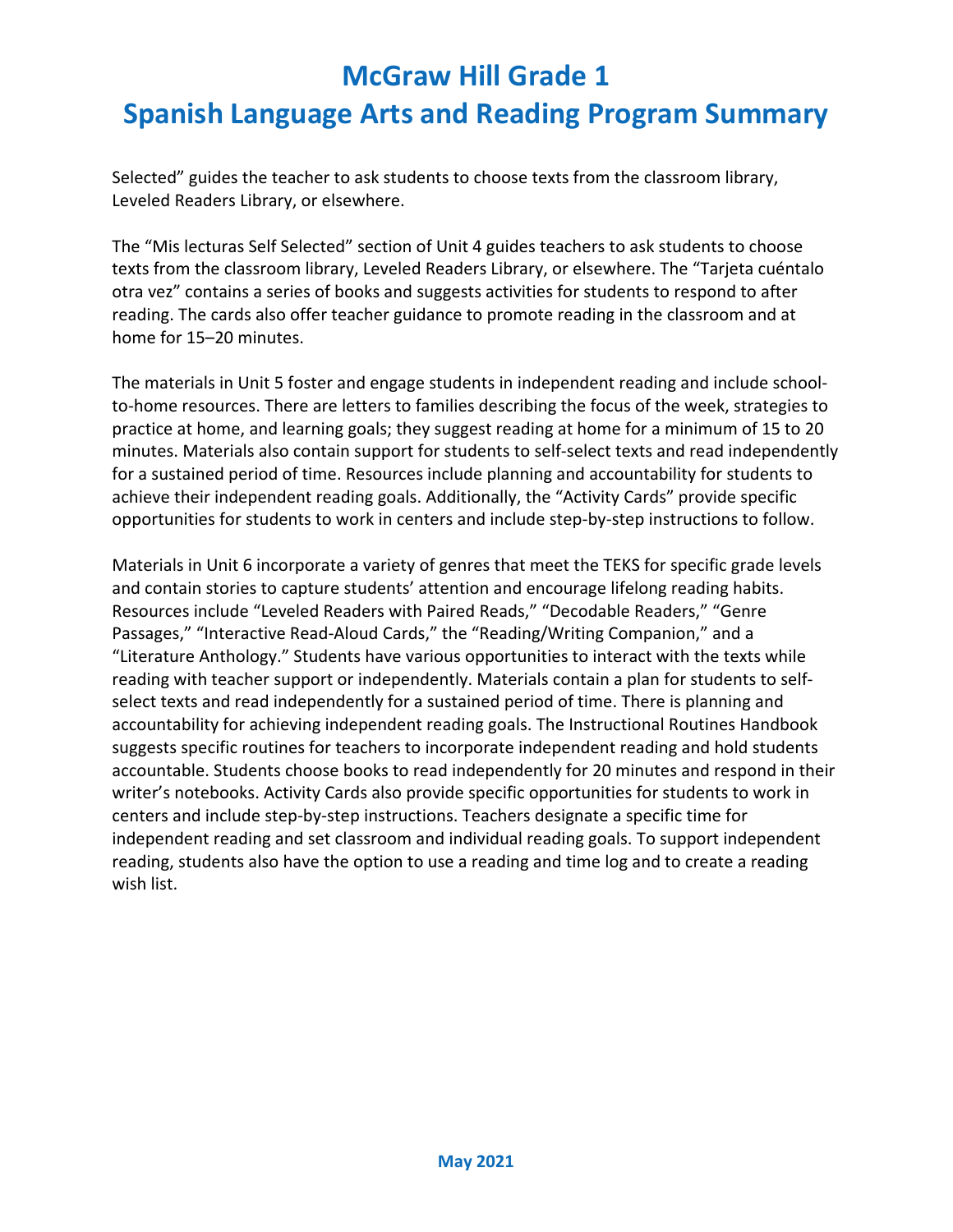## **Spanish Language Arts and Reading Program Summary**

#### **Indicator 3.B.1**

Materials provide support for students to compose across text types for a variety of purposes and audiences.

- Materials provide students opportunities to write literary texts for multiple purposes and audiences:
	- Students dictate or write poetry using poetry elements (1-2).
	- Students dictate or write personal narratives that convey their thoughts and feelings about an experience (K-2).
- Materials provide students opportunities to write informational texts (K-2):
	- Students dictate or write procedural texts (1-2).
	- Students dictate or write reports about a topic (2).
- Materials provide students opportunities to practice correspondence:
	- Students dictate or write thank you notes and letters (1-2).

#### **Meets 4/4**

Materials provide support for students to compose across text types and include various opportunities for students to write literary texts for a variety of purposes and audiences. Activities allow students to dictate or write poetry using poetry elements as well as to write personal narratives to convey their thoughts and feelings about an experience. There are opportunities for students to write informational texts, procedural texts, and correspondence (thank-you notes and letters).

Evidence includes but is not limited to:

In Unit 1, materials include opportunities that support the elements of the writing process and allow students to dictate and write reports on a variety of topics. Examples of topics include informational texts and personal texts that convey students' thoughts and feelings about an experience. A shared writing activity guides students to use text to respond to reading; students provide evidence when answering the teacher's questions. In another example, students read "Sorpresa en la ciudad" and use the writing process to write a personal narrative. Students plan; choose events to write; and write about their thoughts, feelings, and experiences. Materials also allow students to dictate and write research reports. For example, the "Search and Research" section prompts students to investigate: "Descubrir cosas divertidas que nuestros compañeros hacen en su vecindario." Resources also provide guidance for teaching the writing elements and scaffolding the writing process throughout the school year. Students analyze texts and look for evidence through a series of questions. Teachers and students collaborate, focus on descriptive details, use complete and declarative sentences, and use the peer review process. Other examples of activities include support for grammar, in which materials focus on types of sentences. The teacher guides students to form complete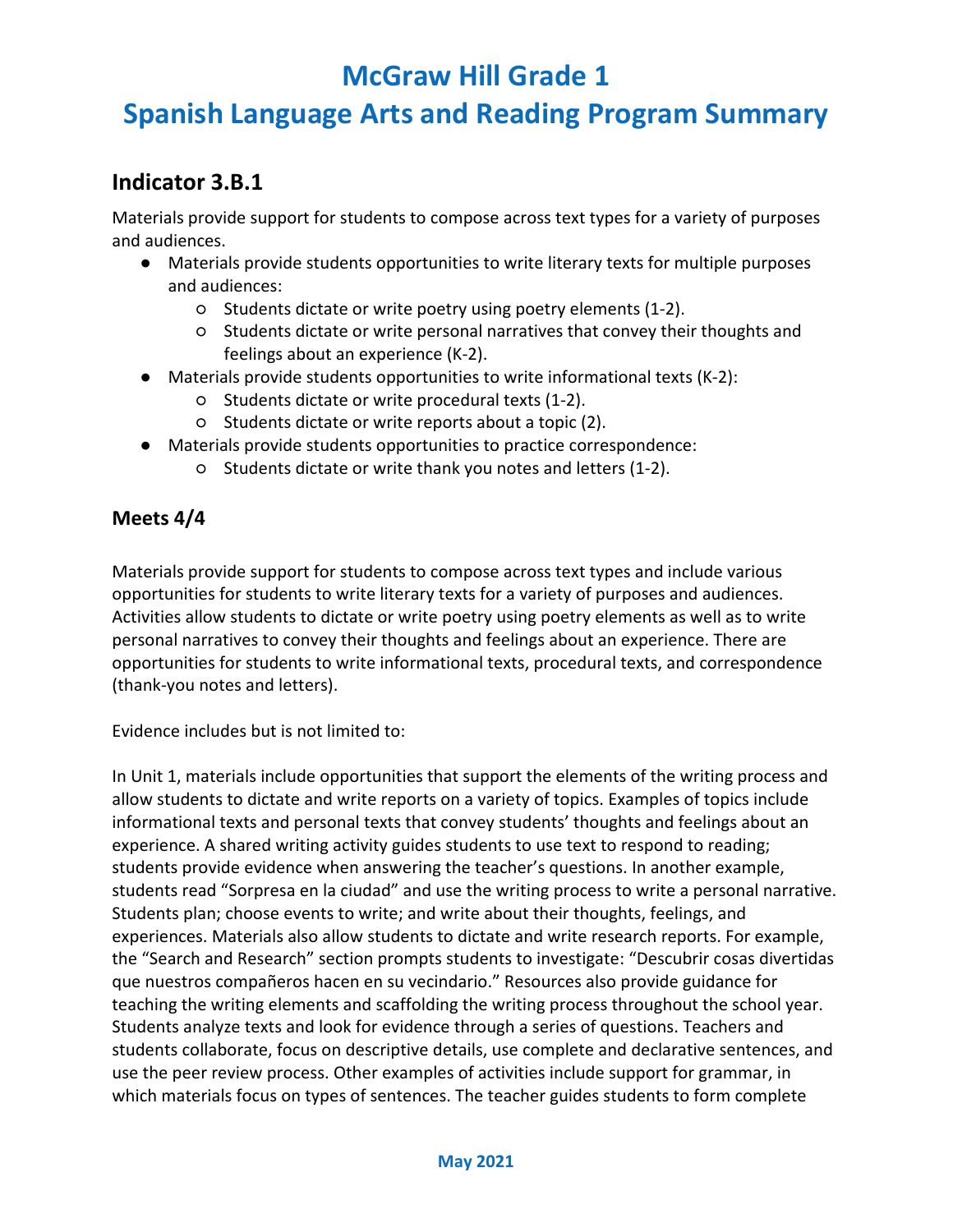sentences and use capital letters and punctuation. A variety of prompts in the materials support informational writing.

In Unit 2, students practice correspondence; activities incorporate grammar in the writing process. For instance, the teacher uses the "Reading/Writing Companion" to show students a friendly letter of a person who shares news with a friend. The teacher reads the letter and reviews the main parts of the letter: the greeting, the body, and the closing. The teacher then models their own idea for a friendly letter, writes a brief letter, and guides students to identify the different parts. Students work in partners and discuss what to include. Materials also include grammar activities and support student work with masculine and feminine nouns, proper and common nouns, and definite and indefinite articles.

In Unit 3, teachers support the growth of students' composition skills; students write literary texts for multiple purposes and audiences. Students dictate or write personal narratives to convey thoughts and feelings about personal experiences. For example, after reading the anchor text "De las vacas para ti," students write and respond to the (Spanish) prompt "Which job in the milk process would you rather have? Why?" The teacher guides students to think about what they like and dislike about the job and encourages them to form opinions about the job they would prefer. Sentence frames provide support. Students have an opportunity to dictate or write procedural texts with prompts for support. For instance, in shared writing, students use the text "¿De dónde viene el desayuno?" as guidance to respond to the prompt "¿Cuáles son los pasos necesarios para hacer distintos alimentos del desayuno?" Materials also include grammar activities and provide support for students to review noun-verb agreement. For example, the teacher reviews that nouns and verbs can be singular and plural. For guided practice, the teacher guides students to note the agreement in the sentence "Las uvas van en camión hasta la fábrica de jalea." Students work in partners, generate oral sentences about their favorite foods, and make sure nouns and verbs agree.

In Unit 4, students also have opportunities to write literary texts, such as poetry, for multiple purposes and audiences. The materials guide teachers to use the previously read poem "La hormiga" to support the writing process, write poems, and teach genres and elements of poetry. The teacher creates an anchor chart with students and lists the features of a poem (e.g., short lines, rhyme, rhythm). The teacher then analyzes an expert model, displays the poem, and reads some lines from the poem. Together, the teacher and students analyze the student model and use the "Reading/Writing Companion." Students brainstorm other poems they know, draw a picture about what is happening in the poem, label the poem, or write a sentence.

Unit 6 supports students' composition skills and provides opportunities to write correspondence. In shared writing, the teacher models and reviews parts of a letter, including the greeting, date, colon, and place. The teacher then presents the following prompt in Spanish: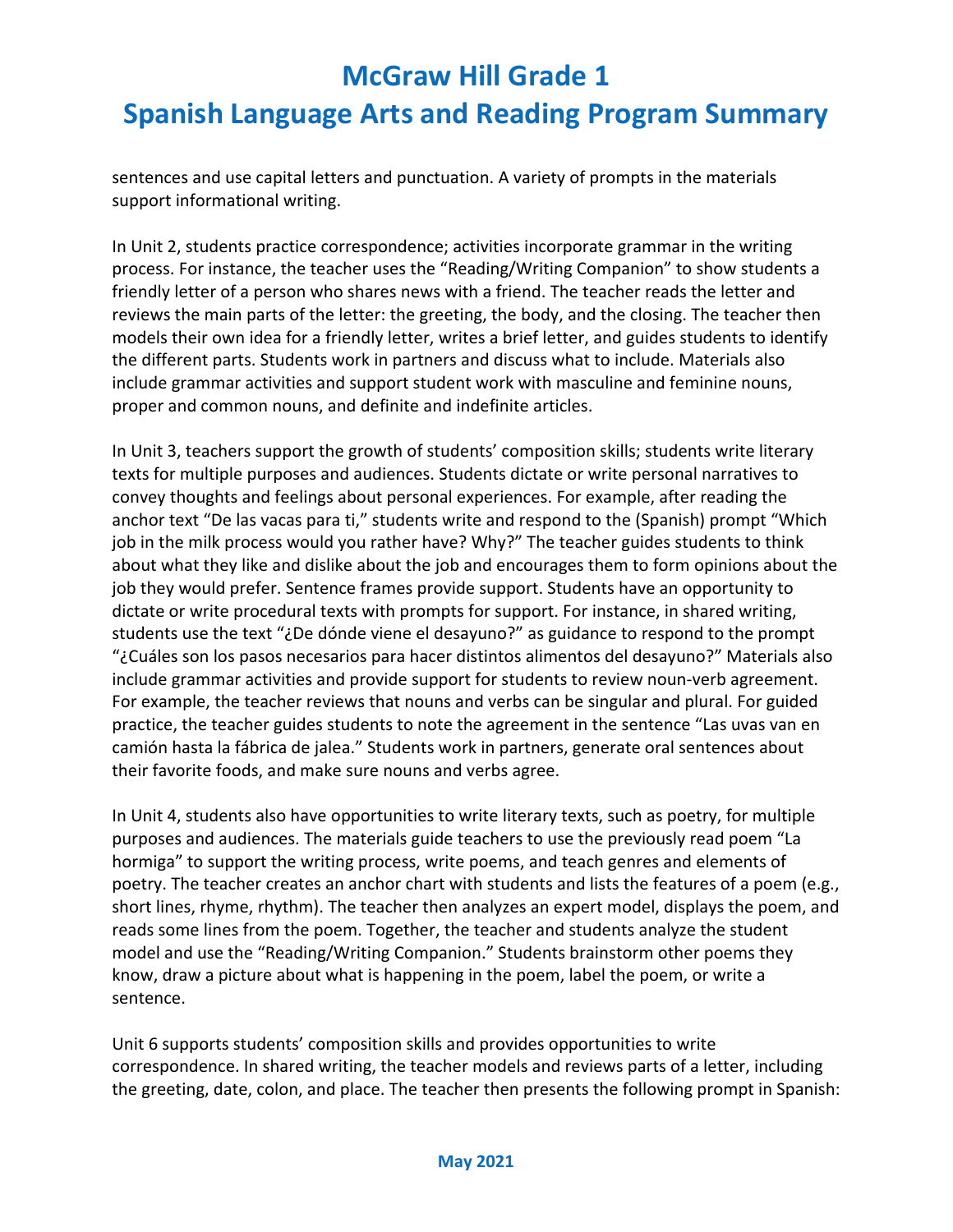## **Spanish Language Arts and Reading Program Summary**

"Write a letter from the girl to a friend telling about the Chinese New Year she spent with Juli." Students work independently to write their letters. Materials also incorporate graphic organizers to support writing informational text. For example, after reading "Un vaquero en la nieve," students write how the character builds a snowman. The teacher models how to begin the first sentence and then provides the following sentence stems to support students' writing: "Luego, Matías…." "Después, él…." "Al final del cuento, Matías…."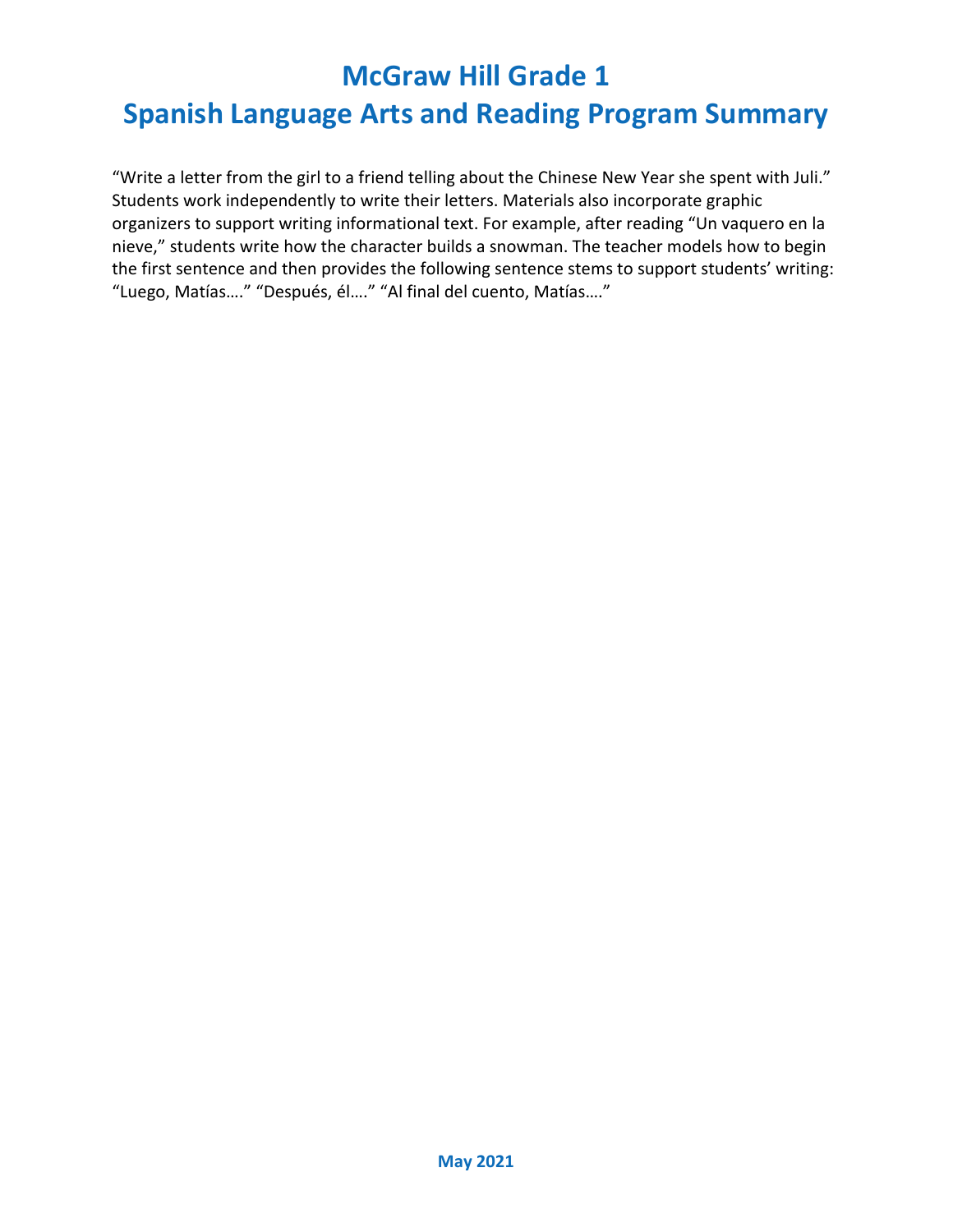## **Spanish Language Arts and Reading Program Summary**

#### **Indicator 3.B.2**

Materials engage students in the writing process to develop text in oral, pictorial, or written form.

- Materials facilitate students' coherent use of the elements of the writing process (planning, drafting, revising, editing, and sharing/publishing) to compose text:
	- Students utilize drawing and brainstorming to generate drafts.
	- In K-1, students plan and organize their drafts by speaking, drawing, or writing.
	- In Grade 2, students organize drafts by writing based on an idea and details.
	- In Kindergarten, students edit drafts with adult assistance.

#### **Meets 4/4**

Materials engage students in the writing process to develop text in oral, pictorial, or written form and facilitate students' coherent use of the elements of the writing process (planning, drafting, revising, editing, and sharing/publishing). Activities prompt students to utilize drawing and brainstorming to generate drafts; students plan and organize their drafts by speaking, drawing, or writing.

Evidence includes but is not limited to:

In Units 1 and 2, students engage in shared writing and analyze texts. In Unit 1, the teacher prompts, "¿Qué hacen los niños del cuento en la escuela?" Students look for evidence to respond. This opportunity allows students to begin to plan and organize their drafts by speaking, drawing, or writing and requires them to work with partners. During this activity, the teacher guides them to form sentences and prompts students to "asegúrense de que usen las claves para hacer inferencias y que se enfoquen en un único suceso." Students continue to use writing elements and components to revise, edit, and share their writings. The teacher then revises the final draft, and students work on publishing it. In Unit 1, students also write personal narratives with all of the elements of the writing process using "Cuaderno de escritura en línea" or model texts read by the teacher. For example, the teacher reads the text "Sorpresa en la ciudad" to support students in planning and organizing their drafts to write a personal narrative. Materials instruct: "Antes de que empiecen a escribir…pídales que en parejas hablen...." Students work in pairs, plan, and organize drafts. The teacher encourages students first to "hacer un dibujo o escribir una oración" to generate ideas and brainstorm. Unit 2 also incorporates an opportunity for shared writing. For example, the teacher asks, "¿Qué trabajos vemos en: Paseo por la comunidad?" then rereads the story and takes notes. With teacher assistance, students write to answer the prompt and include the elements of writing.

In Unit 3, the "Teacher's Guide" and "Instructional Routines Handbook" provide a variety of opportunities to engage students in the writing process and grow their composition skills. The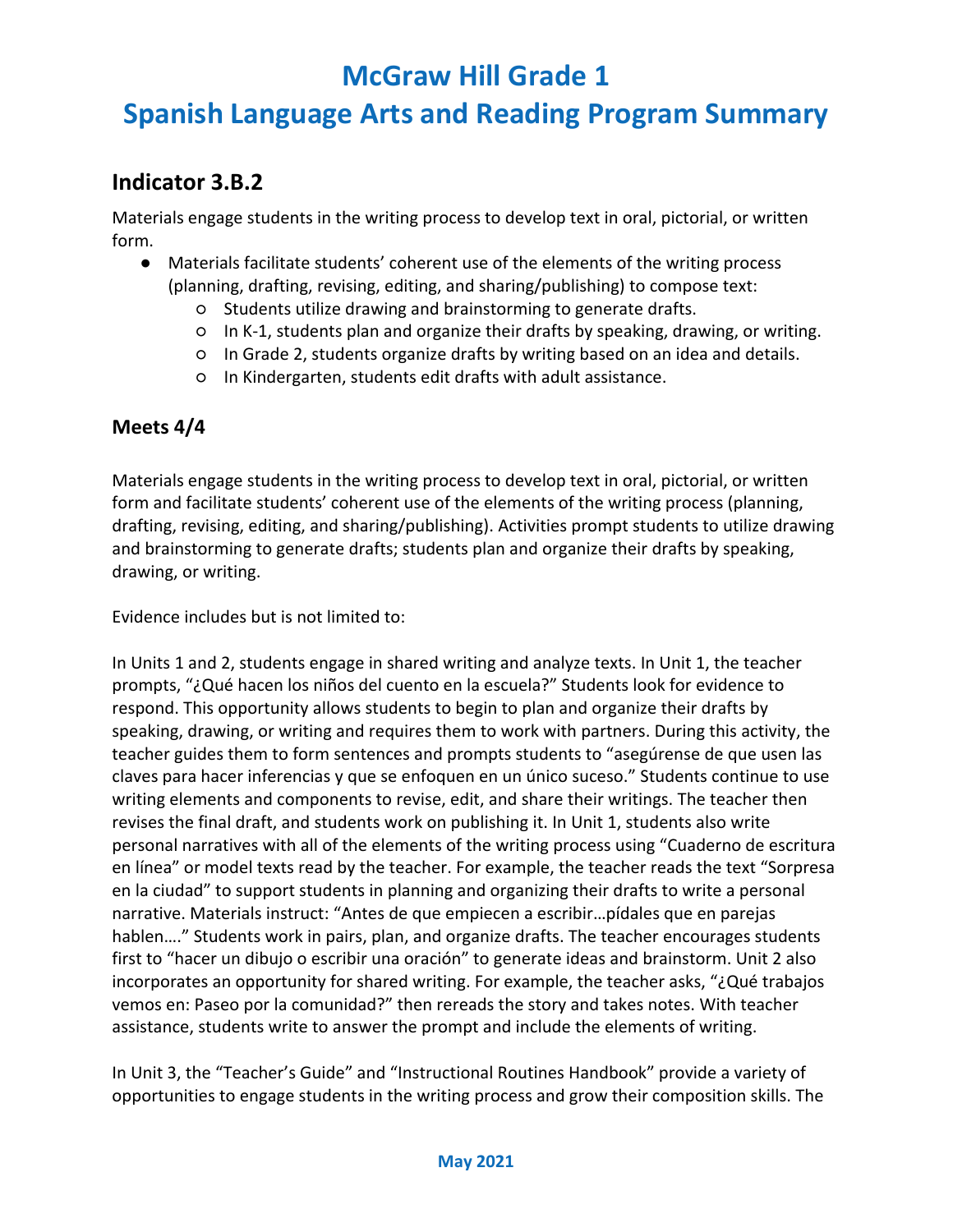## **Spanish Language Arts and Reading Program Summary**

teacher explicitly instructs students to draw and brainstorm to generate drafts and to plan and organize their drafts by speaking, drawing, or writing. This opportunity requires the teacher to use the previously read nonfiction text *Esta es nuestra tierra* to support independent writing. To begin the lesson, the teacher reminds students of the text and says: "Soon, we are going to start writing our own nonfiction text! But first let's think about what makes a text nonfiction." The teacher encourages students to ask questions they have about nonfiction text. The class analyzes the expert model. The teacher displays and reads aloud certain sentences from the text; students listen for facts and information about real things that tell them this is a nonfiction text. Afterward, students analyze the student model and brainstorm as they work in partners and discuss real things, people, events, or places they know about. The teacher models talking. Students choose a topic and write drafts. They work independently to revise and edit. Finally, they create a final draft, publish, present, and evaluate.

In Unit 5, students write daily. There is explicit instruction in the writing process as well as activities that connect to students' learning. For example, after reading the *¡A ordenar!* there is a whole group shared writing activity. The teacher prompts: "How did Ceci organize things in her room?" Students look at the text and illustrations to find evidence for their answers. Then, the class writes sentences to respond to the prompts. The teacher models and assists with editing.

Unit 6 supports students' writing development and integrates graphic organizers to help students organize drafts. For instance, students use a theme graphic organizer to write clues from the text "Todo es posible con ganas." The teacher models how to identify clues and fill in the graphic organizer. The teacher says: "The illustration and text tell us that Jaime Escalante worked very hard to gain the qualifications he needed to teach classes. This is one clue to figuring out the theme of the text. Write this clue." Students write clues in their graphic organizers and work on their drafts.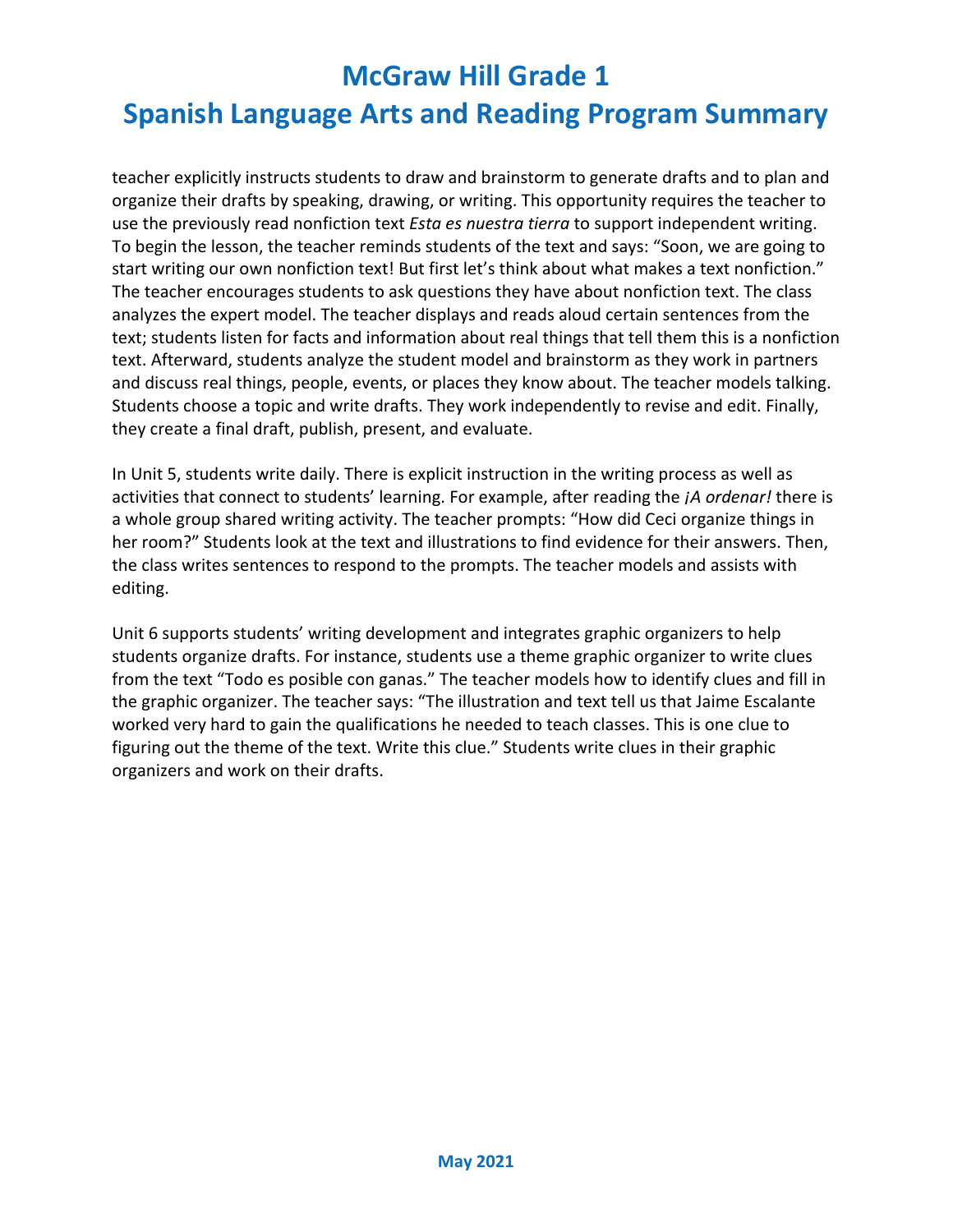## **Spanish Language Arts and Reading Program Summary**

#### **Indicator 3.B.3**

Over the course of the year, students are provided opportunities to apply grade-level standard Spanish conventions to their writing.

- Materials provide opportunities for practice and application of the conventions of academic language when speaking and writing, including punctuation and grammar.
- Grammar, punctuation, and usage are taught systematically, both in and out of context.

#### **Meets 4/4**

Over the course of the year, the materials provide opportunities for students to apply gradelevel standard Spanish conventions to their writing. Materials also include opportunities for practice and application of the conventions of academic language when speaking and writing, including punctuation and grammar. Grammar, punctuation, and usage are taught systematically, both in and out of context.

Evidence includes but is not limited to:

Materials include opportunities for students to apply grade-level standard Spanish conventions to their writing throughout the year. Students also apply previously taught concepts of punctuation and grammar, such as nouns, verbs, and pronouns. In Unit 1, the materials instruct the teacher to explain: "Todas las oraciones empiezan con mayúscula. Algunas terminan con punto y otras comienzan y terminan con otros signos de puntuación." Students also have a variety of opportunities to apply learning to their writing. Options include writing about the main text or using the "Cuaderno de practica," which includes activities to examine sentences. Explicit instruction and lessons support students in writing declarative, interrogative, and exclamatory sentences. For example, a shared writing activity directs the teacher to "model a guided practice for the *punto en la oración* and identify the types of sentences." The teacher displays the following sentences as examples: "Mi mama me mima." "¿Vamos a la escuela?" The teacher continues to explain types of sentences, stating "Las enunciativas… las oraciones que cuentan algo, siempre terminan con un punto." Then, during guided practice, students identify errors in sentences, fix errors, and write them correctly. As students work on drafts, teachers encourage students to concentrate, add descriptive details, and use declarative sentences to tell their ideas. The teacher applies the same process for interrogative and exclamatory sentences.

In Unit 2, opportunities support Spanish and grammatical conventions as students engage in shared writing activities and spoken language. The focus of this unit is on the use of gender nouns. Materials provide the teacher with direct explicit instruction to introduce nouns and prompt them to explain: "Que algunos son masculinos… y otros son femeninos….Explique que un sustantivo en singular nombran a una persona, un lugar o una cosa...algunos nombran más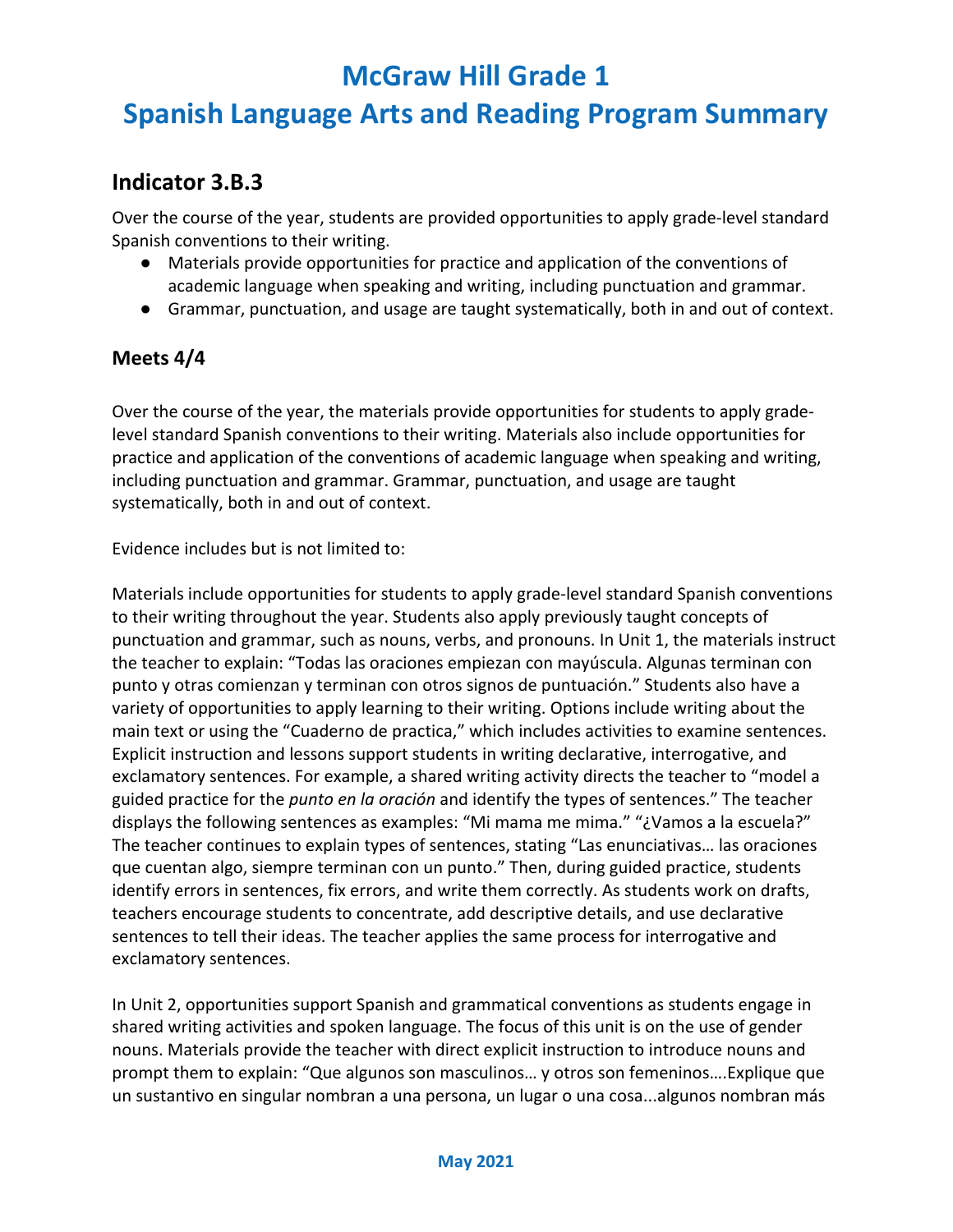de una persona, lugar o cosa. Son los sustantivos en plural." Students have opportunities to apply learning to their writing. For example, students write a story analysis; they write a draft, focus on the idea, and apply gender nouns. The teacher then guides students to use "sustantivos masculinos y femeninos." This writing activity allows students to apply learned grammatical rules in spoken language. After students write drafts, the teacher encourages students to "reformular las oraciones transformando los sustantivos en plural." Students work in pairs and practice orally speaking sentences using nouns.

In Unit 4, students receive explicit instruction in Spanish conventions and grammar and punctuation usage, both in and out of context. For example, students learn the spelling of words with *ca, co, cu, k, que* and *qui*. In this lesson, the teacher follows the "Spelling Dictation" routine to help students transfer their growing knowledge of sound-spelling into writing. The teacher gives dictation, then gives the spelling pretest in the "Practice Book." The teacher pronounces each spelling word, reads the sentence, and pronounces the word again. Students say each word slowly and pronounce each syllable before writing it. Afterward, students display the spelling words and write each word as the teacher says the letter names. Lastly, students check their words.

In Unit 5, resources include a variety of options to support students' development of compositional skills. For example, the teacher first guides students to write complete sentences and then has students check their writing to see if it makes sense. In Spanish, teachers discuss the text "Forma y figura, hasta en la basura," asking, "How did Demetrio classify the shapes and figures he found?" The students then use their "Writer's Notebook" to generate drafts. The materials provide support to teach students about using specific conjunction words to help join sentences. Materials direct teacher: "Remind children that *y*, *pero*, *o*, *entonces* y *porque* are words that are used to join sentences together. Ask them to identify the joining word *y* in the model sentence below." The teacher provides the model sentence, and students practice identifying the words. To finish the lesson, students practice writing sentences independently and use words that join.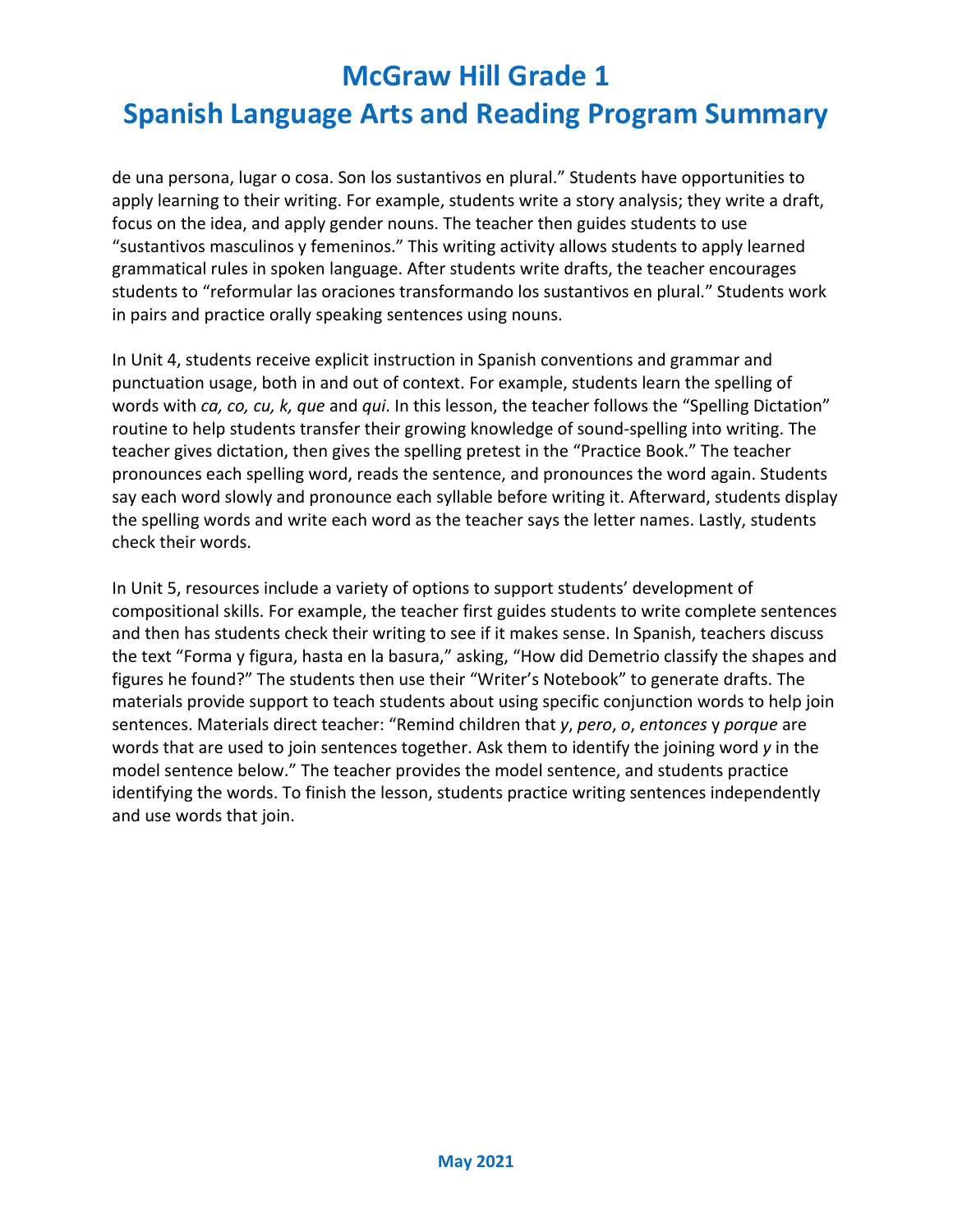## **Spanish Language Arts and Reading Program Summary**

#### **Indicator 3.B.4**

Materials include practice for students to write legibly in print (K-1) and cursive (Grade 2).

- Materials include instruction in print (K-1) and cursive (Grade 2) handwriting for students in the appropriate grade(s).
- Materials include a plan for procedures and supports for teachers to assess students' handwriting development.

#### **Meets 1/1**

The materials include practice and instruction for students to write legibly in print (K-1) in the appropriate grades. The materials include sufficient practice to meet the requirement of the TEKS, though they do not offer plans for procedures or support for teachers to assess students' handwriting development.

Evidence includes but is not limited to:

In Unit 1, a variety of activities support instruction in print and cursive handwriting; students practice their writing skills. Practice books include "Cuaderno de caligrafía," "Cuaderno de práctica," "Cuaderno de práctica versión interactiva," and "Destrezas fundamentales." There are also activity cards to use for learning centers. In the lesson on the letter *Ii,* students build their writing skills, learn to write and practice words with *Ii*, and write spelling and highfrequency words. "Evaluaciones de la unidad" provides resources to assess a student's overall progress at the end of each unit, focusing only on the TEKS that the unit covers. Some questions also require students to write the answer.

The materials incorporate year-long support for students to practice and receive handwriting instruction. For example, in Unit 3, students use their "Practice Book" for independent practice and to trace letters. Throughout the week, materials provide direct instruction on "uppercase and lowercase *Hh* and...the online handwriting models." To practice writing *Hh*, students work in the Practice Book, and the teacher checks their handwriting skills. For additional support, students use the models in the "Reading/Writing Companion." The teacher models writing the letters and demonstrates how to use strokes to write. The "Instructional Routines Handbook" guides the teacher to assess specific handwriting tasks, including observing a student´s pencil grip, paper position, and space between words.

In Unit 5, resources provide a few opportunities for students to practice writing, but there is no evidence to support specific or direct teacher instruction for handwriting. The "Recursos del maestro/Guía del maestro" offers a Practice Book and handwriting activities to support print; however, activities focus more on phonics instruction and only provide one page for each skill to practice. The "Recursos de la lección" includes online "Calligraphy" activities to practice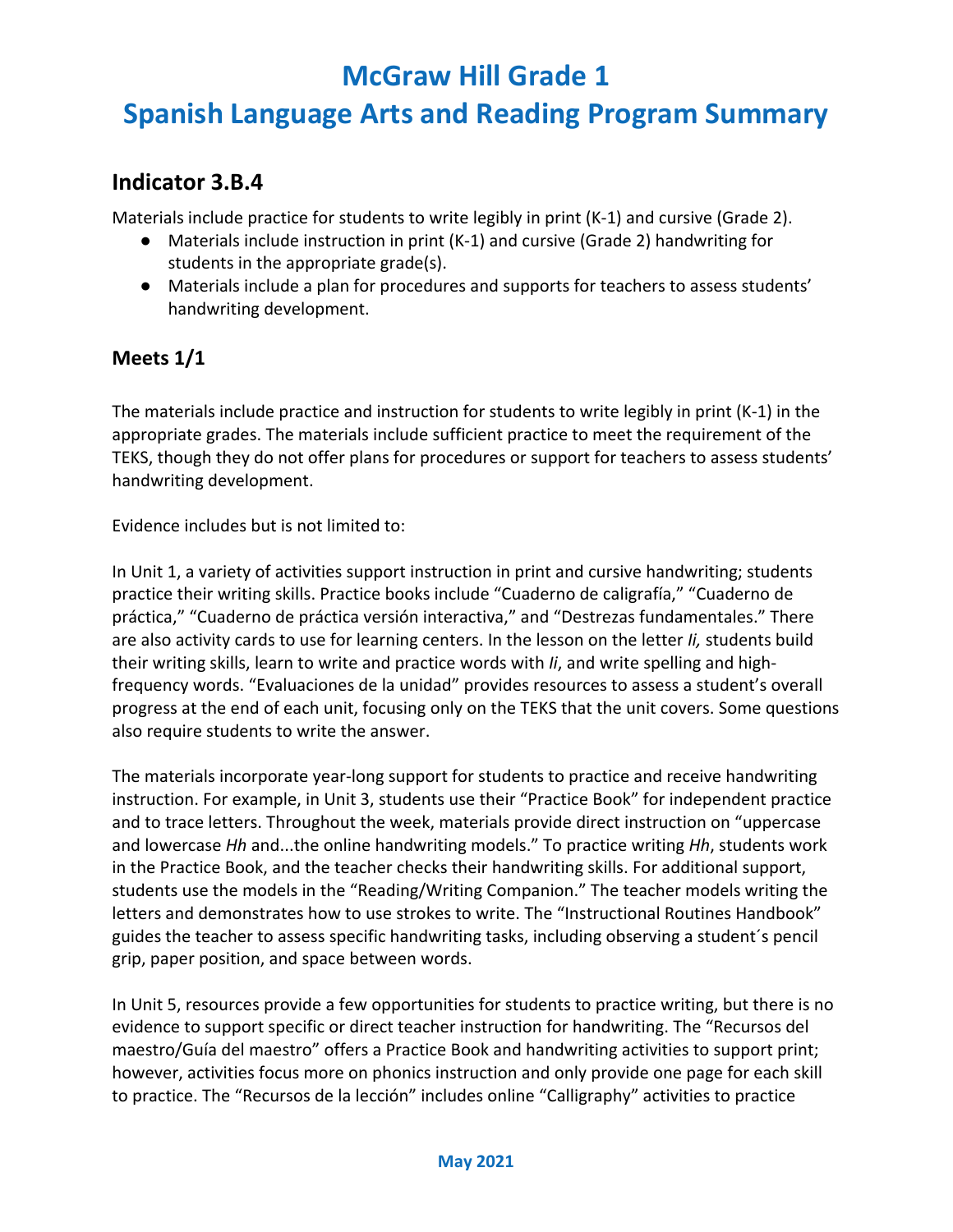letter formation digitally. The "Daily Calligraphy" resource offers instructions to practice writing grammar, such as word spacing and using words with dieresis, as part of learning. Daily Calligraphy also directs teachers to "a escribir con letra de molde las letras x y z mayúscula y minúscula usando los modelos de caligrafía." Here, teachers work with students on letter formation and size. If students need additional support, materials state: "Pueden usar los modelos de caligrafía que se encuentran al final de Mi libro de lectura y escritura."

Unit 6 offers some materials to support students practicing calligraphy. For example, the "Phonics" section allows students to practice calligraphy and write the days of the week, months of the year, and numbers. The Recursos de la lección includes online Calligraphy activities to practice letter formation digitally.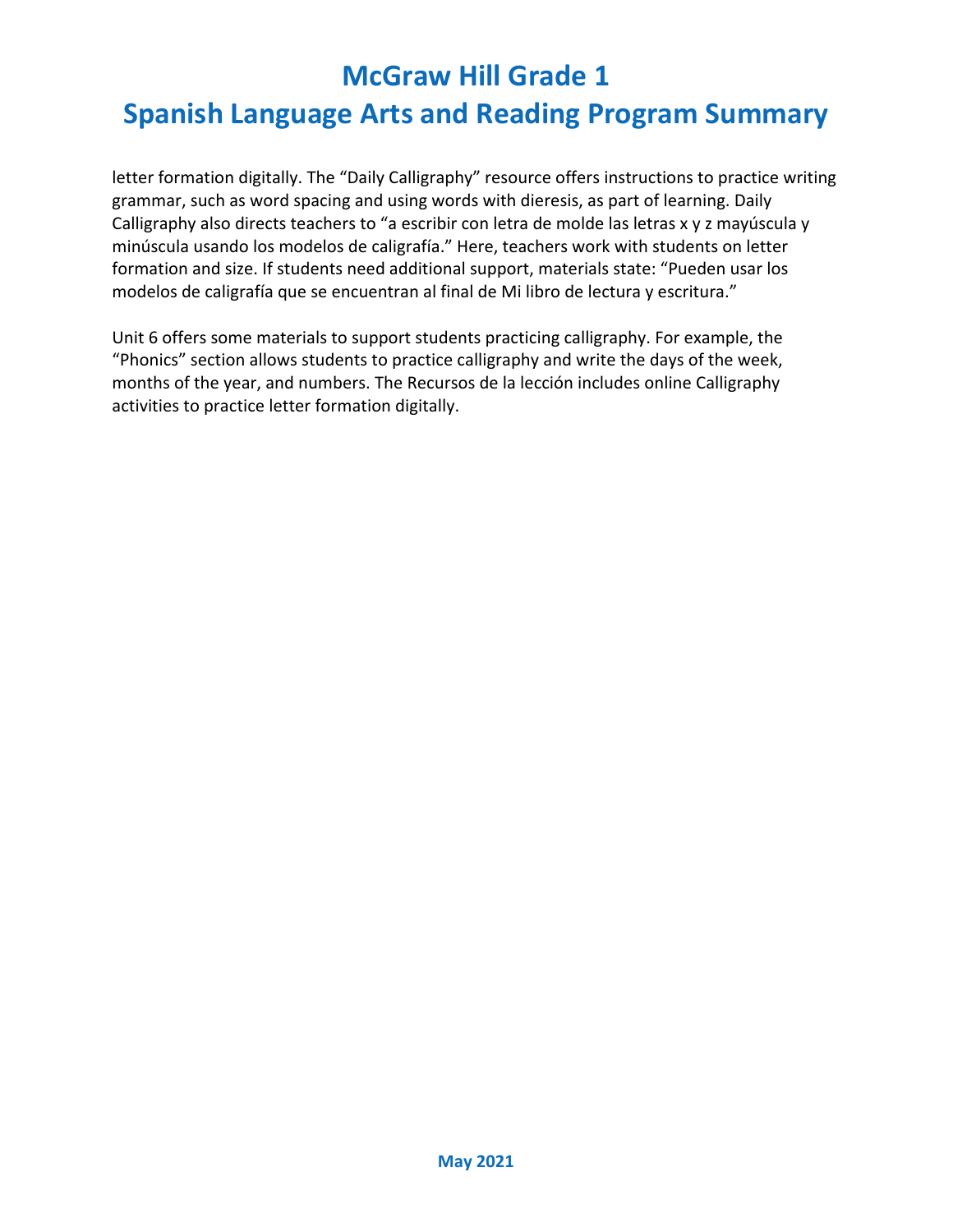## **Spanish Language Arts and Reading Program Summary**

#### **Indicator 3.C.1**

Materials support students' listening and speaking about texts.

- Materials provide opportunities for students to listen actively and to ask questions to understand information.
- Materials provide consistent opportunities for students to engage in discussions that require students to share information and ideas about the topics they are discussing.

#### **Meets 4/4**

The materials support students' listening and speaking about texts and provide opportunities for students to listen actively and ask questions to understand information. All materials provide consistent opportunities for students to engage in discussions that require them to share information and ideas about the topics they are discussing.

Evidence includes but is not limited to:

Unit 1 provides opportunities for students to listen actively and respond to text. For example, during a read-aloud of *Amigos por todas partes*, the teacher reminds students to ask questions before, during, and after they read. Students ask questions before they read by looking at the cover and title. The teacher then guides students to look for answers as they read to help them understand the information. The teacher uses the online "Think Aloud Cloud" "I wonder" to model the strategy: "I will ask a question about this text before I read. I look at the cover and title. I wonder, 'What will I learn about friends? As I read, I will look for the answer.'" Students practice asking their own questions before and during the reading. Using the same text, another activity provides an opportunity to practice active listening. Students work in partners and discuss things friends do together in the text. Students use the sentence starter "When these friends are together, they..." to support and engage in discussion. The teacher records the students' responses and ideas on the "Essential Question" chart.

Unit 2 provides consistent opportunities for students to engage in discussions that require them to share information and ideas about topics. For example, the teacher guides students to talk about a picture in the "Reading/Writing Companion." Students look at the friends in the picture, and the teacher asks, "Where are the children?" "What are they doing?" and "How are they helping in the community?" Students work with a partner, talk about the photos, and share any questions they may have with one another. Another opportunity allows students to participate in "productive talk" that focuses on definite and indefinite articles. The teacher asks leading questions to allow students to show what they understand about a concept. After the teacher models and conducts guided practice, students work in partners to orally generate sentences with the indefinite articles *un, una, unos,* and *unas*. This unit also includes opportunities for collaborative activities and conversations. For instance, students work with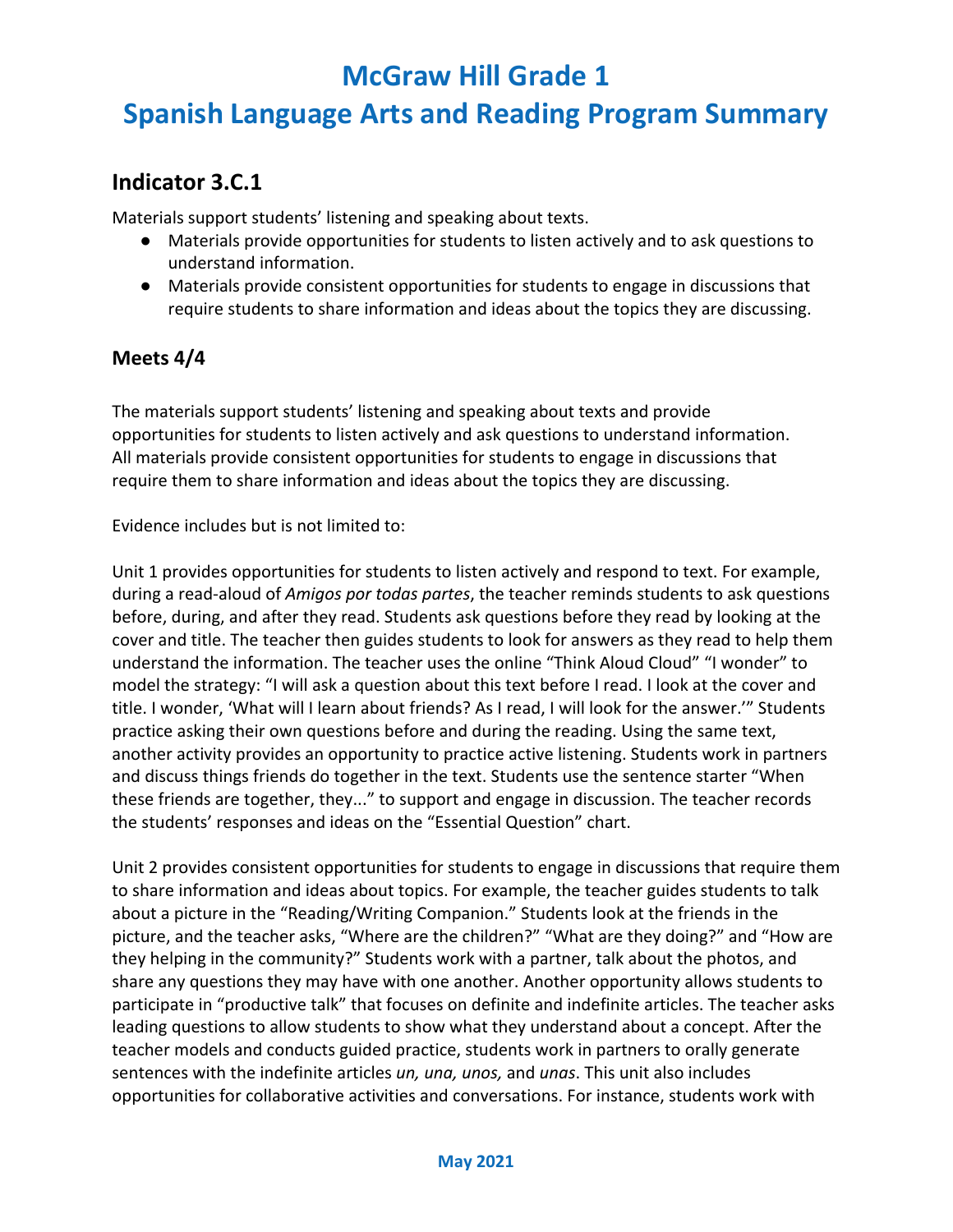## **Spanish Language Arts and Reading Program Summary**

partners to discuss the texts "Los pollitos" and "Panes en el parquet." The teacher guides students to record information that helps answer the Essential Question. The students use foldables to record their notes and information.

In Unit 3, students respond to text and share information through collaborative activities and conversations. For example, as a whole group shared read, the teacher reads "Cómo crecen las plantas." After reading, students participate in a retelling activity to discuss how plants grow and change over time. For independent practice, students draw a diagram of a plant in their home, classroom, or neighborhood and label all the parts they can identify. The teacher also asks open-ended questions, such as to "describe how the yuca plant has changed and grown so far in the play" and "What...will happen to the plant next?" To engage students before, during, and after reading, teachers ask questions such as "What is the author trying to tell us with this story?" For example, after reading "Los animales y el invierno" as a whole group, teachers ask, "What might happen if geese didn't fly south for the winter?" "Why do squirrels keep their food in different spots?" "Which animal or insect would you like to learn more about?" Students then work with partners, discuss their responses, and provide evidence of what they have learned in the text.

In Unit 4, students consistently engage in discussions and share information and ideas to support the topics they read about and listen to. For example, after a shared reading, the teacher asks the students questions about what they read. Materials guide the teacher: "Review children's predictions. Guide them to use evidence in the text to confirm whether their predictions turned out to be accurate. Discuss what children learned about the features of doves and ants by reading the story." Also: "As you continue to read, pause to elicit questions and answers from children." Questions include "Did you learn what you wanted to know by reading the story?" and "What questions do you have about bears in winter?" During reading, the teacher "pauses to help children find the answer" and "guides children in using the evidence in the text and photographs to ask and answer questions." After reading, students discuss the questions they have with a partner.

Units 5 and 6 contain a variety of opportunities for students to listen actively and participate in discussions. For example, materials instruct: "Pida a los niños que escuchen con atención." "Recuerde a los niños que mientras escuchan pueden hacerse preguntas sobre el texto." The teacher encourages students to ask questions to understand information as the text is read aloud. The "Interactive Read Aloud" also supports active listening. This resource allows students to connect with concepts and make predictions, guides the teacher in creating anchor charts, and focuses on oral vocabulary. For example, after rereading a text aloud in shared reading, teachers ask questions to support students in connecting to and understanding the text. Questions include "¿Cómo se sintieron cuando el sol y la luna tuvieron que pararse sobre la mesa?" There are also open-ended questions such as "¿Porqué creen que el mar siguió entrando?" "¿Visitaron alguna vez a un amigo?" and "¿Qué pasó?" The "Interactive Reading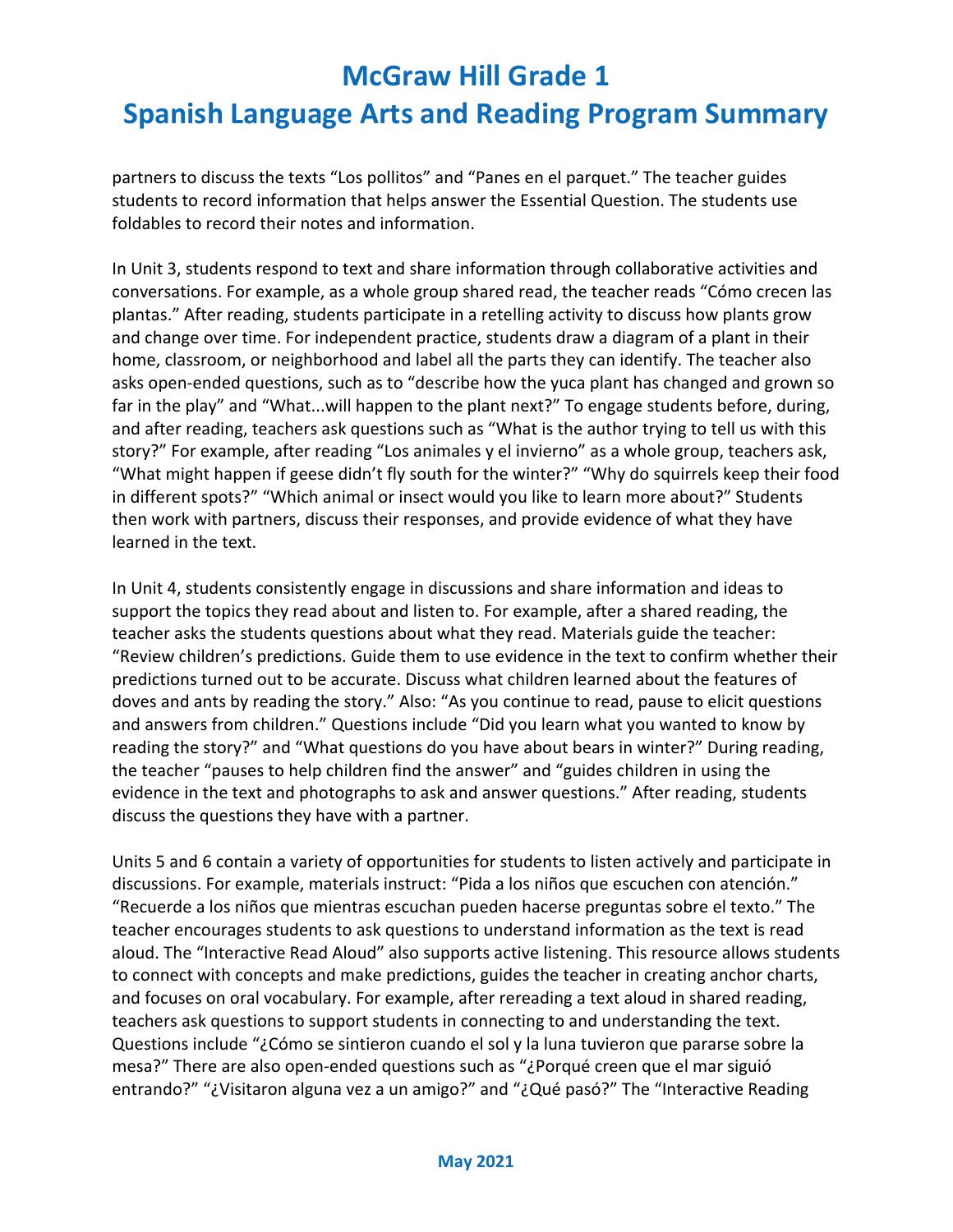## **Spanish Language Arts and Reading Program Summary**

Cards" are another resource for teachers to use; here, the focus is more on oral vocabulary and questions that engage students in "productive talk." For instance, the questions allow students to share information and ideas about topics while also prompting students to use evidence to support their discussions. In one activity, students use evidence and illustrations to answer the questions "¿Creen que podrían recorrer el vecindario entero a pie?" "¿Por qué?"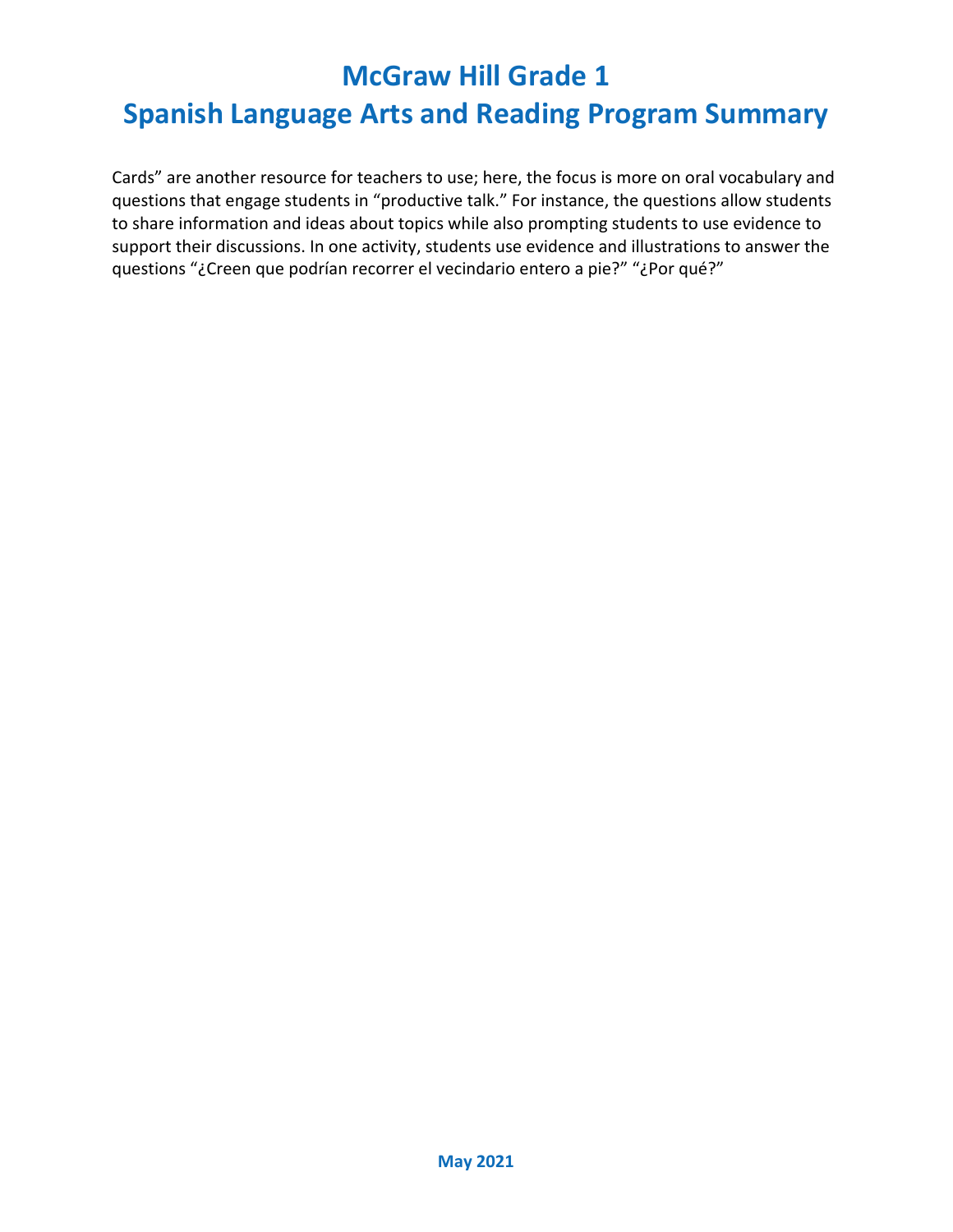## **Spanish Language Arts and Reading Program Summary**

#### **Indicator 3.C.2**

Materials engage students in collaborative discussions.

- Materials provide consistent opportunities for students to engage in discussion.
- Materials provide opportunities for students to practice grade-appropriate speaking skills using the standard conventions of Spanish language.
- Materials provide opportunities for students to develop social communication skills that are appropriate to their grade level.

#### **Meets 4/4**

The materials engage students in collaborative discussions. Students have consistent opportunities to engage in discussion and practice grade-appropriate speaking skills using the standard conventions of the Spanish language. In addition, materials offer opportunities for students to develop social communication skills that are appropriate to their grade level.

Evidence includes but is not limited to:

In Unit 1, students consistently engage in discussion and practice grade-appropriate speaking skills using standard Spanish language conventions. Language guidance in each unit includes explicit instructions and prompts. For example, the teacher reads "Mi tato y yo" and points out the main character, "Pumita." The teacher explains that a puma is a large, brown wild cat without stripes. To support and facilitate discussion, the teacher asks, "¿Esperaban que el personaje principal se llamara Pumita?" Students take turns sharing answers. Using the same text, partners orally generate more statements about the story. The teacher challenges students to talk about what they liked and didn't like in the story. In another whole group lesson, the teacher reviews the oral vocabulary words *adiestrar* and *cuidados*. Then, the teacher uses the "Define/Example/Ask" routine on the print or digital "Visual Vocabulary Cards" to introduce the oral vocabulary words *aseo*, *compañía*, and *divertidas*. Students work in pairs and use the words as they discuss why pets are special.

Unit 2 offers opportunities for students to engage in discussion, includes protocols to practice speaking and listening, and provides teacher support and guidance for implementing collaborative discussions. In this unit, students have opportunities to engage in partner, small group, and whole group discussions. Teachers encourage students to ask questions about ideas they do not understand, give others a chance to think after asking a question, and write down questions they want to ask the teacher or the whole class. For example, to promote speaking and listening comprehension, the teacher first reads the "Interactive Read-Aloud Cards" "La biblioteca de Luis." Then, students work with partners to discuss what they learned in the text about helping in the community. Students share what they discussed; the teacher discusses their responses and asks, "What does Luis have in common with the characters in 'Sábados de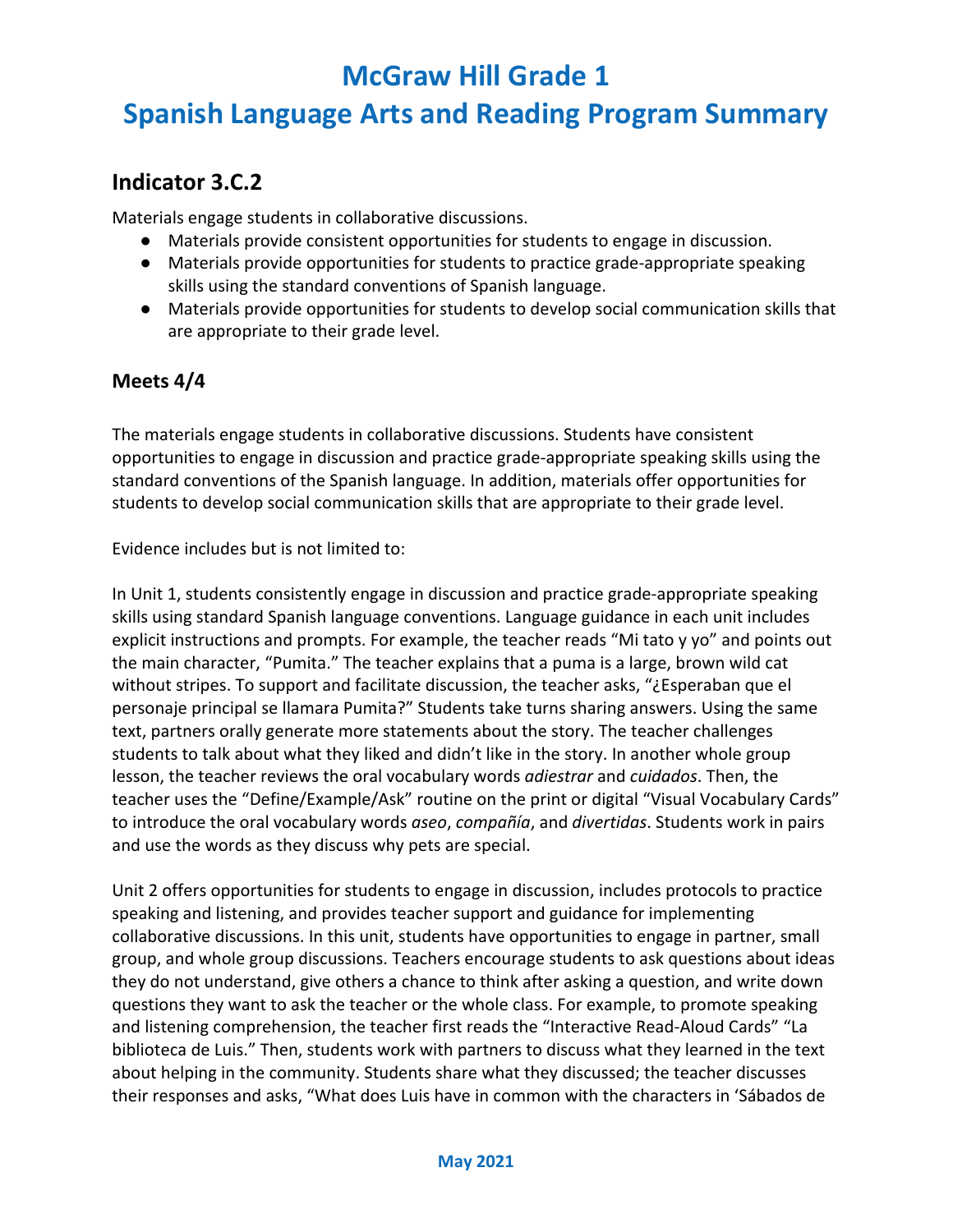## **Spanish Language Arts and Reading Program Summary**

animales'?" Students talk about how the animals cooperate and work together to help each other, and how Luis helped his community by bringing books to children. Afterward, the teacher adds any new ideas to the class "Essential Question" chart. The "Instructional Routine Handbook" provides clear and specific guidance for collaborative conversations in Spanish. Students have opportunities to develop social communication skills that are appropriate to their grade level. The "Activity Cards" provide support for learning centers and allow students to engage in reading, speaking, and listening. Students engage in partner, small group, and whole group discussions. The teacher encourages students to take turns talking, listen carefully, and share ideas and opinions.

Materials in Unit 3 follow the same format as other units and include a variety of protocols to support students in discussions and in using standard Spanish language conventions. Throughout the week, at the end of each lesson, students engage in "Collaborative Conversations," where they work in groups to talk about what they learned. The teacher reviews with students how they should engage in partner, small group, and whole group discussions. Throughout the unit, the teacher guides students to take turns talking and to not speak over others, to raise their hand to speak, and to ask others to share their ideas and opinions. For example, to practice speaking and listening, the teacher reads aloud "Medidas de tiempo," and students work in partners to discuss what they learned about the different ways to measure time. Students use a calendar to identify the day and month and tell how many days are in the current month. The teacher guides children to share what they discussed and adds their ideas to the class Essential Question chart. In another lesson, students learn about "how plants grow." The teacher reads aloud a text on plants, and then engages students in a discussion by asking, "¿Cómo pueden advertir que una planta necesita agua?" and "¿De dónde creen que deben agarrar una planta para sacarla de la tierra?" In another example, students learn about poems. In a group, they answer the questions "¿Qué pasó finalmente con el lobo y las ovejas?" and "¿Qué otro desenlace pudo haber tenido el cuento?" Students also use a graphic organizer and reread the nonfiction text "La vida en casa." The teacher guides students in a discussion about real people, places, things, and events. Students use their "Reading/Writing Companion" to review the characteristics of an informational text.

In Unit 5, students have consistent opportunities to listen actively and participate in discussions. There are protocols for speaking and listening practice. For example, lessons engage students in role-playing and games such as "¡Todos somos detectives!" and "¡Dos cabezas pueden más que una!" After reading the poem "La sombra," students participate in a collaborative activity from the "Unity Opener." Partners discuss the poem's "shadow" why it follows the girls' shadow. To integrate talking in the classroom, the teacher reminds students to speak in a clear and concise manner, use complete sentences, and speak at an appropriate pace. Most of the lessons require students to first work in pairs to share ideas, and then to discuss ideas within the whole group. Materials include text-dependent questions that require students to discuss key details and analyze and synthesize information. After reading "Aquí y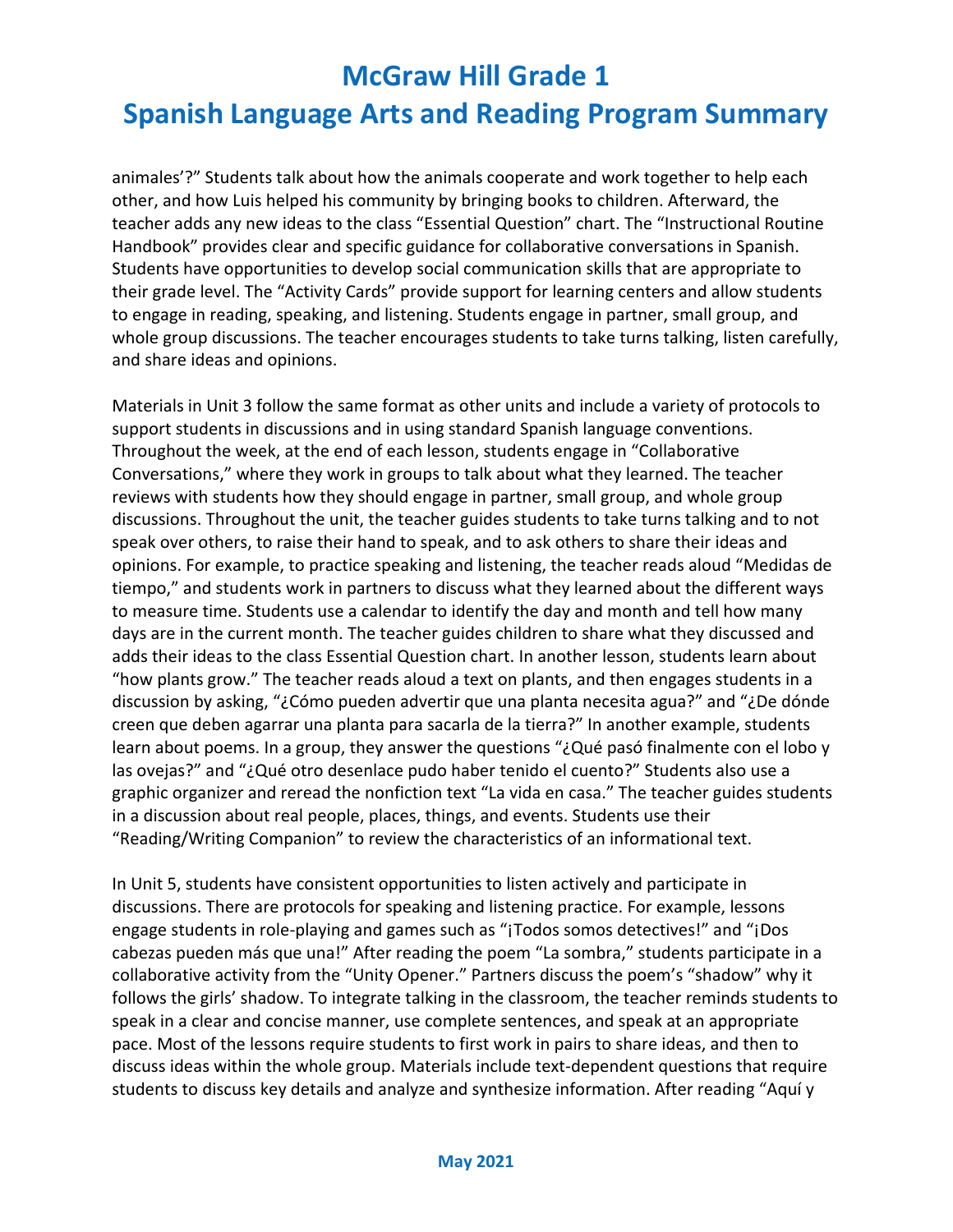## **Spanish Language Arts and Reading Program Summary**

allá" in the "Literature Anthology," to further support student response and discussions, the teacher asks, "¿Por qué el autor incluyó tantos tipos de botones diferentes?" "¿Por qué creen que el autor hace preguntas en su texto?"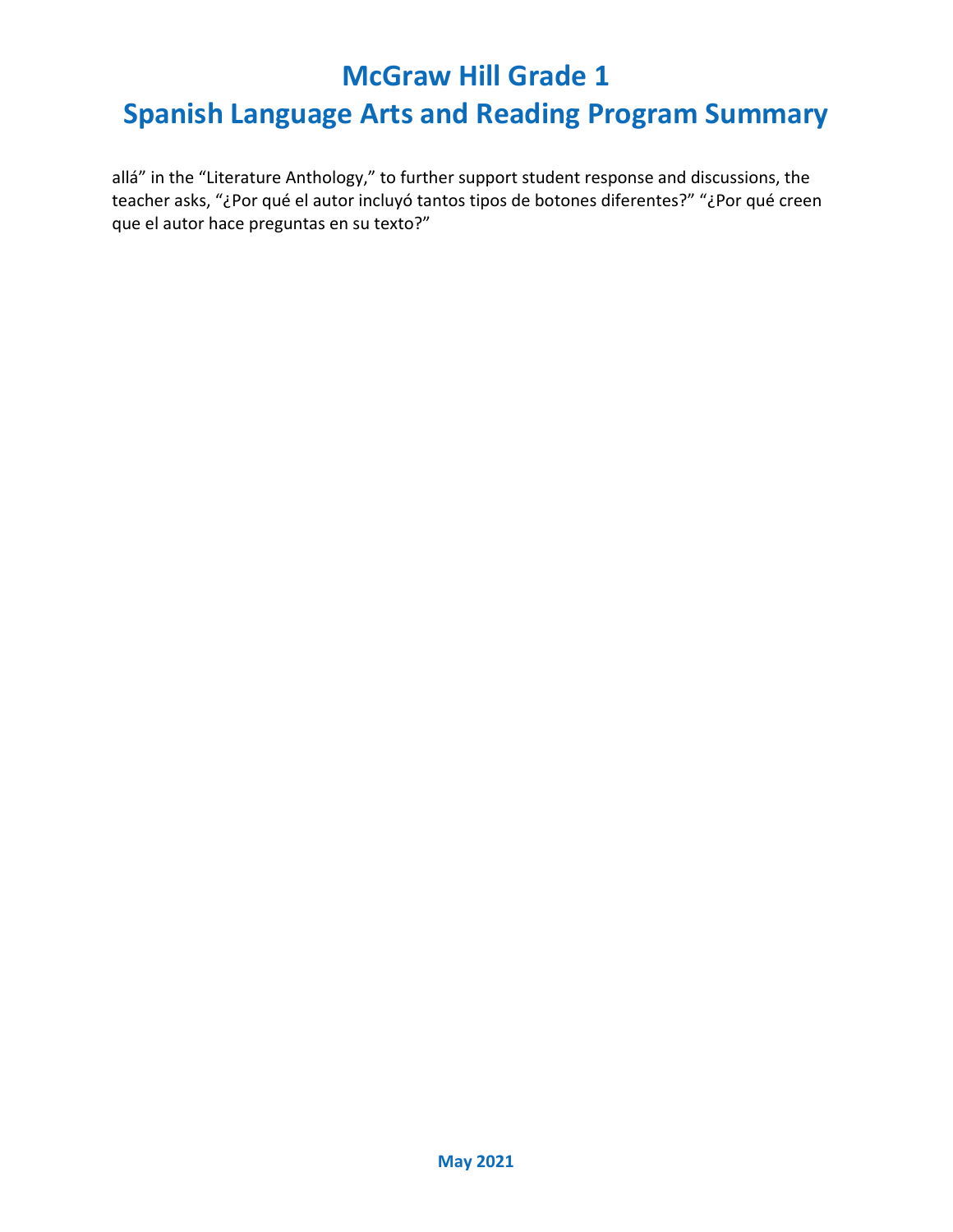# **Spanish Language Arts and Reading Program Summary**

#### **Indicator 3.D.1**

Materials engage students in both short-term and sustained recursive inquiry processes for different purposes.

- Materials support instruction for students to ask and generate general questions for inquiry with adult assistance.
- Materials support instruction for students to generate and follow a research plan with adult assistance.
- Materials support students in identification of relevant sources based on their questions with adult assistance (K-1).
- Materials support student practice in understanding, organizing, and communicating ideas and information in accordance with the purpose of the research (K-1).

#### **Meets 4/4**

The materials engage students in both short-term and sustained recursive inquiry processes for different purposes. They support instruction for students to ask and generate general questions for inquiry with adult assistance. Additionally, materials support instruction for students to generate and follow a research plan and identify relevant sources based on their questions with adult assistance (K-1). Materials guide student practice in understanding, organizing, and communicating ideas and information in accordance with the purpose of the research (K-1).

Evidence includes but is not limited to:

At the end of Units 1 and 2, materials suggest research topics for students to generate questions and participate in research activities. In Unit 1, topics include "En la escuela," "Vecindarios," "Nuestras mascotas," and "A movernos." In Unit 2, topics include "Trabajos en la ciudad," "Edificios por todos lados," "Una comunidad en la naturaleza," "Ayudemos," and "Sigue el mapa." Materials guide teachers to break down and model each step of the research process. For example, when conducting an interview, students follow six steps: choosing a partner or person to investigate, writing the questions, conducting the interview, writing the answers, drawing a picture, and deciding how to present the final work. Teachers guide students in generating quality questions. For instance, to generate questions for students to use when interviewing a classmate, the teacher asks "¿Cuál es tu actividad favorita en la escuela?"and "Me gustaria saber qué hace en su vecindario durante el fin de semana…." If students are researching the topic of "our pets," the teacher provides the sentence stem "¿Qué tipo de...necesita un...?" The same research process is used in Unit 2, but this time students choose a type of building to research and write questions. To gather relevant information, students use interviews, classroom/library books, websites, encyclopedias, or reference books. To organize ideas, students use graphic organizers from "Mi libro de lectura y escritura."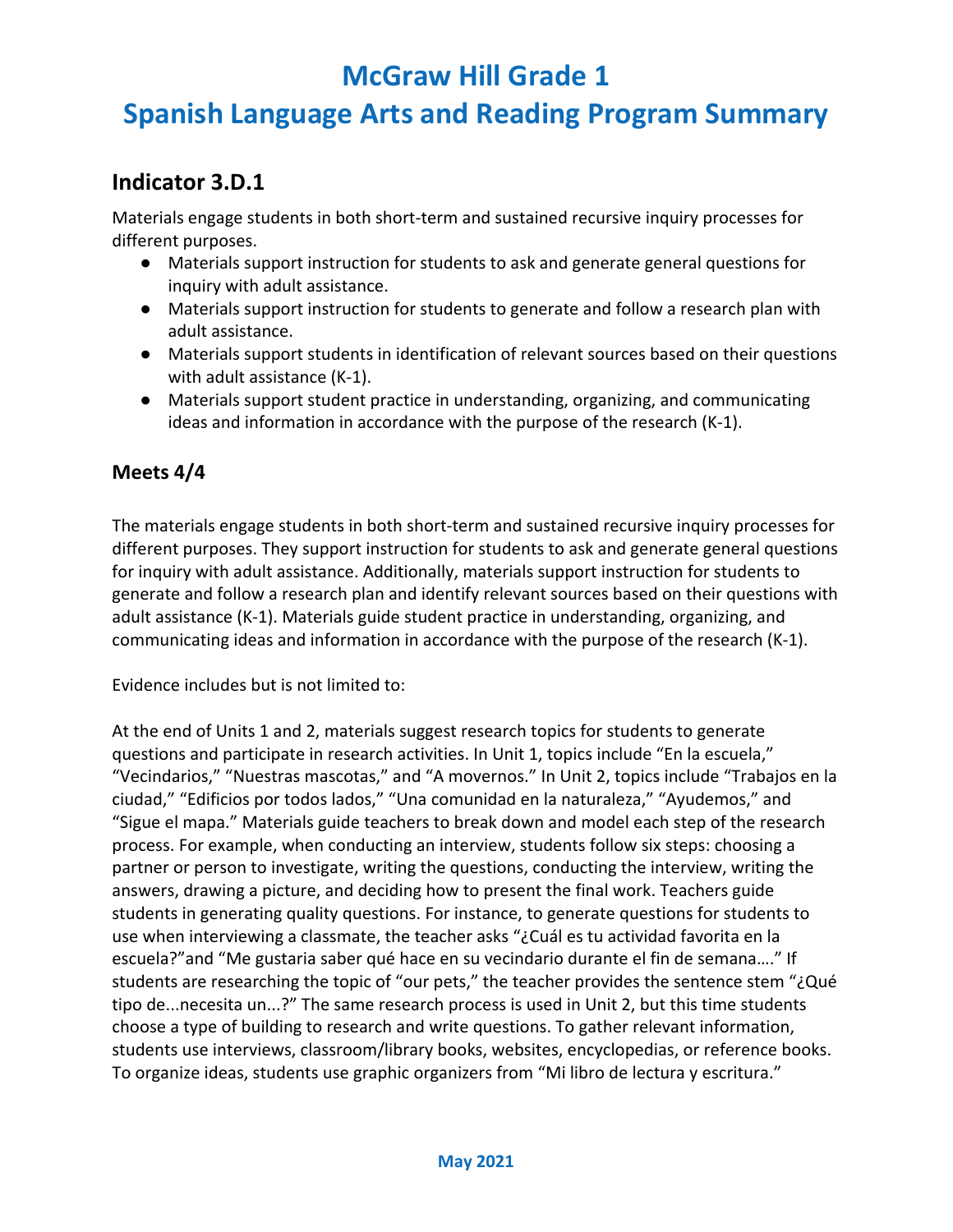# **McGraw Hill Grade 1 Spanish Language Arts and Reading Program Summary**

Materials suggest students can present their final research in a variety of ways: drawings, posters, news graphics about a topic, brochures, 3D objects, articles, videos, or flyers.

In Unit 3, students generate and follow research plans with adult assistance; there is explicit instruction in research skills. Students interview a classmate about what he or she does on a usual day. First, in a whole group setting, the teacher models each step of the research project and how to choose a classmate to interview. The teacher models asking interview questions, such as "I will ask John what usually happens in the morning, in the afternoon, and in the evening" (in Spanish). The teacher also shows how to take notes and how to use the agreedupon rules of conversation. Next, students choose a classmate and discuss what they learned with their partner. After students finish their interviews, the teacher guides them to fill out the "Research Process Checklist" on the online "Student Checklist." This resource helps students verify that all parts of the research process are complete. Finally, students collaborate and develop their presentations while the teacher provides support.

In Unit 4, students ask and generate questions for inquiry with adult assistance and integrate ideas to conduct research and independent studies. In a whole group setting, the teacher guides students on how to do research online. First, the teacher models how to use the internet to search for images that illustrate information students are researching. The teacher demonstrates how to click on the word *images* in the toolbar of the web browser and types in the keywords *dientes animales*. The teacher discusses the photos that appear and demonstrates how to find more information about the animal teeth shown. Students brainstorm, choose a topic, think of questions to research, like "How does an animal's fur, skin, or fat help it survive?" and research them.

In Unit 5, students complete weekly research inquiries and have a variety of opportunities to generate questions on a topic. For example, after reading the text "Thomas Edison inventor," students conduct research on an inventor. The "Teacher's Guide" provides explicit instruction in research skills. Teachers model how to develop a research plan and provide guidance and support for students to generate questions in Spanish: "Choose one of the inventors you read about this week, what else do you want to know about that inventor?" The teacher then assists students in finding more questions: "What else did Thomas Edison invent?" "Did he have a favorite invention?" The "Reading/Writing Companion" includes step-by-step instructions for students to practice and apply the research process. Students look back to the texts they read to find answers to their questions and use relevant resources such as dictionaries and books on the internet; however, materials do not name specific book titles or programs students should use. After students complete the research process, they collaborate in small groups or with a partner, choose the presentation format, and present.

At the end of Unit 6, materials provide topics for students to generate questions and participate in research. Students complete a poll activity with their classmates "about ways to make school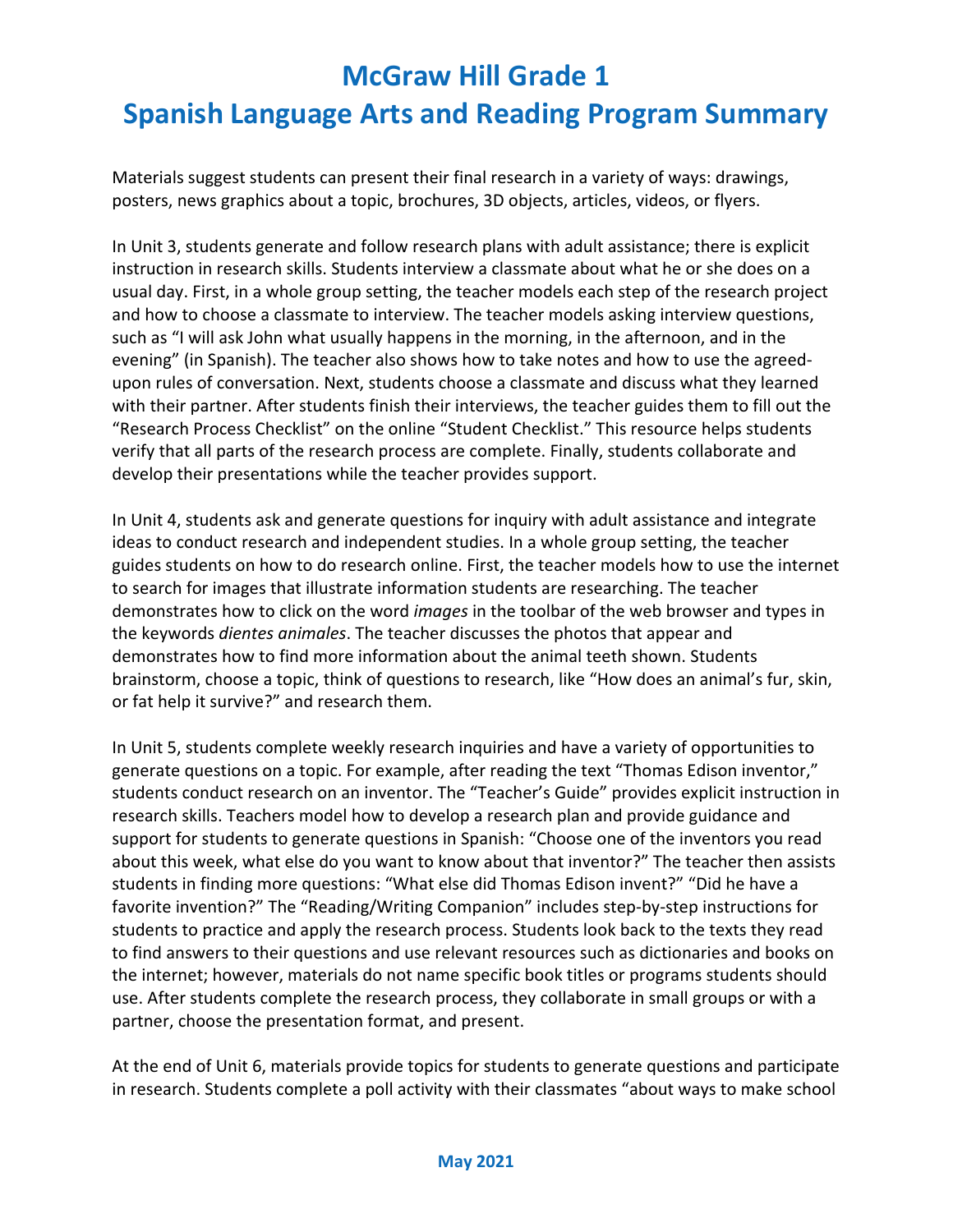# **Spanish Language Arts and Reading Program Summary**

or the classroom better." Students use graphic organizers with two columns to record their classmates' answers. In one column, students write how the classmate would help; in the other column, they record how many students would want to do that activity. In another lesson, students research family traditions. The Reading/Writing Companion supports their research process by directing (in Spanish): "Choose a friend to interview about family traditions, what questions do you want to ask them?" For additional assistance, the teacher prompts: "I want to ask questions that will help me know more about a tradition… Is it something that you celebrate with your family or community?"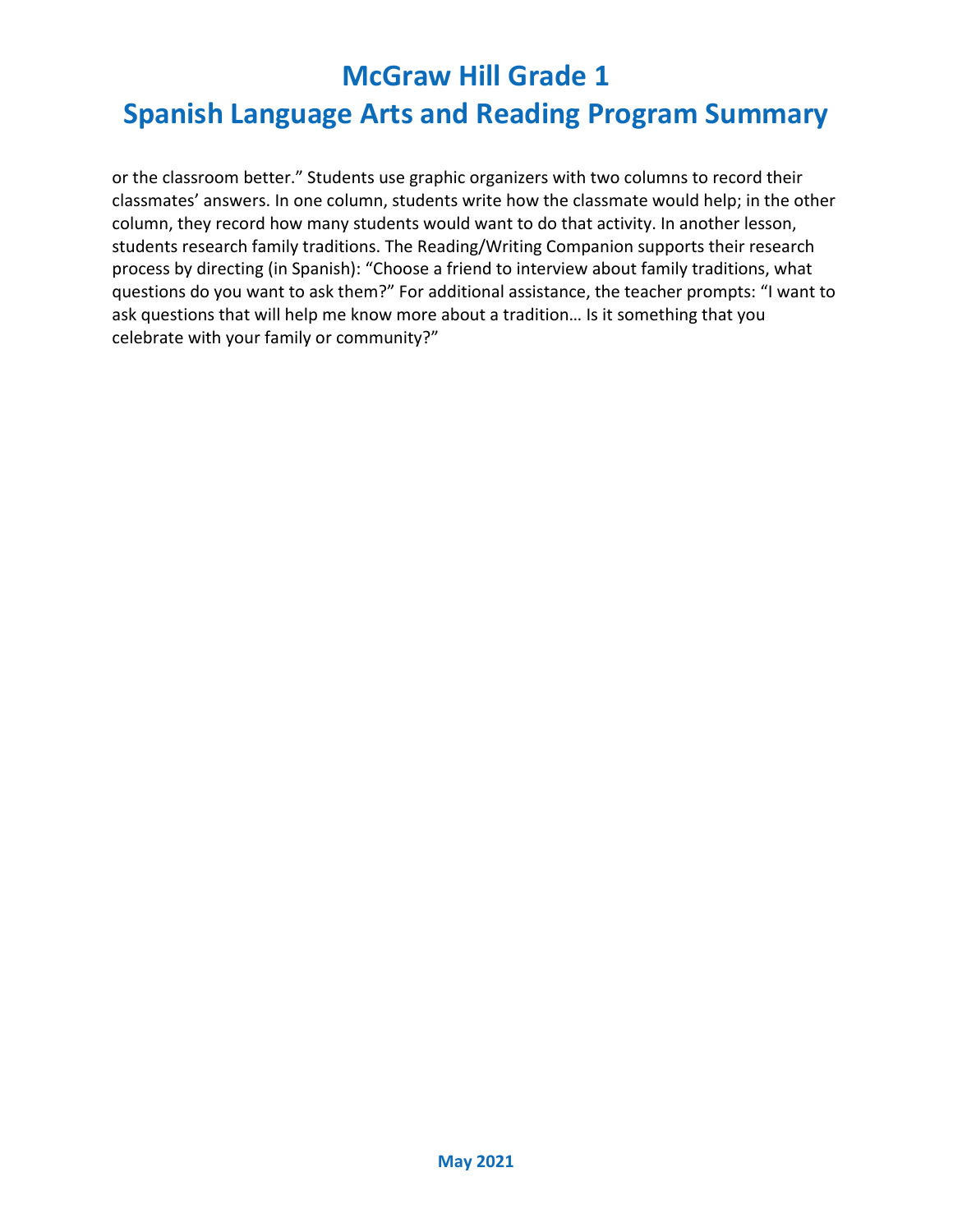### **Spanish Language Arts and Reading Program Summary**

#### **Indicator 3.E.1**

Materials contain interconnected tasks that build student knowledge.

- Questions and tasks are designed so that students build and apply knowledge and skills in reading, writing, speaking, listening, thinking, and language.
- Tasks integrate reading, writing, speaking, listening, and thinking; include components of vocabulary, comprehension, and syntax; and provide opportunities for increased independence.

#### **Meets 4/4**

The materials contain interconnected tasks that build student knowledge. Questions and tasks are designed so that students build and apply knowledge and skills in reading, writing, speaking, listening, thinking, and language. Tasks integrate reading, writing, speaking, listening, and thinking; include components of vocabulary, comprehension, and syntax; and provide opportunities for increased independence.

Evidence includes but is not limited to:

In Unit 1, questions and tasks are designed for students to build and apply knowledge and skills in reading, writing, speaking, listening, thinking, and language. To support oral vocabulary and development of words, teachers use "Visual Vocabulary Cards" in the whole group setting. In this activity, the teacher introduces the word *granja,* and students discuss the difference between living in the city and living on the farm. Students then use the "Reading/Writing Companion" and discuss with partners what the boy in the picture sees. To support the concept of reading and speaking, students reread and analyze the text "El pato Timoteo." The teacher provides Spanish sentence stems such as "Timoteo is like my dog, because…," and students work with partners, make connections, and share responses. Next, students write a fantasy story or draw a make-believe pet. The teacher provides additional sentence stems and encourages students to write more than one sentence. To support listening and writing, in a"Daily Wrap-Up" activity, students discuss the topic of the week with the whole group and then with a partner. Students compare texts they previously read throughout the week and then use a foldable to take notes and write about the different things kids do in school. Students discuss their responses with a partner. Also in Week 1, students complete a "Research and Inquiry" activity about their favorite activities at school. The teacher models how to do research; students interview each other, tally their responses, and then write about their findings. Finally, students present to the class. Daily objectives and "Essential Questions" support students' speaking in Spanish. One Essential Question the whole class discusses is "What makes pets special?" The teacher shares the Visual Vocabulary Cards to introduce the vocabulary words *adiestrar*, *aseo*, *compañía, cuidados*, and *divertidas*. Students reread the text, analyze the characteristics, and work with partners to use the words in a sentence.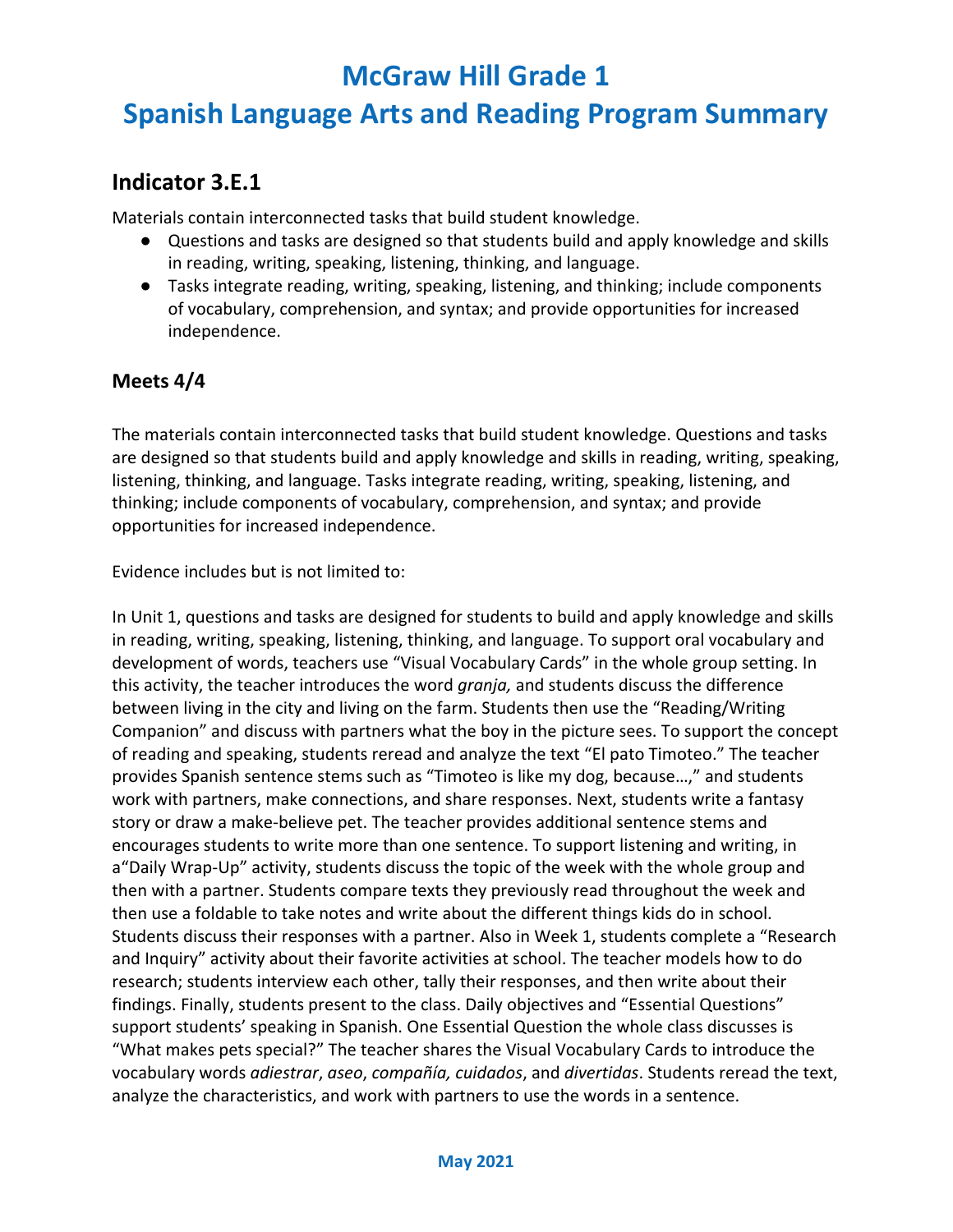### **Spanish Language Arts and Reading Program Summary**

In Unit 2, interconnected tasks build student knowledge. For example, to support listening and speaking, students complete a close reading task with the text *El vecindario de Quinito*. After students read the text, they practice making and confirming predictions. Students discuss whether their predictions were correct or if they need to adjust them. Finally, to increase writing fluency, students write for five minutes about what they read.

In Unit 3, students speak, listen, and think in teacher and peer activities. In one activity, the teacher asks, "How does nature change as time passes?" and "How do plants change as they grow?" Students converse in groups. Students also have opportunities to read poems such as "Cambios, cambios" and then respond to questions in "Mi libro de lectura y escritura." To support phonological awareness, students practice reading tongue twisters and identifying the sound /rr/. Materials also include lessons to support reading aloud and discussion of key vocabulary words. For example, the story "Arriba Ramona" allows students to practice writing words with *r*, *rr*, and high-frequency words. To support oral language, students use sentence starters such as "Ramona woke up early because…" and write, using the sentence frames "Hoy,...." "Antes de salir,…." "Me gusta...porque…." In another task, the teacher introduces dialogue. The teacher writes sentence frames and models how to complete them: "Lara: Me gusta mucho…. Abu: "Podemos plantar…. Papá: ¡Yo quiero plantar...!" To support reading, students study different topics in a variety of fiction and nonfiction texts. For instance, in Week 2, the topic is "Watch it grow!" Students read texts such as *La planta misteriosa*, *Familia de hortelanos*, "El nabo gigante," and "¿Cómo crecen las plantas?" In one activity, the teacher reads *La planta misteriosa,* and students share what they learn through a respond-to-text writing activity. Other tasks require students to work collaboratively through conducting interviews or writing reports. For example, in "Busqueda e investigacion: Cuentame tu dia," students interview a classmate about what they do on a normal day or research what life was like at school in the past. Students take turns talking to a partner and answering the question. Then, students volunteer to share answers. The teacher reminds them to answer in complete sentences.

In Unit 4, materials support reading and guide students to study different topics through a variety of fiction and nonfiction texts. For example, in "Materiales del aula," the "Libro decodificable" *Animales por todas partes* contains a series of stories in different genres, including nonfiction, fantasy, and realistic fiction. With this book, the class engages in interactive read-alouds, shared reading, and writing about shared reading. To support speaking, students work in pairs and discuss "What insects do you know?" (in Spanish). They also discuss oral vocabulary words. Tasks that support speaking also include retelling stories in pairs and working collaboratively to write a play. To support listening, students use the "Concept Video," apply daily objectives, and use a checklist. In another example, students work in small groups to answer and discuss questions. For example, students read *Pequeño pero listo* and write a "Response to Reading." To support speaking, the teacher reads the pages, and students answer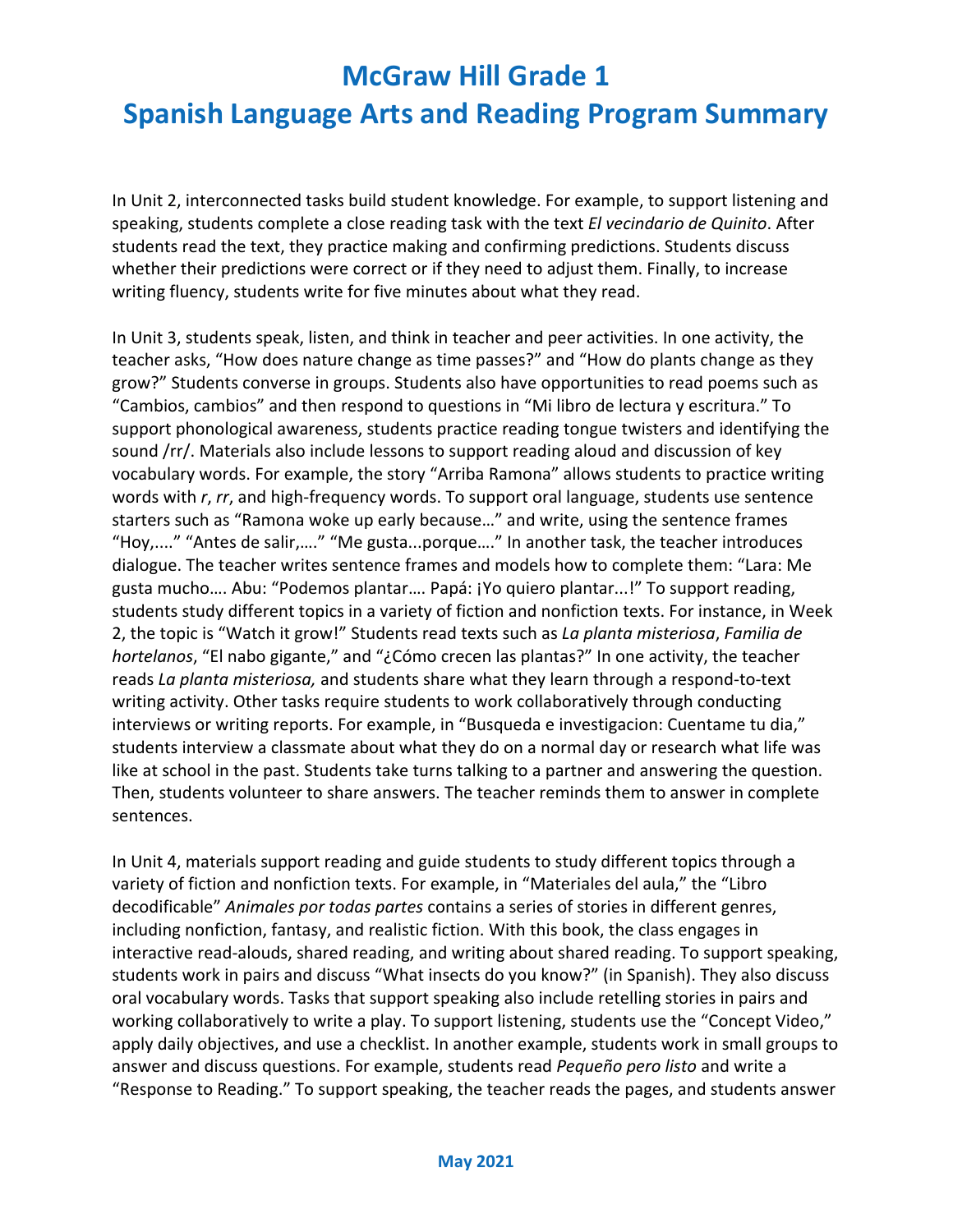# **Spanish Language Arts and Reading Program Summary**

questions. Sentence stems provide additional support and guide students to discuss topics. For example, to help focus the discussion in a lesson, the teacher uses the following sentence starters: "Animals' bodies help them by…." "This helps me understand that animal bodies…." Students also take turns retelling the story.

In Unit 5, tasks integrate reading, writing, speaking, listening, and thinking; include components of vocabulary, and comprehension; and provide opportunities for increased independence. For example, the teacher reads aloud "Grandes inventos" and uses the online "Think Aloud Cloud: I wonder" to model applying the strategy. The teacher reads, pausing to elicit questions; students use evidence in the text and photos to answer. After reading, students retell the text and discuss questions they asked and where they found the answers. The teacher asks, "How has the computer changed how people work?" and "How might life be different if the telephone had never been invented?" As students answer, the teacher adds their ideas to the "Essential Question" chart. Afterward, for five minutes, students write as much as they can about the text and then share their writing with a partner.

In Unit 6, questions and tasks allow students to build and apply knowledge and skills in reading, writing, speaking, listening, thinking, and language. For example, during a shared reading of "¡Gracias por la cosecha!" students focus on foundational skills and the strategy of rereading. The teacher first reviews the high-frequency words *diez, completo, crear, luz, proponer, tampoco,* and *tampoco* and the vocabulary words *granjeros, peregrinos, agradecer, noviembre, acción, disfrazan*. Then, students read the selection and take notes in the boxes provided. Students read each page and the prompts aloud one at a time, use the sentence starter "I celebrate the harvest with…," and work with partners to discuss how they celebrate the harvest. The teacher records the students' ideas on the "Essential Question Chart." Afterward, students work together to write a response to the prompt "What are the different ways that harvest is celebrated?"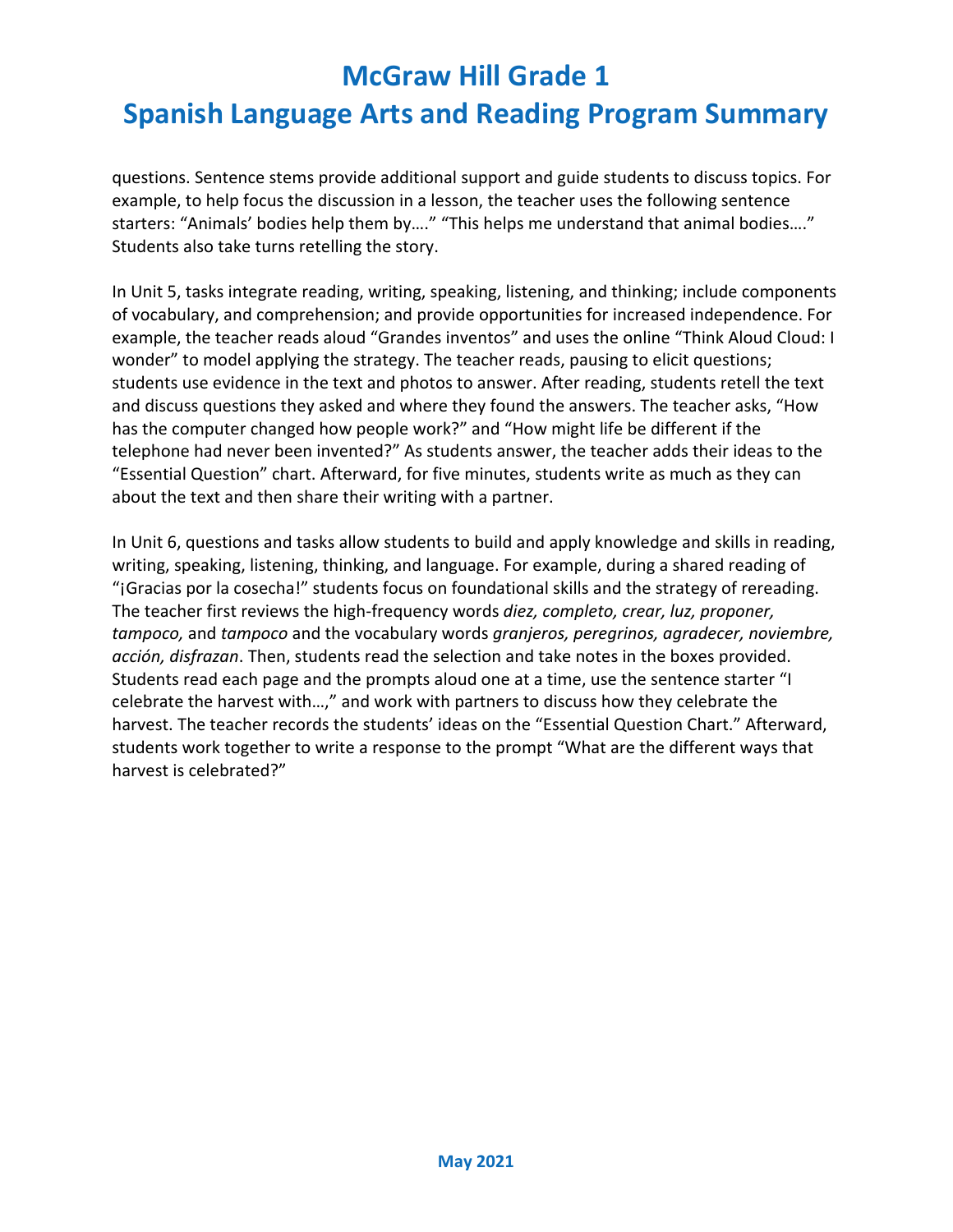### **Spanish Language Arts and Reading Program Summary**

#### **Indicator 3.E.2**

Materials provide spiraling and scaffolded practice.

- Materials support distributed practice over the course of the year.
- Design includes scaffolds for students to demonstrate integration of literacy skills that spiral over the school year.

#### **Meets 4/4**

The materials provide spiraling and scaffolded practice and support distributed practice over the course of the year. Design includes scaffolds for students to demonstrate integration of literacy skills that spiral over the school year.

Evidence includes but is not limited to:

Standards are addressed repeatedly over the course of the academic year. In Unit 1, to teach syllables, materials begin with the letter *m*; teachers then follow a prescribed sequence of letters. As the year progresses, students learn more letters and write words. Activities allow teachers to scaffold student responses, discuss the week's concept, and support students throughout the year. In the "Talk About It" activity, the teacher models holding something, then says, "Las niñas están mostrando sus dibujos. ¿Que muestran las niñas?" Partners discuss their responses. In Week 1, for a shared reading of "Mi tato y yo," there are scaffolds for reading and comprehension. First, the teacher guides students to use the "Visualize" strategy and answer questions in their "Reading/Writing Companion." Then, students reread the text with a partner to start developing fluency.

In Unit 2, students practice skills they use in other units and throughout the year. For example, students continuously work to identify syllables and also practice forming and making words. In one activity, students work with syllables that start with the letter *n* and read the anchor text "Nito, Nina, y Nin aman el lodo" to discuss the author's craft. While reading, students make and confirm predictions. After reading, students retell what happens in the story. Materials are organized over the course of the year. For example, charts show the skills the students will learn, how to review those skills, and when to assess students.

Unit 3 includes a sequence of standards that is repeatedly addressed within and across the unit to ensure student mastery. Materials are organized over the course of the year and support listening and comprehension, phonological awareness, phonics, high-frequency words (HFW), spelling, shared reading, and grammar through daily activities. Tasks like structural analysis, shared writing, and independent writing vary throughout the materials. Each unit offers a search and investigation activity. A sequence of SLAR TEKS describes when each TEKS is first taught and when it repeats. For example, Standard 1.2.Bvii ("decoding words with common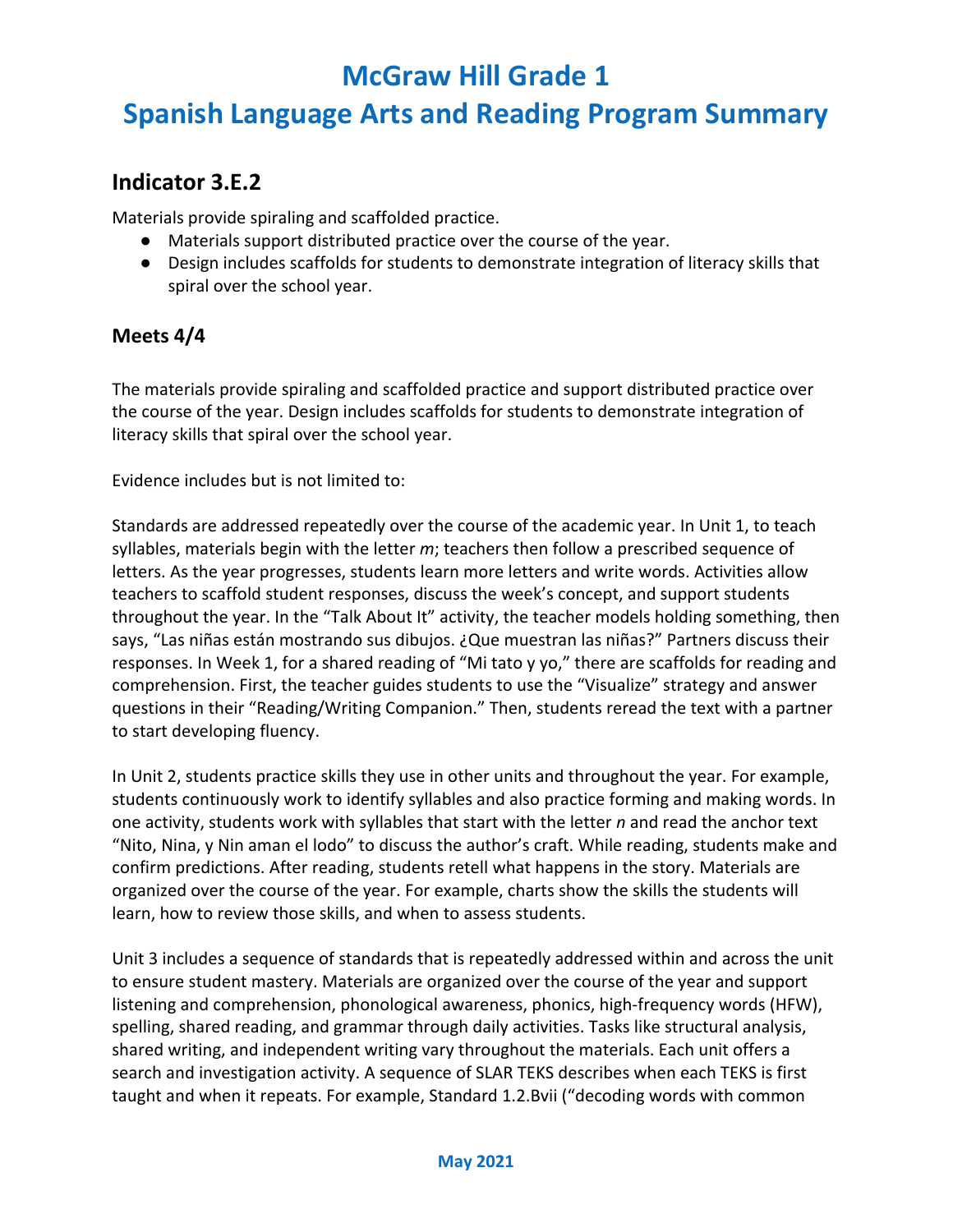# **Spanish Language Arts and Reading Program Summary**

prefixes and suffixes") repeats 18 times through the "Word Work" section. Students work with common prefixes and suffixes for three to five days in small groups. Standard 2.2.Bi ("identifying and matching sounds to individual letters") is repeated numerous times during the year in various parts of the program (e.g., word work, shared reading, phonics, and the Reading/Writing Companion). Students have opportunities to listen to, practice skills, and apply Strand 2. Aiii, ("recognize the change in the spoken word when a specific syllable is added, changed, or removed") through phonological awareness, phonics, structural analysis, and spelling. There are scaffolds and options to support students. For example, during small groups, the teacher scaffolds to introduce the concept of fantasy stories. The teacher asks a series of questions, and students record the information. Students work independently to complete activities.

In Unit 4, Standard 1.8C ("describe plot elements including the main events, the problem and the resolution, for texts read aloud and independently") repeats numerous times in both whole group and small group instruction. Standard 2.Ci ("spelling common letter and sound correlations") is addressed and repeated over 20 times through word work, spelling, HFW, vocabulary, and small group activities. Standard 7.F ("respond using vocabulary to activities") appears several times through the introduction of the concept, listening comprehension, oral language, extending the concept, and small groups.

In Unit 5, there are scaffolds for students to demonstrate the integration of literacy skills that spiral over the school year. Questions and tasks within and across each unit build in academic rigor to meet the full intent of the standards in each grade level. For example, under "Resources," the materials provide the scope and sequence of all units; TEKS are spiraled in as a review. The materials are well organized, follow the same pattern across units, and offer a variety of resources to integrate literacy skills. For instance, students have a variety of opportunities to make and confirm predictions by speaking and writing. In Week 1, during a whole group listening comprehension lesson, students hear the text "Ricitos de oro" read aloud. The teacher first reviews the "Make and Confirm Predictions" anchor chart and reminds students to make predictions about what will happen next as the story is read aloud. The teacher reads and pauses to have students confirm or correct their predictions. After reading, the teacher prompts children to retell the story in their own words. As students discuss what predictions they made and whether their predictions were correct, the teacher adds new ideas to the "Essential Question" chart. Afterward, students write as much as they can about the story for seven minutes and share with a partner.

In Unit 6, students focus on the strategy of rereading informational texts and folktales covered in previous units. The teacher reads aloud the interactive folktale "Los hijos de Anansi" during whole group and reviews the "Reread" anchor chart. During the read-aloud, the teacher pauses to ask students (in Spanish), "What parts did you have trouble understanding?" and "What can you do to better understand them?" The teacher encourages students to ask to reread parts of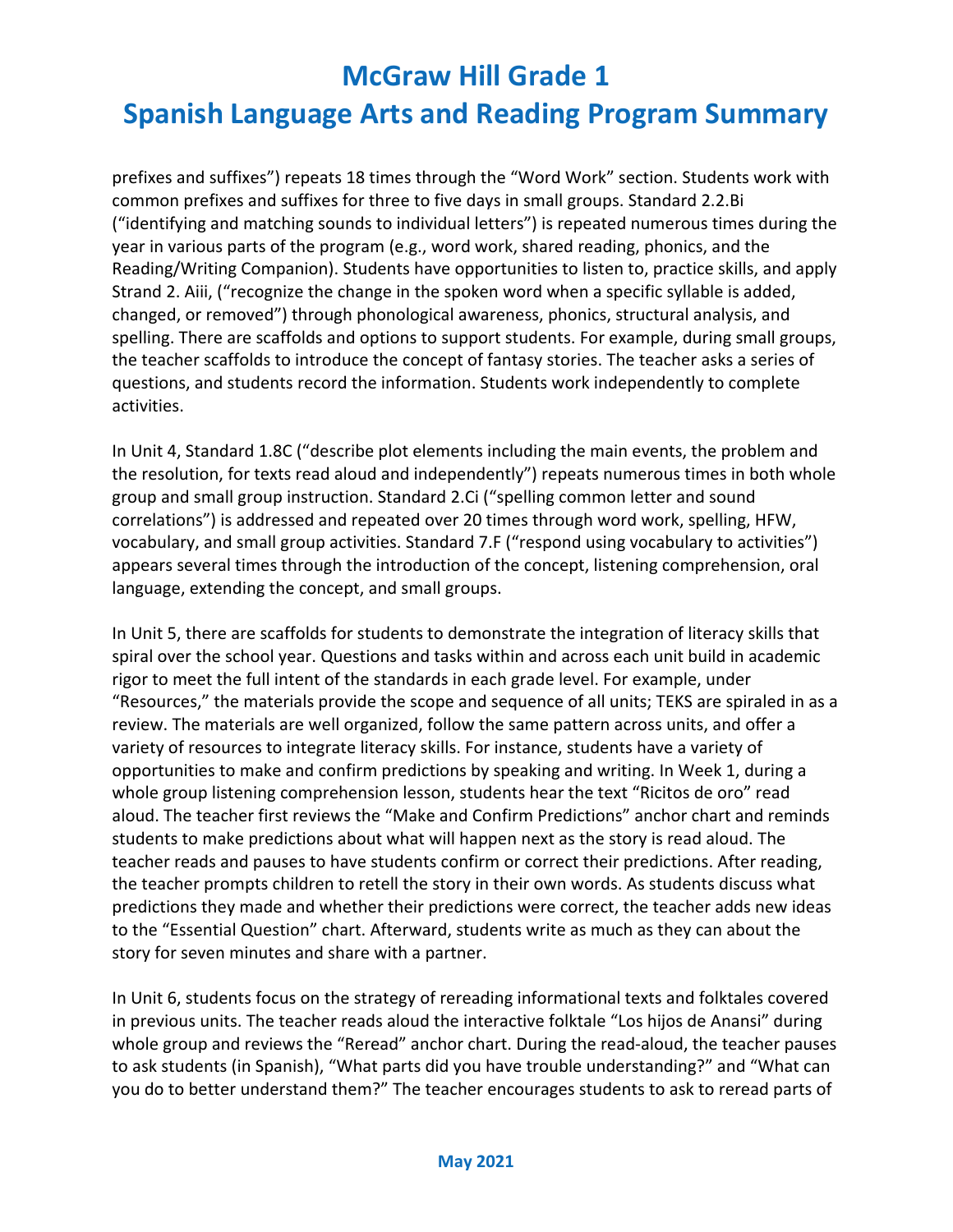### **Spanish Language Arts and Reading Program Summary**

the text they did not understand. After reading, the teacher prompts students to retell the folktale and talk about how each son helps Anansi. Lastly, the teacher discusses with children how rereading helps us understand the story better.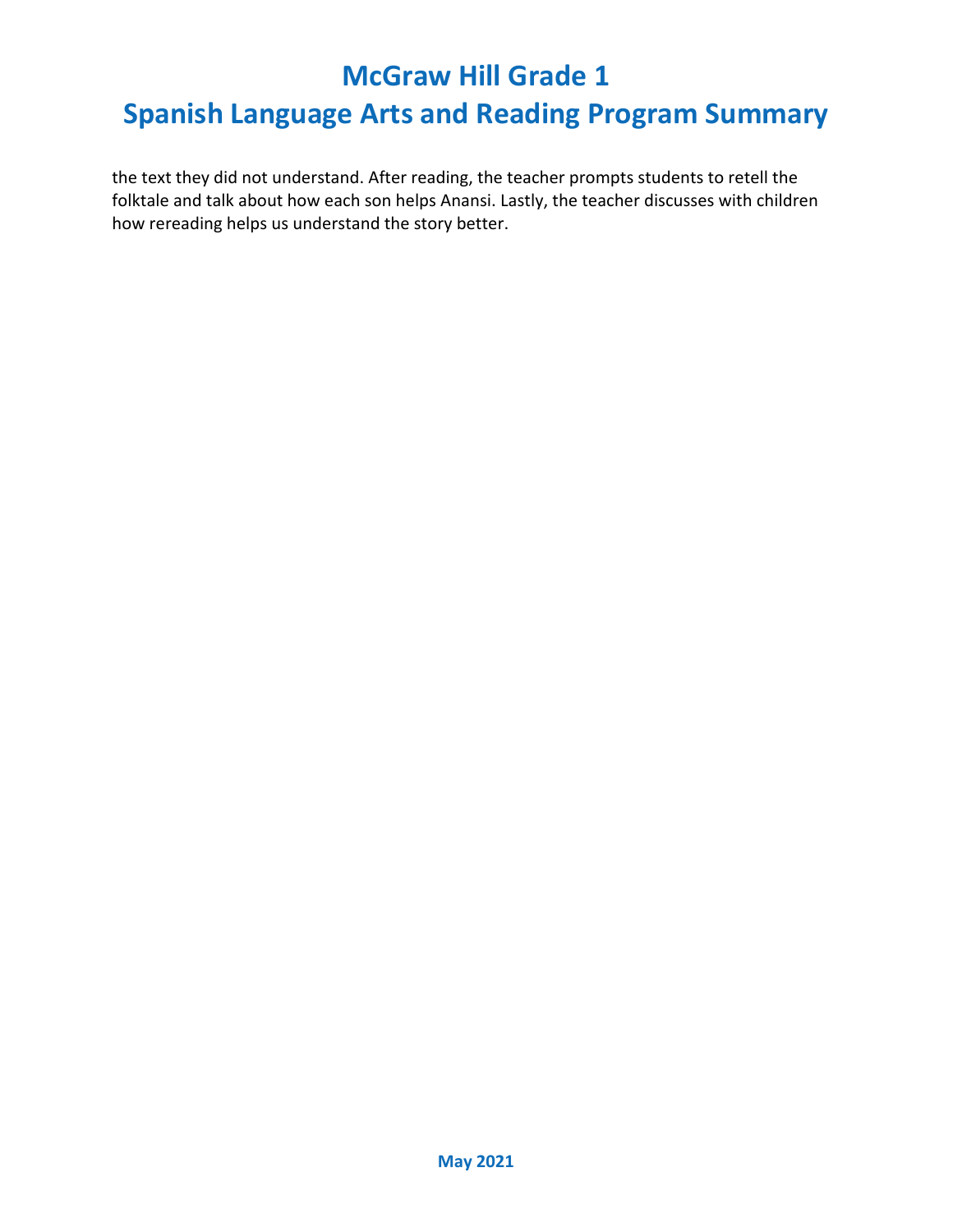# **Spanish Language Arts and Reading Program Summary**

#### **Indicator 4.1**

Materials provide explicit instruction in print concepts and opportunities for student practice (K-1 only).

- Materials provide explicit instruction in print awareness and connect print awareness to books/texts.
- Materials provide opportunities for students to connect print awareness knowledge to texts.

#### **Meets 4/4**

The materials provide explicit instruction in print awareness and opportunities for students to connect print awareness to books and texts.

Evidence includes but is not limited to:

In Unit 1, Week 3, during the whole group read-aloud of "El canario y el sabueso," the teacher models how to track print during reading, moving a finger from word to word. The teacher explains that when you reach the end of the line in a sentence or word, you must move your finger to the first word on the next line. When teachers model concepts of print, materials instruct: "Muestre a los niños cómo seguir el texto, moviendo el dedo de una palabra…primera palabra del siguiente renglón." Materials provide opportunities for students to practice and apply print concept knowledge to texts. For example, in Week 5, during the whole group readaloud of "Caminata en familia," the teacher tells children they can use nonfiction to find facts and details about how people live. The teacher says (in Spanish), "Nonfiction often has words in bold print that authors use to point out important information." Then, the teacher displays the "Teaching Poster," points to the left drawing, and reads the text: "Morning is in bold print. The letters are heavier and darker than the other letters… The author put morning in bold print to show it is the most important idea." The teacher reads the text underneath the second illustration and guides students to identify the words in bold. The teacher asks, "Why did the author put this word in bold print?" and "What is the most important idea?" The teacher repeats this for the third illustration, and students look for bold print in the selection.

In Unit 2, students connect, practice, and apply print awareness knowledge to texts. For example, in Week 2, materials provide prompts in the "Big Book" for modeling concepts of print and guidance to track the print as the teacher reads. During the whole group read-aloud of *Paula en Nueva York*, the teacher points out the dialogue dashes on page 6: "-Hola, nube, me llevas a dar una vueltecita?, -Claro, sube!, le respondió la nube." The teacher explains that the dialogue dashes set off words that characters say. The teacher points out that the first word after a dialogue dash begins with a capital letter and explains that this is because it is the first word of the character's sentence. Materials also offer frequent and adequate practice in the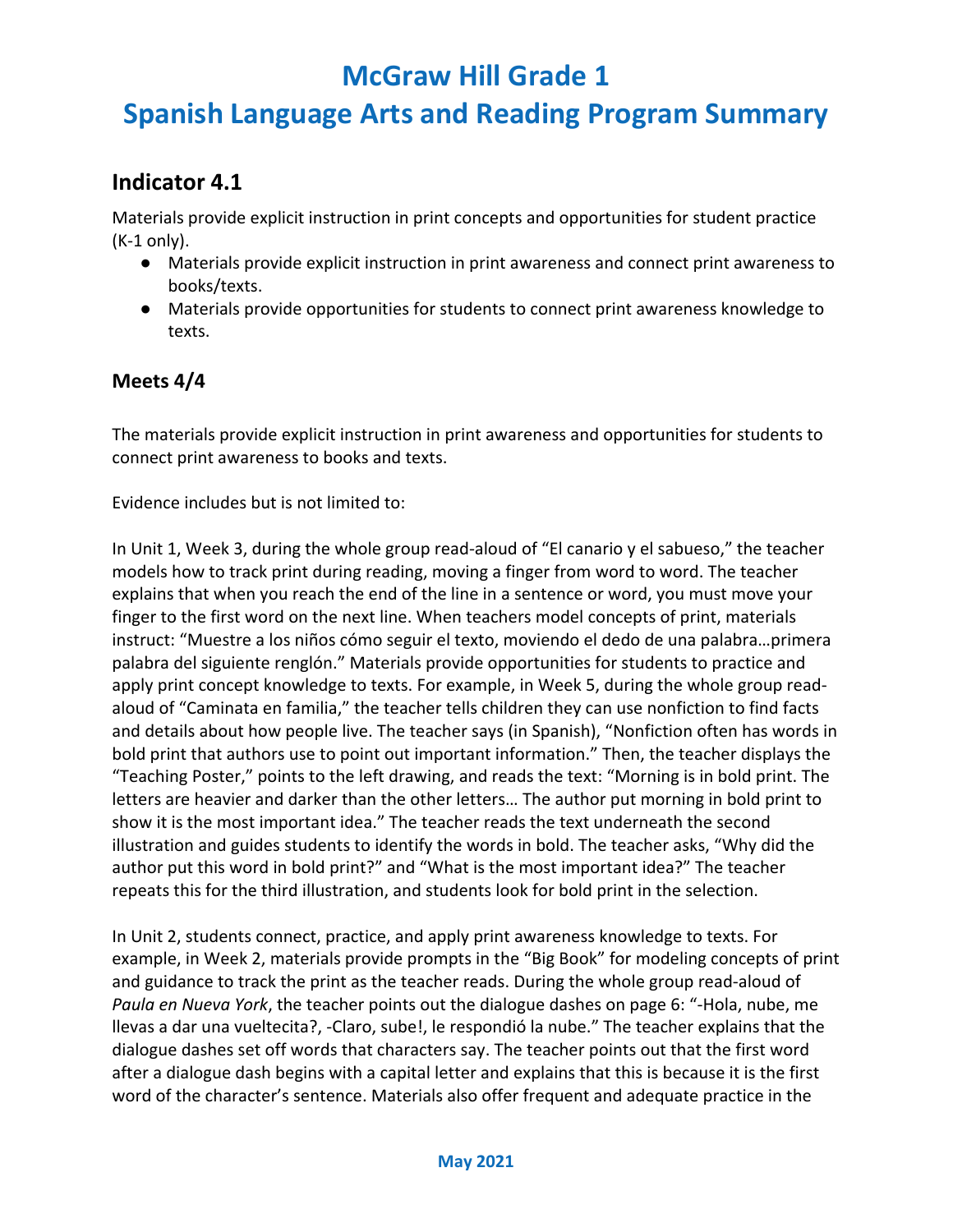# **Spanish Language Arts and Reading Program Summary**

organization of print. For example, in Week 4, during the whole group read-aloud of *La historia de Martin Luther King, Jr.*, the teacher points out words that are in color print and explains why the author uses colors to highlight important words. Students then identify words in color. The materials also provide prompts in the Big Book for modeling concepts of print. The teacher points out that the text has a beginning, middle, and end and discusses how the author uses organization to help us understand the order of events.

Units 3 and 4 incorporate explicit instruction in print awareness and connect print awareness to books and texts. For example, to help students recognize how to read exclamatory sentences, the teacher models this concept by reading the Big Book *La planta misteriosa*. First, the teacher reads the text aloud as a whole group lesson and points out exclamatory sentences. The teacher reminds students that "exclamatory sentences have exclamation points at the beginning and at the end," that "they express emotions as surprise or enthusiasm," and that when students reach the end of a line, "they should go down to the beginning of the next." Students mimic this during the shared reading lesson. In another example, the teacher uses the text *Chumba la cachumba* during the whole group lesson to show how print indicates time in the story. The teacher explains how "on each page, the clock and the text show that it is one hour later than on the previous page." The teacher guides students to identify how time changes through the text. Lastly, students identify words that show time and apply them to their print concepts knowledge.

In Unit 4, students become more conscious of individual words and practice words they learn from a book. In one lesson, students read the passage "La cadena alimentaria marina" together with the teacher. Then, students make a poster that illustrates the food chains in the ocean or other ecosystems about which they have read; they label the parts of the food chain. In another lesson, the teacher reads *¡Llegaron las ballenas!* to support the concept of rhyming words. The teacher points out the rhyming words in the text and explains to students that the author uses rhyme to make the information about whales sound fun. The teacher asks, "What word rhymes with *olas* on page 12?" and "What word rhymes with *parar* on page 13?" Students take turns answering.

Units 5 and 6 offer opportunities for students to connect print awareness knowledge to texts. Activities help students understand that print represents spoken language. In Unit 5, Week 1, "Comprensión guiada" in small groups offers an activity where students put sticky notes next to difficult words or make a list of things that are needed to recycle garbage. In Unit 6, Week 2, a small group differentiated lesson teaches print conventions, as students create and give a community person a certificate of appreciation. There are also lessons in word awareness that help students become more conscious of individual words. For example, after a shared reading of "Noches de luna," in Unit 5, Week 2, the teacher guides students to work in their Reading/Writing Companion and circle words that have the diphthongs *ay, ey, ai,* or *ei* in predictable and patterned language. Materials also include stories with predictable words. For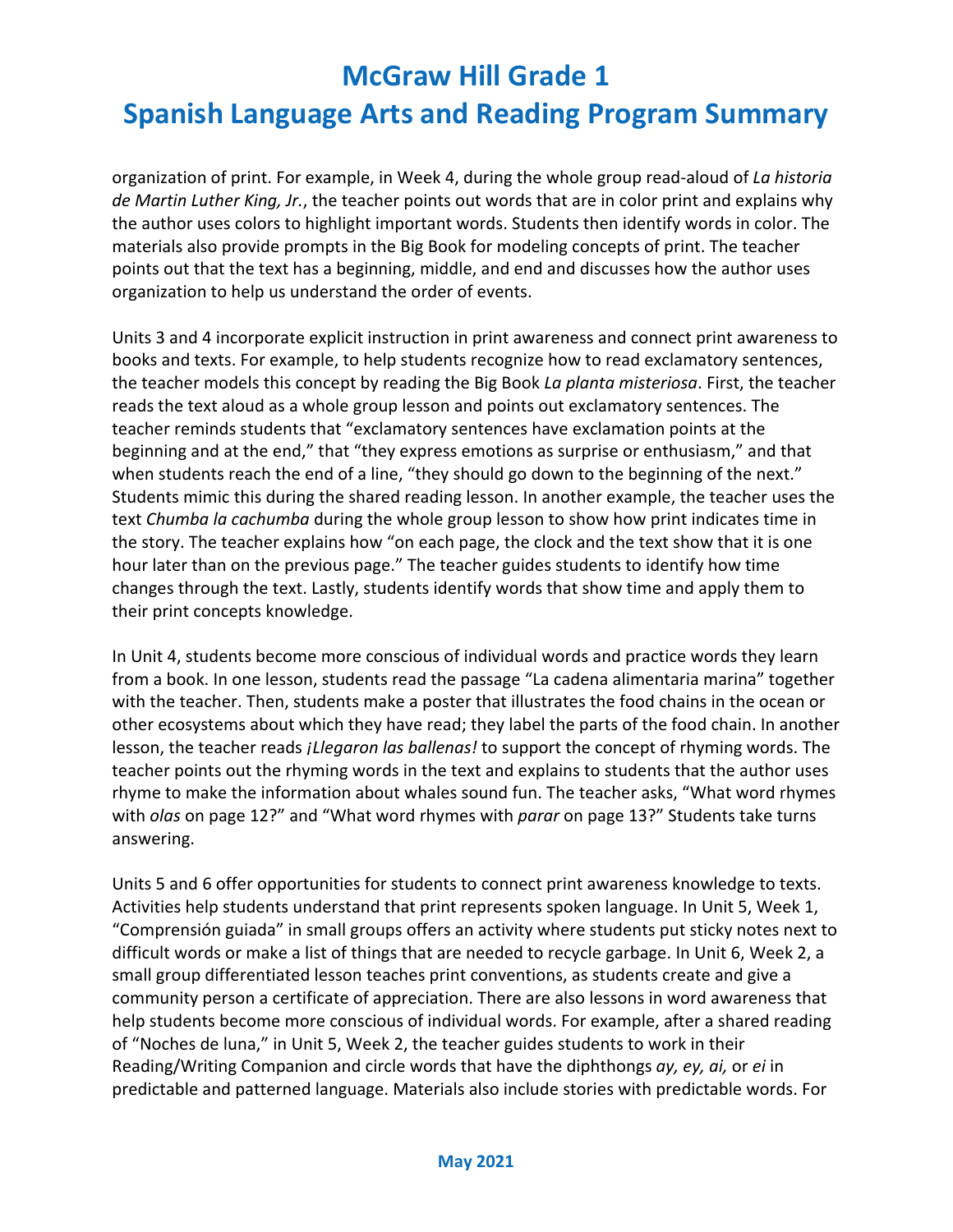### **Spanish Language Arts and Reading Program Summary**

example, "Noches de Luna" includes text such as "Veo veo, dice el gato" and "¿Qué ves? pregunta el perro." Activities encourage students to play with print. For instance, in a research activity in Unit 5, Week 1, the teacher helps students choose the modality in which they will present their work. Students collaborate to create a poster with pictures to present their research findings. Then, students write an article about an inventor in digital format. In Unit 6, Week 4, students complete a similar lesson and use "Mi libro de lectura y escritura" to make an advertisement about family traditions.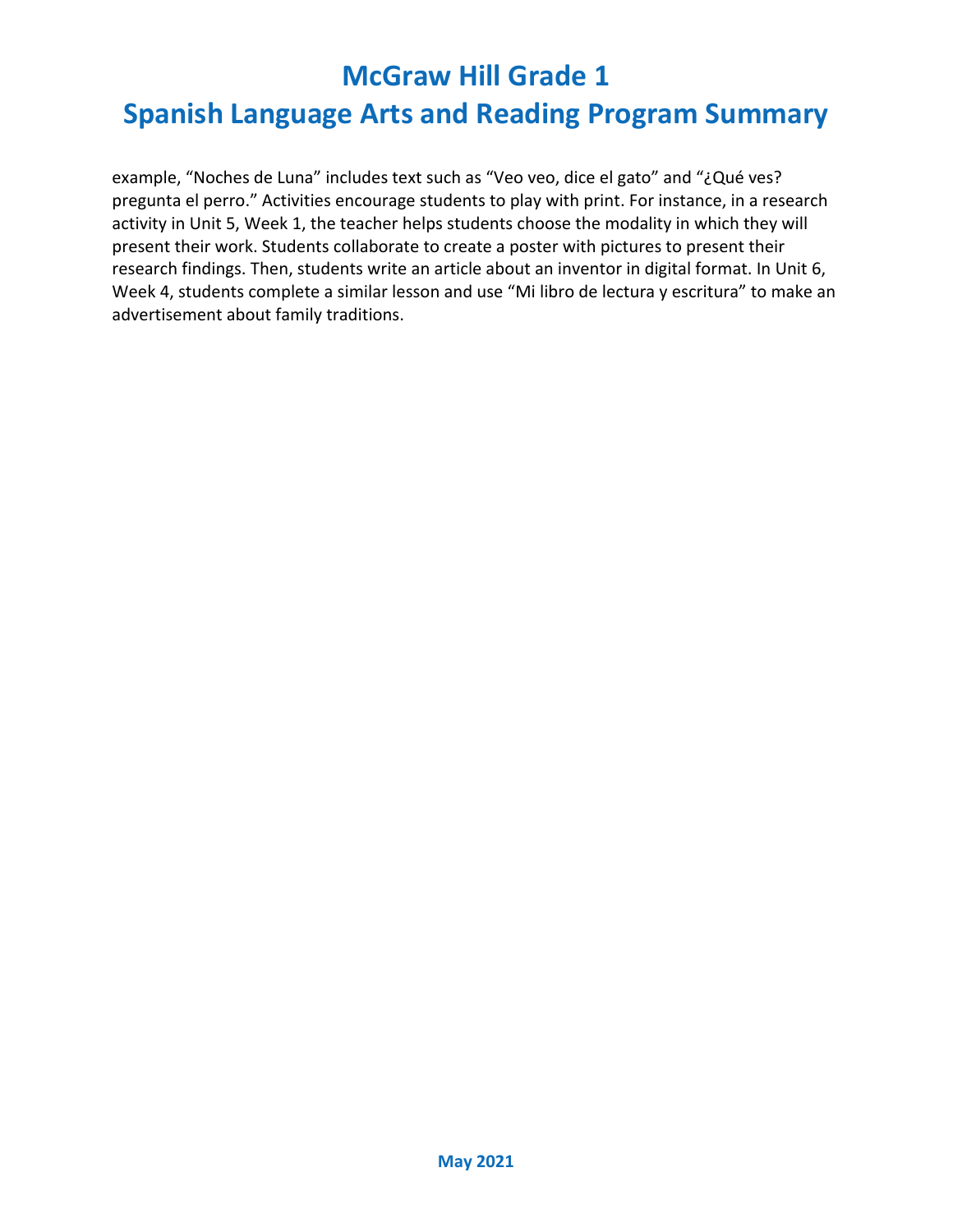# **Spanish Language Arts and Reading Program Summary**

#### **Indicator 4.2**

Materials provide explicit instruction in phonological skills and opportunities for student daily practice (e.g., rhyming, syllabication, blending, segmenting, manipulation) (K-1 only).

- Materials provide opportunities for students to practice oral language activities.
- Materials provide explicit instruction in each newly taught sound and sound pattern.
- Materials provide opportunities for students to practice each newly taught sound/phoneme and syllable pattern.
- Materials provide opportunities for students to practice blending spoken phonemes to form syllables and syllables to form multisyllabic words.
- Materials provide opportunities for students to practice segmenting spoken words into individual syllables and to manipulate syllables to form new words.

#### **Meets 4/4**

The materials provide opportunities for students to practice oral language activities; practice each newly taught sound/phoneme and syllable pattern; and blend spoken phonemes to form syllables and syllables to form multisyllabic words. Additionally, materials provide explicit instruction in each newly taught sound and sound pattern and offer opportunities for students to practice segmenting spoken words into individual syllables and to manipulate syllables to form new words.

Evidence includes but is not limited to:

Unit 1 provides regular systematic modeling of phonemic and phonological awareness learning. The materials follow an adequate sequence to teach the concepts; provide guidance to introduce new concepts; and maintain or review old concepts. All units follow the same organization and use the same routines for phonemic awareness. Materials provide opportunities for students to practice oral language and phonological awareness. In Week 3, during whole group instruction, the teacher says (in Spanish), "We use /t/ to build the syllables *ta, te, ti, to,* and *tu.*" Then, students clap along with each syllable as the teacher reads them aloud. The teacher then reads aloud other syllables and words, and students repeat the activity. Afterward, students build the syllables with the letter cards, and the teacher guides students in blending the sounds. As students work, the teacher encourages them to call out words that have these syllables. In addition, materials provide systematic, explicit instruction in each newly taught sound/sound pattern. The scope and sequence for all units and weeks includes the sounds to introduce each week. For instance, in Week 4, the teacher displays the "Sound-Spelling Card" for *l* and uses the word *limón* to explain that *l* represents the /l/ sound. The teacher says, "This card shows a lemon (limón). The word *limón* begins with /l/… sound we hear at the beginning of the word limón. Listen: /l/, *limón*". Then, students practice connecting the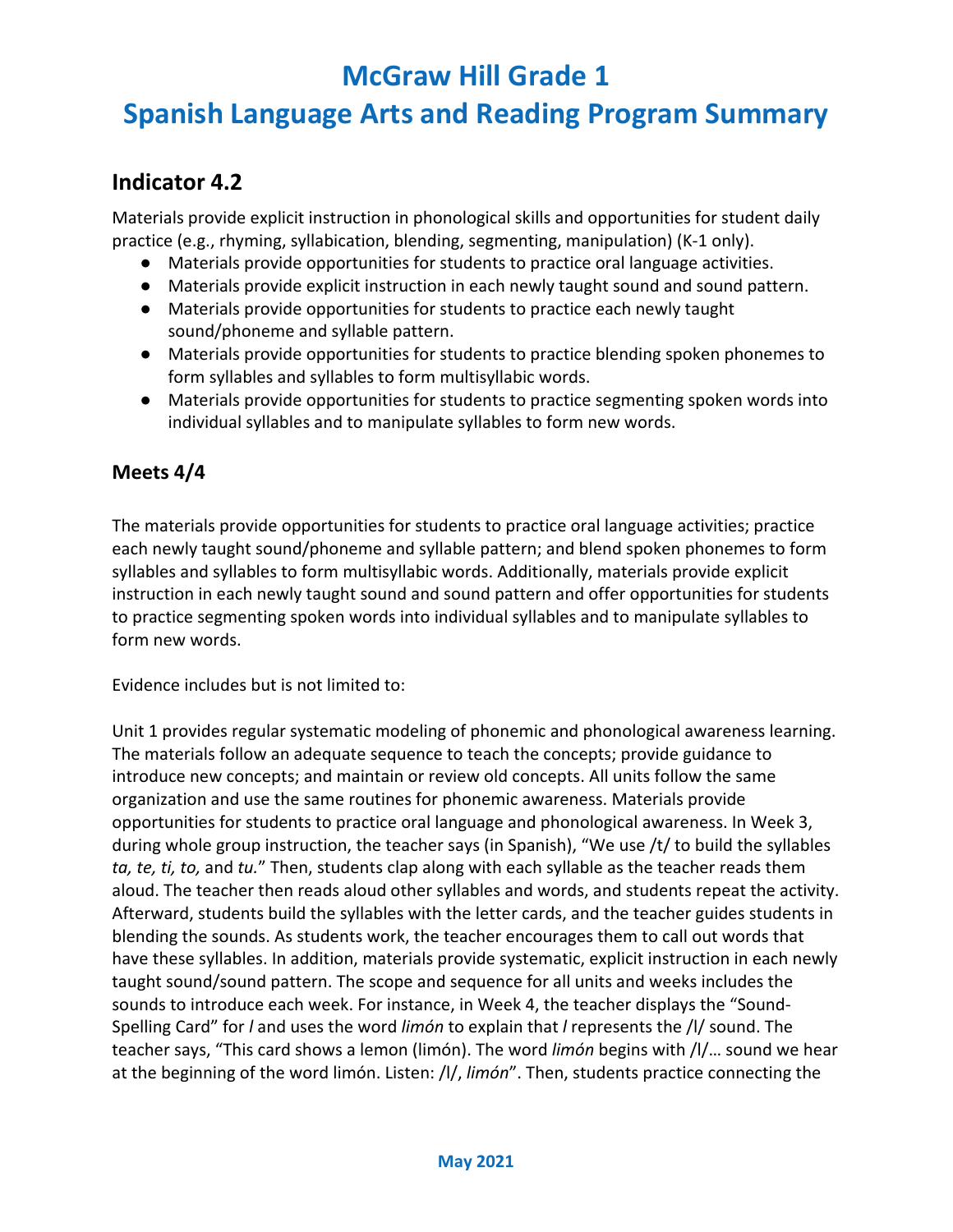# **McGraw Hill Grade 1 Spanish Language Arts and Reading Program Summary**

letter *l* to the /l/ sound by writing the letter five times. For additional student practice, opportunities are available through the "Practice Book" or online activities.

In Unit 2, the materials explicitly teach all phonemes and syllable patterns following the scope and sequence. There is teacher guidance for modeling how to pronounce different phonemes as well as "Phonics Cards," the Practice Book, "Phonological Awareness and Phonics Activities," "Photo Cards," and a "Response Board." Students practice blending spoken phonemes to form syllables and syllables to form multisyllabic words. In Week 2, the teacher displays the "Phonics Practice Activity" and reads the syllable *da*. Students read it aloud with the teacher, and the teacher repeats the activity with other syllables. The teacher points to the syllables and encourages students to read them aloud and blend the sounds. Students then say words that begin with those syllables. Students also practice segmenting words into syllables to form new words. In Week 2, the teacher continues the lesson on syllables with *da* and uses the "Word-Building Cards" *d* and *a*. The teacher models blending the sounds to say the syllable and then forms the words *dado*, *Dante*, and *dato*. Students say the syllables and blend sounds. The teacher builds the syllables with the cards again and guides children in blending the sounds. Lastly, the teacher encourages students to call out words that have these syllables. A variety of activities allow students to practice phonological awareness. For example, in Week 2, the teacher displays the Sound-Spelling Card *n* and uses the word *nido* to explain that the letter *n* represents the sound /n/. The teacher shows the card for *nest*, models the sound, and writes the letter *n*. Students say the sound with the teacher and then write the letter five times to practice connecting the sound /n/. If students need additional practice connecting the /n/ sound to the letter *n*, they can use the Practice Book or an online activity.

In Units 3 and 4, students manipulate phonemes and blend them into syllables to make new words. In Unit 3, Week 1, the teacher writes the word *para* on Response Board 3, and then writes *p* next to build *pa*. The teacher points and says, "This is the syllable *pa*. Write *ra* and say these letters are *r* and *a*. Together, they form the syllable *ra*. I will blend these syllables together: *pa*, *ra*; *para*." The students then blend the syllables on their own and build *ri, ro,* and *ru*. Resources offer systematic, explicit instruction in each newly taught sound/sound pattern. In Unit 4, Week 4, the teacher instructs students on how to manipulate syllables with *cl*. The teacher shows and reviews the previously learned vowel sounds *a, e, i, o,* and *u* as well as the consonants *m, p, t, l, s, d, n, v,b, f, r, g, j, c, k, q, y, ñ,* and *w*. Then, students apply their previous skills with *cl*. For practice, students write words with the syllable blends in their Practice Book. Both units guide the teacher to build syllables with Word-Building Cards. In Unit 3, during small group instruction, the teacher puts the *j* and *a* cards in a pocket chart and models how to blend them together to make the syllable *ja*. Students work to build the syllables, and the teacher guides them by saying, "/j/ /o/, *jo*. Continue with the syllables *ja, je, ji,* and *ju.*" Students repeat and build syllables with *ge* and *gi*. Afterward, the teacher encourages the students to notice that all syllables have a vowel and guides them to identify the vowel in each syllable.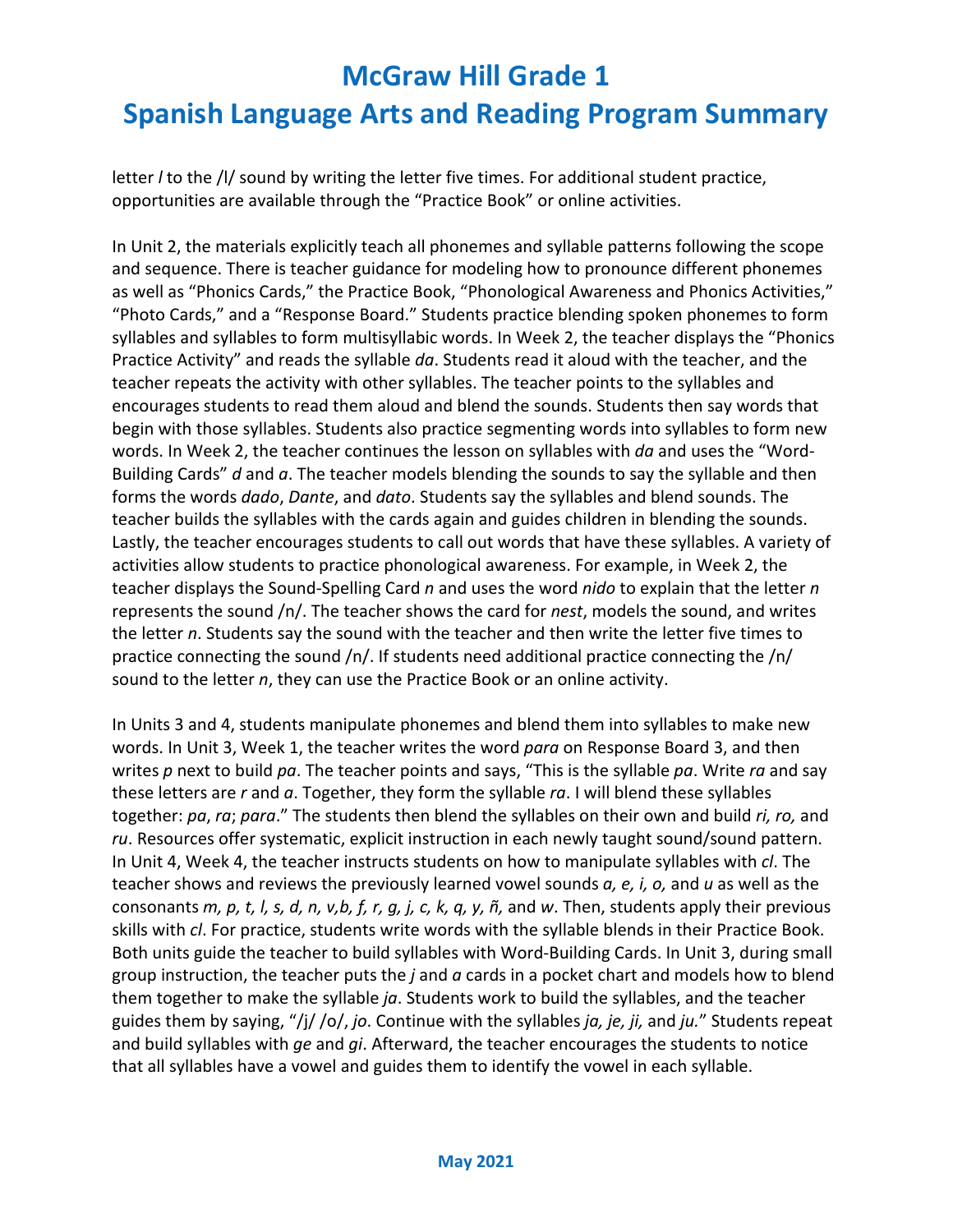# **McGraw Hill Grade 1 Spanish Language Arts and Reading Program Summary**

Materials in Units 5 and 6 provide clear guidance for teachers to routinely instruct students on how to blend sounds; there are a variety of activities for students to practice. In Unit 5, Week 1, in small groups, the teacher uses Response Board 5 to represent syllables. The teacher shows students how to blend syllables to form words. The teacher says the word *vecino* and uses markers to model how to separate and segment the word into three syllables: *ve, ci,* and *no*. Materials also provide regular and systematic modeling of phonemic and phonological awareness learning. In Week 2, the teacher models and guides students to recognize words with the diphthong *ei*. The teacher uses Photo Cards for *jabón, aceituna, mosca, reina,* and *astronauta,* and students identify words that have two vowels in the same syllable. Resources offer teacher guidance and a sequence to introduce sounds. In Week 4, the teacher introduces the /tr/ sound, and students have opportunities to combine sounds. Students practice blending and segmenting words with /tr/ for the next three days. By Day 4, students use Word-Building Cards to form words and sentences; on Day 5, they review combinations of syllables and word formations. Both units include word mats and syllabic cards, such as "Phonics Word-Building Cards" and "Spelling Cards," as well as activities to support the skill of manipulating phonemes into syllables. For example, in Week 5, in an "Approaching" level small group lesson, students use word mats to manipulate phonemes into syllables for *güe* and *güi* and combine words. Students work together with the teacher and then practice the activity independently. Unit 6, Week 2, offers a similar activity to practice diphthongs *ay, au, ei, eu, oi,* and *oy.* In this lesson, students clap their hands for each syllable they hear. Materials provide explicit instruction in phonological skills and offer opportunities for students to apply and practice these skills. For instance, in Unit 6, Week 1, the teacher blending the sounds /b/ /l/ /a/, *bla*. Students read aloud the syllable and blend the sounds. Students repeat the activity with the syllables *bli*, *blo,* and *blu*.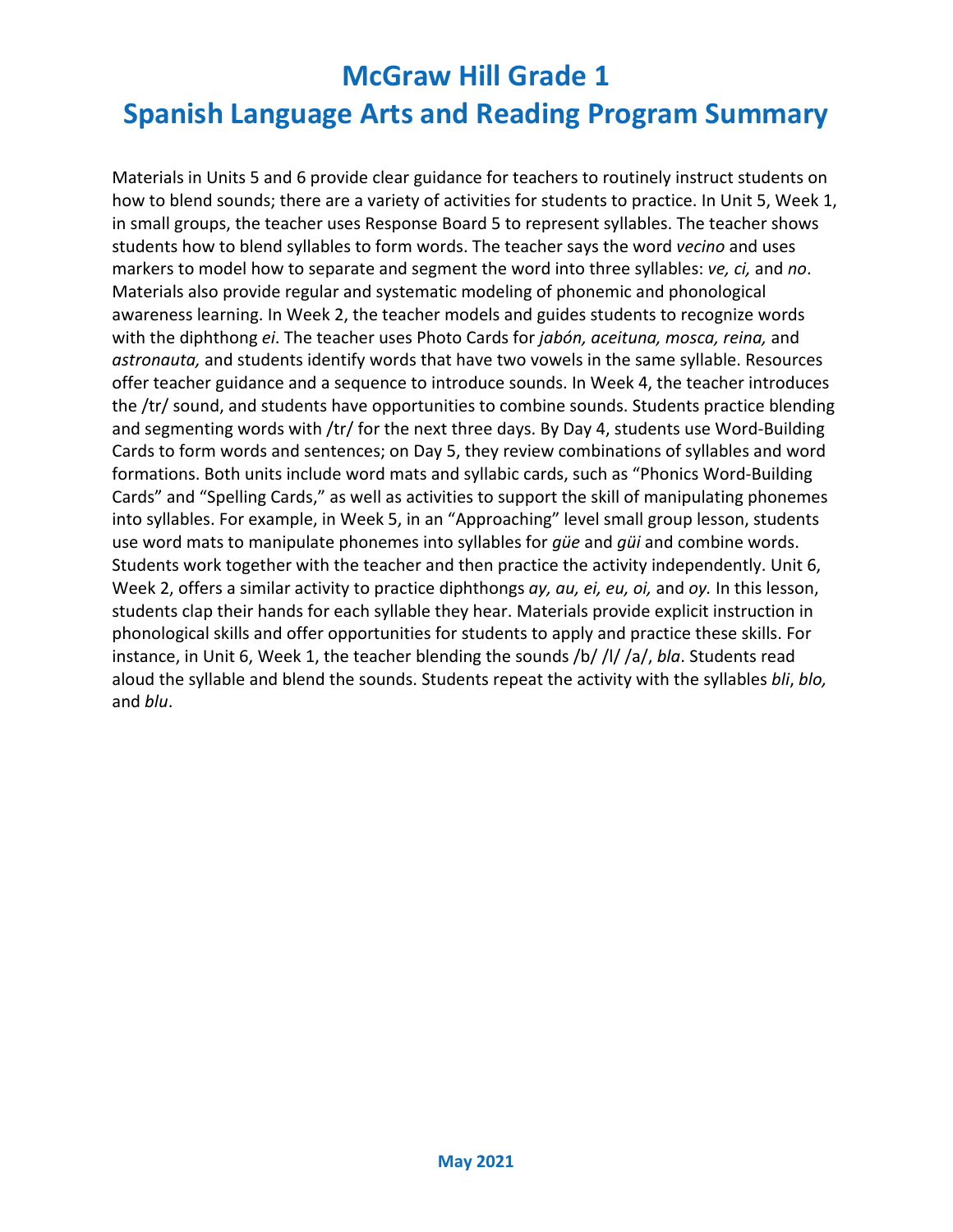# **Spanish Language Arts and Reading Program Summary**

#### **Indicator 4.3**

Materials provide explicit systematic instruction in phonetic knowledge and opportunities for students to practice both in and out of context (K-2).

- Materials include a research-based sequence of grade-level foundational skills instruction and opportunities for ample student practice to achieve grade-level mastery.
- Materials systematically develop knowledge of grade-level phonics patterns as addressed in the SLAR TEKS for grades K-2.
- Materials provide opportunities for students to apply grade-level phonetic knowledge to connected texts (e.g., decodable reader) and tasks.
- Materials include building spelling knowledge as identified in the SLAR TEKS.

#### **Meets 4/4**

The materials include a research-based sequence of grade-level foundational skills instruction and opportunities for ample student practice to achieve grade-level mastery. Materials systematically develop knowledge of grade-level phonics patterns as addressed in the SLAR TEKS for grades K-2 and provide opportunities for students to apply grade-level phonetic knowledge to connected texts. Additionally, materials include building spelling knowledge as identified in the SLAR TEKS.

Evidence includes but is not limited to:

In Unit 1, materials incorporate opportunities for students to apply phonetic knowledge during small group activities. In Week 1, during a small group lesson, the teacher uses letter cards and practices making syllables with the letter *m*. Students also practice high-frequency words, read them, and practice putting the words in a sentence orally. After, the teacher guides students to complete the "Read/Spell/Write" activity using their "Response Boards." Students practice independently with a partner, using the high-frequency words in sentences to tell about the week's stories. In Week 2, materials aid students in building spelling knowledge during a "Word Work" lesson in small groups. The teacher uses spelling word cards, and students read them with a partner. One partner reads while the other verifies if they read it correctly; then they switch roles.

In Unit 2, the materials include a research-based sequence of grade-level foundational skills. At the beginning of each unit, the material shows a "Skills Trace" chart, which indicates which letters and sounds students should already know. In Week 1, the materials show that students need to know the vowels and syllables with *m, p, t, l, s, d, n, v, b,* and *f*; the upcoming syllables are *r, rr, h, j, g /j/, k, q, c /k/, y, ñ.* In Week 1, Day 3, materials guide the teacher to use "markers" to manipulate syllables on Response Board 5. The teacher explains how a marker is placed for each syllable in the words and models with the word *duna*. After, students complete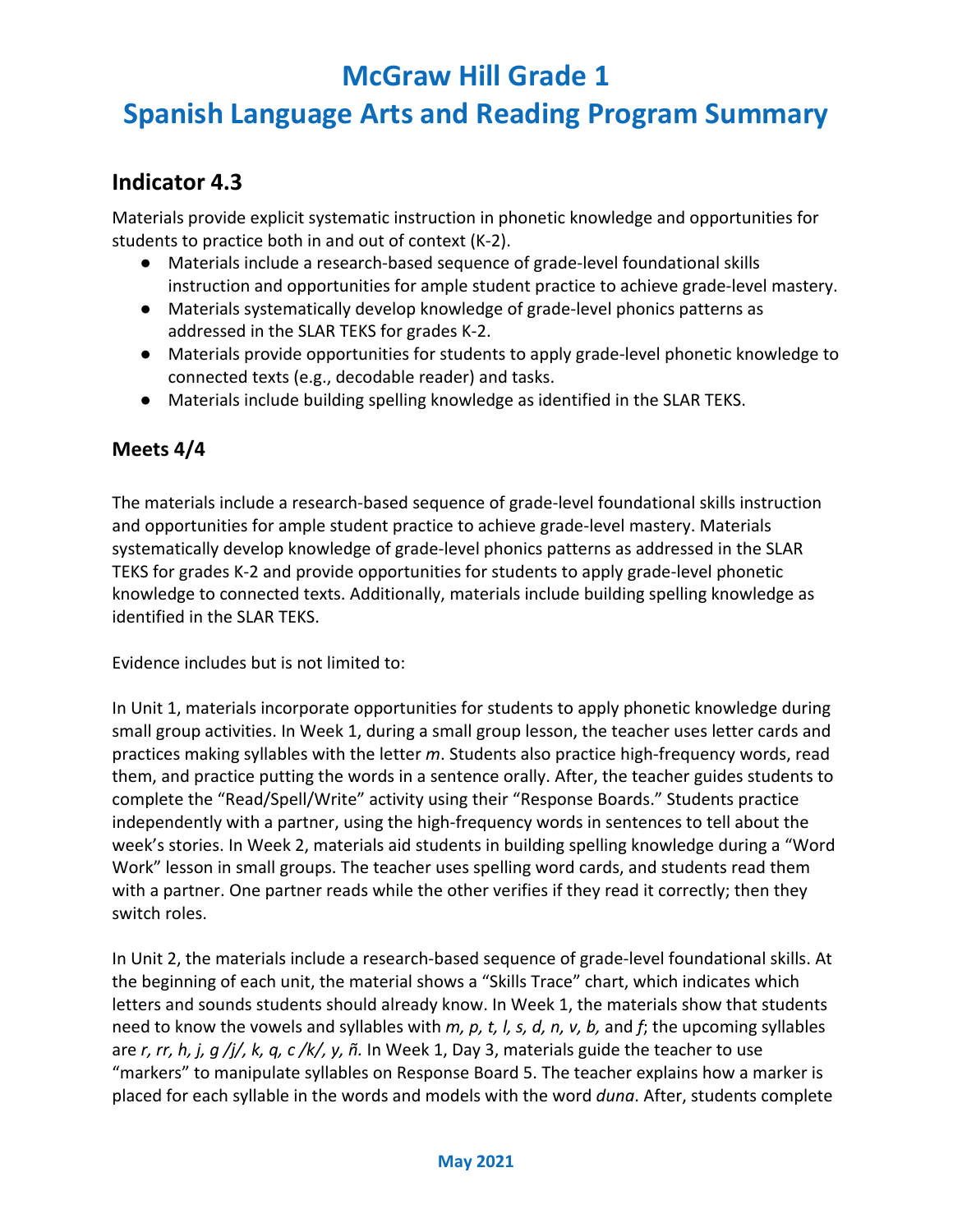### **Spanish Language Arts and Reading Program Summary**

a guided practice activity as a whole group and use the words *doble, donde,* and *durazno* to practice. The teacher provides the rest of the list, and the students continue practicing independently. In Week 3, students apply phonetic knowledge during differentiated small group instruction. The teacher helps students complete sentences using the high-frequency words *comer, pero, grande, entre,* and *años*. After reviewing the words together, students complete the following sentences: "Mañana cumplo...años. Me invitaron a comer…." Then, students read the decodable reader *Los venados,* which allows them to use their phonetic knowledge by identifying the high-frequency words and the words with *b* in the text.

Materials in Unit 3 and 4 include a scope and sequence along with a progress monitoring tool for tracking student progress. For instance, in Unit 3, Week 1, the teacher completes a lesson on phonological awareness to identify and form syllables with /rr/, phonics syllables with /rr/ *r*, *rr,* and the spelling words *burro*, *torre*, and *perro*. The teacher first identifies the /rr/ sound and models through a tongue twister that contains several words with the /rr/ sound; students chorally repeat it. The teacher uses "Tarjetas de fotos" and identifies other images that begin with the /rr/ sound. To monitor student progress, the teacher uses "Cuaderno de práctica." Materials include a variety of opportunities to apply phonetic knowledge and connect to texts and tasks through decodable readers. In Unit 3, Week 3, to practice phonics and word formation with *r* /r/, students read "El vivero de mi abuela" and practice reading words in related texts.

In Unit 4, students have opportunities to hear, say, and encode each newly taught phonic/spelling pattern through direct instruction from the teacher, checks for understanding, and activities. In Week 1, to practice prefixes and suffixes during a phonics lesson, the teacher works with the whole group and models the *ch* /ch/ sound. The teacher says, "Escuchen: /ch/ /e/ che" and guides students to say more words with that sound. After, students form syllables and use "Tarjetas arma palabras." The teacher corrects the students. As additional practice, students work in Cuaderno de práctica or with online activities. Materials also include a variety of opportunities to apply phonetic knowledge and connect to texts and tasks through decodable readers. For instance, *¡Cahorros!* offers a connection to books in the lesson about words with *ch* /ch/.

Materials in Unit 5 include a research-based sequence of grade-level foundational skills. For example, the "Phonics Scope and Sequence" and a "Suggested Pacing Guide" offer guidance to teach skills in the following areas: "Phonological Awareness: Phoneme Identity, Build Syllables, Build and Segment Words, Add, Change and Take Away Syllables, Rhyme. Phonics/Spelling: Words with *ai, au, ay, ei, eu, ey, oi, oy.* Handwriting: Writing Words. Structural Analysis: Hiatus. Decodable Readers: *Un paisaje maravilloso*." In Week 2, during a whole group phonological awareness lesson, the teacher reminds students that words rhyme when they end with the same or similar sounds. The teacher then says pairs of Spanish rhyming words (e.g., *causa/pausa, hueso/grueso, leer/creer, jaula/silla, queso/puerta, mío/tío, cama/cancion,*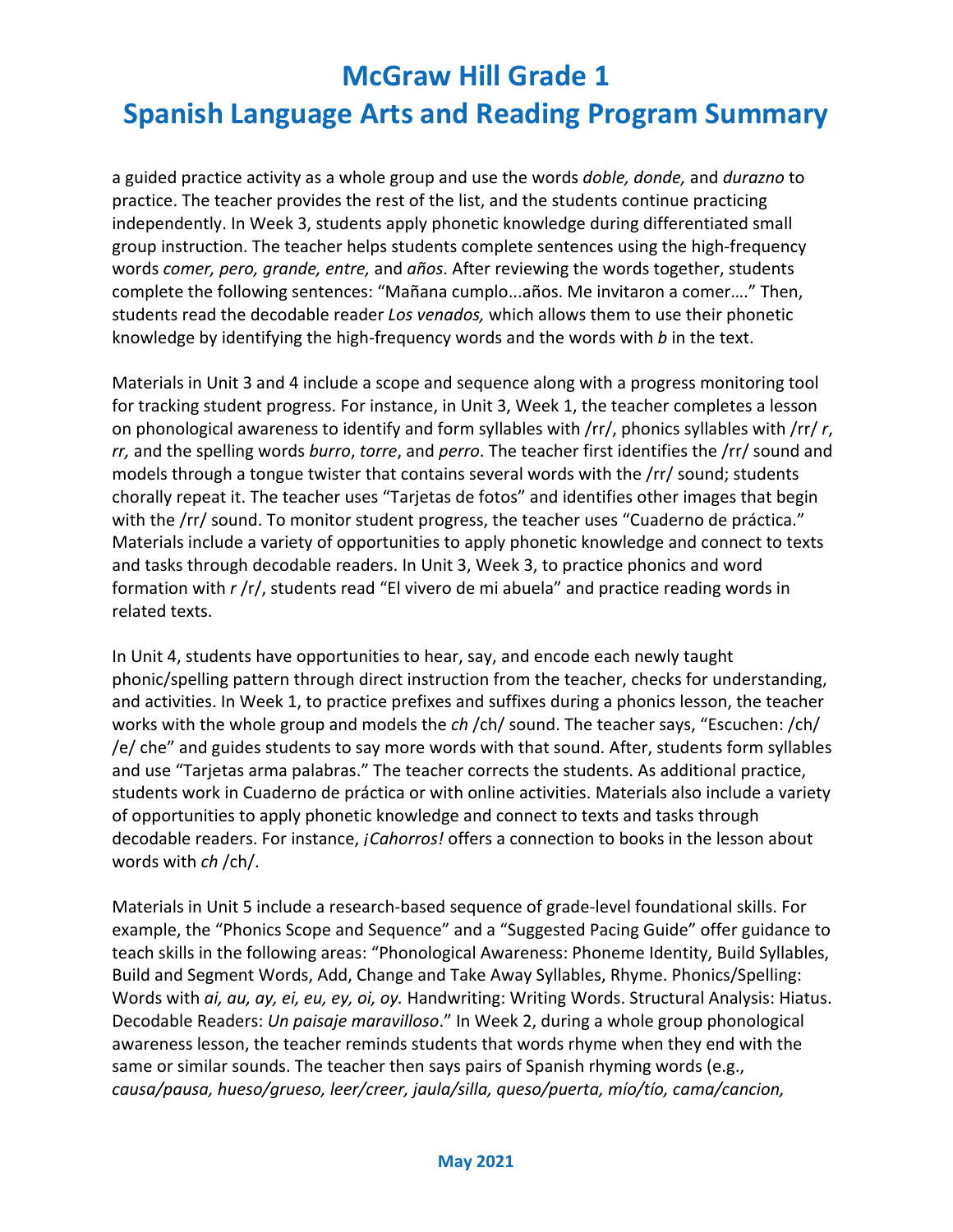# **McGraw Hill Grade 1 Spanish Language Arts and Reading Program Summary**

*cielo/abuelo*), and students clap when the words rhyme and repeat them. After, students think of new words that rhyme with the pairs of rhyming words.

In Unit 6, materials systematically develop knowledge of grade-level phonics patterns as addressed in the SLAR TEKS and provide opportunities for students to apply grade-level phonetic knowledge to connected texts and tasks. For example, decodable readers help students practice grade-level-appropriate letter-sound patterns. In Week 3, students read the decodable reader *Plan para tormentas* to practice decoding words in connected text and to practice building and reading words with *pl* and *gl*. Additionally, students have opportunities to read high-frequency words in and out of context. In Week 4, the teacher displays the "Visual Vocabulary Cards" for the high-frequency words *lector, voz, libertad, ambos, aspecto,* and *edad.* The teacher says each word and uses the "Read/Spell/Write" routine. The teacher then repeats the activity with the previous week's word cards. After, students practice reading the words independently using an online activity.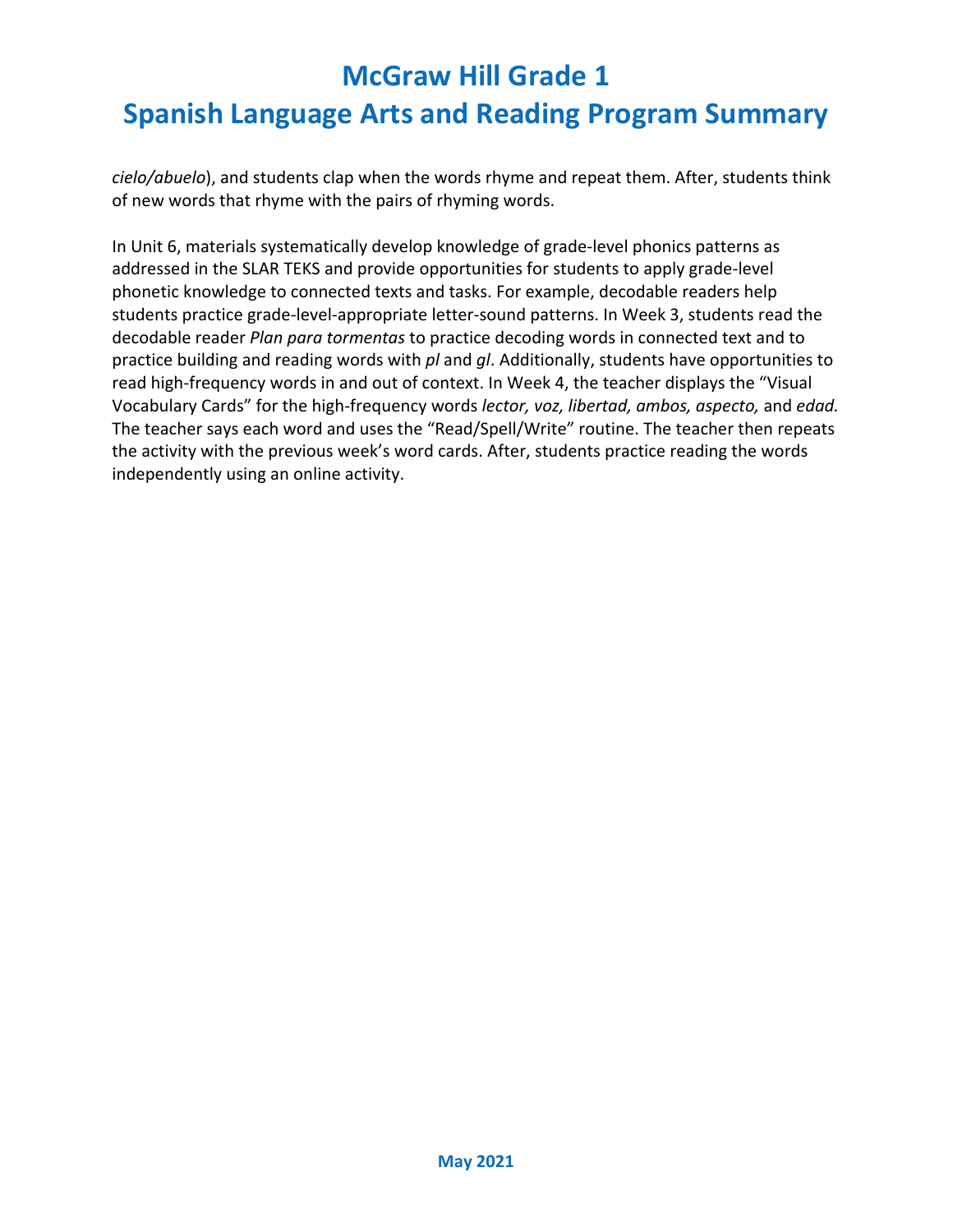# **Spanish Language Arts and Reading Program Summary**

#### **Indicator 4.4**

Materials provide frequent opportunities for students to practice and develop fluency while reading a wide variety of grade-level texts at the appropriate rate with accuracy and prosody. (Grades 1-2 only)

- Materials include explicit instruction in fluency, including rate, accuracy, and prosody.
- Materials provide opportunities and routines for teachers to regularly monitor and provide corrective feedback on rate, accuracy, and prosody.

#### **Meets 4/4**

The materials include explicit instruction in fluency, including rate, accuracy, prosody, as well as opportunities to practice these skills. The materials include routines for teachers to regularly monitor and provide corrective feedback.

Evidence includes but is not limited to:

The materials provide instruction for students to begin practicing fluency. In Unit 1, Week 1, during differentiated small group instruction, students read the decodable reader *La manana de Ema*. They partner to read, practice fluency, and focus on appropriate phrasing and rate. The teacher monitors reading and encourages partners to provide feedback. The teacher models fluency while reading the "Big Book" *La vaca estudiosa*. During the whole group reading lesson, the teacher focuses on phrasing, points to punctuation marks, and tells students, "When you read, you should pause, or stop for a moment, when you come to a punctuation mark." In Week 2, the teacher models fluency while reading the text "Esta es nuestra Tierra." The teacher explains how sentences show emotions like sadness, happiness, and fear and models how to read sentences with exaggerated stress.

Units 2 and 3 provide students an opportunity to practice fluency, focusing on accuracy and rate. In Unit 2, Week 3, during a differentiated small group lesson, the teacher models accuracy and appropriate rate for the "Beyond Level" students by reading page 2 of the decodable reader *Venados*. Students read along with the teacher and then practice reading with a partner, correcting each other as needed. The "Evaluación de fluidez" component serves as support to assess fluency in the second semester and mainly focuses on letter names, phoneme segmentation, and fluency with high-frequency words. Though the guide does not suggest starting fluency testing until Unit 3, it also recommends not to test for prekindergarten through grade 1. Unit 3 recommends a variety of pre-fluency activities, such as reading aloud to model good fluency, and provides a letter fluency assessment. Materials also guide the teacher to administer letter fluency assessments until students master all letters. Audio for fluency probes is also available so that students can hear appropriate reading speed, expressions, and fluidity. The materials provide support and opportunities for evidence-based fluency instruction via different techniques to use in guided oral reading. For example, to teach intonation in Week 5,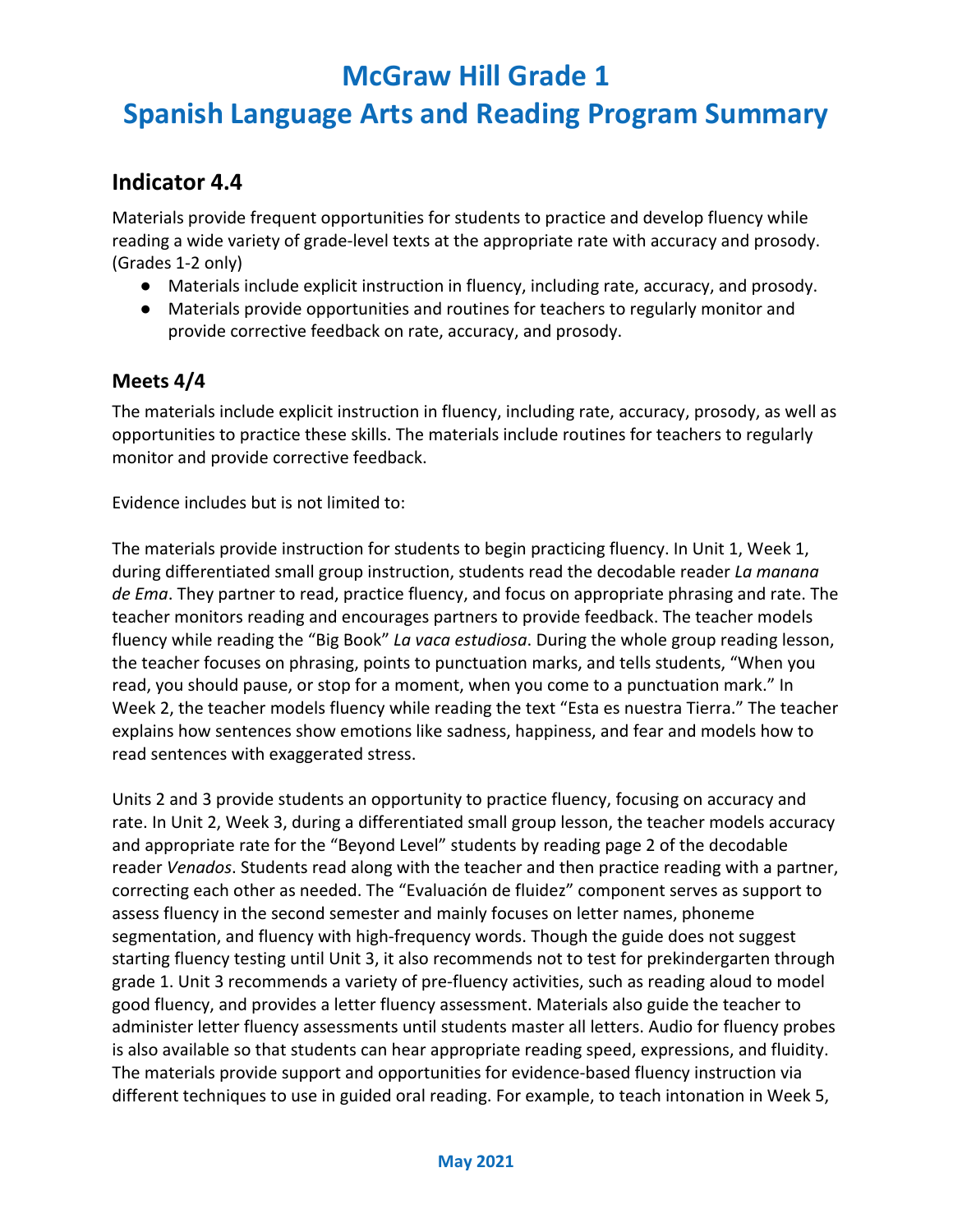# **Spanish Language Arts and Reading Program Summary**

the teacher uses the story "¿De dónde vienen los alimentos?" and models locating several words on a page of the book. The teacher explains how authors use different colors of letters to highlight the information and models how to change the tone of voice when reading. Teacher materials include resources such as "Escala de fluidez oral," provide guidance on how to calculate words-correct-per-minute (WCPM), and offer instructions and tables for support. A fluency log also allows teachers to keep track of student rate and accuracy. For grade 1, fluency includes letter recognition by the end of the year, meaning students must know 60 or more correct letters. For example, the teacher uses "La hoja de fluidez" on page 9 of the Evaluación de la fluidez oral for an analysis of prosody. After students read each text, there are grades for prosody, reading in sentences, rhythm, syntax, self-correction, and intonation.

In Unit 5, the materials include opportunities for explicit fluency instruction through the "Instructional Routines Handbook," which provides step-by-step guides to key instructional practices for evidence-based fluency. For instance, during guided practice, teachers use the strategies of echo, cloze, and choral reading to help students build fluency. The unit provides coaching videos like "Phrasing: Maria Russo," which offers fluency activities to support phrasing, accuracy, intonation, and expression. The students have opportunities to practice reading fluency by focusing on rate, accuracy, and prosody. In Week 1, there is audio for fluency probes or selections for students to be able to hear appropriate reading speed, expression, and fluidity. During whole group instruction, the teacher explains, "Reading with accuracy means pronouncing words correctly and reading every word in the text." The teacher explains that reading with accuracy helps readers comprehend texts and models reading page 14 of *¡A ordenar!* while carefully pronouncing words. The teacher urges students not to skip over any words in the text and reminds them to reread if necessary. Next, the teacher guides students to read along on page 15 and models reading at a normal pace so that it sounds like speech. Students read the remaining pages of the text with a partner.

In Unit 6, materials include explicit instruction in fluency, including rate, accuracy, and prosody. In Week 3, during the shared read of "Un vaquero en la nieve," the teacher models fluent reading. The teacher reviews the usage of commas and explains how to pause briefly when reading. Then, the teacher reads aloud the first few pages, and students echo read each sentence. After, students work in partners to reread the text, pausing for commas, and the teacher provides corrective feedback as needed. The teacher models fluency by reading smoothly, with expression, and at an appropriate speed. For instance, in Week 4, students listen to audio for the shared read "Un día especial." The teacher reminds students that similar sentences or phrases are read in the same way to emphasize repetition. The teacher reads aloud the parts that are repeated, and students chorally repeat, paying attention to those patterns. The materials also provide teachers with routines and opportunities to monitor student fluency. For example, the "Placement and Diagnostic Assessment" offers guidance to monitor "Oral Reading Fluency" and includes passages on how to administer and score fluency assessments.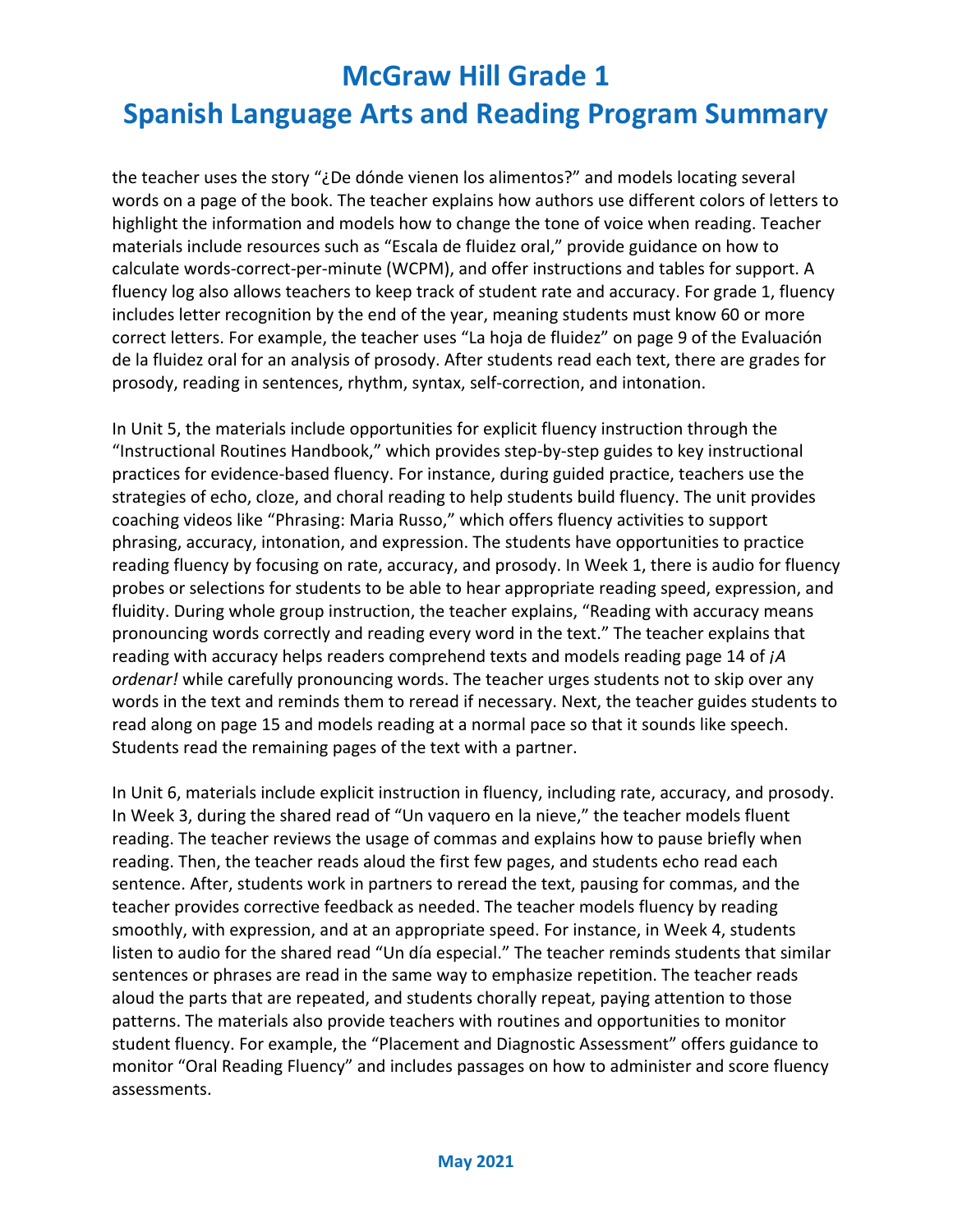# **Spanish Language Arts and Reading Program Summary**

#### **Indicator 5.1**

Materials include developmentally appropriate diagnostic tools (e.g. formative and summative progress monitoring) and guidance for teachers, students, and administrators to monitor progress.

- Materials include a variety of diagnostic tools that are developmentally appropriate (e.g., observational, anecdotal, formal).
- Materials provide guidance to ensure consistent and accurate administration of diagnostic tools.
- Materials include tools for students to track their own progress and growth.
- Materials include diagnostic tools to measure all content and process skills for SLAR K-2, as outlined in the SLAR TEKS.

#### **Meets 2/2**

The materials include a variety of developmentally appropriate diagnostic tools as well as guidance for teachers, students, and administrators to monitor progress. Tools are developmentally appropriate, and materials ensure consistent and accurate administration of diagnostic tools. Additionally, materials include tools for students to track their own progress and growth and provide diagnostic tools to measure all content and process skills for SLAR K-2, as outlined in the SLAR TEKS.

Evidence includes but is not limited to:

Assessment tools include rubrics such as "Rúbrica pautas de calificación para el ejercicio de escritura" to evaluate the development of written expression. Assessment tools are designed to allow students to demonstrate understanding using multiple modalities, such as non-verbal responses. For example, page 49 of the "Evaluaciones de la unidad" directs students to write "dos detalles clave sobre el tema principal del cuento" or use pictorials. In addition, assessments are designed to measure what students can do independently. For instance, Units 1 to 3 include multiple-choice questions that test knowledge and skills as well as mastery of Spanish conventions when correcting drafts or filling in blanks. In Units 4 to 6, students respond in writing to the genres taught in each unit. Materials also incorporate formative and summative assessments measures designed to support understanding what level the student is performing at based on performance in grade-level readiness skills. In "Evaluaciones de referencia de Texas," the introduction mentions how the assessment results serve as a cumulative assessment and are a tool to measure children's progress in this curriculum.

Assessment includes screening measures that provide the teacher with a baseline understanding of student progress as well as progress monitoring to conduct multiple times per year. For example, beginning in the fall, grade 1 students must know 40 letters and sounds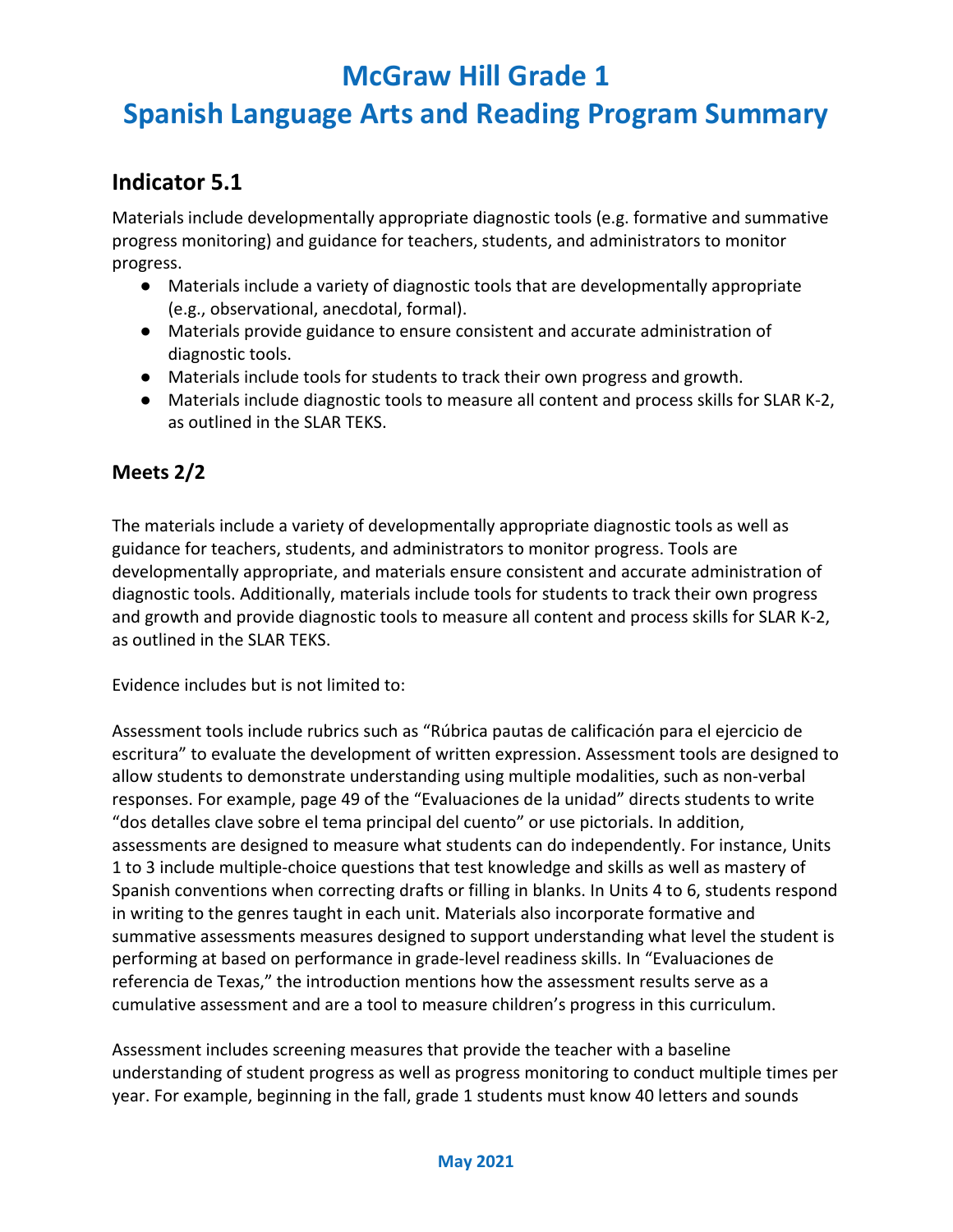# **McGraw Hill Grade 1 Spanish Language Arts and Reading Program Summary**

combined. By winter, students need to know 50 letters and sounds; they must know 60 by spring. Materials include separate assessment guides and sections to support teachers in understanding the types of informal assessment. For instance, the brochure "Reconocimiento fonologico" allows the teacher to make individual evaluations of the students using a reproducible sheet. This review links to the lesson in which skills such as "Fonologia" are assessed. Then, a percentage table demonstrates and indicates if 80% of the answers are correct to pass the skill or if additional intervention is needed. The materials include easy-touse checklists and anecdotal note-taking forms, like "Running Records" and the "Reading Assessment Checklist," which support the teacher in collecting consistent and purposeful data on grade-level readiness skills. The formal assessment tool is supported by a "User Guide," which gives an overview of the assessment and outlines the time to administer each task; it is accessible through the "Assessment Components and Resources." In grade 1, this resource offers the "Progress Monitoring Assessment" at the end of each week; "Benchmarks" twice a year and after Units 3 and 6; and the "Assessment Handbook" throughout the year. The resources provide guidance for administrators to support teachers in analyzing and responding to data. For example, the "Coaching Guides" offer support to administrators as they complete routine visits and provide guidance to train teachers, including coaching questions and guide charts, like on page 4. Informal and formal diagnostic tools are designed to measure all content and process skills as outlined in grade 1. The assessment type recommended for each skill matches the outcome desired. For example, if the teacher needs to measure oral fluency, such as phrases, rhythm, syntax, self-correction, and intonation, the "Evaluación de fluidez" provides a rubric to support and measure verbal expressions as well assess letter sounds.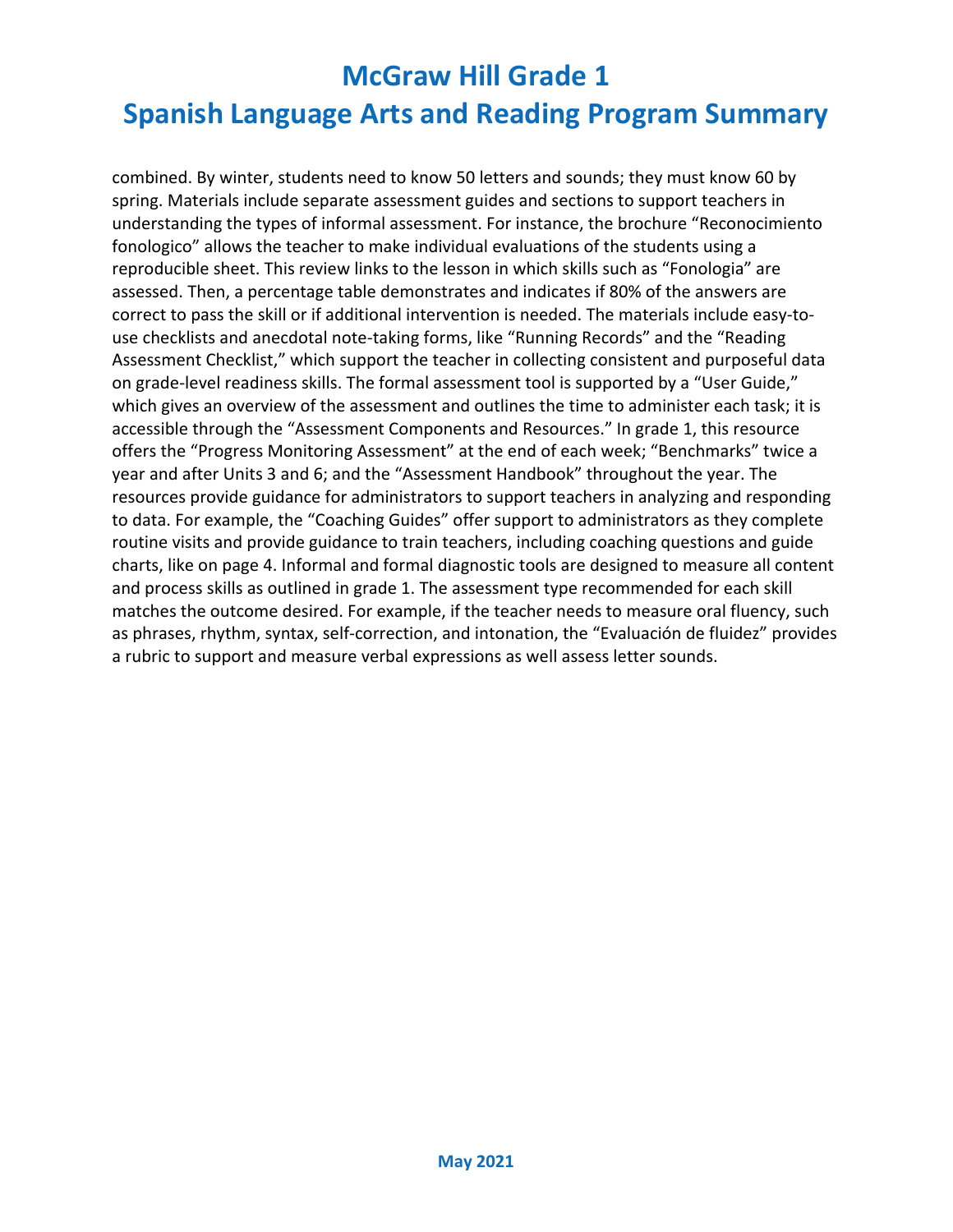# **Spanish Language Arts and Reading Program Summary**

#### **Indicator 5.2**

Materials include guidance for teachers and administrators to analyze and respond to data from diagnostic tools.

- Materials support teachers with guidance and direction to respond to individual students' needs in all domains, based on measures of student progress appropriate to the developmental level.
- Diagnostic tools yield meaningful information for teachers to use when planning instruction and differentiation.
- Materials provide a variety of resources and teacher guidance on how to leverage different activities to respond to student data.
- Materials provide guidance for administrators to support teachers in analyzing and responding to data.

#### **Meets 2/2**

The materials include guidance for teachers and administrators to analyze and respond to data from diagnostic tools. Materials also offer guidance and direction for teachers to respond to individual students' needs in all domains, based on measures of student progress appropriate to the developmental level. Diagnostic tools yield meaningful information for teachers to use when planning instruction and differentiation and analyzing and responding to data. Materials provide a variety of resources and teacher guidance on how to leverage different activities to respond to student data.

Evidence includes but is not limited to:

Grade 1 materials support teachers with guidance and direction to respond to individual students' needs in all domains, based on measures of student progress appropriate to the developmental level. For example, in Unit 1, Week 1, after an informal assessment on identifying rhyming words, materials direct the teacher to refer to a modeling and practice exercise to provide additional support to students who have not yet mastered the skill. Teacher instructions state: "If the children need additional practice identifying a generating rhyme, see Practice Book page 2 or the online activity." The materials provide support for teachers in scaffolding instruction based on the students' demonstrated aptitude level within each literacy skill. The section "Apoyo aprendices de Español" recommends using scaffolds with independent writing. For example, in Week 3, materials direct teachers on how to work specifically with "Beginning," "Intermediate," "Advanced," and "Advanced High" students. When working with Beginning/Intermediate students, to review phrases students can use to ask presenters about their presentations, the teacher uses the following sentence frames: "¿Por qué escribiste sobre esa mascota?" "¿Cómo elegiste el nombre de tu mascota?" and "¿Por qué coloreaste tu mascota de azul?"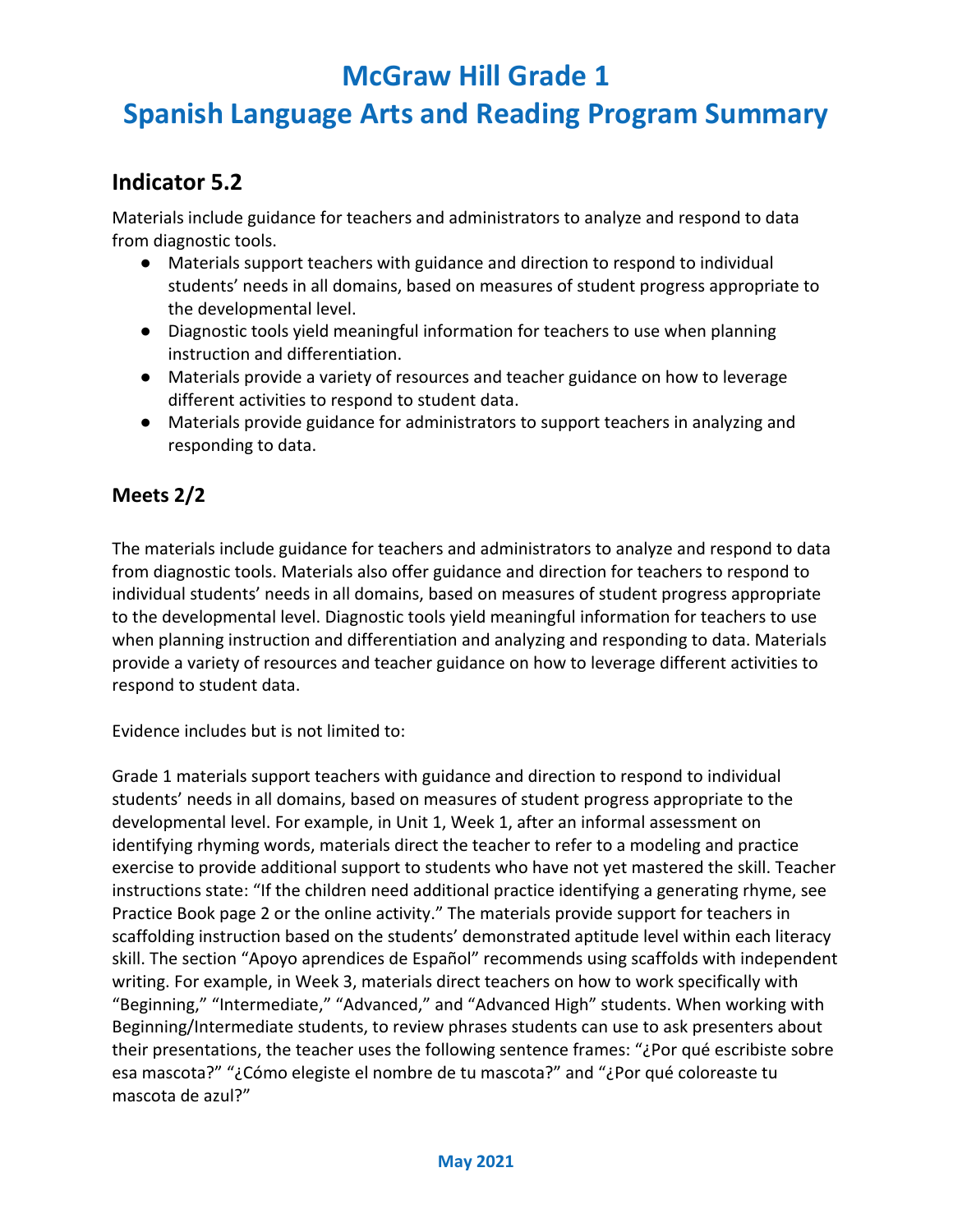# **Spanish Language Arts and Reading Program Summary**

In Unit 3, lesson materials include recommendations for downward and upward scaffolds. For example, in Week 4, during a "Word Work" spelling lesson, students review words with *ca, co, cu, k,* and *qui*. The materials prompt the teacher to scaffold the lesson by making a list of differentiated words according to the student's level. Resources also include "El folleto Evaluación del nivel y diagnostic," which is a separate assessment guide that supports the teacher in understanding benchmark data as it relates to the students' age, grade, and level of support needed. This resource provides support for teachers when grouping students. For example, after completing an assessment to identify the areas of need for instructional focus, the program suggests placing students in "On Level Materials," "Approaching Level Materials," or "Beyond Level Materials" and "Intervention." The materials yield meaningful information to help teachers understand how to respond to a student's current developmental level. For example, in Week 4, the teacher uses the online "Pautas de calificacion" to record student progress and track what the student knows. The teacher uses this tool as an aid to document if students are able to read and decode words with *c, q, k,* or recognize and read high-frequency words. With the information obtained, the teacher creates small group instruction to support all students in meeting grade-level expectations. The resource "Data Dashboard: Progress Report" offers reports to identify students' individual needs and can be used for communication with families. This resource serves to communicate progress and discuss learning goals when conferencing with administrators, families, and individual students.

Materials in Unit 5 include additional small group activities within units to reinforce the development of literacy skills. Each unit's material offers support to the three levels: Approaching, On, and Beyond. For example, in Week 2, to support a phonics lesson during an Approaching level small group, materials offer the "Guias de intervencion" for teacher guidance. In the lesson, students identify and build syllables, and the teacher is guided to use the following: "Intervención fonética y taller de palabras," "Guia de intervencion: reconocimiento fonologico" to support phonological awareness, and "Guia intervencion: comprensión" to support identifying events. In addition, guidance supports teachers in utilizing results from a variety of assessments to support purposeful planning. For instance, the "Evaluaciones de la unidad" introduction indicates that the results of the assessments provide information to program further teaching, make decisions, level, and classify as well as to identify the areas in which it is necessary to reteach or where the student requires more support. The materials include instructional strategies that can be used to support students whose data demonstrates a need for more one-on-one or specialized support. For example, page 48/53 of the "Manual de evaluación" suggests a variety of ways to modify instruction, such as changing the mode of instruction and choosing different materials. The materials include recommendations to develop action plans that support targeted student intervention. For example, page 50/55 of "Making Instructional Decisions" offers different ways to address weaknesses, build on strengths, and keep instruction "on track."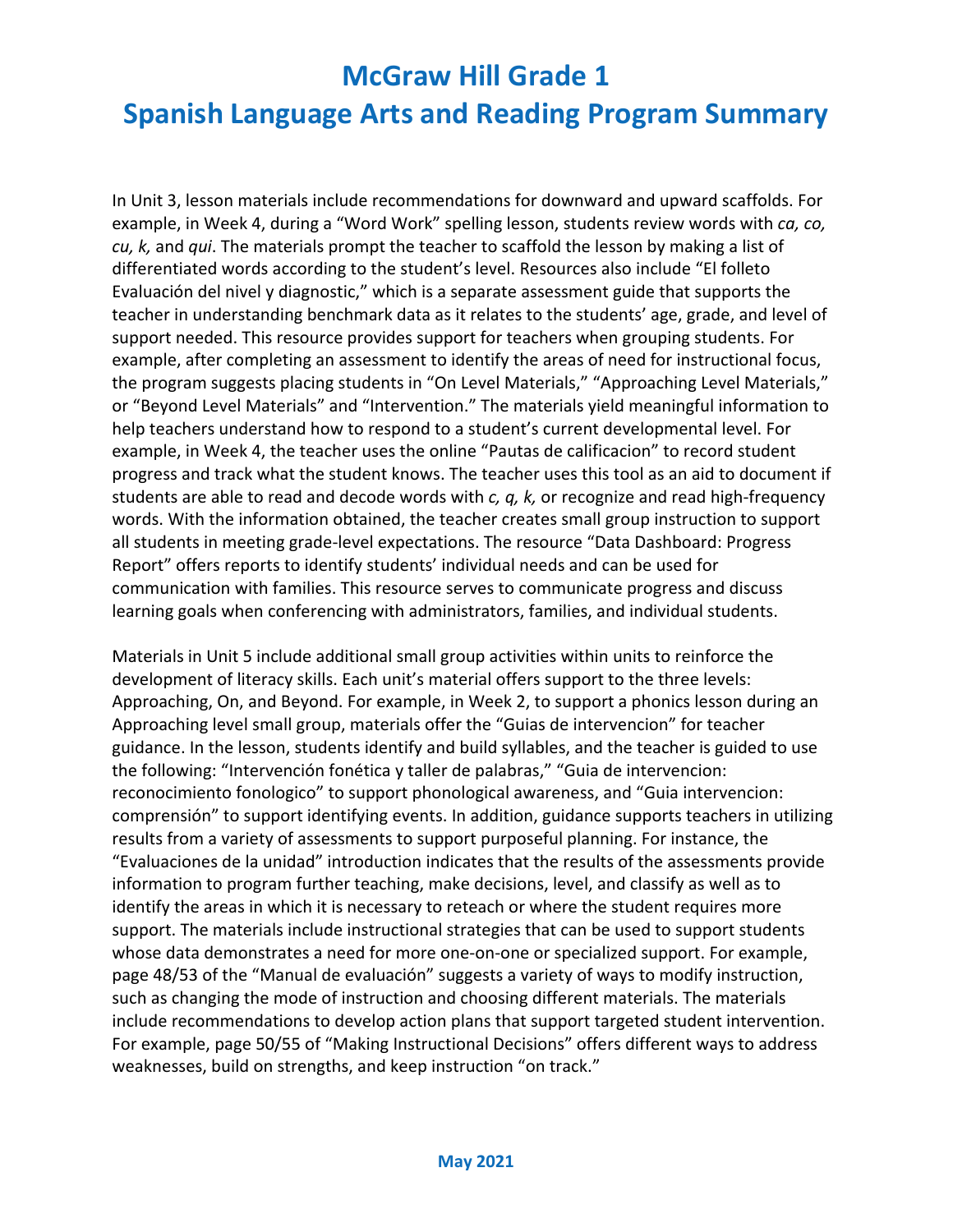# **Spanish Language Arts and Reading Program Summary**

The materials include data that administrators can use to identify specific areas of need for program improvement or to provide support for teacher understanding. For example, under "Professional Development," the materials provide "Administrator Resources," which offer the "Texas Wonders/T-TESS Coaching Guides" and include coaching questions to support the teachers. The resources provide guidance online to support administrators in analyzing data to design targeted programmatic and professional development. The Data Dashboard includes recommendation reports and areas of strength and weaknesses. The reports are available online or in print form and provide recommendations for grouping students as well as additional intervention lessons to support literacy skills. Administrators use this data to support teachers in analyzing and responding to data.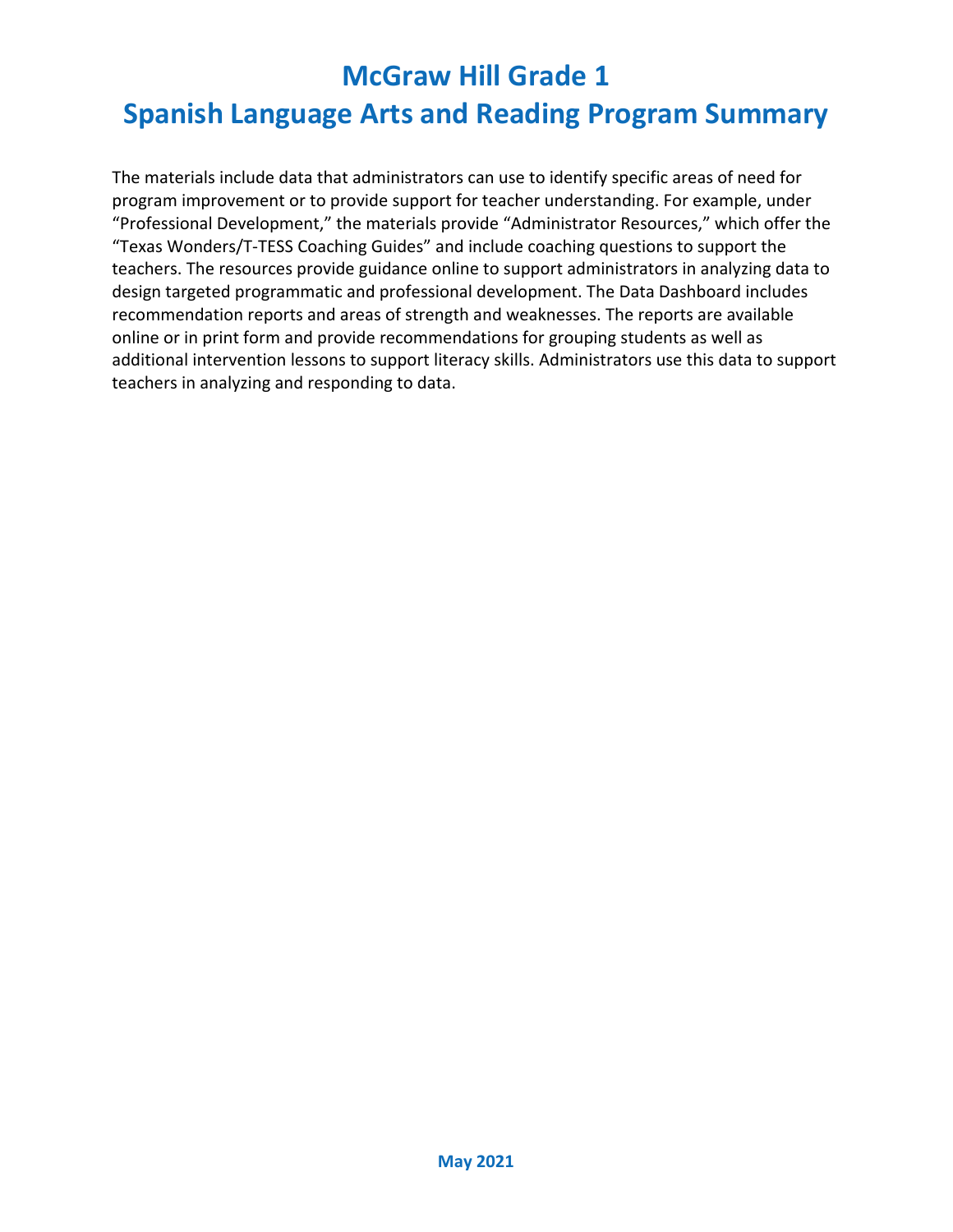# **Spanish Language Arts and Reading Program Summary**

#### **Indicator 5.3**

Materials include frequent, embedded opportunities for monitoring progress.

- Materials include routine and systematic progress monitoring opportunities that accurately measure and track student progress.
- Frequency of progress monitoring is appropriate for the age and content skill.

#### **Meets 2/2**

The materials include frequent, integrated formative assessment opportunities as well as routine, systematic progress monitoring opportunities. They accurately measure and track student progress. The frequency of progress monitoring is appropriate for the age and content skill.

Evidence includes but is not limited to:

Routine and systematic progress monitoring opportunities accurately measure and track student progress; suggested timelines for checking progress align with the scope of the materials. The "Guía de evaluación de progreso" recommends connections based on students' performance on the skills taught in materials; it suggests students should be evaluated every week in each unit. This guide provides a view of students' evolution in a constant and structured way. For example, at the end of each week of the reading program, teachers assess students' understanding of the content, and the results are used to program further teaching. The materials include "Aprendices de Español," which suggest a variety of ways to scaffold oral language skills for students at "Beginning," "Intermediate," "Advanced," or "Advanced High" levels. For example, in Unit 2, Week 1, materials direct teachers to use certain kinds of observations to record oral language skills, such as using scaffolds with "Speaking Strategies" and "Listening Strategies."

The materials include tips for tracking progress through thematic units. In Unit 5, Week 2, students read "Arriba en el cielo" as a whole group, specifically to monitor student growth in recognizing characteristics of informal text. During this lesson, the teacher explains that nonfiction texts often have photographs with captions and include short descriptions that give information about the photos. Then, students read a nonfiction text about the Moon. After, they complete activities that provide authentic opportunities for assessing their learning, such as research about the phases of the Moon. The materials also recommend informal assessments that allow teachers to observe and document children's learning and behaviors over time. Continued progress monitoring provides teachers with feedback for identifying each student's skill level and how it changes over time. The "Know Your Reports User Guide" offers the "Dashboard and Progress Report" section for teachers to document students' progress. This guide suggests a variety of progress monitoring tools as informal and formal assessments as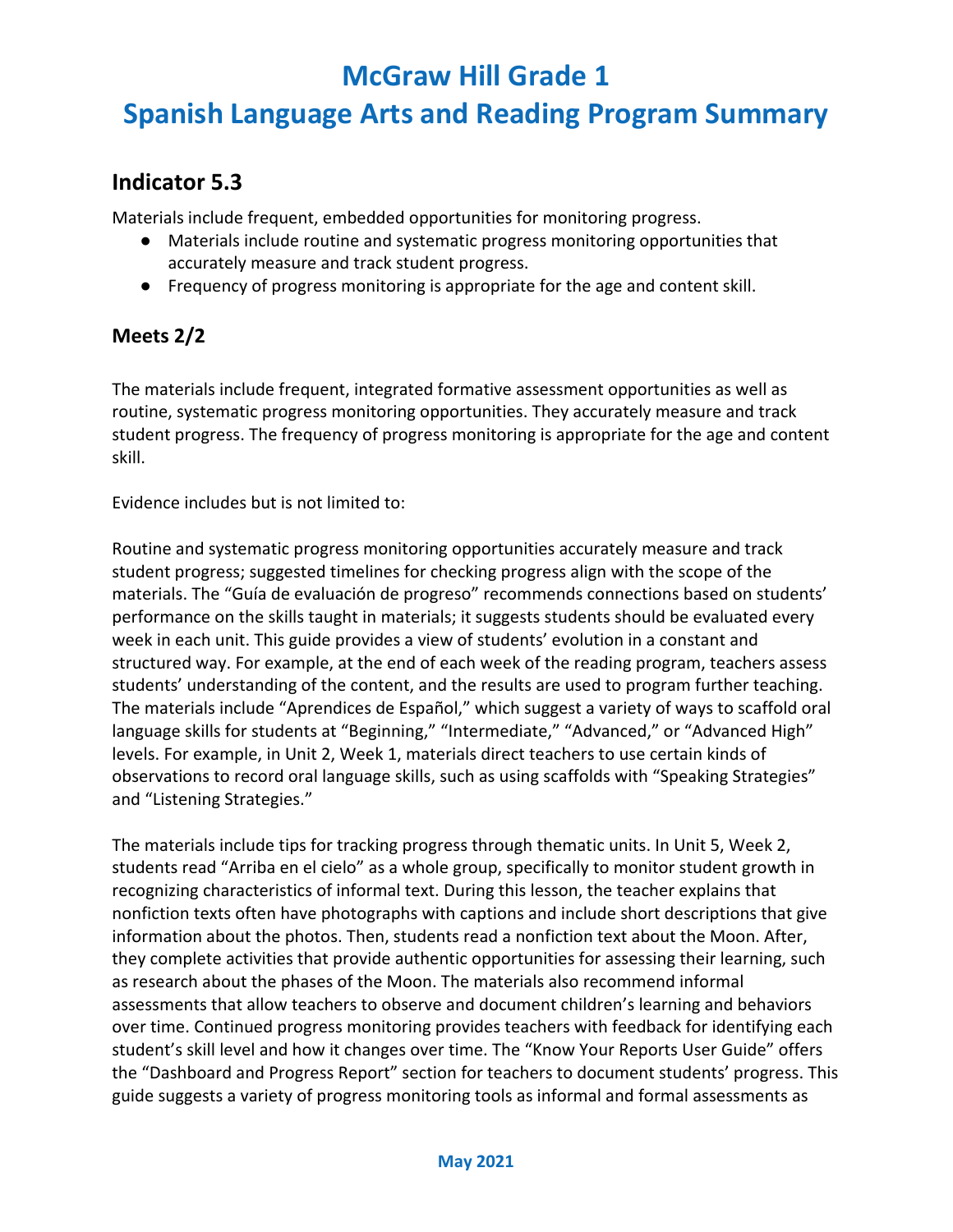# **Spanish Language Arts and Reading Program Summary**

well as guidance for teachers to determine the best frequency for assessing student progress. For example, the TPRI link suggests that BOY needs to be completed in Unit 1, MOY in Unit 3, and EOY in Unit 5. The materials advise assessing students at least three times a year to identify which students are not demonstrating progress. "Benchmark Assessment" recommends that grade 1 students should be assessed twice a year after Unit 3, and then again after Unit 6, as stated in the "Online Format Assessment." The materials also offer suggestions to support more frequent monitoring of students demonstrating difficulty, in order to support instructional interventions and response to interventions. For example, if the class is not doing well in a skill or standard, the Know Your Reports User Guide directs the teacher: "Identify which lesson addresses such skill/standard, and allow for more instructional time for teaching."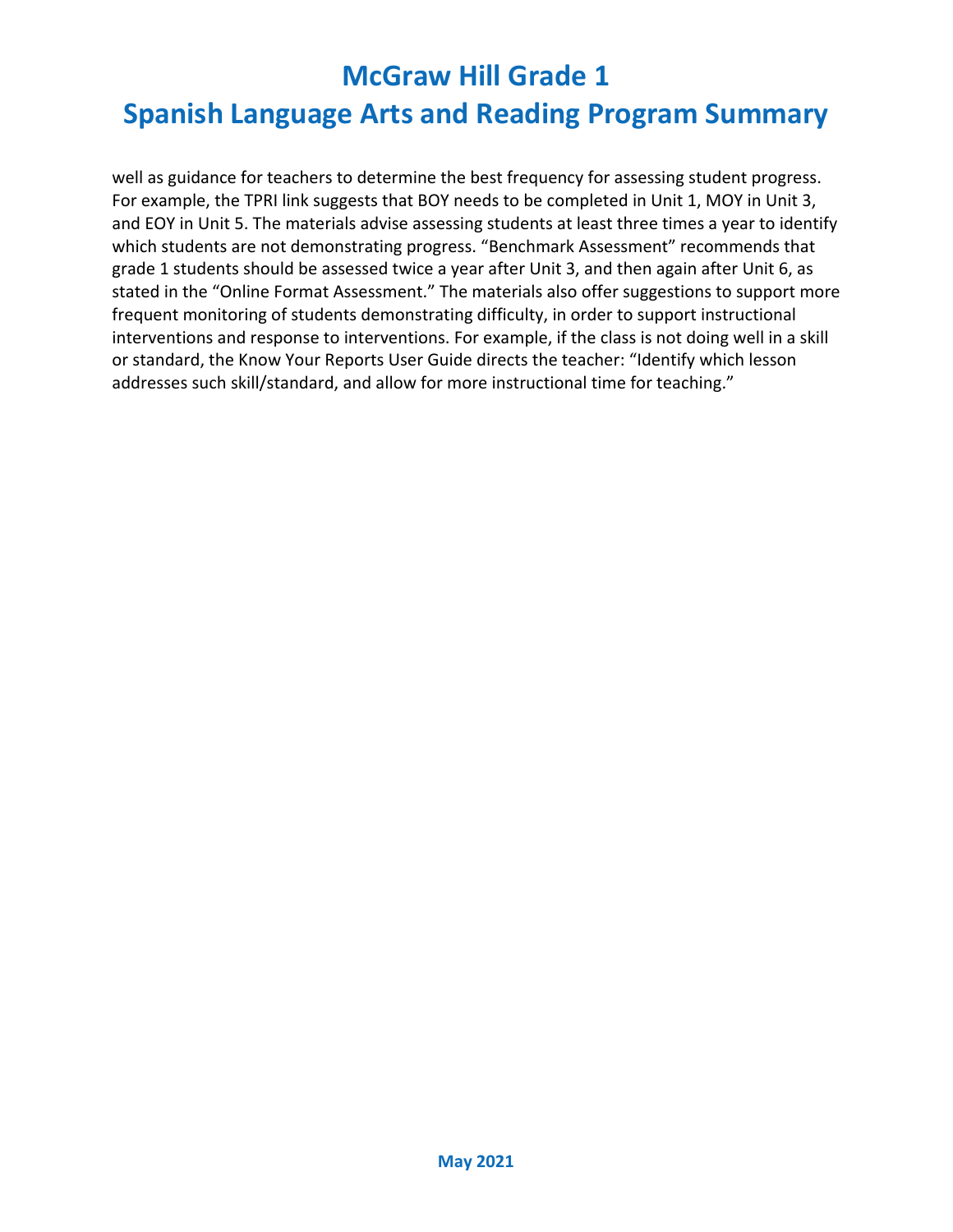# **Spanish Language Arts and Reading Program Summary**

#### **Indicator 6.1**

Materials include guidance, scaffolds, supports, and extensions that maximize student learning potential.

- Materials provide recommended targeted instruction and activities for students who have not yet mastered the content.
- Materials provide recommended targeted instruction and activities for students who have mastered content.
- Materials provide additional enrichment activities for all levels of learners.

#### **Meets 2/2**

The material includes guidance, scaffolds, supports, and extensions that maximize student learning potential. Activities are provided for students who have not yet mastered the content as well as for students who have mastered the content. There are additional enrichment activities for all levels of learners in the material.

Evidence includes but is not limited to:

In the beginning of each unit, lessons begin with a read-aloud, introduction of the concept, listening comprehension, phonological awareness, phonics, spelling, word study, shared reading, writing, and grammar. Each lesson allows an opportunity for students to interact with the content. Students of all levels have the opportunity to access and practice newly acquired content. The activity design meets students at the level they are in and engages them in constant practice in different ways to demonstrate mastery.

The materials provide instructional support for students who are not performing at grade level. In the "Approaches" section, a drop-down option allows the teachers to choose support for "Level Reader," "Phonological Awareness," "Phonics," and "High-Frequency Words." Lessons provide strategies for intervention support, such as with the gradual release model of "I do, We do, You do." Each section has subsections with explicit additional support for the teacher, such as through book suggestions, words, and strategies to use. Explicit step-by-step instructions guide the teacher on what to say and do for each of the lesson areas and provide support for struggling students. In Unit 2, the "Small Group-Differentiated Instruction" tab provides the teacher with the title of the book to use for the lesson. Material states: "Pida a los niños que abran el libro en la página del título. Lea el título y el nombre de la autora en voz alta y pida a los niños que los repitan." The phonological awareness portion provides the teacher with an intervention book on phonological awareness to use with students; however, there is no specification as to which levels get what component.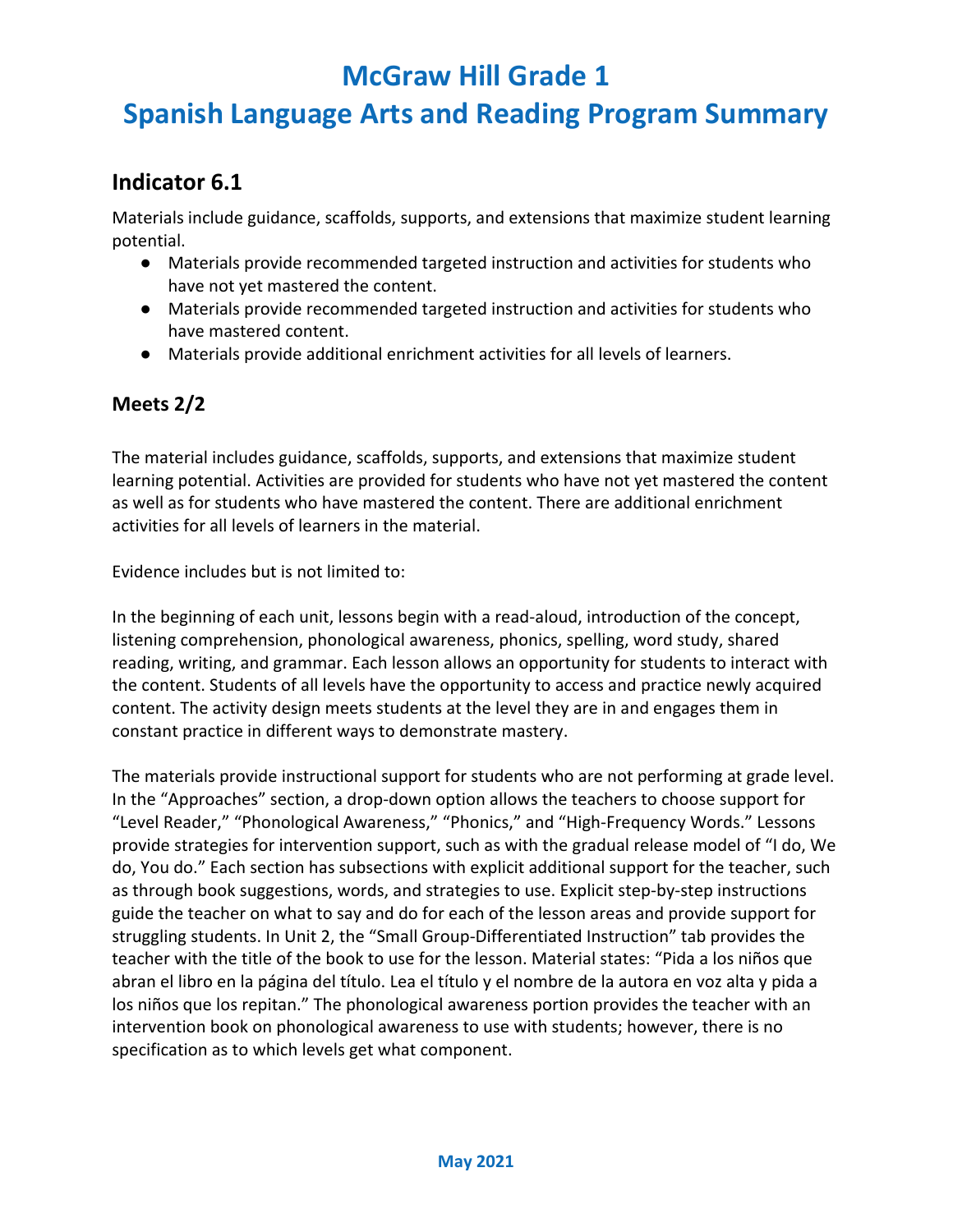# **Spanish Language Arts and Reading Program Summary**

The material to support students who have mastered grade-level content is included in the leveled readers and vocabulary activities. Some units include evidence of scaffolding and differentiation. In Unit 6, the teacher has access to a list of spelling words to use for the whole group. A second list that is "Nivel avanzado" provides more challenging words for students who have mastered the content. The materials include different components to guide the teacher in small group instruction, asking higher-order-thinking questions, and building on students' responses to develop a deeper understanding of the text. In this unit, the online reading activity is the only resource to provide support for student enrichment.

Throughout the lessons, students of all levels receive some opportunity to access and practice new content. At the end of each unit, materials include some enrichment activities for all learners through the "Extend Your Learning" resource. In Unit 4, a writing lesson demonstrates scaffolding of student learning. Students work in pairs to create and draft a guide for their favorite game that explains how to play it in their own words. Students give oral instructions for game rules and illustrate steps to make instructions clear. Then, students exchange guides and take turns orally explaining the rules to other pairs of students. The teacher offers feedback and revises student guides as necessary.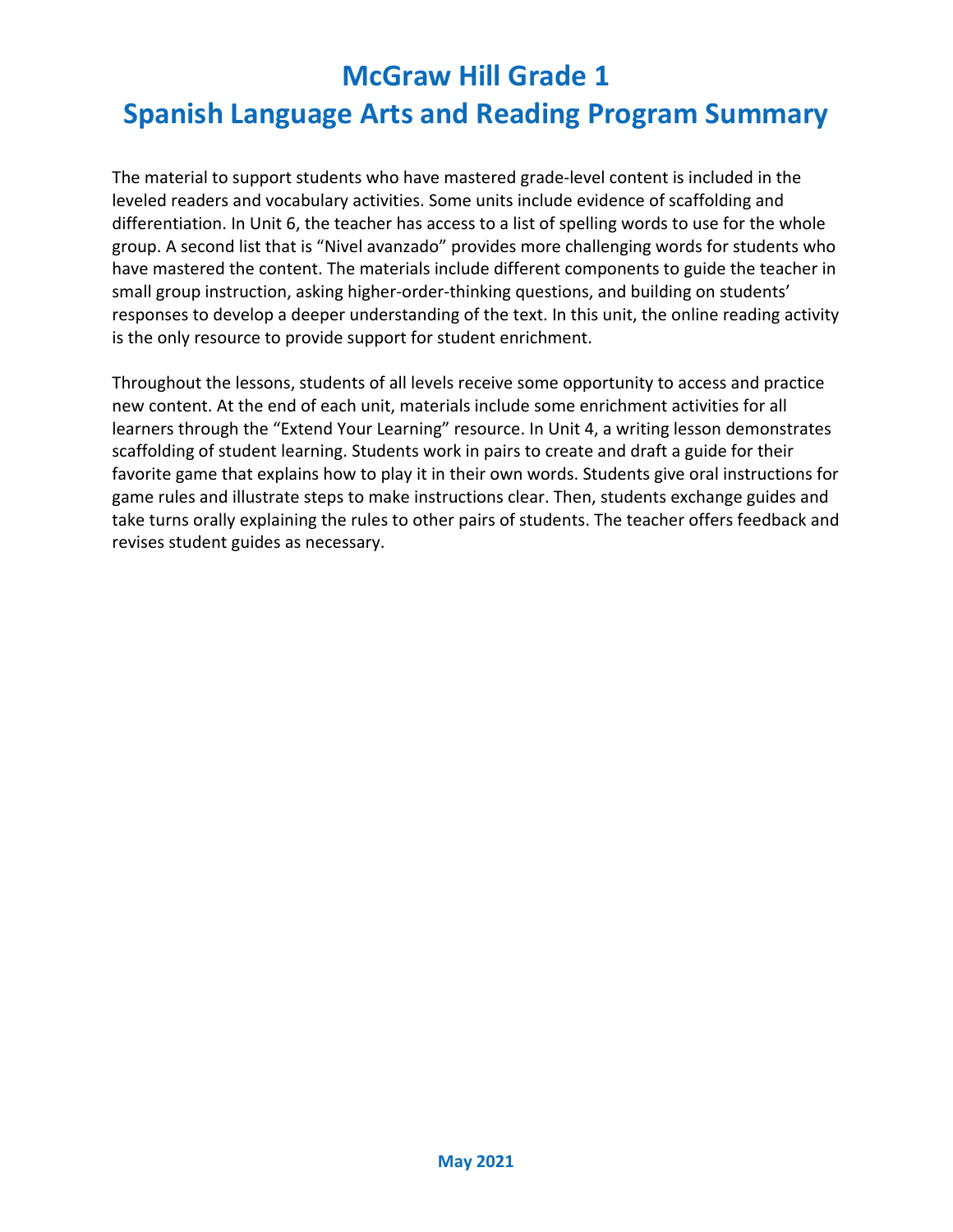# **Spanish Language Arts and Reading Program Summary**

#### **Indicator 6.2**

Materials provide a variety of instructional methods that appeal to a variety of learning interests and needs.

- Materials include a variety of instructional approaches to engage students in mastery of the content.
- Materials support developmentally appropriate multimodal instructional strategies (e.g. visual, auditory, kinesthetic, tactile, etc.)
- Materials support flexible grouping (e.g. whole, small, individual).
- Materials support multiple types of practices (e.g. guided, independent, collaborative) and provide guidance and structures to achieve effective implementation.

#### **Meets 2/2**

The materials provide a variety of instructional methods that appeal to a variety of learning interests and needs. Instructional approaches engage students in mastery of the content and support developmentally appropriate multimodal instructional strategies. Additionally, materials support multiple types of practices and flexible grouping and provide guidance and structures to achieve effective implementation.

Evidence includes but is not limited to:

The materials include a variety of instructional approaches to engage students in mastery of the content and offer different instructional approaches for teaching literacy skills. Instructional approaches include explicit mini lessons, differentiated instruction, independence practice, shared writing, independent writing, differentiated workstations, research and inquiry projects, and digital activities. Teacher-directed activities connect to student-led learning; there are opportunities for students to engage in indirect learning as the teacher observes, guides, and confers.

In Unit 1, the materials offer teacher guidance through a series of activities that explain, model, and allow for guided practice. The teacher uses nonfiction texts and photographs to teach text features. The teacher then models how to look for photographs, facts, and details. Students read and practice. Activities include one-on-one support for students and offer teacher guidance in selecting activities for small reading groups that are "Approaching Level," "On Level," and "Beyond Level." The teacher uses "I do, We do, You do" to differentiate instruction and support students to build and blend syllables or make words. The activity allows struggling learners to use kinesthetic learning and grasp the concept of syllables. After the teacher models, the students practice.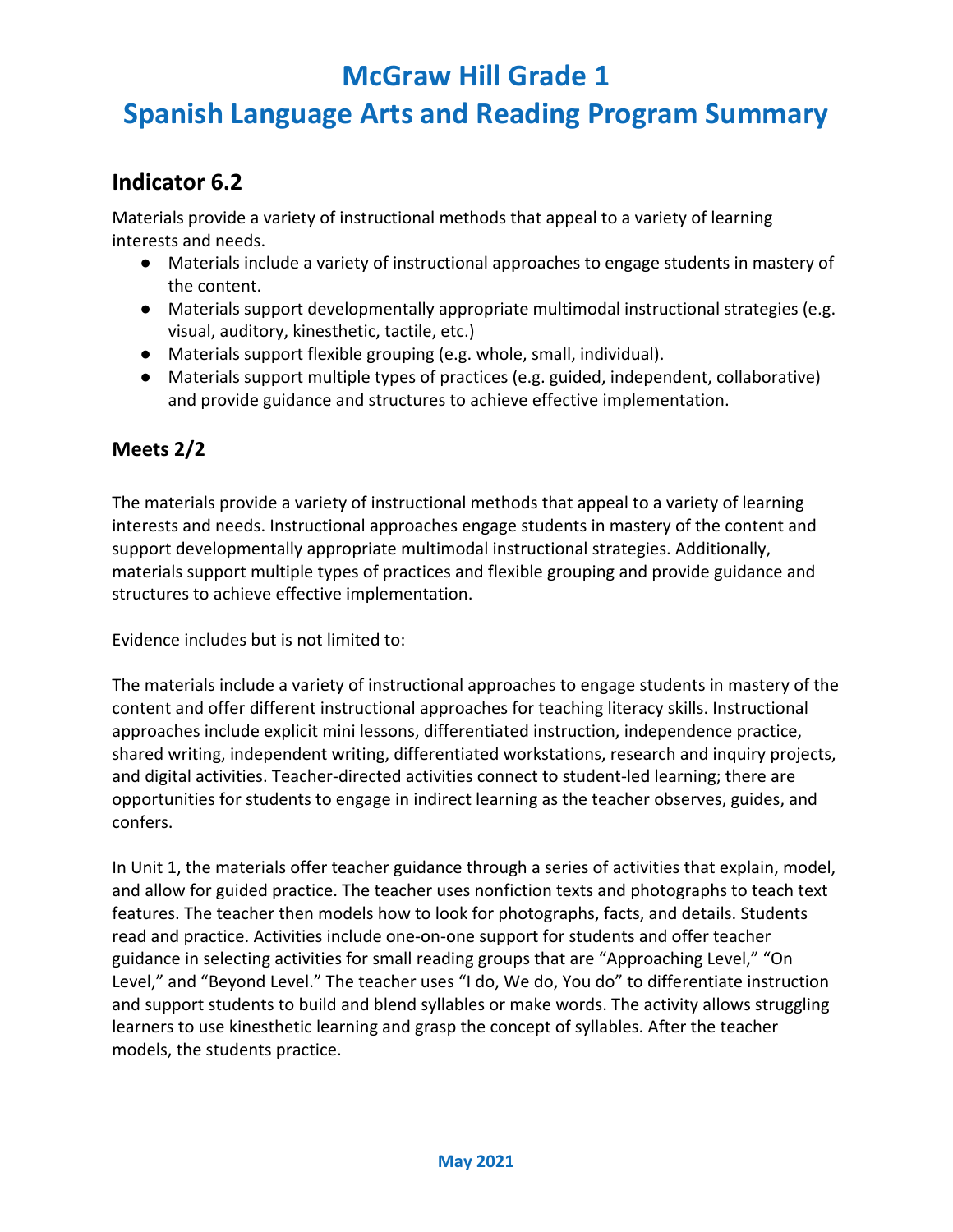# **Spanish Language Arts and Reading Program Summary**

Materials include an overview of resources that allow students to conduct research and present their work. In Unit 2, the teacher models how to research and guides students to research jobs in the community and their importance. Students have a variety of options to present their final products, including creating a short video of the person describing the job, creating a brochure with labeled drawings, or using an online drawing program to draw a picture and label the parts. Students complete the activity independently.

Unit 3 includes a variety of instructional approaches to support whole group and small group instruction. A variety of text material can be read; there is also audio for listening. For example, the texts "Changes with the Passage of Time" and "What Time Is It?" include audio, while "Turtle Investigation" offers a video to view. Material also includes support for differentiated groups and multimodal instructional strategies. Phonological awareness activities like Word-Building Cards support tactile learners, while "Chumbala, cachumbala" and "Oral Vocabulary Cards" support visual learners. For kinesthetic learners, teachers use "Collaborative Conversations." Students can complete activities independently and digitally through "Workstation Activity Cards," "Digital Activities," "Word-Building Cards Online," "Decodable Readers," and "Practice Books."

Unit 4 includes material that is developmentally appropriate and supports multimodal instructional strategies. Phonological awareness activities such as "Spelling Cards Online" support tactile learners, while "Reading Digitally," via *Times Kids*' "Teeth in Action," supports visual learners. Materials offer options for students to work independently or with a partner and include the following: Workstation Activity Cards, Digital Activities, Word-Building Cards Online, Decodable Readers, and Practice Books. Activities in the materials offer direct instruction and encourage participation through questioning, collaboration, and kinesthetic learning. For instance, students learn about how things are built. The class creates an "Essential Question Chart." The teacher then discusses the theme "¡A construir!" and students share information about buildings or other structures that they like or know about. In addition, resources support small group instruction and include differentiated leveled readers, decodable readers, and genre passages.

In Unit 5, materials provide teachers with specific opportunities for scaffolding in both shared and guided reading practice. In small groups, the teacher guides students to read with intonation. The teacher demonstrates how to use appropriate intonation and exclamation. The teacher rereads, and students echo read. Students work in partners and take turns rereading the passage aloud. In another example, the teacher introduces prepositions, and students work in pairs to orally generate sentences. The teacher then reviews shared writing for prepositions, and students complete sentences independently. Unit 5 also includes an activity for students to practice fluency. Students work with a partner and take turns reading a story aloud. As one partner reads, the other records the time. Students switch roles and repeat.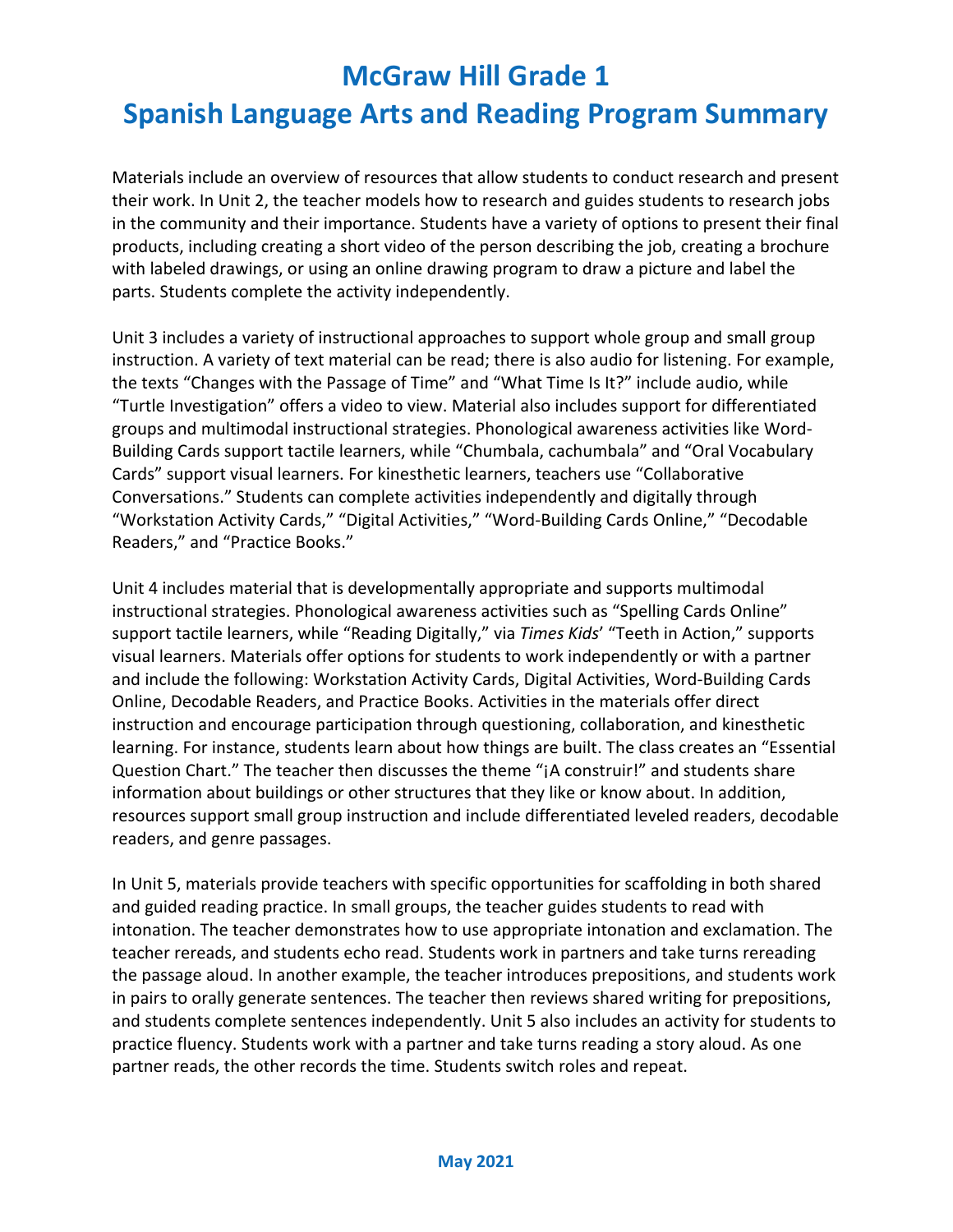### **Spanish Language Arts and Reading Program Summary**

In a Unit 6 grammar lesson, the teacher models how to combine two sentences into a longer one using words such as *y, pero, mientras, porque, durante,* and *que*. Students work in partners to practice. Each student writes two short simple sentences, and partners combine them into one compound sentence.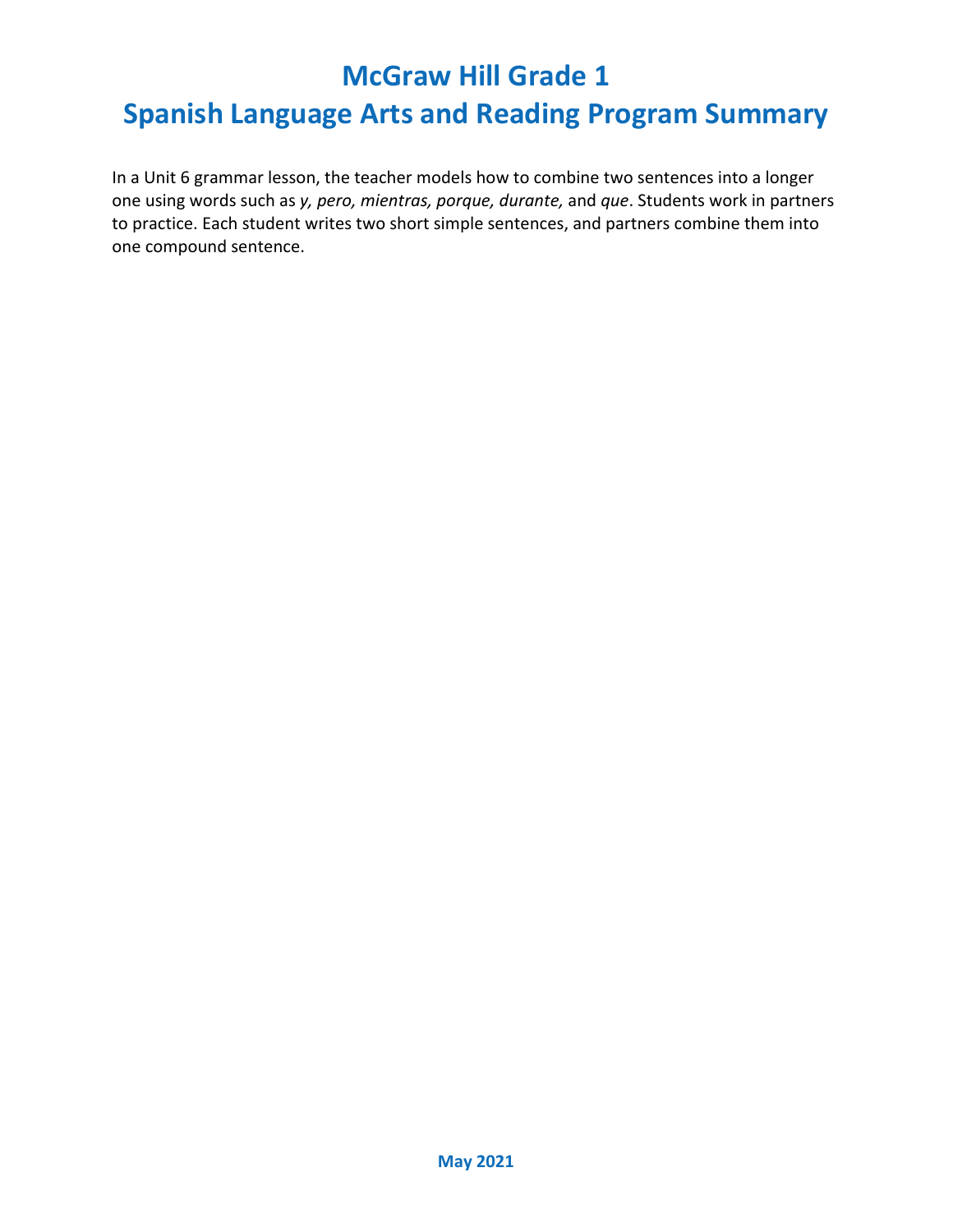# **Spanish Language Arts and Reading Program Summary**

#### **Indicator 6.3**

Materials include supports for English Learners (ELs) to meet grade-level learning expectations.

- Materials must include accommodations for linguistics (communicated, sequenced, and scaffolded) commensurate with various levels of English language proficiency.
- Materials encourage strategic use of students' primary language as a means to develop linguistic, affective, cognitive, and academic skills in the target language (e.g., to enhance vocabulary development).

#### **Not Scored**

The materials do not include support for English Learners (ELs) to meet grade-level learning expectations, and they do not include accommodations for linguistics commensurate with various levels of English language proficiency. In addition, materials do not encourage strategic use of students' primary language to develop linguistic, affective, cognitive, and academic skills in the target language.

Evidence includes but is not limited to:

The materials are in Spanish and are dedicated to the development of literacy skills in the Spanish language. Units 1–6 support Spanish language acquisition through the use of videos, visuals, and high-quality texts in Spanish. However, there is no evidence that the materials provide accommodations for ELs with various levels of English proficiency. Also, materials do not encourage strategic use of students' primary language as a means to develop linguistic, affective, cognitive, and academic skills in English. The goal is to develop literacy skills in the Spanish language.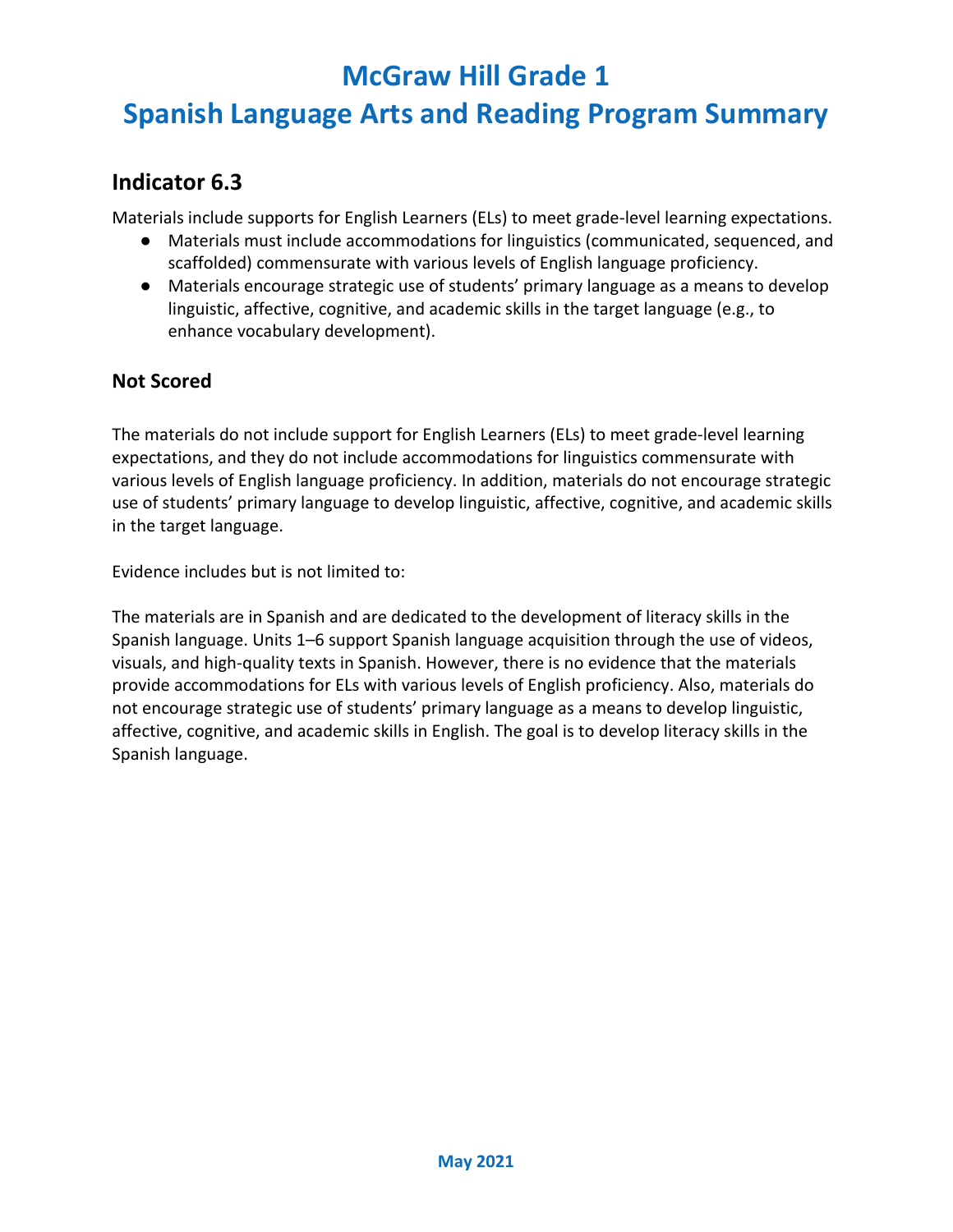# **Spanish Language Arts and Reading Program Summary**

#### **Indicator 7.1**

Materials include year-long plans with practice and review opportunities that support instruction.

- Materials include a cohesive, year-long plan to build students' concept development and consider how to vertically align instruction that builds year to year.
- Materials provide spiraled review and practice of knowledge and skills in all domains throughout the span of the curriculum.

#### **Meets 2/2**

The materials include a cohesive, year-long plan to build students' concept development and consider how to vertically align instruction that builds year to year. Also, materials provide spiraled reviews and practice of knowledge and skills in all domains throughout the span of the curriculum.

Evidence includes but is not limited to:

The materials outline experiences that follow logical sequences and allow for depth and focus. Experiences cover content areas and allow students to spend sustained time with specific literacy skills. For example, on page 61 of the "Professional Development" "Suggested Lesson Plans and Pacing Guide," materials suggest teachers allocate 120 minutes of daily instruction to literacy skills. The minutes are divided as follows: 5 minutes to introduce the concept, 10 minutes to read the literature "Big Book," 20 minutes for "Word Work," 10 minutes for the "Reading/Writing Companion," 5 minutes of "Shared Writing," and 5 minutes of "Grammar." The remaining 65 minutes are split into 15 minutes of instruction for each level of small group. During this time, the teacher works with small groups, while the rest of the students are in workstations, independent practice, or working in partner group options; however, it is important to note that depending on the week and unit, there is a variation of minutes allocated to small groups.

In Unit 1, plans support efficient planning for teachers. In Week 2, the learning goals and focus of each unit are clearly identified; they are easy to find on the right side of the page, in the "Lesson Support" section. The objectives guide the lesson and provide support for the teacher to "create mental images to...deepen...understanding with adult assistance." Guidance supports teacher understanding of concept development. Daily lessons identify the "Big Ideas," support the focus of the "Weekly Concepts" and the "Essential Questions" in the unit, and provide teachers with explicit instruction each week. For example, Weekly Concepts in this unit include "En la escuela," "Donde vivo," "Nuestras Mascotas," "Seamos amigos," "A movernos," and "A conocernos." Activities and lessons support the developmental progression across the literacy continuum; this allows teachers and administrators to provide additional support to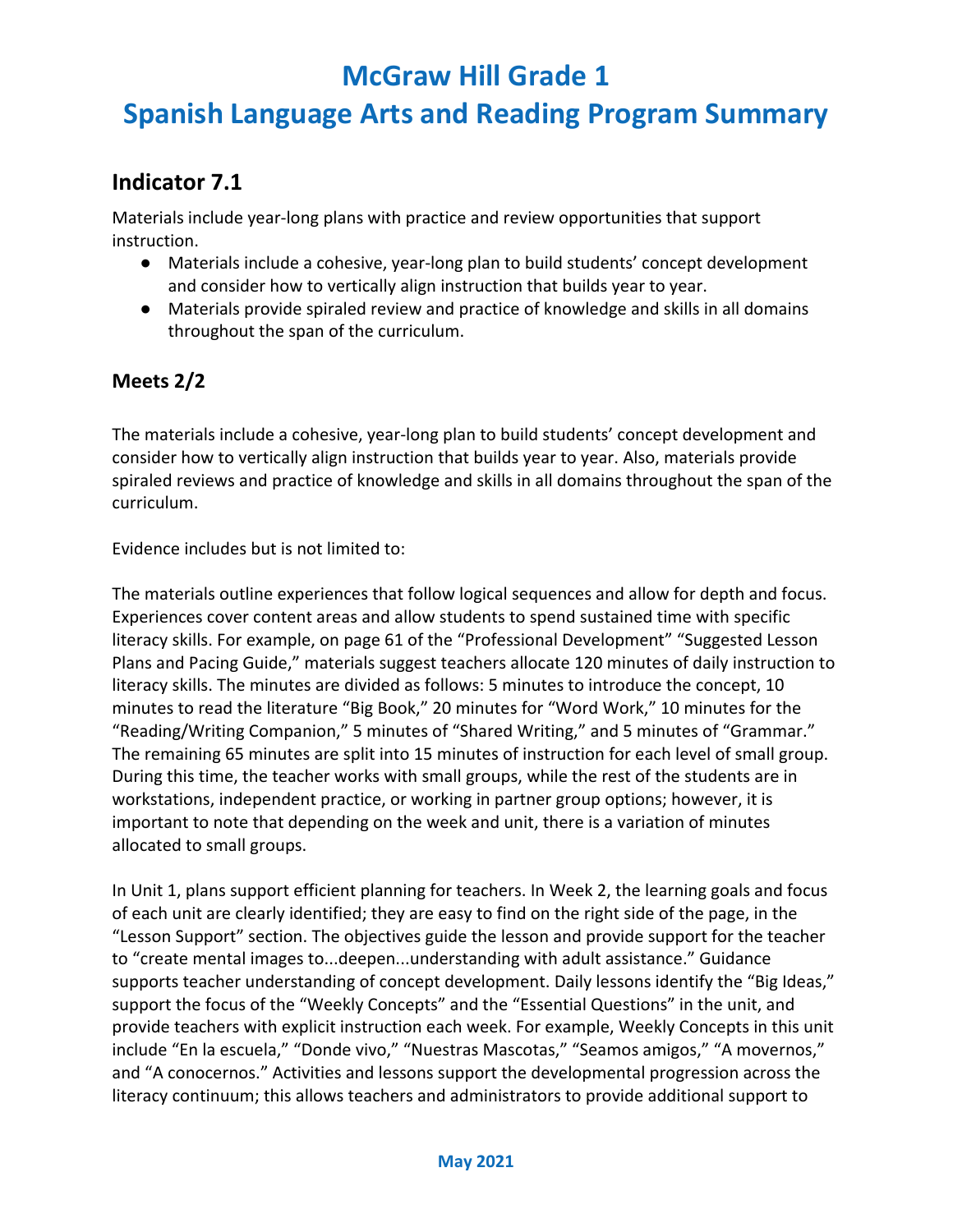# **Spanish Language Arts and Reading Program Summary**

foster optimal learning. For instance, the "Implementation Timeline" divides activities into the categories of "Before Implementation," "Initial Implementation," and "Ongoing." For example, a Before activity is to "communicate student learning goals with teachers." An Initial activity encourages teachers to "review additional support materials on the PD page." An Ongoing activity is to review reports in the "Data Dashboard." Lessons include activities that support students' motivation to read and develop "reading behaviors." For instance, in Week 1, during a small group lesson, students select their own book and set a purpose for reading. Activities embed various methods of review and practice. For example, in Week 2, students use manipulatives to complete a grammar lesson on word order.

Units 2 and 3 offer lesson activities that support students' motivation to read and develop reading behaviors. In Unit 2, Week 1, during a small group lesson, students use text evidence to answer questions and review and practice specific literacy skills. Students practice the skill of speaking when completing sentences and when working in pairs. Then, in Unit 3, Week 1, students practice the same skill when they read together with the teacher. Materials in both units include a clear content plan for instruction. Activities are connected within each unit and the introduction of new concepts builds upon prior knowledge. The content plan offers a visual "Organizador semanal," and each week includes "Content," "Standards," and "Compiled Calendar." Guidance supports teacher understanding of concept development. Daily lessons identify the "Big Idea," which is explicitly taught to students each week. For example, Unit 2 offers the weekly concepts "Trabajos en la ciudad," "Edificios por todos lados," "Una comunidad en la naturaleza," "¡Ayudemos!" "Sigue el mapa," and "Nuestra comunidad." Unit 3 has the weekly concepts "¿Qué hora es?" "¡Mira cómo crece!" "Cuentos en el tiempo" "Antes y ahora," "De granja a la mesa," and "Cambios con el paso del tiempo." Unit 3 also includes activities that support students' motivation to read and develop reading behaviors. For instance, in Week 1, during a small group lesson, students make predictions while reading the leveled reader *¡Arriba, Rosa!* Materials not only identify the main idea and the weekly concepts, but also provide bulletproof definitions and examples. In the Week 3 shared reading lesson, the concept is "Cuentos en el tiempo." In this lesson, the teacher explains to students that they will learn about folktales. The teacher guides a conversation with the students and uses visuals like a video of a conversation to provide support for the initial question "¿Qué es un cuento folclórico?" Activities support repeated opportunities to learn and practice using knowledge and skills in all domains. In Week 3, student activities support the skill of "Identificar y asociar sonidos con letras individuales," which is embedded through Word Work, Phonics, Shared Reading, "Structural Analysis," "Spelling," "High-Frequency Words," and work in small groups.

Units 4 and 5 incorporate activities and lessons that support developmental progression across the literacy continuum and allow teachers and administrators to offer the support needed to foster optimal development and learning. A vertical alignment chart shows how activities align, both directly and indirectly, to skills, knowledge, and behaviors outlined for students in K–2, grade 3, and above. Activities support students' motivation to read and develop reading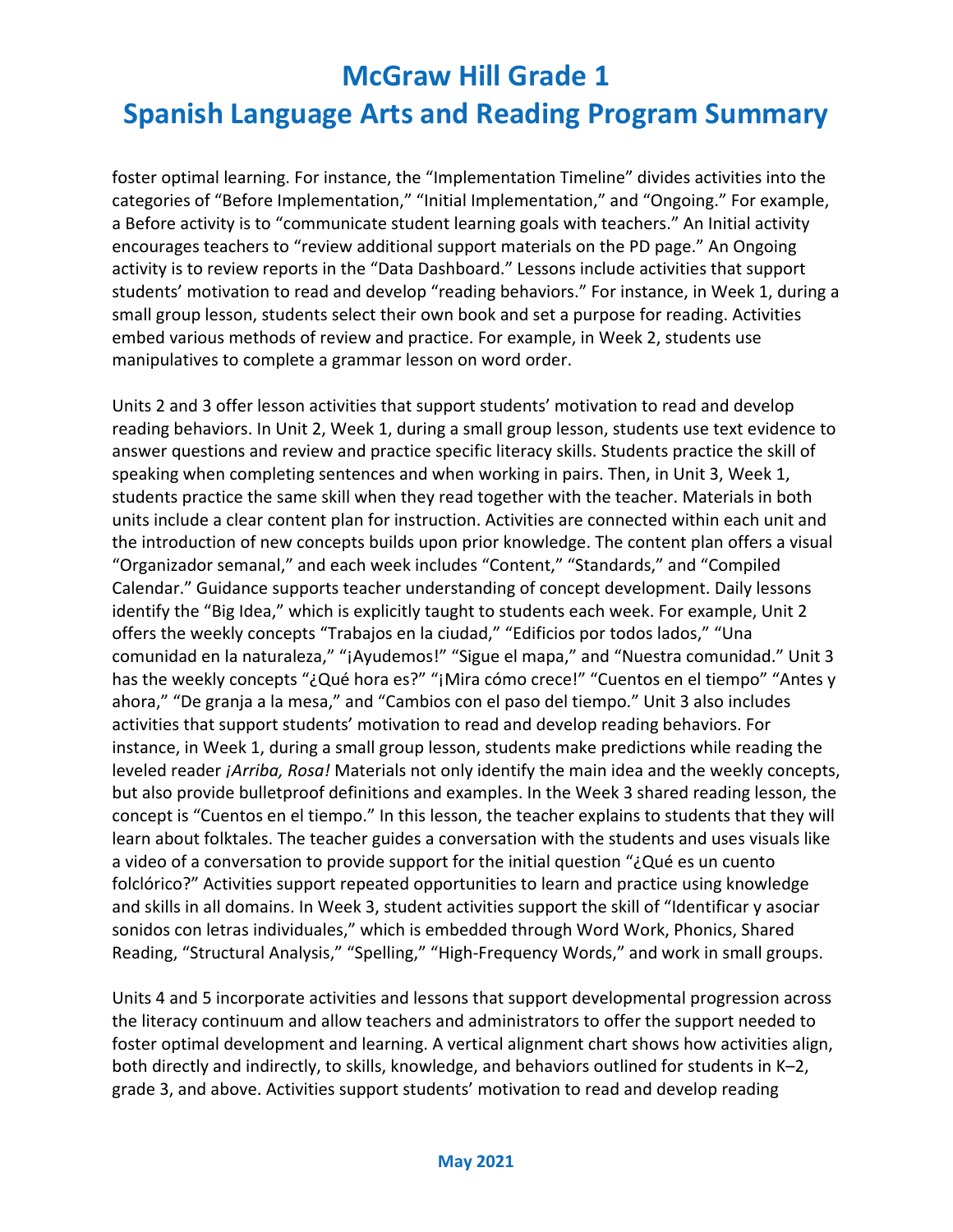# **Spanish Language Arts and Reading Program Summary**

behaviors. In Week 1, during small groups, students use a diagram to sequence events and make predictions while reading the leveled reader *La trompa del elefante*. Both Units 4 and 5 incorporate guidance to support teacher understanding of concept development. Daily lessons identify the Big Idea, which is explicitly taught to students each week. Unit 4 has the Weekly Concepts "Características de los animales," "Los animales ayudan," "En la naturaleza," "¡Insectos!" "Trabajos con animales," and "Animales por todas partes." Unit 5 has the Weekly Concepts "Se ve, se clasifica," "Arriba en el cielo," "Grandes invenciones", "Los sonidos nos rodean," "¡A construir!" and "Cómo funciona." Activities also embed various methods of review and practice. For example, in a Week 1 whole group lesson on grammar, students use their Reading/Writing Companion to practice writing sentences using the conjunctions *entonces* and *porque*.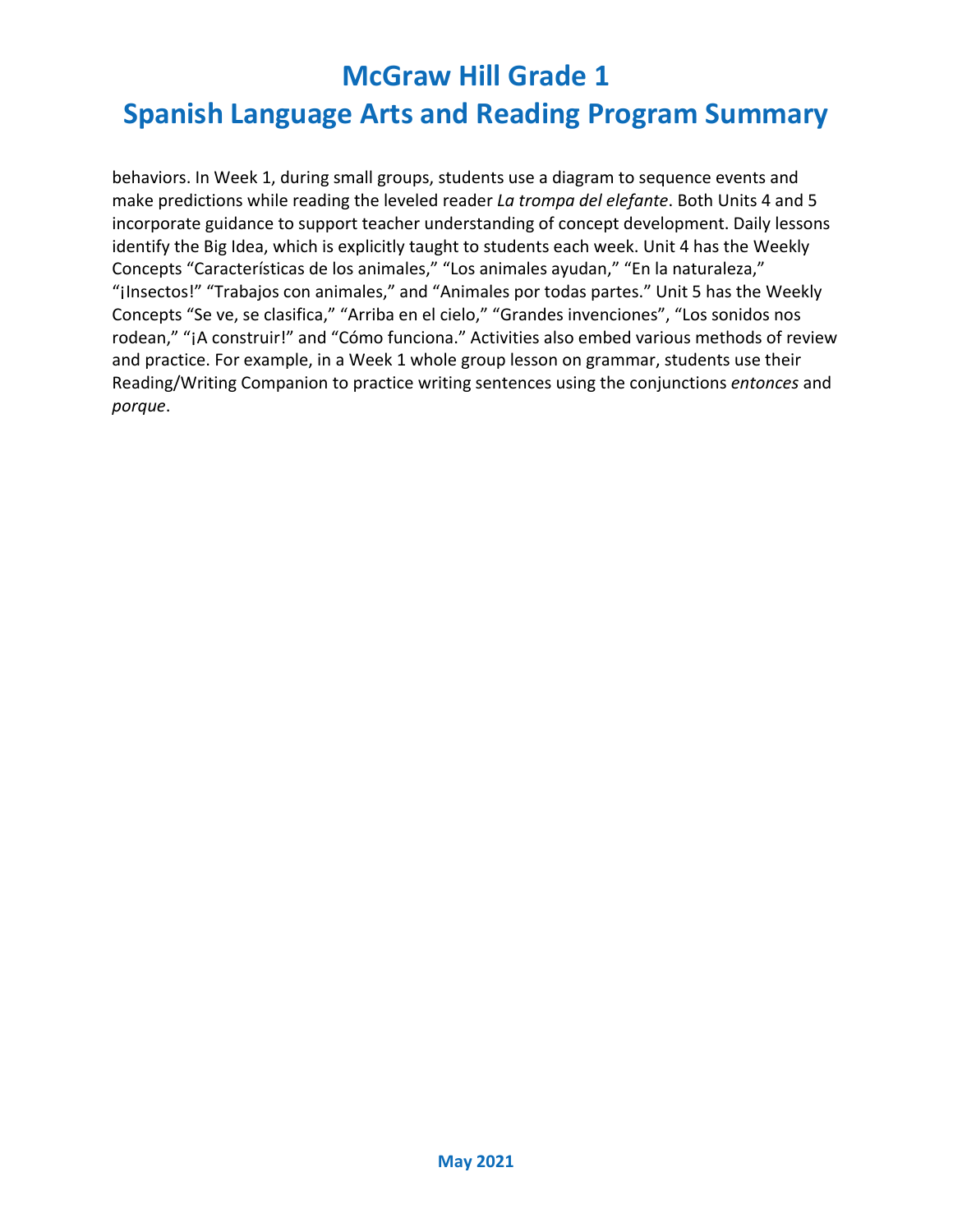## **Spanish Language Arts and Reading Program Summary**

### **Indicator 7.2**

Materials include implementation support for teachers and administrators.

- Materials are accompanied by a TEKS-aligned scope and sequence outlining the essential knowledge and skills that are taught in the program, the order in which they are presented, and how knowledge and skills build and connect across grade levels.
- Materials include supports to help teachers implement the materials as intended.
- Materials include resources and guidance to help administrators support teachers in implementing the materials as intended.
- Materials include a school year's worth of instruction, including realistic pacing guidance and routines.

#### **Meets 2/2**

The materials include implementation support for teachers and administrators and are accompanied by an SLAR TEKS-aligned scope and sequence outlining the essential knowledge and skills that are taught in the program, the order in which they are presented, and how knowledge and skills build and connect across grade levels. Materials also offer support to help teachers implement the materials as intended. Materials include resources and guidance to help administrators support teachers in implementing the materials and provide a school year's worth of instruction with realistic pacing guidance and routines.

Evidence includes but is not limited to:

The materials include a scope and sequence for instruction that demonstrates a clear alignment to the appropriate grade-level SLAR TEKS and aligns the sequence of instruction towards endof-year outcomes. The scope and sequence outlines the materials' focus; instructional plans support students at different levels of knowledge while also building across grade levels. Pacing guides and year-long plans showcase lessons and activities to implement throughout the full year. The "Teacher's Guide" and online resources include organized charts shown in the "General Course Plan." The Course Plan contains a scope and sequence that delineates which knowledge and skills are introduced and reviewed in each unit. It outlines "Read-Alouds," "Shared Reading," "Comprehension," "Phonological Awareness," "Phonics," "High-Frequency Words," and "Writing." The materials give an overview of teacher support and a description of each resource. The "User Guide for Maravillas" includes a table of contents, listing resources such as "Teach Your Way," "Resources," "Equity and Access," "Social Emotional Learning," and "Writing." Feedback templates assist administrators in providing effective feedback to classroom teachers. The templates align to the publisher's "Coaching Guide." The guides outline the correlations between Wonders and T-TESS at general and specific levels and emphasize how the fidelity of implementation is consistent with accomplished and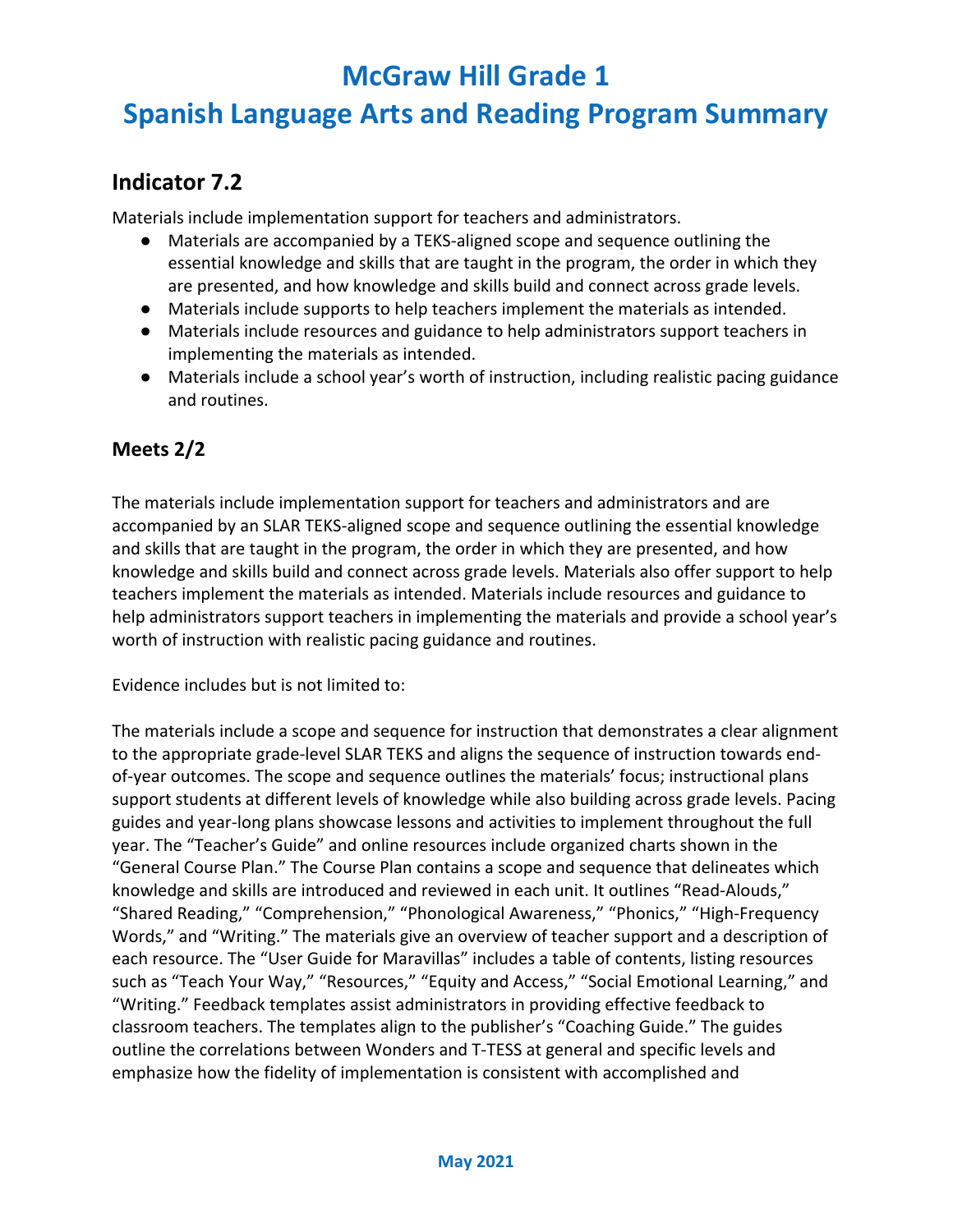distinguished performance. Materials also provide guidance for evaluating and supporting the classroom environment; examples are found in the "Implementation Timeline."

In Unit 1, guidance supports teachers' understanding of the progression of literacy skills across a specific grade level. For example, for phonics, materials teach the letter *m* in Unit 1; as the course progresses, the rest of letters appear in the order *l, s, d, v, b, rr, r, j, c, q, k, ch, ll,* and *w*. There is also a comprehensive list for preparation. For example, for writing, Weeks 2–5 use the texts "Sorpresa en la ciudad" and "Caminata en familia," as well as additional books and resources to support instruction. Resources include the "Classroom Library Trade Books," "Genre Read-Aloud Anthology," and "Self-Selected Texts" from "Classroom Resources" and the "Leveled Reader Library." In Week 3, the "Teacher's Guide" provides the topic and outlines the lesson for "Porque es esencial una mascota?" The outline includes the components of the day: "Oral Vocabulary," "Word Work," "Comprehension Writing," and "Grammar." Tools support teachers in navigating the resources. For example, in "Carpeta de recursos," the teacher navigates the content by using subtitles, the search tool, materials in digital presentation, and class materials. Most resources include tabbed pages, are color-coded, and identify the content page. Materials include a variety of classroom resources commonly used to support content learning. For instance, in Unit 1, materials offer letter and sound cards, such as "High-Frequency Word Cards" and "Visual Vocabulary Cards," to support development of writing skills, spelling, and handwriting.

In Unit 2, materials include classroom resources to implement and use throughout the learning centers. "Taller de palabras" includes activities that relate to letters and sounds. For example, during a whole group phonics lesson in Week 3, students practice writing *B* and *V*. The following day, students use the "Word-Building Cards," and the teacher guides them to blend and form syllables. Learning center activities are found in "Tarjetas de actividades escritura" and "Tarjetas de actividades." The materials contain a visual overview of skills. For example, the "Organizador semanal" supports the teacher in planning for the whole group and differentiating instruction. There are also instructions to extend whole group lessons. In Week 4, materials guide the teacher to complete a lesson in comprehension for the "Approaching" level. In this lesson, the teacher reviews the concepts of environment, characters, and events for the whole group, then reads "Los amigos del árbol." To provide differentiated support, during small groups, the teacher uses the "Las libélulas," for "On Level," and "¡Fabuloso!" for "Beyond Level."

Materials in Units 4, 5, and 6 include instructional strategies and learning experiences that support students learning at different levels of knowledge. Each unit contains teacher instructions to support all three levels of small groups. In an Approaching Level small group lesson in Unit 5, Week 1, students work on phonological awareness. The teacher provides oral intervention to allow students to recognize and identify the sounds *s, c, z,* and *x*. For the On Level small groups lesson, students participate in writing and use the "Tableros de fonética y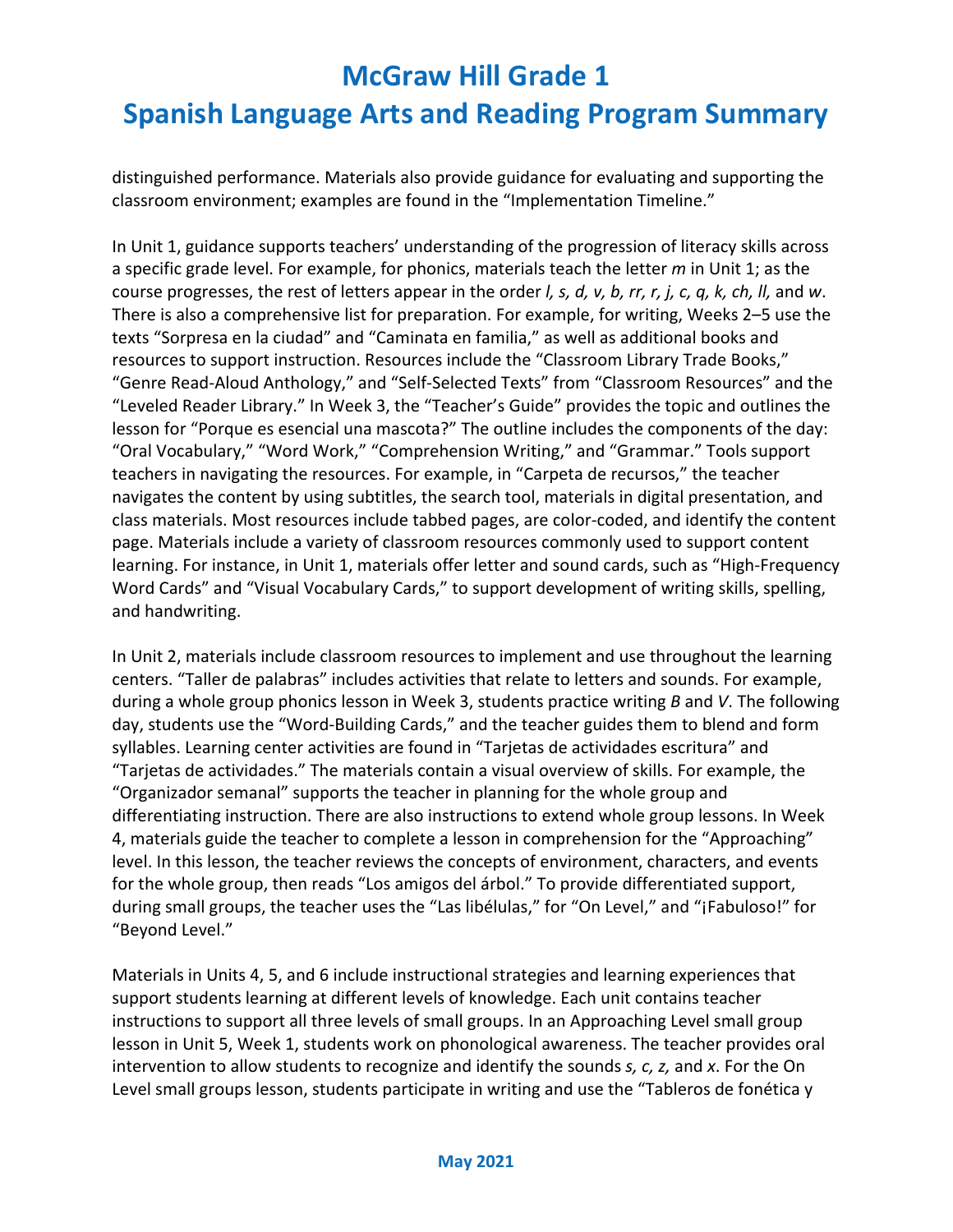## **Spanish Language Arts and Reading Program Summary**

fotografía." For the Beyond Level small groups, activities no longer focus on phonemic awareness and instead support other skills such as vocabulary and reading. In addition, materials provide guidance to support teachers' understanding of the progression of literacy skills across specific grade levels. For example, for phonics, the combinations of *cl, tr,* and *cr* are introduced in Unit 4. Unit 5 presents the letters and sounds for *z, c, x,* the diphthongs, *tr*, and *gue* and *gui*. Unit 6 teaches words with *bl, br, pl, gl, pr, gr,* and *x.*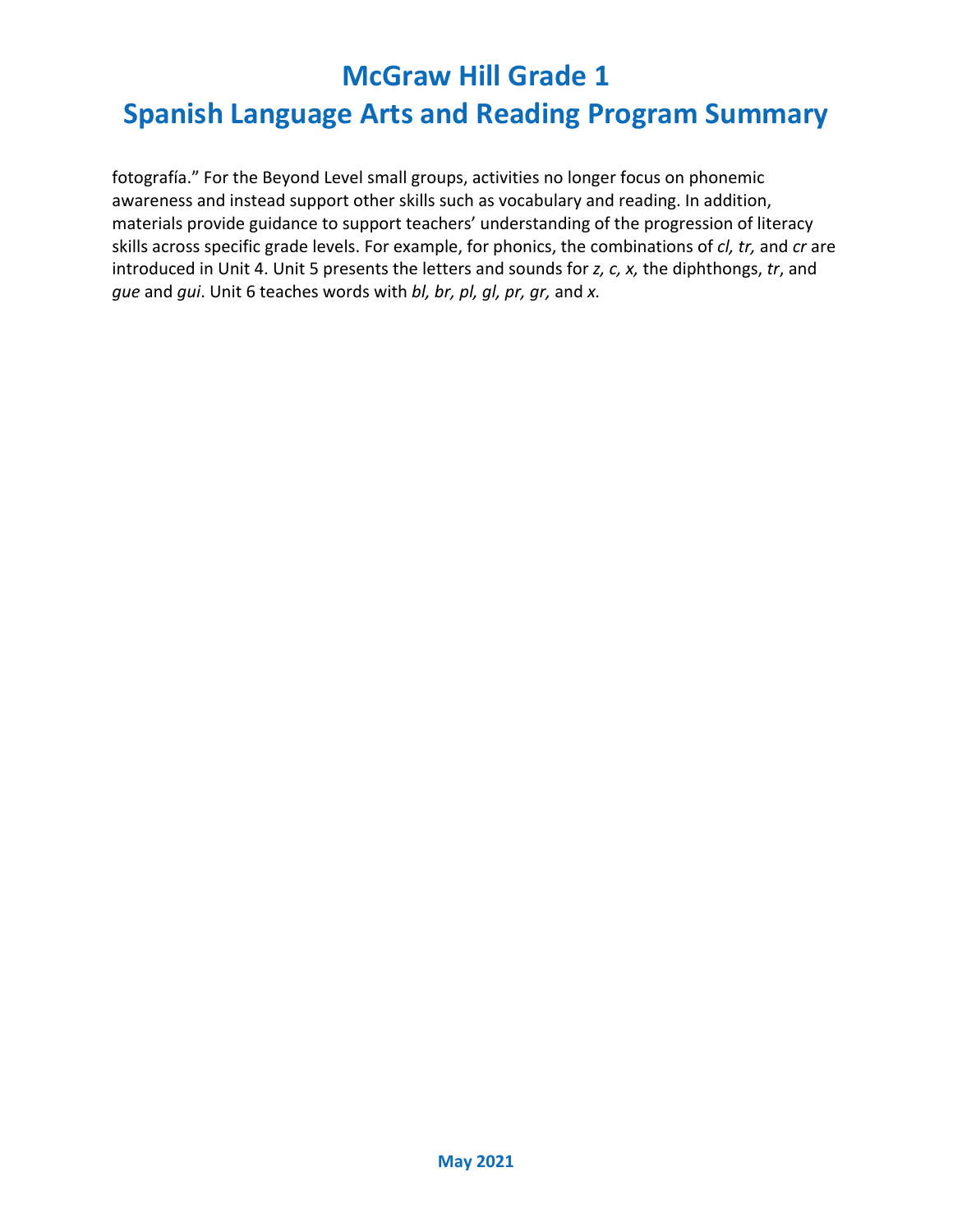## **Spanish Language Arts and Reading Program Summary**

### **Indicator 7.3**

Materials provide implementation guidance to meet variability in programmatic design and scheduling considerations.

- Materials provide guidance for strategic implementation without disrupting the sequence of content that must be taught in a specific order following a developmental progression.
- Materials are designed in a way that allow LEAs the ability to incorporate the curriculum into district, campus, and teacher programmatic design and scheduling considerations.

#### **Meets 2/2**

The materials provide implementation guidance to meet variability in programmatic design and scheduling considerations as well as strategic implementation without disrupting the sequence of content that must be taught in a specific order following a developmental progression. In addition, materials are designed in a way that allows LEAs the ability to incorporate the curriculum into district, campus, and teacher programmatic design and scheduling considerations.

Evidence includes but is not limited to:

The materials are explicit about the order in which foundational literacy skills are taught and align with the progress of the learning content. The "User's Guide" states: "Print and phonological awareness are strong predictors of reading success." "Phonological/phonemic awareness is a key for word works." Instruction for phonics is explicit and is embedded daily through routines such as word work, reading, and writing. The materials provide guidance on how to sequence content and the specific order in which it must be taught, following a development progression. Within the daily "Word Work" lessons, phonological and phonemic awareness follows the routines of sentence segmentation, rhyme, syllable segmentation, and onset rhyme. The "Instructional Routines" resource also offers lessons to support phoneme categorization, blending, deletion, substitution, addition, and reversal.

The program design can be adjusted within district curriculum frameworks. Within the User's Guide, "Choose Your Approach" allows the teacher to select elements that work best in their classroom and framework. The publisher provides digital resources for instructional approaches and frameworks that can be customized by the teacher. Students can "Read to Self," "Read with a Partner," and "Listen to Reading" as well as engage in Word Work and Writing. A suggested daily scope and sequence for literacy lessons contains 120 minutes of instruction. Materials are clearly defined, with the flexibility to align to the district scope and sequence. For example, the publisher allocates 65 minutes specifically for small group instruction.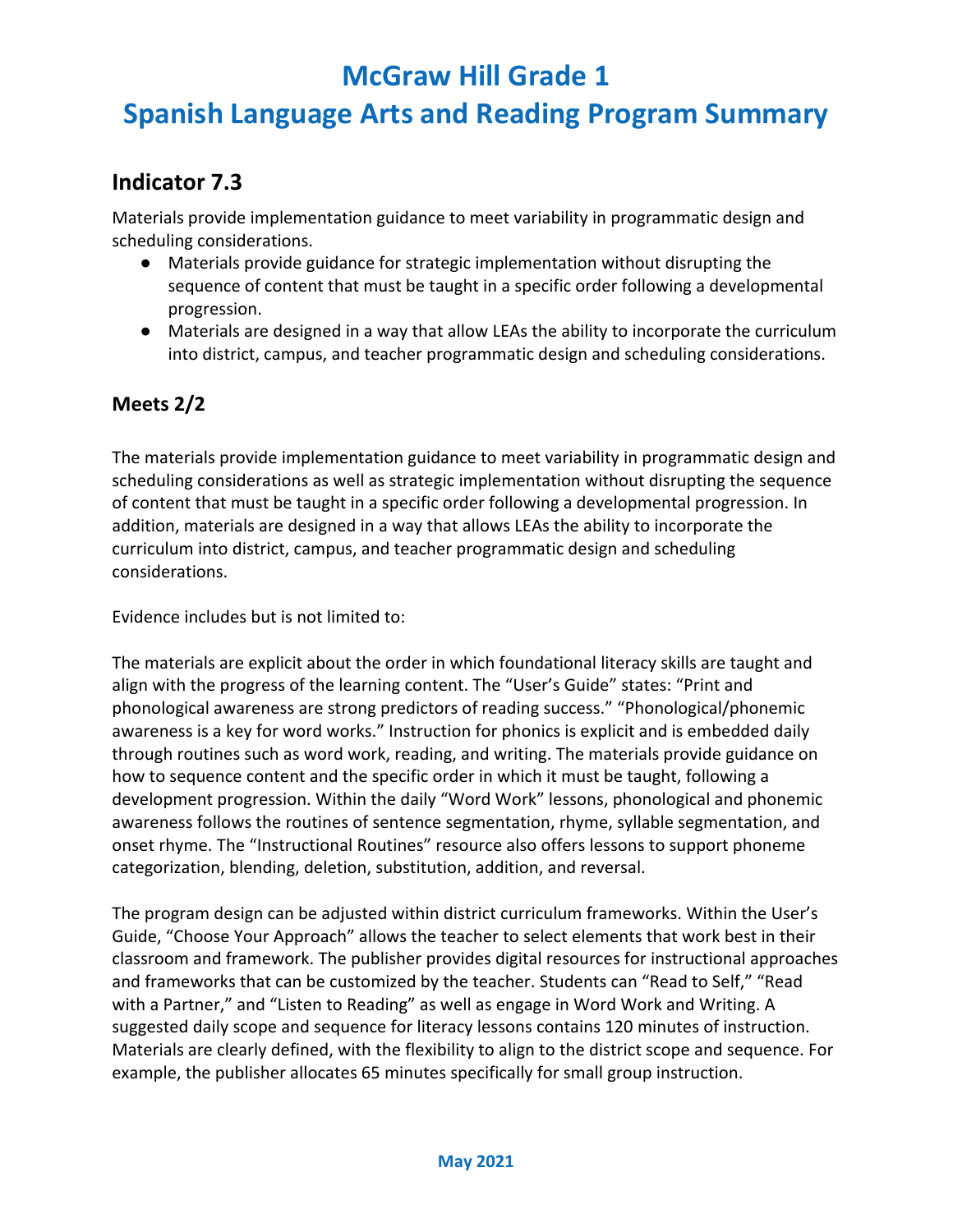Materials also include lesson preparation and internalization that is customizable for individual teachers. In the "Teach It Your Way" section, a series of templates allows the teacher to organize mini-lessons and small groups as well as to use the "Daily 5" model and "Blended Learning Station Rotation." Instruction to teach spelling sounds follows a sequence that supports the meaningful acquisition of skills. For phonics and word recognition, the User's Guide instructs the teacher to first begin lessons with the primary sounds of each consonant, then progress to the five vowels, then digraphs, then word teams. After students are able to identify the similarities between words, they move on to decoding regularly spelled words and using syllables and morphology to read words in context. For example, in Unit 1, Week 1, the letter *m* is taught through materials that support editing student writing, align with grade-level expectations, and support the continuum for learning spelling rules. During a shared reading lesson, students read the story "Mi escuela" and take notes by writing the letter *m* in "Mi libro de lectura y escritura." By Unit 6, Week 5, lessons have progressed and now focus on the last letter sound and spelling: the letter *x*. After the shared reading of "Gracias por la Cosecha," students take notes, write the letter *x*, or draw something from the story.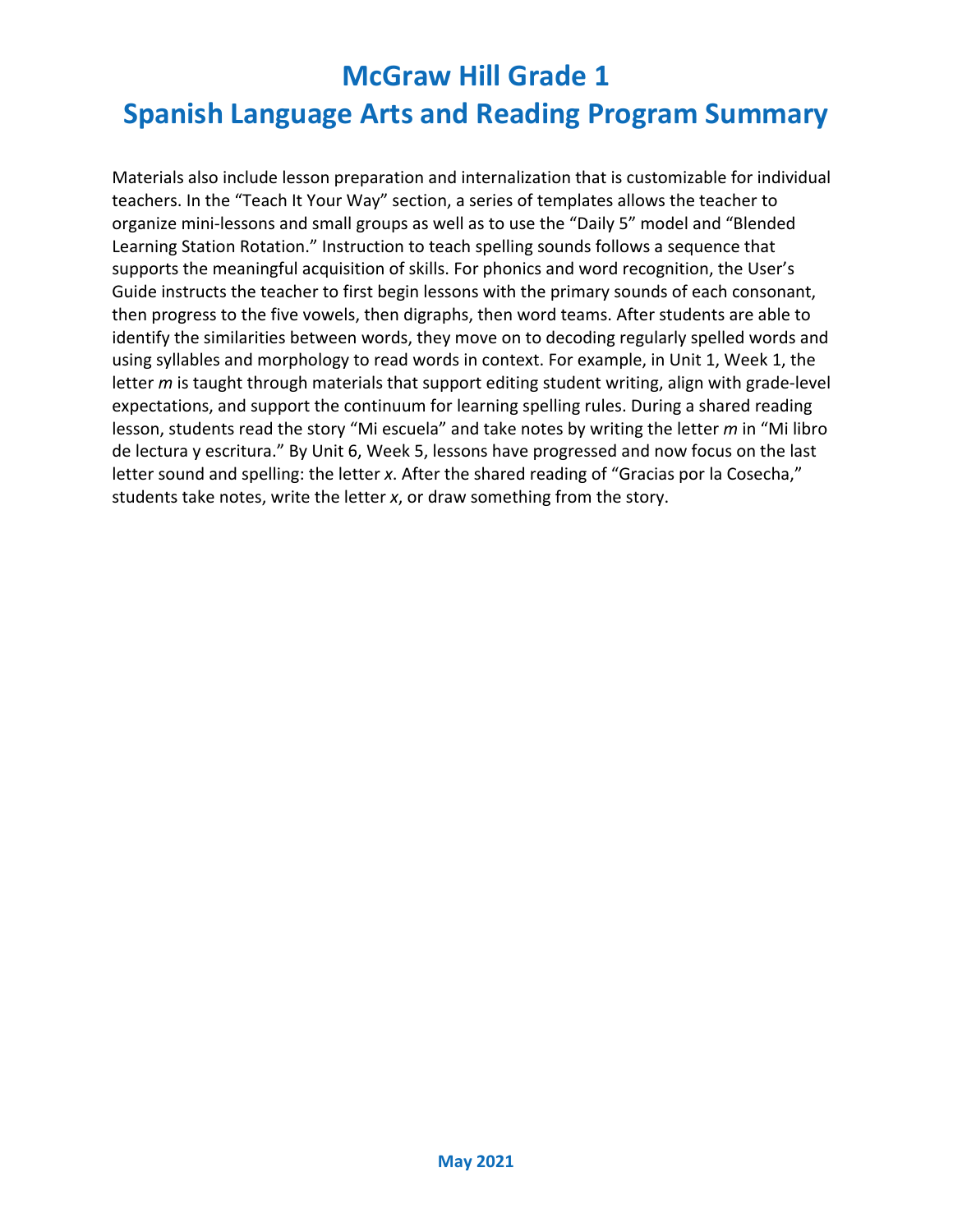## **Spanish Language Arts and Reading Program Summary**

### **Indicator 7.4**

Materials provide guidance on fostering connections between home and school.

- Materials support development of strong relationships between teachers and families.
- Materials specify activities for use at home to support students' learning and development.

#### **Meets 2/2**

The materials provide guidance on fostering connections between home and school and support development of strong relationships between teachers and families. The materials also specify activities for use at home to support students' learning and development.

Evidence includes but is not limited to:

Units 1 and 2 incorporate suggestions and activities for how parents can help support students' foundational literacy skills at home. Resources provide specific at-home activities that support students' learning and development and offer online access to resources parents can use easily at home with common electronic devices. Each unit includes the "School to Home Family Newsletter," which includes a list of learning goals and activities that relate to student outcomes. The newsletter offers information on what the students are learning that week, includes suggestions on how parents can help at home, and provides a section for teachers to manage student profiles and add messages for students. The newsletter also includes resources such as the "Family Time Mini-Guide" to support home viewing of the "Sesame Workshop videos" and provides guidance to engage in, practice, and review "Rules and Routines for Social Emotional Learning." For instance, Unit 1 includes weekly workshop videos like "Big Feelings" and "It's Picture Day," and Unit 2 has the video "Doggy Walk Dilemma." Additionally, materials in both units include explicit instruction and systematic and multisensory activities for parents to practice new literacy skills (e.g., word work, spelling, and comprehension) at home. In Unit 1, Week 1, activities guide parents (in Spanish) to help children "use the words to make up a question and an answer about school" to support language and speaking exercises with words. To provide support for spelling and phonics, the Week 3 newsletter prompts parents to "say a spelling word aloud and have their child spell it." The Unit 2, Week 1 newsletter provides a comprehension activity that encourages parents to "help children read sentences about pictures."

In Units 3 and 4, materials support the development of strong relationships between teachers and families and offer activities that help develop foundational literacy skills for parents to connect to the classroom. The School to Home Family Newsletter provides learning goals for the week, word work activities, and comprehension strategies for parents to provide additional support at home. The materials include tips and examples of exemplary family engagement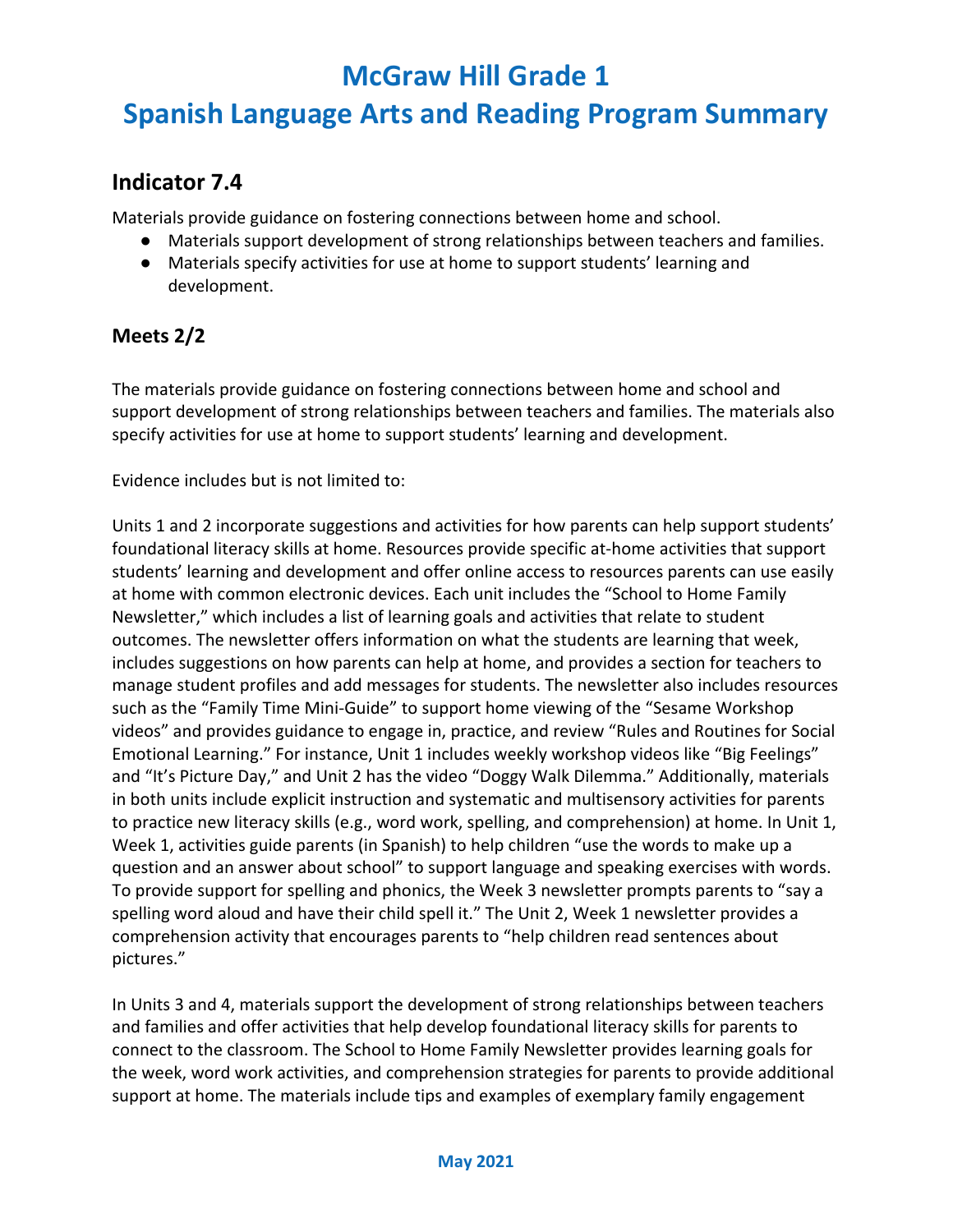practices and include resources to engage families through a powerful home-school partnership that strengthens social-emotional learning skills. For instance, materials provide enriching media, support hands-on learning experiences each week, and contain the Family Time Mini-Guide to support home viewing of the Sesame Workshop videos. Both units offer specific athome activities that support students' learning and development and offer online access to resources parents can use easily at home with common electronic devices. The students' "Reading/Writing Companion" provides an electronic version of resources, includes activities, and can be assigned online. The resources provide tips for parents to practice new literacy skills at home in an explicit, systematic, and multisensory manner. In Unit 4, Week 4, the newsletter suggests a variety of activities to support spelling, phonics, and comprehension. The "Sentence Clues" activity prompts parents to help their child use words with *cr*, like *crema* and *escritor*, and practice making up sentences about insects. In another activity, parents guide their child to name a word that rhymes with each of the spelling words. Then, to support comprehension, after reading with parents, the child performs a short skit. Children answer questions to show the point of view of the characters. Activities in newsletters use items that are typically available in the home and do not require parents to buy anything or have special training. For instance, materials are reproducible and incorporate review games, flashcards, matching card games, or nightly reader books. There are no materials, ideas, or resources that offer meaningful activities for teachers and schools to use when planning a "Parent Night." Planning effective parent conferences to report student progress is not supported.

Units 5 and 6 provide support to develop and foster strong relationships between teachers and families and include recommendations for activities to support foundational literacy skills for parents to connect to the classroom. Each unit's School to Home Family Newsletter is available in Spanish and includes a list of learning goals. For example, in Unit 5, the newsletter states: "This week our class will be focusing on what people can see in the sky. We will discuss and name objects in the daytime sky and the nighttime sky." Newsletter activities relate to student outcomes, offer information on what the students are learning that week, and provide suggestions on how parents can help at home. For instance, to practice the skill of reading at home, students take home the story "El festejo" and read it with their parents. Unit 6 offers a similar activity to support reading at home, but with the story "Los entrenadores." The materials suggest activities to support phonics: In the Unit 5 newsletter, the activity "Words to Know: Shades of Meaning" guides parents to help their child use words to make up a story about a picture of a cat and the Moon. There are directions (in Spanish) for parents to follow, such as "Write the sentences down and read them aloud with your child." For Unit 6, materials guide parents through a spelling/phonics activity that incorporates variant vowel spellings of words with *br.* Parents listen to their child read words like *brazo* and *timbre* aloud and then write the words they remember.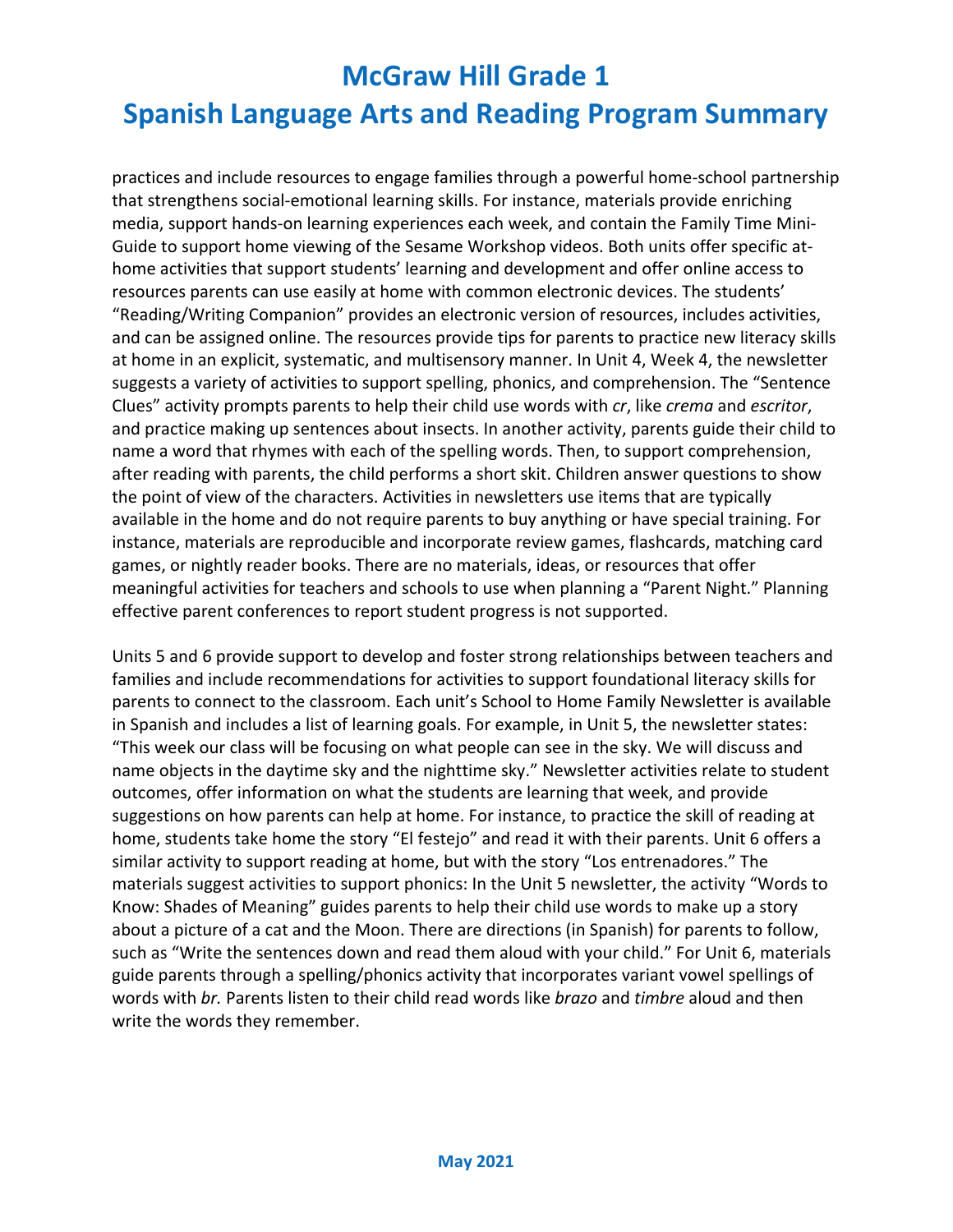## **Spanish Language Arts and Reading Program Summary**

### **Indicator 7.5**

The visual design of student and teacher materials (whether in print or digital) is neither distracting nor chaotic.

- Materials include appropriate use of white space and design that supports and does not distract from student learning.
- Pictures and graphics are supportive of student learning and engagement without being visually distracting.

#### **Meets 2/2**

The materials include appropriate use of white space and design that supports and does not distract from student learning. Pictures and graphics are also supportive of student learning and engagement without being visually distracting.

Evidence includes but is not limited to:

Units 1 and 2 include materials that are well organized, accessible, and easy to navigate when locating important information for lesson planning. The "Teacher's Guide" is color-coded and tabbed to easily identify content such as Reading and Language Arts. In Unit 1, the first 33 pages of content allow teachers to locate important information for lesson planning and implementation; after page 35, lessons are organized as they will be implemented every day. Units contain weekly resources, students' outcomes, and the content of each day, including a list of quality questions for lessons. At the beginning of each week, the "Concepto semanal" and "Pregunta esencial" appear in the same place and are consistent throughout the materials, including in the "Student Edition." For instance, in Unit 1, Week 1, the "Weekly Concept" is "En la escuela," and the "Essential Question" is "¿Qué haces en tu escuela?" In Unit 2, Week 1, the Weekly Concept is "Trabajos en la cuidad" and the Essential Question is "¿Qué trabajos se necesitan en una comunidad?" "Recursos de la lección" offers tables, charts, and visuals that are clear, concise, and not distracting; they are available in electronic versions. The units have a balance of text resources for read-alouds and shared readings. Unit 1 offers an interactive readaloud, anchor texts, and "Big Books" with simple text and colorful pictures, like the *La vaca estudiosa*, the poem "Los sentidos," and the shared read "Mi escuela." Unit 2 provides resources like the Big Books *El vecindario de Quinito* and *Bomberos en acción* as well as "Paseo por la comunidad" for shared reading. The student materials are appropriately designed and state the intent clearly. Materials like the "Carteles de enseñanza" provide quality lesson support through "Picture Cards," "Alphabet Cards," and "Vocabulary Cards," which integrate illustrations and photographs and provide sound-image associations that allow for letter connections. For example, the Alphabet Cards connect letters to letter sounds and include the letter and picture to support the sounds. The Vocabulary Cards are found in the "Tarjetas de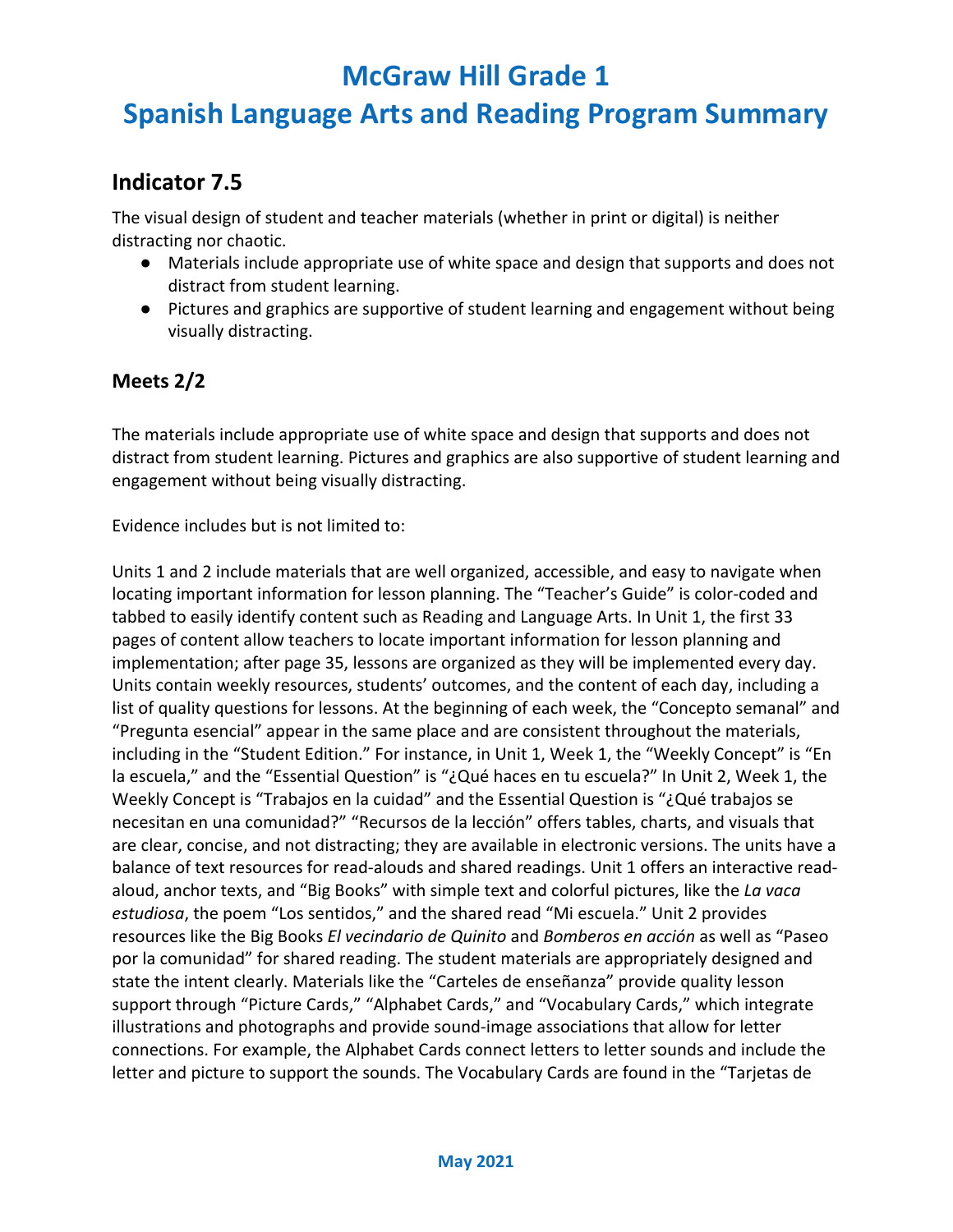fotos" resource and offer clear and authentic pictures to help define and support new words students are learning.

Materials in Unit 3 are well organized, easy to navigate, and contain engaging resources that support the topic of each week, the text set, whole groups, mini lessons, and small groups. Each week, materials provide student outcomes; resources; and skills to teach during word work, reading, writing, and workstations. Materials also provide suggestions for lesson plans and offer specific guidance and implementation for daily use. The online version of the Teacher's Guide offers guidance for whole group and small group lessons as well as skills to cover. All resources are available electronically; they include tables, charts, and visuals that are clear, concise, and not distracting. Pictures and graphics are supportive of student learning and engagement without being visually distracting; materials offer tips and suggestions in separate boxes using different color fonts. The Teacher's Guide also includes the day, skill, and objectives to cover; suggested time; and clear directions for implementation. The student materials are appropriately designed and clearly state the intent. They are well organized, follow the same structure, and are easy to navigate. The materials contain engaging pictures that are not too distracting. Online student materials are very engaging and include pictures and graphics that are supportive of student learning and engagement without being visually distracting. To showcase letter-sound connections, picture cards include visually clear pictures that match up to plainly marked letter connections on a white background. The materials provide picture cards for phonics that include the letter in uppercase and lowercase, the syllables with that letter, and a picture with a label that represents that sound. The materials also provide "Word-Building Cards" and "Sound-Spelling Cards." For example, to teach the sound for *ll,* the teacher uses the cards and the word *llave* to explain that when the letter *l* appears twice in a row, it forms the *ll* blend, and represents the /y/ sound. The teacher says (in Spanish): "This card shows a key. The word *llave* begins with /y/. To write the /y/ sound, we use the *ll* blend." The teacher repeats the activity with the *w* card to explain that the letter *w* can also represent the /u/ sound. The unit also offers text resources, such as leveled readers for small groups, decodable readers, and picture books like *Peces en equipo*. The "Literature Anthology" provides the Big Book *Animales en equipo*; the "Reading/Writing Companion" contains "La vida en la colmena."

Units 5 and 6 include well-organized materials that are accessible and easy to navigate when locating important information for lesson planning and implementation. The Teacher's Guide makes it easy for the teacher to find questions to engage students in partner conversations and collaborations or general questions to ask during whole group reading. The section labeled "Collaborative Conversations" is color-coded in green purposely to match the green box that indicates the partner and conversation activities. Materials color-coded in blue lettering indicate a specific skill to teach, like a reading strategy or listening comprehension. Teacher anchor charts use orange font, making it easy for the teacher to see. Digital resources are also easily located: They appear in a box in the middle of the page with the title "Digital Resources."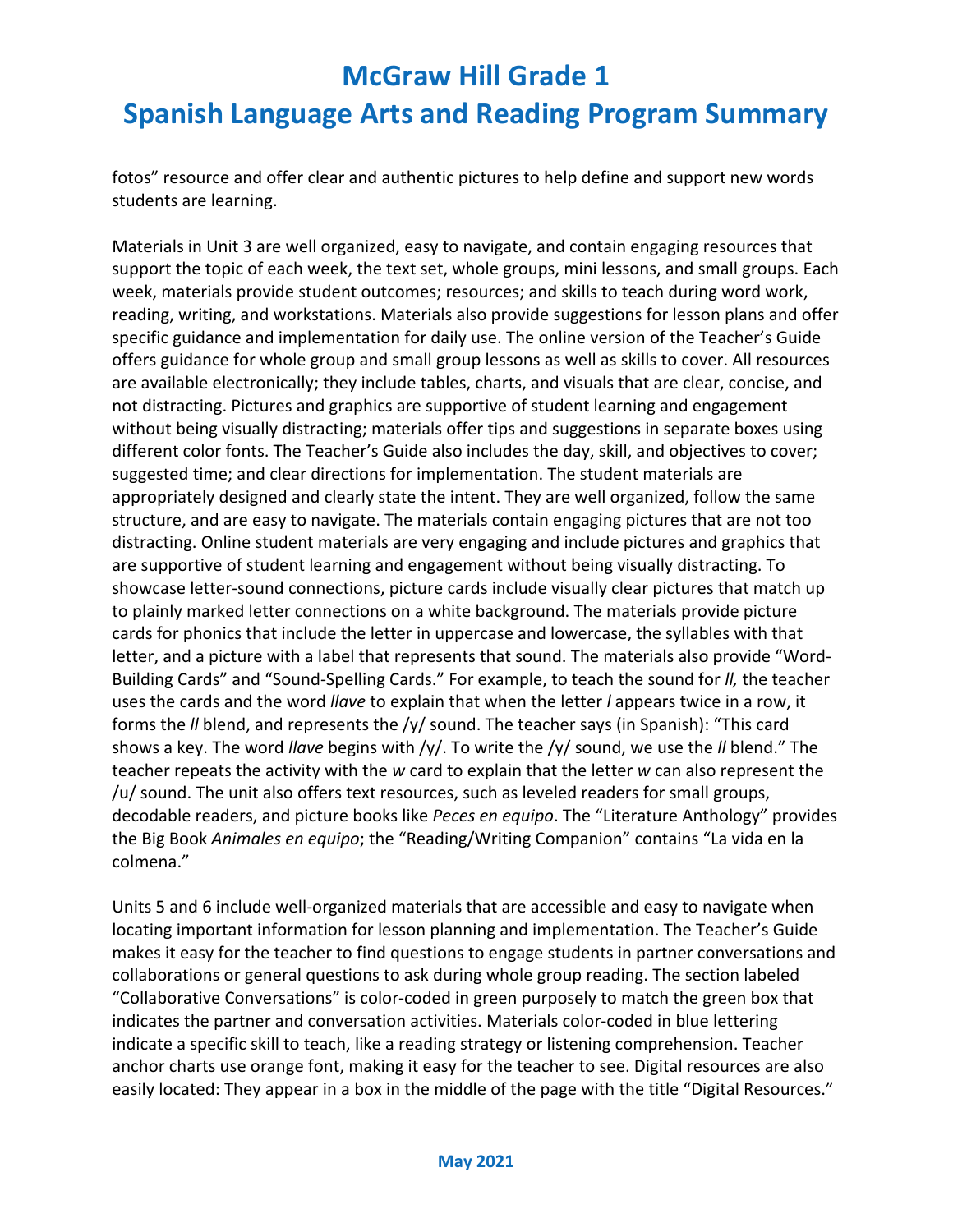In addition, materials include authentic pictures in color for "Visual Vocabulary Cards," Sound-Spelling Cards, and "Photo Cards." Each unit contains a set of Visual Vocabulary Cards to support and increase students' oral vocabulary; they contain clear and authentic pictures. Sound-Spelling Cards offer letters and syllables for the week, contain one picture that corresponds to the letters, and are easily identifiable by students. For example, in Unit 5, Visual Vocabulary Cards show simple pictures of words students need to learn. To teach the word *entero* and increase students' oral vocabulary, teachers use a card that shows a picture of a boy holding an empty plate. Teachers give the students the definition "The boy ate the whole sandwich, he was hungry." In Unit 6, materials include "Interactive Read-Aloud Cards" with vibrant pictures from the text "Los hijos de Anansi." After the shared reading, students use the cards as visuals to retell the story and make connections to the text. Materials include authentic pictures in vibrant colors. In Unit 6, the text "Un dia con Rosina" shows pictures of a girl and other children similar in age to a first-grade student. Pictures are big and use large fonts, which is appropriate for students to be able to read. Pictures and graphics in the Reading/Writing Companion are also clear; the companion includes simple questions and allows plenty of space for the students to answer or draw. Graphic organizers offer ample white space for the students to write words found in the text and draw images that help them visualize.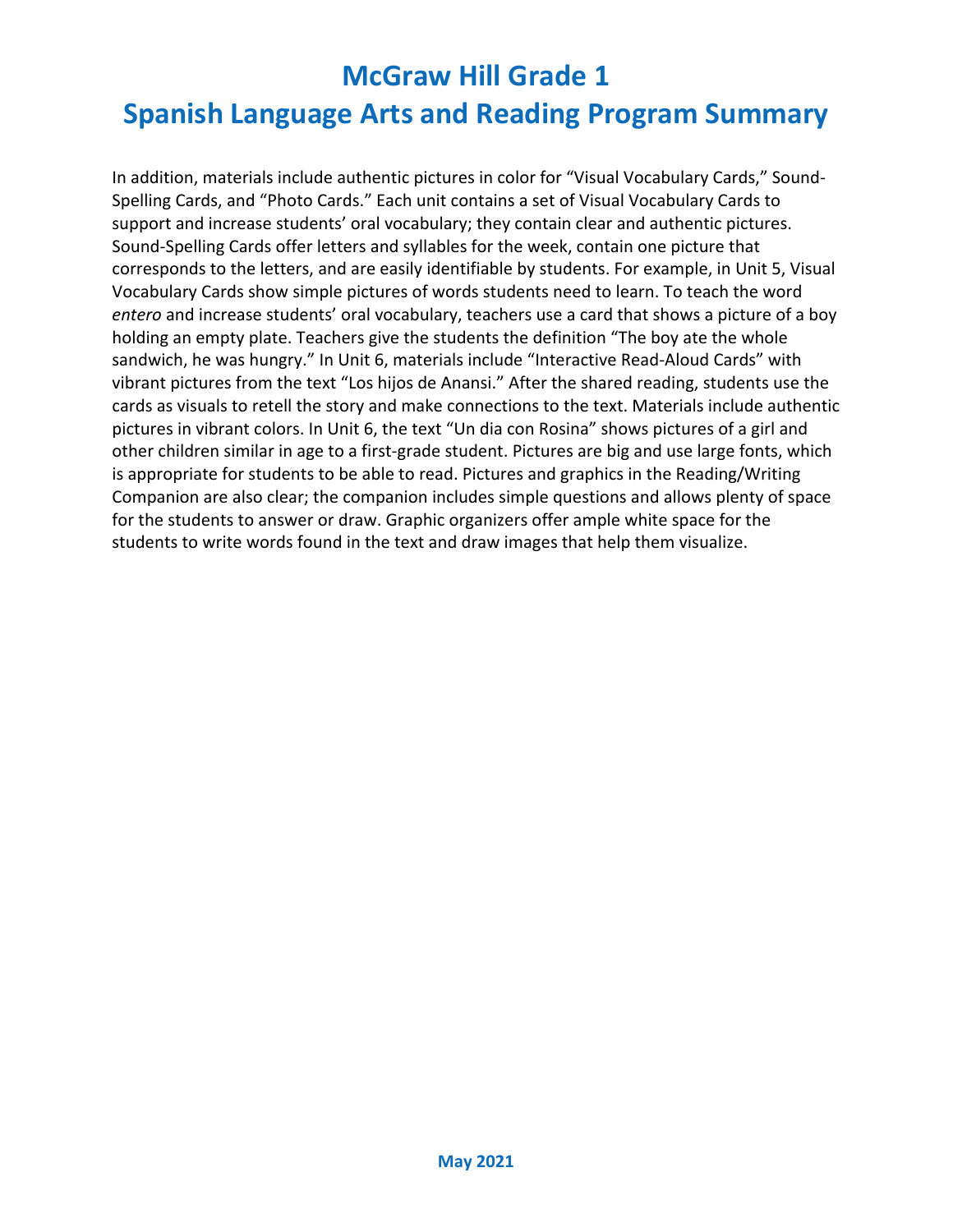## **Spanish Language Arts and Reading Program Summary**

### **Indicator 8.1**

Materials provide clear guidance specific to bilingual program model.

- Materials include guidance or recommendations on how they could be applied within a particular bilingual program model.
- Materials cite current, relevant research on Spanish literacy development and second language development and acquisition.

#### **Not Scored**

The materials include guidance and recommendations on how they could be applied within a particular bilingual program model. Also, materials cite some current, relevant research on Spanish literacy development and second language development and acquisition.

Evidence includes but is not limited to:

Materials provide guidance and recommendations on how to apply them within a particular bilingual program model. The program supports late exit programs and can be used successfully for dual language or two-way immersion instruction. The "User's Guide" emphasizes how to support Spanish and English learners. For example, "Bridge to English" specifies the "Big Idea," language objectives, pronunciation, and grammar, as well as the use of the English language, which is taught through short readings. The lessons guide teachers to pre-teach vocabulary in Spanish as well as in English by using "Sound-Spelling Cards" ("Tarjetas de fonética"). On these cards, dotted borders indicate that the sound transfers from Spanish to English. The cards use the same images for both English and Spanish, like with *dolphins* and *delfin*. Students learn the sound in Spanish and easily transfer the knowledge to English. Materials offer side-by-side lesson plans that adjust for specific bilingual models.

The materials cite current, relevant research on Spanish literacy development and second language acquisition. For instance, the "Guia de transferencias linguisticas" shows how language transfer is applicable in Spanish and English and explains the languages' similarities and differences. For example, the guide specifies the number of letters in the alphabet as well as the order of the words in the sentence. There is a sound transfers chart that indicates the "areas in which a positive or approximate transfer occurs" in both languages. The "Supporting Research" section includes information on cognates and how they apply to bilingual classrooms.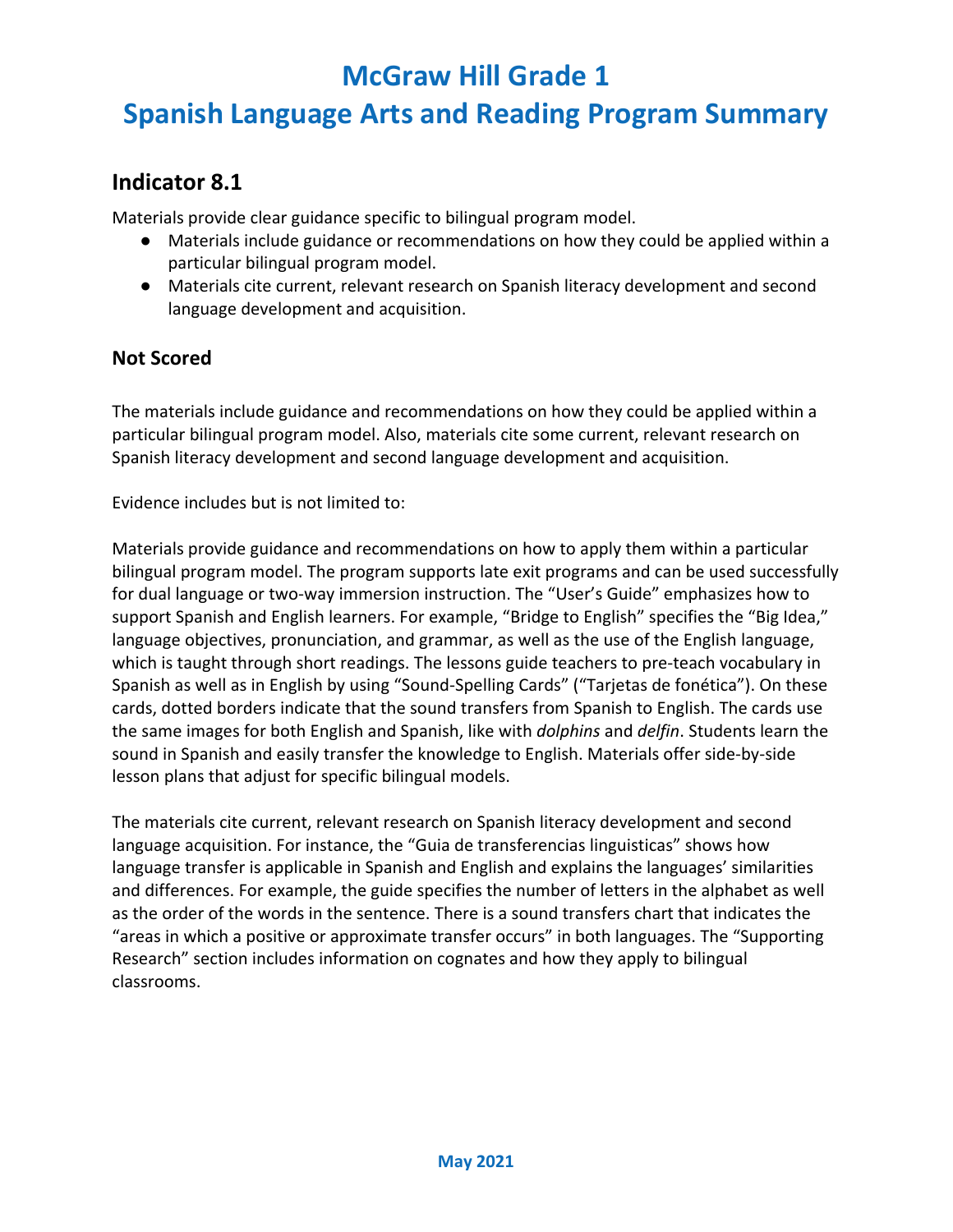## **Spanish Language Arts and Reading Program Summary**

### **Indicator 8.2**

Materials support teachers in understanding the connection between content presented in each language and provide guidance on how to help students understand this connection.

- Materials highlight opportunities for students to make cross-linguistic connections.
- Materials allow for equitable instruction in both languages, in terms of quality and quantity of materials.
- Materials support teacher and student understanding and application of the connection between the languages, (ie. skills that transfer)

#### **Not Scored**

The materials highlight opportunities for students to make cross-linguistic connections. They allow for equitable instruction in both languages, in terms of quality and quantity of materials. Materials support teacher and student understanding and application of the connection between the languages.

Evidence includes but is not limited to:

Materials include opportunities for students to make cross-linguistic connections. Materials have multiple text and print resources, including "Leveled Readers" in Spanish that have authentically rich plot lines with diverse characters students can relate to; they are relevant to children's linguistic and cultural backgrounds and represent various Hispanic cultures. In Unit 1, Week 2, for the read-aloud tale "Ratoncito de ciudad y ratoncita de campo," there is equitable instruction in terms of quantity in a variety of ways. As part of the weekly Tier I instruction in both the Spanish and English materials, short stories are available through the "Literature Big Book," "Shared Reading," "Interactive Read-Aloud," "Anchor Texts," and "Paired Texts." During a shared writing lesson in Week 1, students write about the shared reading *"*¿Vamos Papa?" The teacher explains the use of the cognate vocabulary word *nota.* Materials instruct the teacher: "Diga a los niños que volverán a leer las *notas* para recordar los sucesos." The translation states: "Tell children that you will reread the *notes* to remember events." In Week 1, before reading the story "Mi escuela" in the "Reading/Writing Companion," the teacher points out the cognates that appear in the story for students with low English proficiency. The "Academic Language" section identifies the cognates *texto* and *ilustraciones,* which are used in the lessons. For enrichment opportunities, Week 2 includes three short, leveled expository texts that students use to engage in the research process. For example, for "Approaching Level," students use "Pipo y Puma." "On Level" students read "Vamos Pepa!" "Beyond Level" readers use "Un puma muy puma."

Unit 2 has a variety of texts and other print resources that are relevant to children's linguistic and cultural backgrounds. "Vistazo a los libros por nivel" provides an extensive list of books,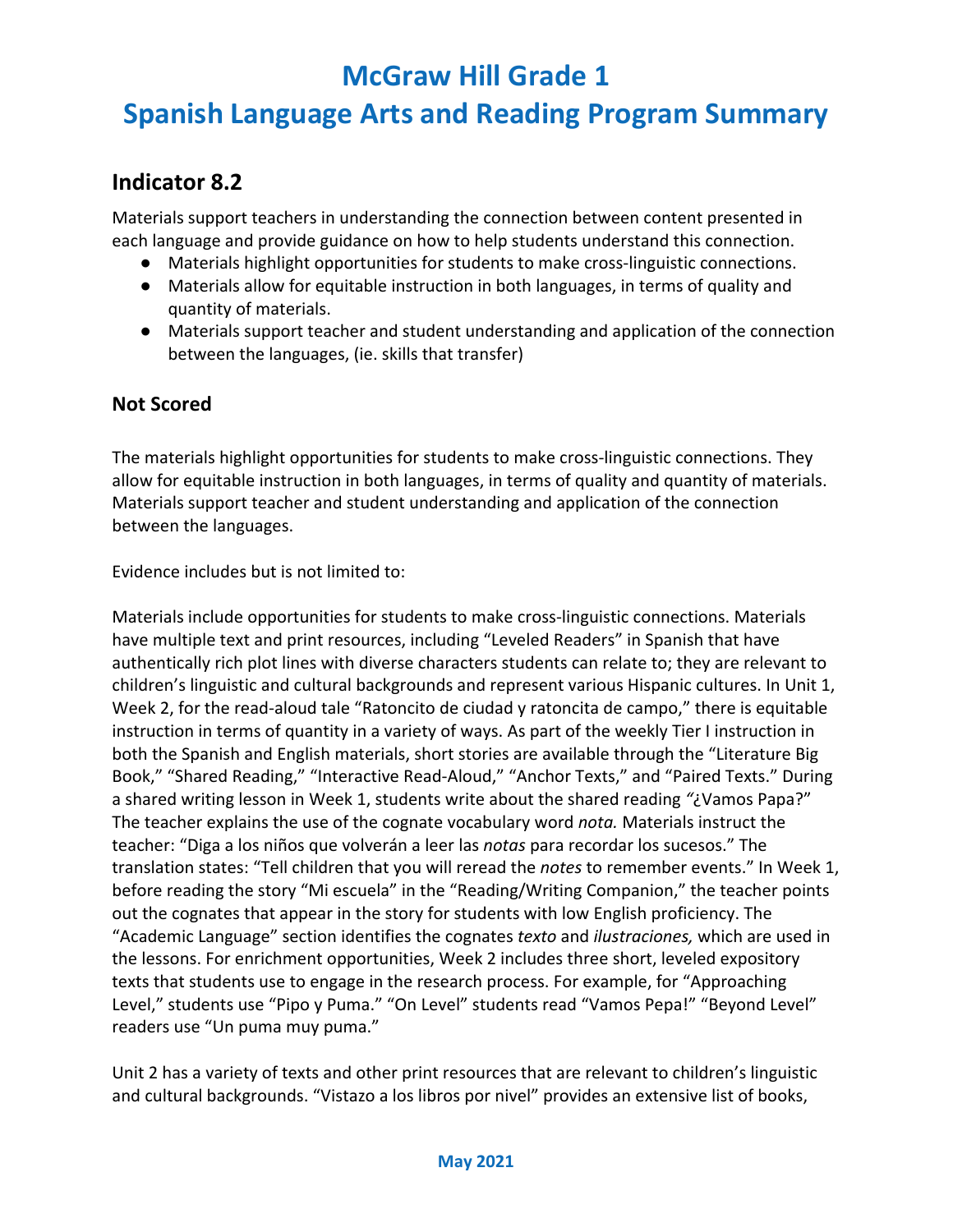which includes a variety of folktales that represent various Hispanic cultures. Week 2 includes the tale "Los tres cerditos" as a shared read. However, the "Historical Background" section does not explain the legend, myth, or origin of stories. For several stories, materials include the name of the author and explain why they wrote the story; they are not necessarily folktales. There are, for example, texts such as *Mimo va a la escuela* by Aida Marcuse and Pablo Bernadsconi's "Nito, Nina, y Nin aman el lodo." In Week 4, the texts "La biblioteca de Luis" and *La historia de Martin Luther King, Jr.* include information about cultures.

In Units 3 and 4, materials provide guidance to teach the lessons only in the native language. The "Dual Language Planner" provides a side-by-side lesson plan for Wonders and Maravillas and highlights the "Non-Transferable Lessons" that are taught in Spanish and English. Activities to encourage and provide opportunities for translanguaging are not included in the materials' main weekly lesson, and materials do not highlight opportunities for students to make crosslinguistic connections. During the last week of each unit, the "Bridge to English" offers lessons to support vocabulary, spelling, phonics, reading, and writing. For example, in Unit 3, Week 6, the materials provide the teacher with guidance to bridge the languages. The instructions direct the teacher:"Tell children you are going to present some of the vocabulary used in the fable 'City Mouse and Country Mouse' ('Ratoncito de ciudad y ratoncita de campo'), and use the following routine to introduce each of the oral vocabulary terms below." In Unit 4, the materials provide equitable instruction in both languages, in terms of quality and quantity of materials. Maravillas provides quality materials only in Spanish, while Wonders materials are only in English. Both are available in print and electronically and support teacher and student understanding, apply the connection between the languages, and include verbatim instructions for the teacher to explain the benefit of utilizing students' full linguistic repertoire to understand new information. The "Language Transfers Handbook" explains why English Learners may have difficulty with certain English sounds and grammar, provides cognates, and lists "Grammar and Phonics Transfers" in six languages. The materials include various scaffolds to facilitate the participation and understanding of students across all levels of language proficiency. In Week 2, Maravillas provides scaffolds for "Aprendices de español," which has explicit and direct teacher instructions such as "Use these scaffolds with Text Feature: Captions, Guided Practice/ Practice…Read aloud another caption without pointing to it."

Units 5 and 6 include multiple texts, print resources, and "Leveled Readers" in Spanish that contain authentically rich plot lines with diverse characters students can relate to. Resources are also relevant to children's linguistic and cultural backgrounds and represent various Hispanic cultures. In Unit 5, Week 3, the biography "Thomas Edison el inventor" allows for equitable instruction in both languages and is a transadaptation from the English text. The materials include a variety of texts for students to learn about different people, such as the Wright Brothers; there are three different leveled texts about the Wright brothers for students to engage with and use for research and inquiry. At the end of Unit 5, the Bridge to English provides instruction for the teacher to teach cognates and offers a cognate chart with words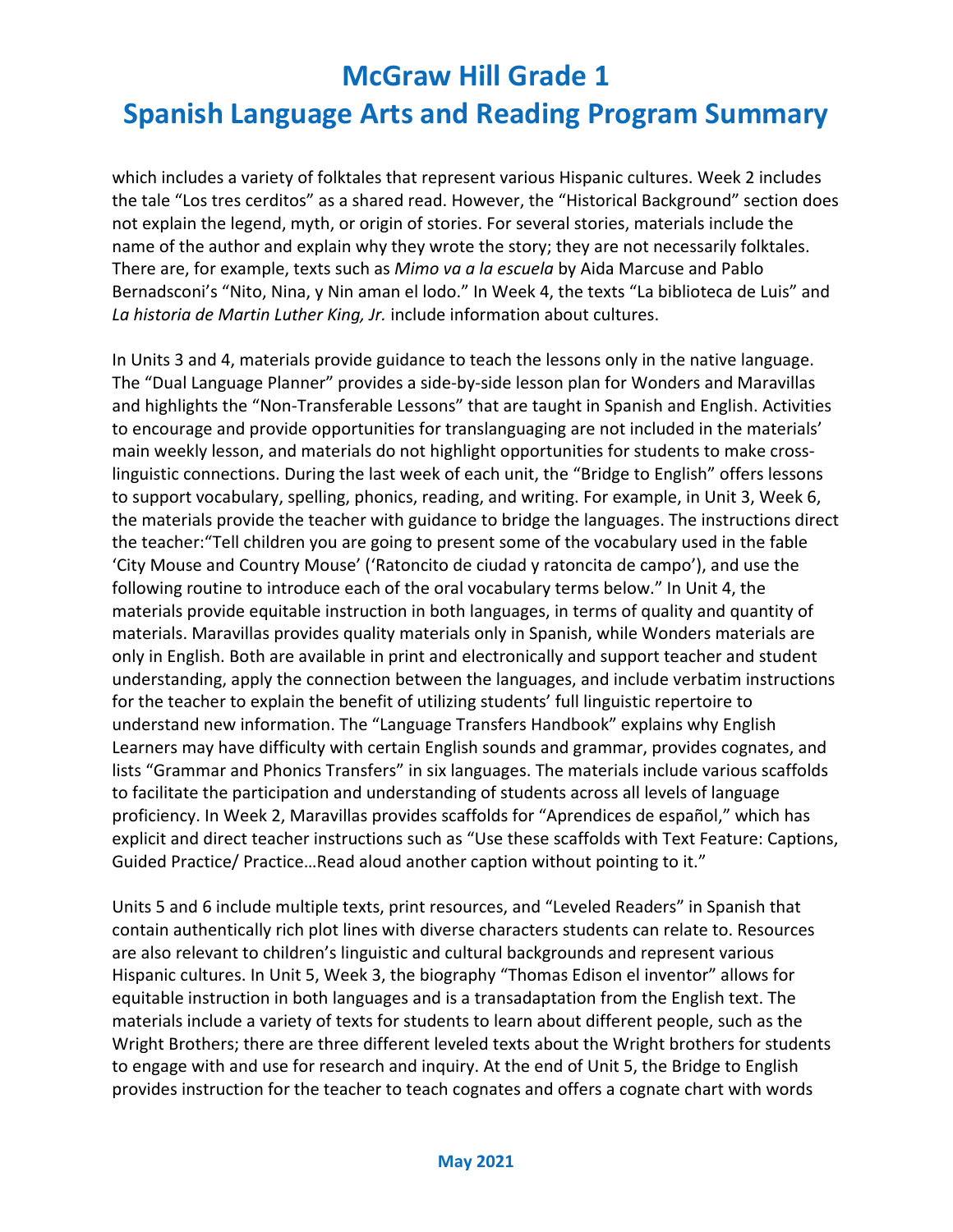## **Spanish Language Arts and Reading Program Summary**

such as *imaginar/imagine*, *quemar/burn*, and *energia/energy*. In Unit 6, Week 2, materials provide the listening comprehension text *Los hijos de Anansi,* which is also available in English, and the shared reading "Un día con Rosina," which is an information text that includes a character who is hearing impaired and "talks with her hands." Both texts help students understand how everyone can help each other. At the end of Unit 6, the Bridge to English shows the teacher which skills transfer: "Spanish and English both feature the digraph *ch*, with the same pronunciation." The section also gives guidance on Non-Transferable Skills: "Spanish does not have the digraph *sh* or the *sh* sound."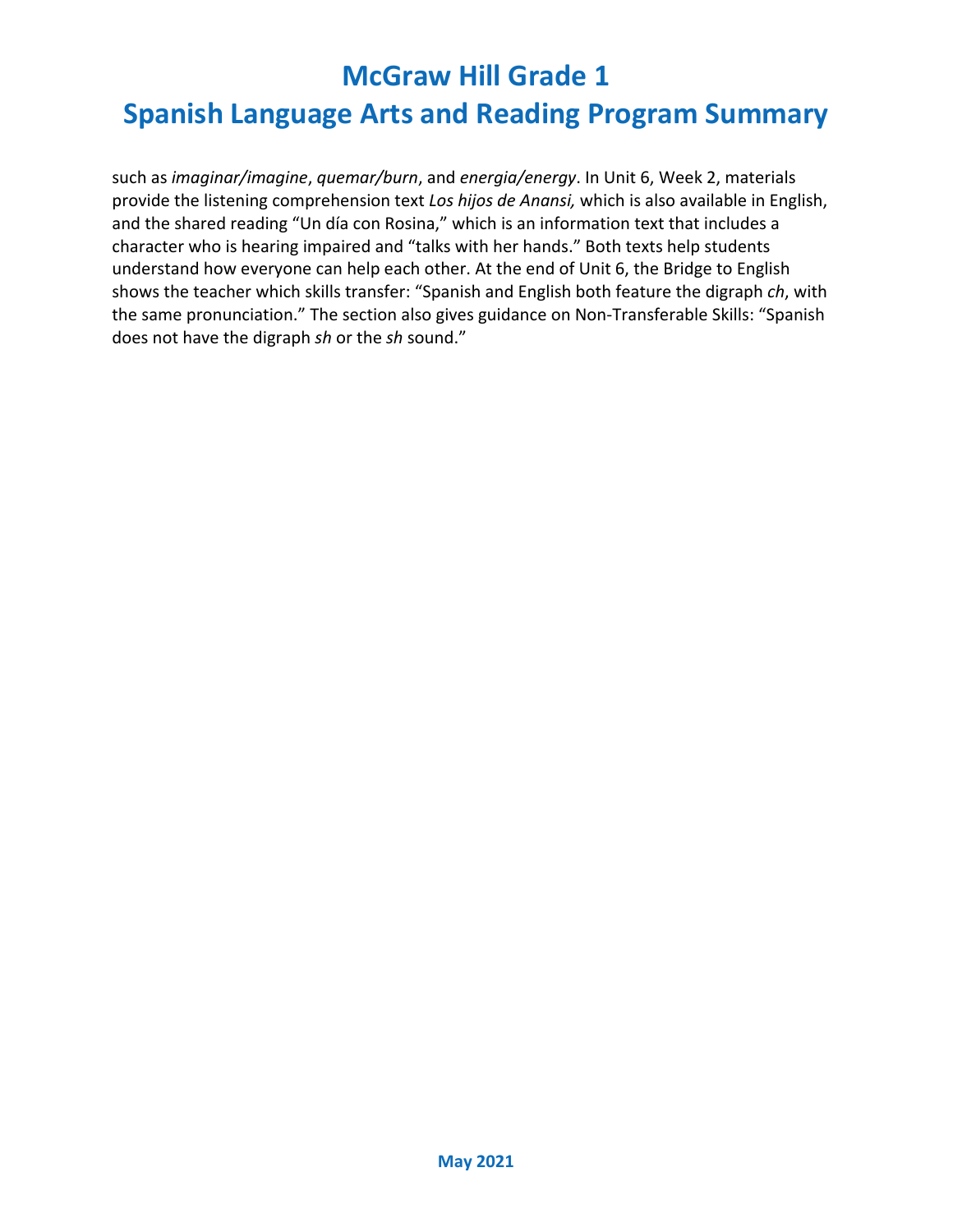## **Spanish Language Arts and Reading Program Summary**

#### **Indicator 8.3**

Materials in Spanish are authentic and culturally relevant.

- Both teacher and student materials are presented in authentic and academic Spanish or are quality transadaptations or translations, as appropriate for the purpose and context of the activity.
- Materials support the development of socio-cultural competence.
- Materials represent the cultural and linguistic diversity of the Spanish language and Hispanic culture.

#### **Not Scored**

The materials represent the cultural and linguistic diversity of the Spanish language and Hispanic culture and support the development of socio-cultural competence. Both teacher and student materials are presented in authentic and academic Spanish, are quality transadaptations or translations, and are appropriate for the purpose and context of the activity.

Evidence includes but is not limited to:

Materials provide Spanish resources, translations, and transadaptations that are ageappropriate for students' learning, integrate content, and maintain age-appropriate vocabulary. Units 1 and 2 include transadaptations that do not deviate from the story's meaning. For example, Unit 1 has *Amigos por todas partes* in Week 4 and *¡En movimiento!* in Week 5. In Unit 2, there are the transadaptations "Bebes del Bayou" in Week 2 and "Yo en el mapa" in Week 5. The resource "Apoyo aprendices del Español" provides authentic Spanish scripts for teachers to use for student questioning. In Unit 1, Week 4, the teacher asks students "¿Qué hacen algunos amigos?" The English equivalent asks, "What do some friends do?" The materials include a variety of authentic Spanish texts written by Hispanic authors, like *La vaca estudiosa* by Argentinian author María Elena Walsh, *Voy al parque* by Puerto Rican author Georgina Lázaro, and *El canario y el sabueso* by Mexican author Silvia Molina. Unit 2 includes texts by Hispanic authors like *El vecindario de Quinito* by Puerto Rican author Ina Cumpiano. Stories specify the country of origin. In Week 4, "La biblioteca de Luis" discusses living in Colombia.

The materials address the importance of intercultural understanding and respect and integrate opportunities for students to discuss their bicultural reflections and how they relate to the stories' themes. Unit 1 relates to "the school" and explores the "Essential Question" "¿Qué haces en tu escuela?" Stories like "Mi escuela" and "Escuelas del mundo" support lessons and demonstrate how customs and students' communities compare to those of other children in other schools. Stories such as "Mis amigos" incorporate illustrations with children of different races and physical abilities. The section "Nuestras maravillas" explores the subtopic "El ancho